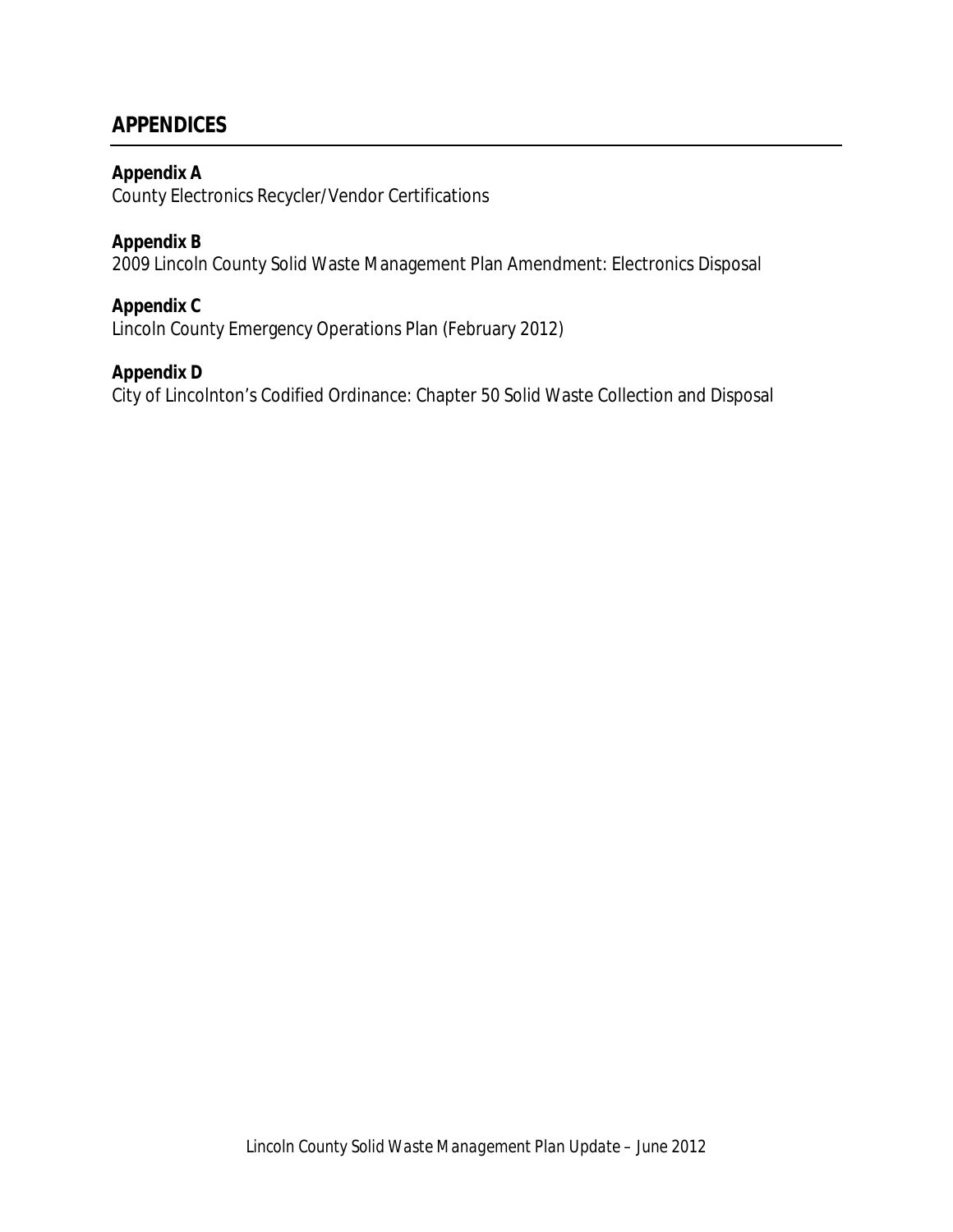# Appendix A

Electronics Recycler/Vendor **Certifications**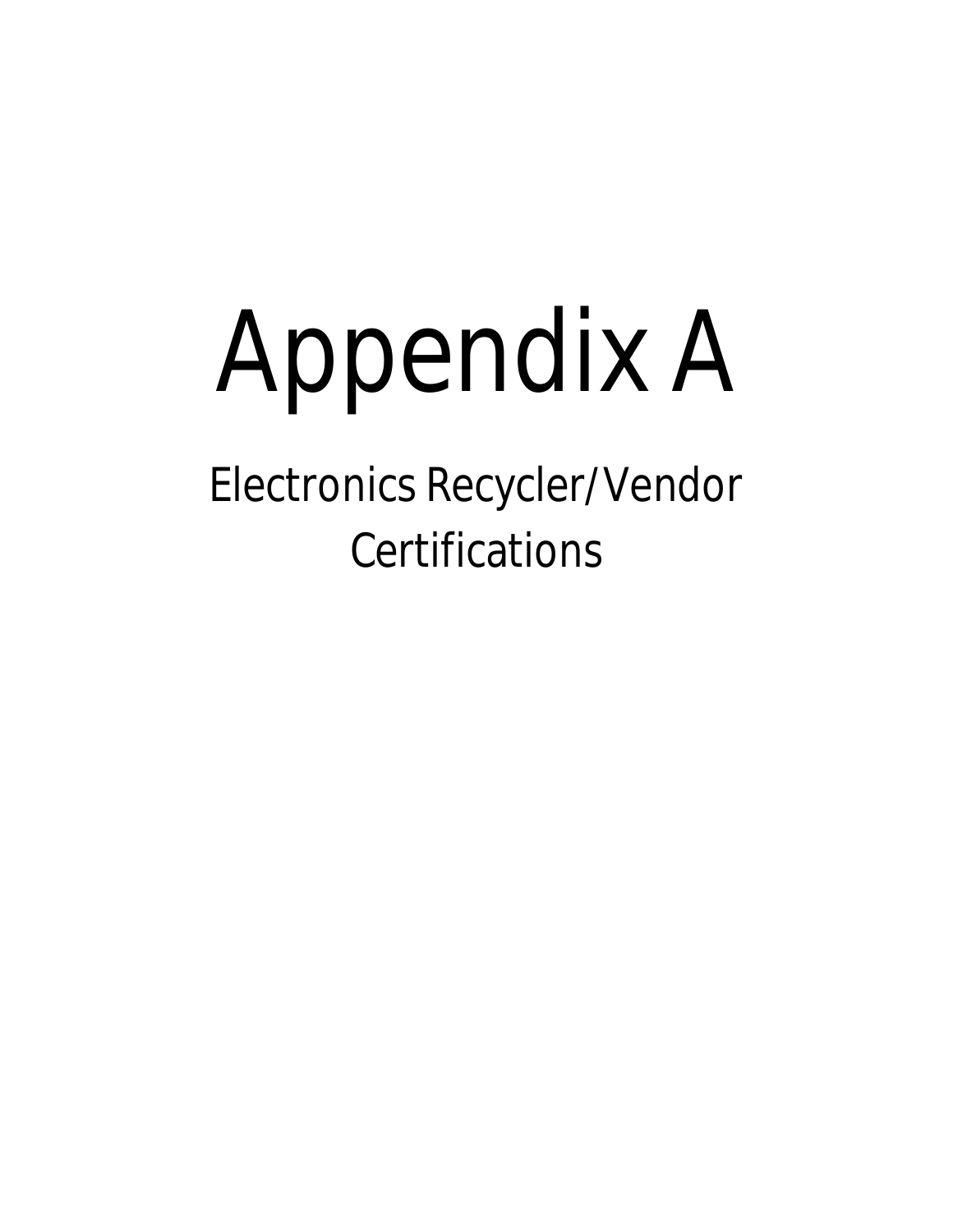# **PERRY JOHNSON REGISTRARS, INC.**

Certificate of Registration

Perry Johnson Registrars, Inc., has assessed the Environmental, Health and Safety Management System of:

# eCycleSecure 4300 Northlake Court, Suite K, Charlotte, NC 28216 United States

(Hereinafter called the Organization) and hereby declares that the Organization has been audited by an ISO 17021 accredited certification body in conformance with applicable ANAB requirements and is found to be in conformance with all requirements of the

# Responsible Recycling© (R2) Rev. 10/2008

This Registration is in respect to the following scope of supply:

Collection, Transportation, Segregation, Destruction, Reuse, Recovery and Disposal of Electronics, and the Destruction of Digital Data

Such products shall be manufactured by the Organization at, or such processes or services shall be offered at or from, only the address given above. This Registration is granted subject to the system rules governing the Registration referred to above, and the Organization hereby covenants with the Assessment body duty to observe and comply with the said rules.

For PJR:

Terry Boboige, President

Perry Johnson Registrars, Inc. (PJR) 755 West Big Beaver Road, Suite 1340 Troy, Michigan 48084  $(248)$  358-3388







PERRY JOHNSON **EGISTRARS, INC.** 

The validity of this extificate is dependent upon ongoing surveillance.

Effective Date: February 25, 2011

Expiration Date: February 24, 2014

Certificate No.: C<sub>2011-00703</sub>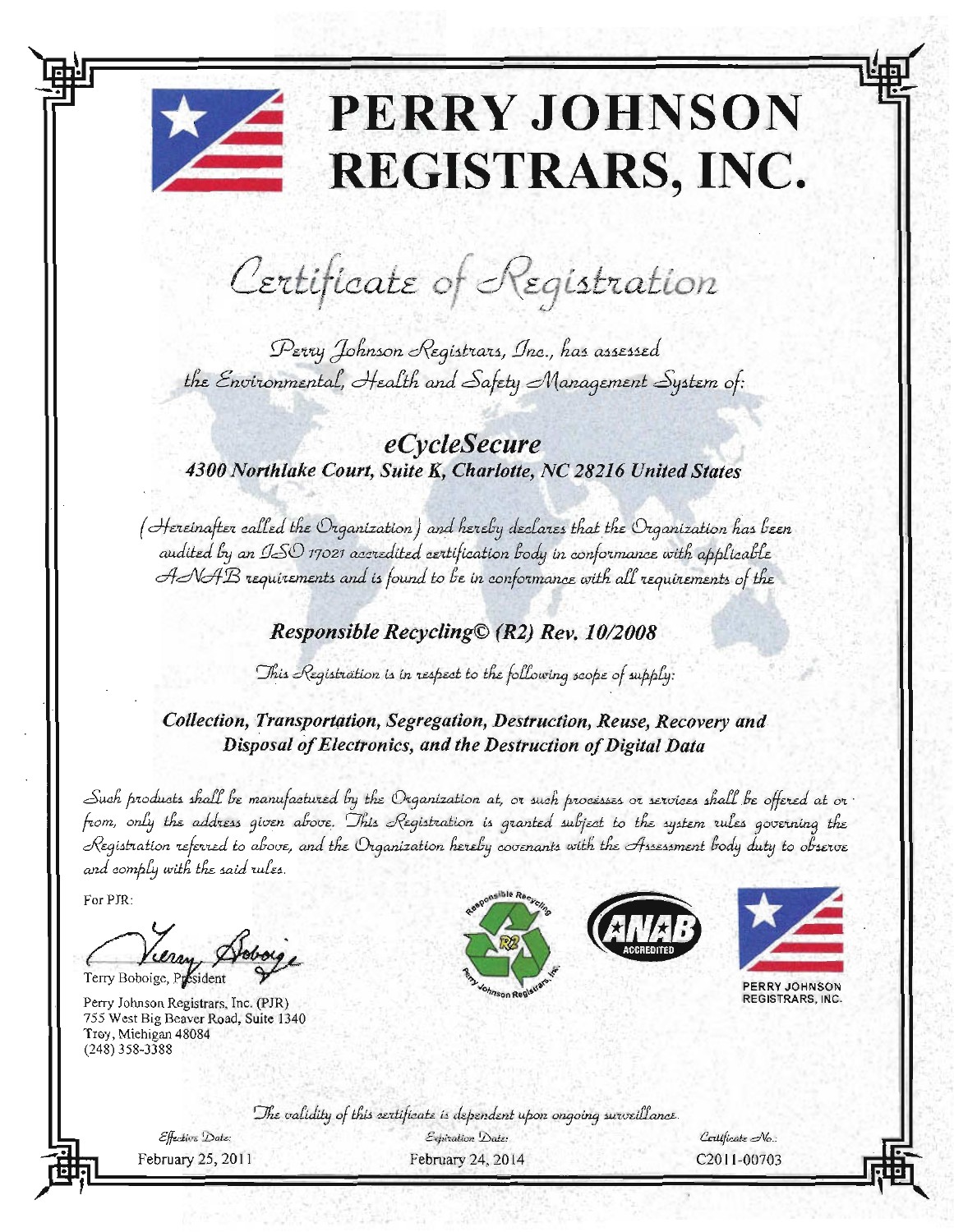

打

# PERRY JOHNSON REGISTRARS, INC.

Certificate of Registration

Perry Johnson Registrars, Inc., has assessed the Quality Management System of:

eCycleSecure 4300 Northlake Court, Suite K, Charlotte, NC 28216 United States

(Hereinafter called the Organization) and hereby declares that Organization is in conformance with:

ISO 9001:2008

This Registration is in respect to the following scope of supply:

Collection, Transportation, Segregation, Destruction, Reuse, Recovery and Disposal of Electronics, and the Destruction of Digital Data

Such products shall be manufactured by the Organization at, or such processes or services shall be offered at or from, only the address given above. This Registration is granted subject to the system rules governing the Registration referred to above, and the Organization hereby covenants with the Assessment body duty to observe and comply with the said rules.

For PJR:

Vierry Hoborg Terry Boboige, Présiden

Perry Johnson Registrars, Inc. (PJR) 755 West Big Beaver Road, Suite 1340 Troy, Michigan 48084  $(248)$  358-3388







PERRY JOHNSON REGISTRARS, INC.

The validity of this certificate is dependent upon ongoing surveillance.

 $E$ ffective  $\triangle$ ate: March 8, 2011

Expiration Date: March 7, 2014

 $\mathcal{C}$ ertificate  $\mathcal{N}$ o.: C2011-00763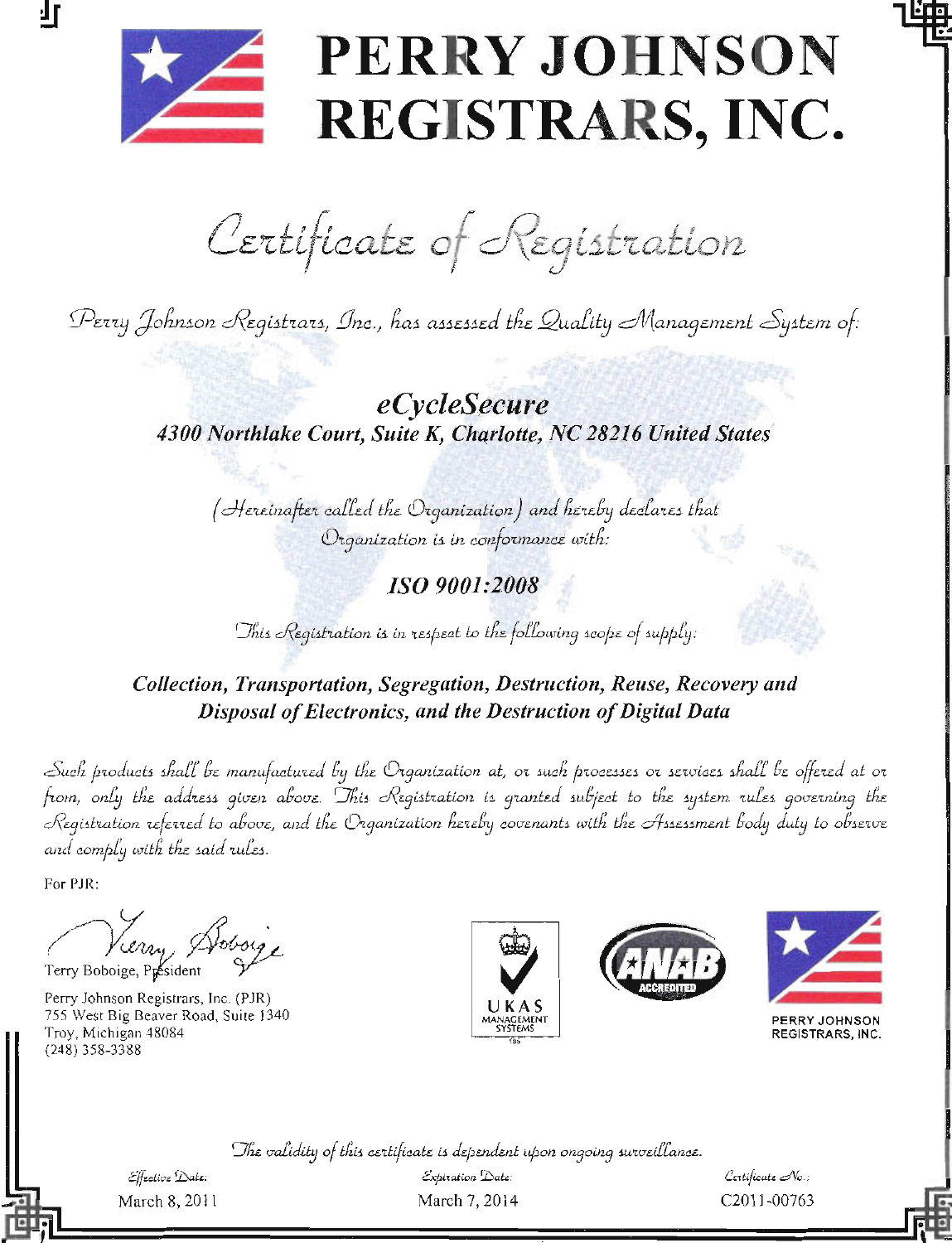# PERRY JOHNSON REGISTRARS, INC.

Certificate of Registration

Perry Johnson Registrars, Inc., has assessed the Environmental Management System of:

*eCycleSecure* 4300 Northlake Court, Suite K, Charlotte, NC 28216 United States

(Hereinafter called the Organization) and hereby declares that Organization is in conformance with:

ISO 14001:2004

This Registration is in respect to the following scope of supply:

# Collection, Transportation, Segregation, Destruction, Reuse, Recovery and Disposal of Electronics, and the Destruction of Digital Data

Such products shall be manufactured by the Organization at, or such processes or services shall be offered at or from, only the address given above. This Registration is granted subject to the system rules governing the Registration referred to above, and the Organization hereby covenants with the Assessment body duty to observe and comply with the said rules.

For PJR:

Lerry Hoboy Terry Boboige, President

Perry Johnson Registrars, Inc. (PJR) 755 West Big Beaver Road, Suite 1340 Troy, Michigan 48084 (248) 358-3388







PERRY JOHNSON REGISTRARS, INC.

The validity of this certificate is dependent upon ongoing surveillance.

Effective Date: March 4, 2011

 $\mathcal{E}$ xpitation  $\mathcal{D}$ ate: March 3, 2014

Certificate No.: C2011-00754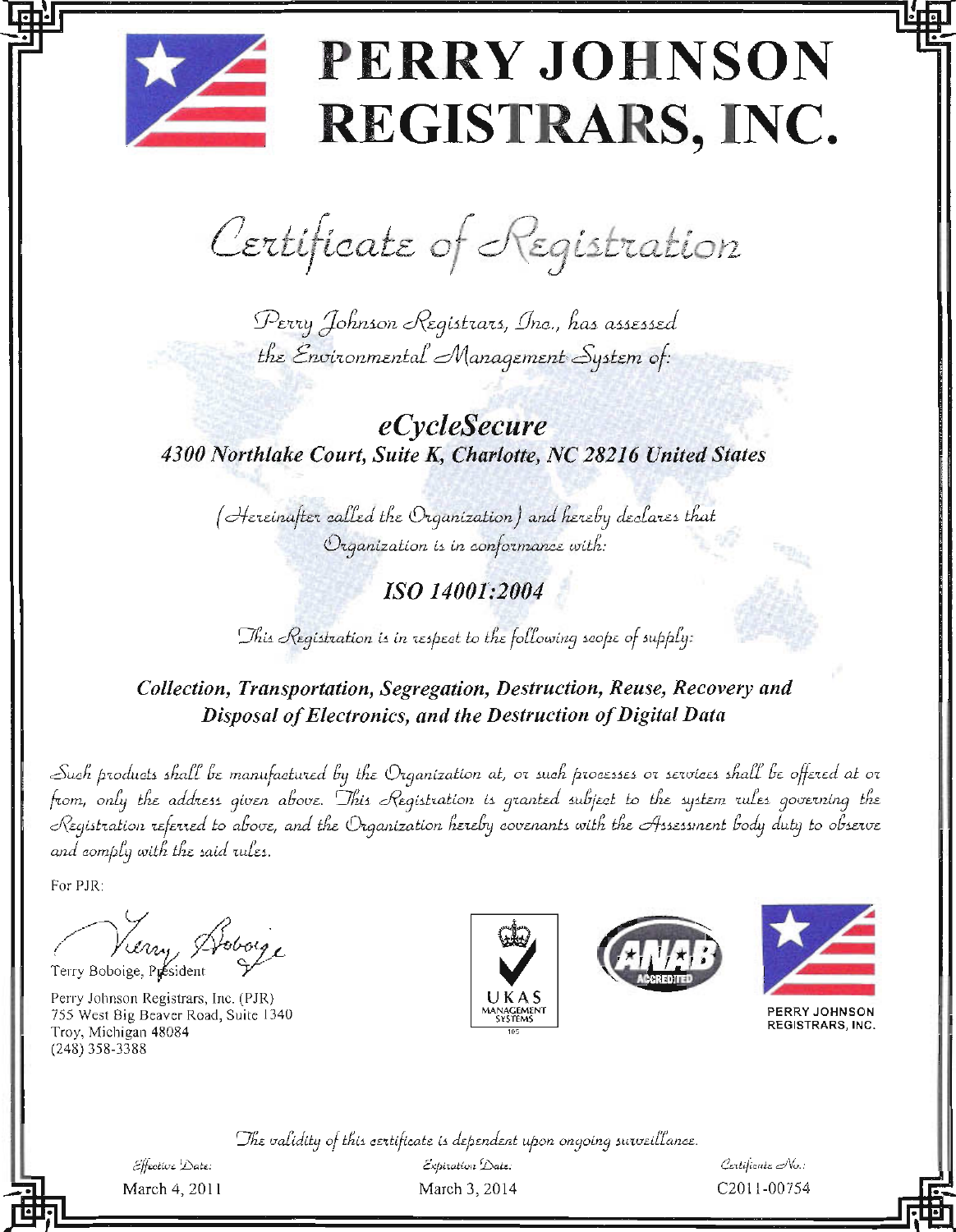# Appendix B

2009 Lincoln County Solid Waste Management Plan Amendment: Electronics Disposal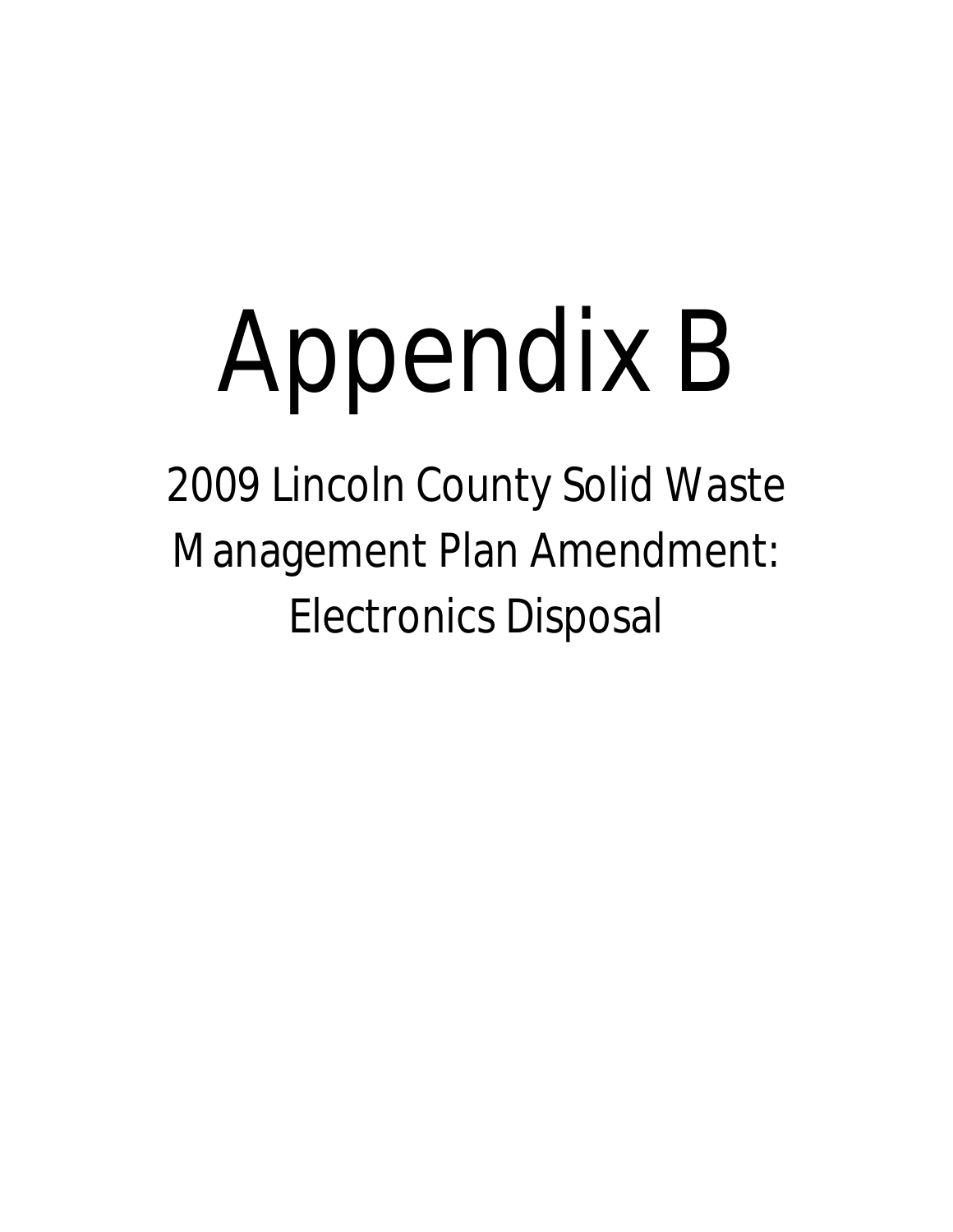# **LINCOLN COUNTY SOLID WASTE MANAGEMENT PLAN AMENDMENT** Electronics Disposal December 3, 2010

#### *Intended Actions:*

In compliance with Senate Bill 887, Effective December 3, 2010, Lincoln County will implement a recycling program for all electronic waste. Material to be recycled includes, but is not limited to; CRTs, TVs, hard drives, scanners, fax machines, copiers, and other miscellaneous electronic equipment. Lincoln County will work with an electronics recycling company that has received all certifications in compliance with the requirements of the State of North Carolina.

Lincoln County will utilize the seven convenience sites and the transfer station for residential drop off. Material will be placed in gaylords or on pallets for pick up by eCycleSecure. eCycleSecure will pick up this material from Lincoln County Landfill and the 7 convenience Sites as needed. Lincoln County will call for pickups and transport it to Ecycle's facilities for recycling and further disposal.

Lincoln County will use flyers posted at each convenience site to inform citizens of the location of collection sites for their electronic waste. Signs will be posted at the transfer station explaining the new landfill ban on CRTs and TVs and the locations of collection sites. Articles in the local newspaper will inform citizens of the new law, its requirements, and the options Lincoln County has established. After collection of electronic waste, eCycleSecure will send to Lincoln County a statement that lists the tonnage of material disposed broken down by computer equipment, televisions, and other electronic material. eCycleSecure will, also, have this statement in its files as a record of material collected and disposed by each unit of local government.

All residents of the County, including those living in incorporated areas, will be able to participate in this program as established by the County. Lincoln County is not working with any other local governments, etc for this program.

A separate budget line has been established for the receipt and disbursement of state funding. This money will be used for education and supplies needed for this program. The money will be used solely for the electronics program.

Lincoln County reserves the right to amend this program and expand or change the program as volumes require.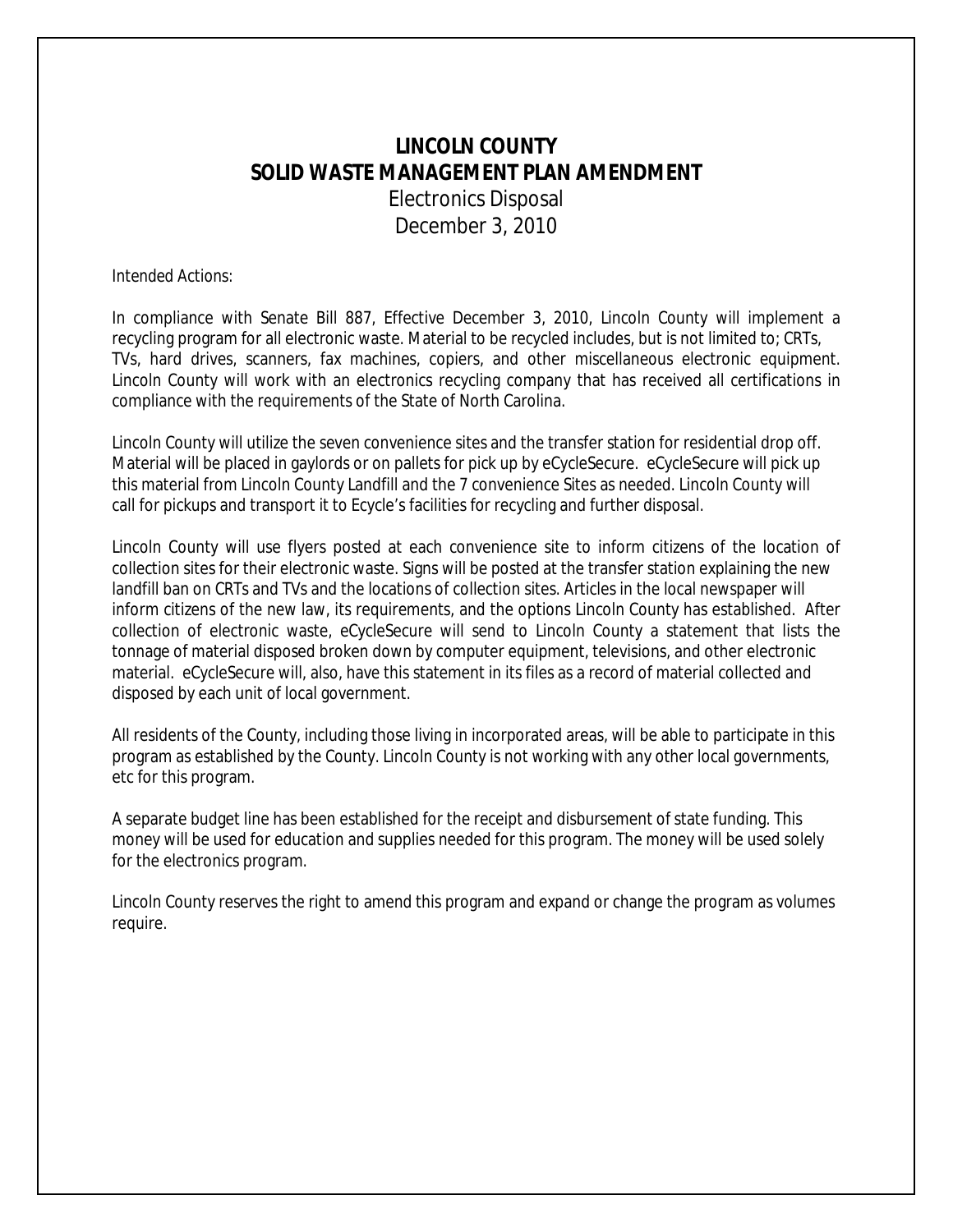# Appendix C

Lincoln County Emergency Operations Plan (February 2012)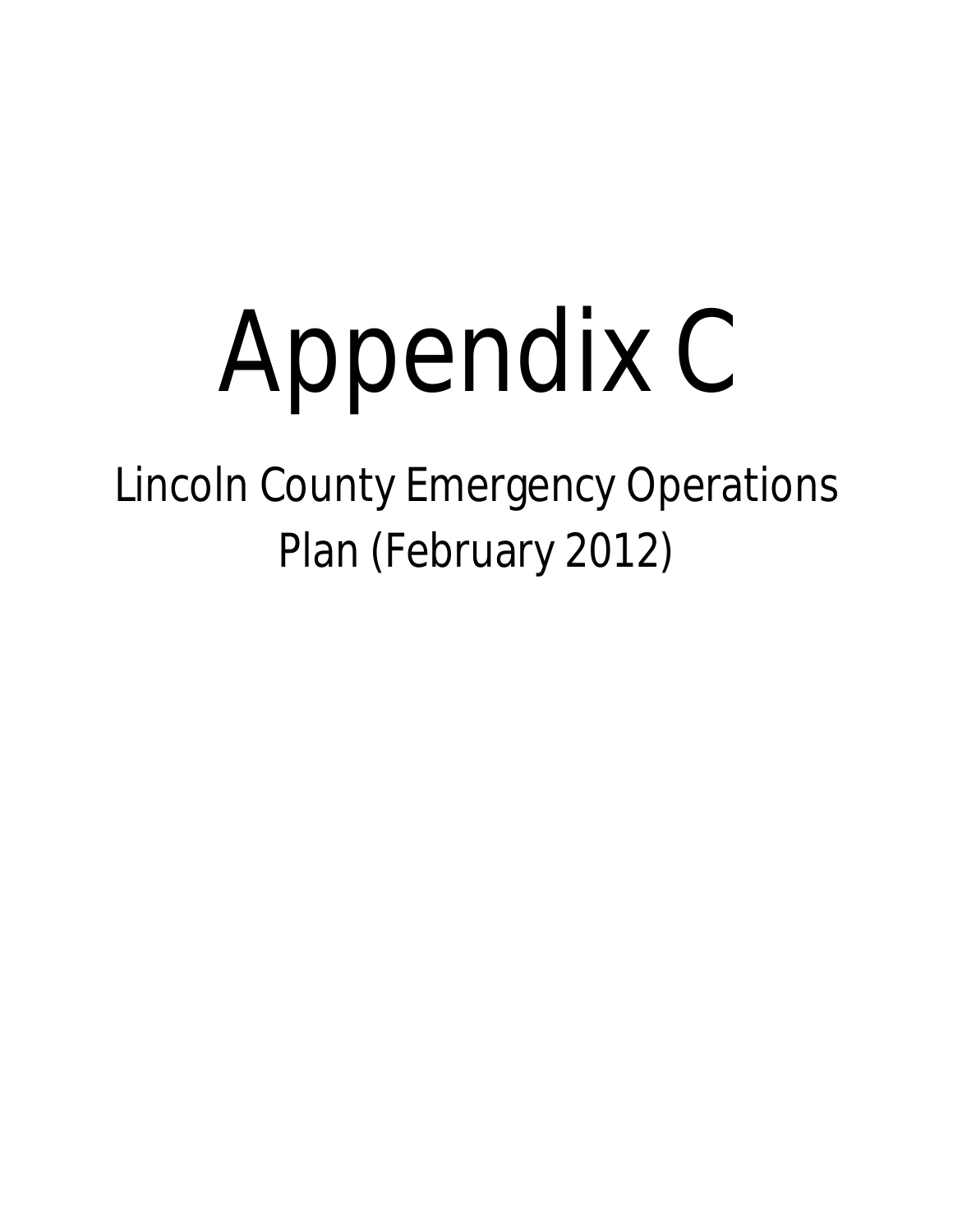

# **LINCOLN COUNTY EMERGENCY OPERATIONS PLAN**



**February 20, 2012**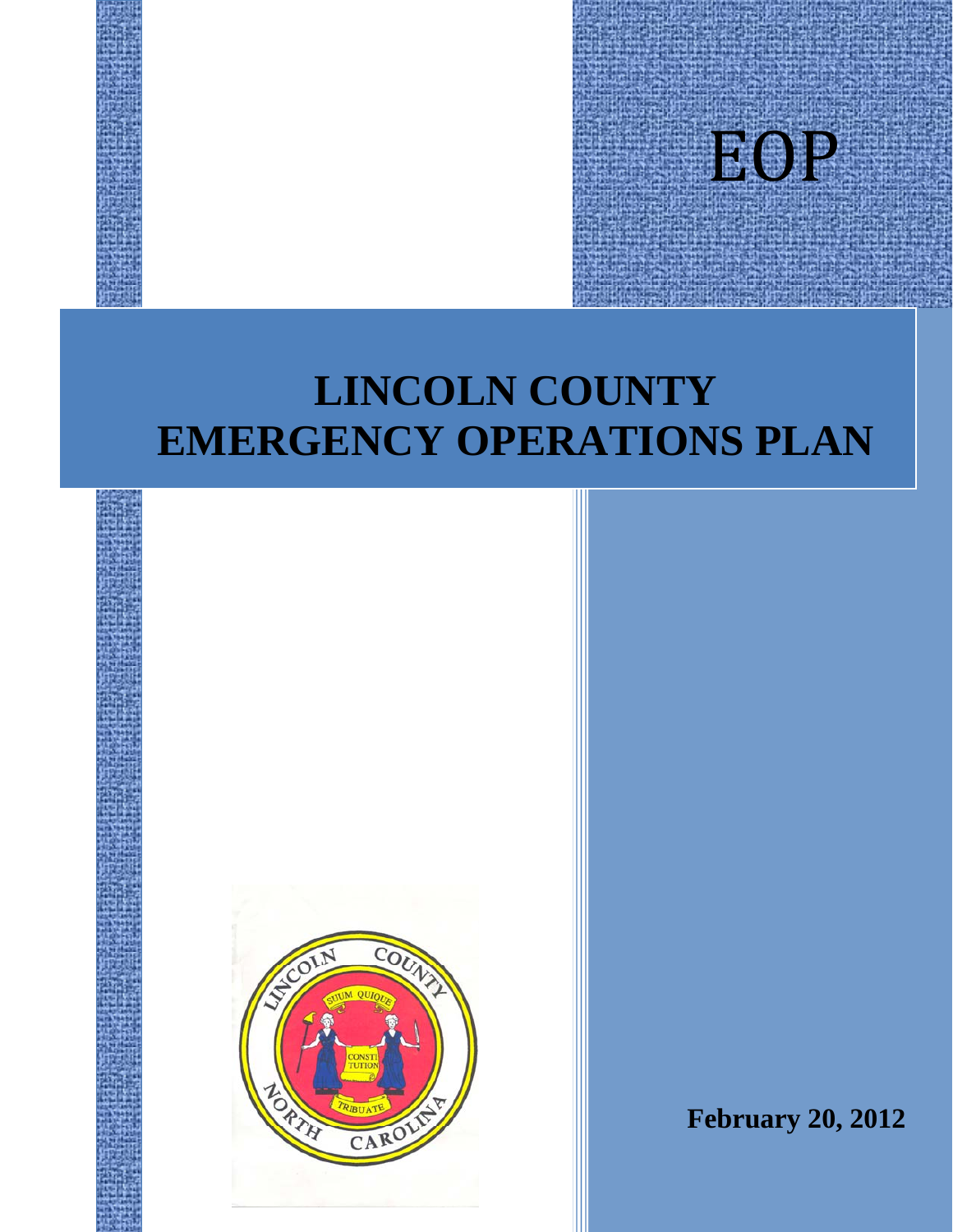# **LINCOLN COUNTY EMERGENCY OPERATIONS PLAN**

# **TABLE OF CONTENTS**

|                                                             |                                           | <b>PAGE</b> |
|-------------------------------------------------------------|-------------------------------------------|-------------|
| Board of County Commissioners Resolution #1 - Adopt the EOP | $\overline{2}$                            |             |
| Board of County Commissioners Resolution #2 – Adopt NIMS    | 3                                         |             |
| Introduction                                                | $\overline{4}$                            |             |
| <b>Statement of Approval</b>                                | 5                                         |             |
| Foreword & Record of Changes                                | 6                                         |             |
| <b>Instructions for Use</b>                                 |                                           | 7           |
|                                                             |                                           |             |
| <b>BASIC PLAN SECTION</b>                                   |                                           |             |
| <b>Basic Plan</b>                                           |                                           | 8           |
| Appendix 1                                                  | <b>Technological Hazards</b>              | 36          |
| Appendix 2                                                  | <b>Natural Hazards</b>                    | 38          |
| Appendix 3                                                  | Civil Disorders                           | 40          |
| Appendix 4                                                  | <b>Hazardous Materials</b>                | 42          |
| Appendix 5                                                  | Glossary & Acronyms                       | 44          |
|                                                             |                                           |             |
|                                                             | <b>FUNCTIONAL ANNEXES</b>                 |             |
| Annex A                                                     | Direction and Control                     | 57          |
| Annex B                                                     | Communications                            | 62          |
| Annex C                                                     | Notification and Warning                  | 66          |
| Annex D                                                     | <b>Emergency Public Information</b>       | 74          |
| Annex E                                                     | Law Enforcement                           | 77          |
| Annex F                                                     | <b>Fire Protection</b>                    | 83          |
| Annex G                                                     | <b>Emergency Medical Services</b>         | 88          |
| Annex H                                                     | <b>Public Works</b>                       | 91          |
| Annex I                                                     | <b>Health Services</b>                    | 93          |
| Annex J                                                     | <b>Evacuation and Transportation</b>      | 96          |
| Annex K                                                     | Shelter, Mass Care and Special Needs Care | 101         |
| Annex L                                                     | Damage Assessment/Recovery                | 105         |
| Annex M                                                     | <b>Resource Management</b>                | 110         |
| Annex N                                                     | <b>Donated Goods Management Function</b>  | 113         |
| Annex O                                                     | Animal Control and Protection             | 118         |
| Annex P                                                     | Debris Management                         | 120         |
| Annex Q                                                     | <b>Mass Fatalities</b>                    | 125         |
| Annex R                                                     | <b>Terrorism Response</b>                 | 128         |
| Annex S                                                     | <b>Missing Persons</b>                    | 141         |
| Annex T                                                     | <b>Recovery Operations</b>                | 147         |
| Annex U                                                     | <b>Vital Facilities</b>                   | 153         |
| Annex V                                                     | <b>Public Information Officer</b>         | 155         |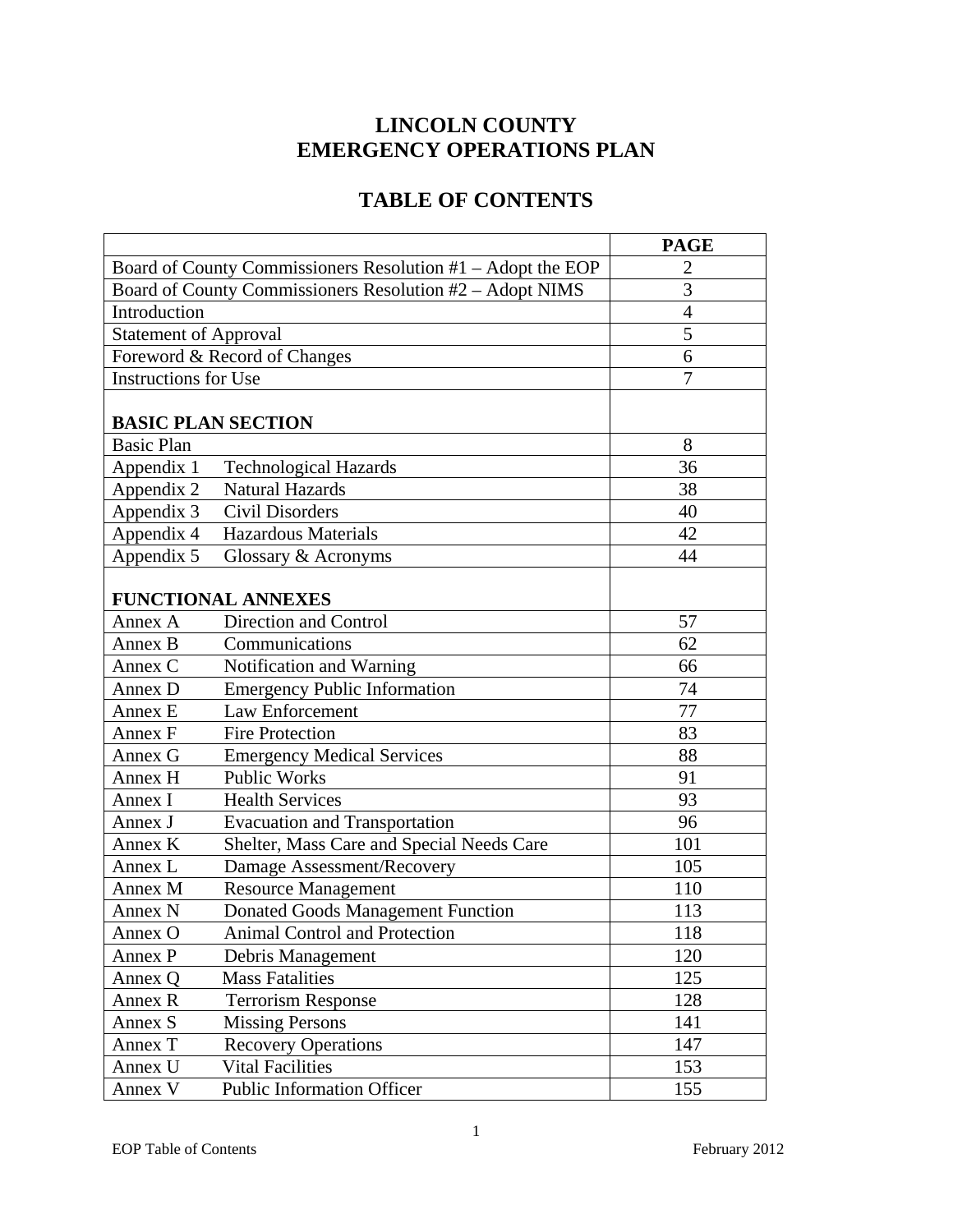

# COUNTY OF LINCOLN, NORTH CAROLINA

115 WEST MAIN STREET, 3RD FLOOR CITIZENS CENTER . LINCOLNTON, NORTH CAROLINA 28092

OFFICE OF THE COUNTY MANAGER GEORGE A. WOOD, COUNTY MANAGER MARTHA W. LIDE, ASST. COUNTY MANAGER (704) 736-8471 FAX (704) 736-8820

#### RESOLUTION #2012-5 RESOLUTION TO ADOPT THE EMERGENCY OPERATIONS PLAN-EMERGENCY MANAGEMENT - FOR LINCOLN COUNTY, NORTH CAROLINA

WHEREAS, Lincoln County has identified natural and man-made hazards that have the potential to disrupt day to day activities and/or cause extensive property damage, personal injury and/or casualties; and

WHEREAS, 166A of the North Carolina General Statutes Emergency Management Act sets forth the authority and responsibility of local governments in prevention of, preparation for, response to and recovery from natural or man-made disasters; and

WHEREAS, the Lincoln County Emergency Operations Plan serves as a basis for effective response to any hazard that threatens Lincoln County and provides a coordinated response to a disaster or emergency in Lincoln County; and

WHEREAS, the Lincoln County Board of Commissioners deems it advisable and in the best interest of Lincoln County to approve the Lincoln County Emergency Operations Plan.

WHEREAS, the attached plan has been developed in conjunction with the various responding emergency agencies and departments, and has been reviewed by the Emergency Services Committee and the Lincoln County Local Emergency Planning Committee,.

NOW, THEREFORE, BE IT AND IT IS HEREBY RESOLVED by the Lincoln County Board of Commissioners that the Emergency Operations Plan is hereby adopted and effective upon adoption.

Adopted this 20 day of February 2012.

LINCOLN COUNTY

Alex Patton, Chairman

**Board of Commissioners** 

Amy S. Atkins, Clerk to the Board of Commissioners

2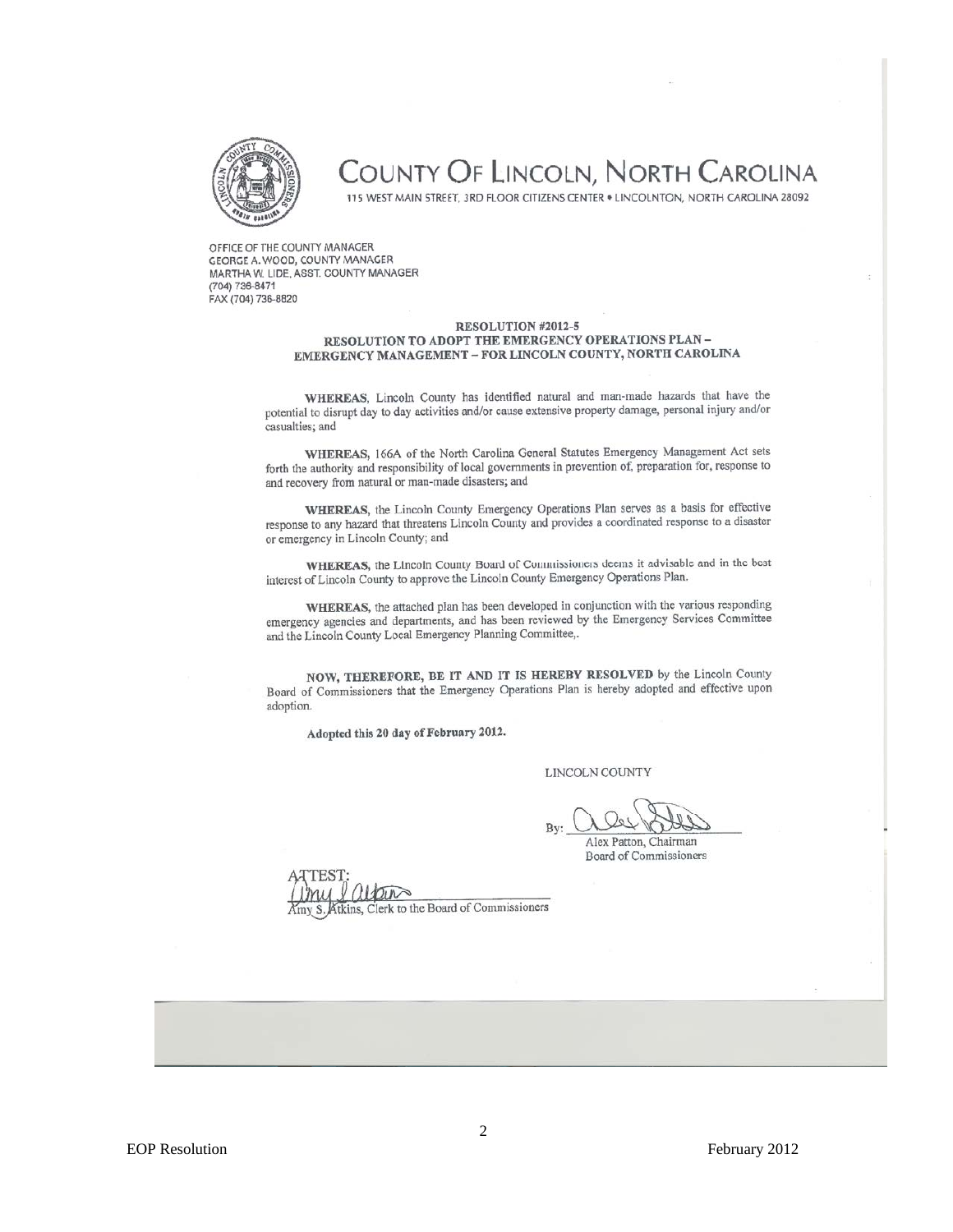

# COUNTY OF LINCOLN, NORTH CAROLINA

115 WEST MAIN STREET, 3RD FLOOR CITIZENS CENTER . LINCOLNTON, NORTH CAROLINA 28092

OFFICE OF THE COUNTY MANAGER GEORGE A. WOOD, COUNTY MANAGER MARTHA W. LIDE, ASST, COUNTY MANAGER (704) 736-8471 FAX (704) 736-8820

#### RESOLUTION #2012-6 RESOLUTION TO ADOPT THE NATIONAL INCIDENT MANAGEMENT SYSTEM (NIMS)

#### FOR HANDLING ALL EMERGENCIES IN LINCOLN COUNTY, NORTH CAROLINA

WHEREAS, the President in Homeland Security Presidential Directive 5 (HSPD-5) directed the Secretary of the Department of Homeland Security to develop and administer a National Incident Management System (NIMS) which establishes a single, comprehensive approach to domestic incident management to ensure that all levels of government across the Nation have the capability to work efficiently and effectively together using a national approach to prevent, prepare for, respond to and recover from domestic incidents, regardless of cause, size or complexity; and

WHEREAS, the NIMS provides for interoperability and compatibility among Federal, State and local capabilities and includes a core set of concepts, principles, terminology and technologies covering the incident command system, unified command, training, management of resources and reporting; and

WHEREAS, the Incident Command System components of NIMS are already an integral part of various incident management training programs, and the National Commission on Terrorist Attacks (9-11 Commission) recommended adoption of a standardized Incident Command System; and

WHEREAS, the NIMS will assist Lincoln County to coordinate its efforts with Federal, State and other emergency agencies to insure that the highest level of incident management is provided to the public; and

WHEREAS, adoption of the NIMS standardized procedures for managing personnel, communications, facilities and resources will improve Lincoln County's ability to utilize federal funding to enhance local agency readiness, maintain first responder's safety and streamline incident management processes.

NOW, THEREFORE, BE IT AND IT IS HEREBY RESOLVED that the Lincoln County Board of Commissioners hereby adopt the National Incident Management System (NIMS) as the standard for incident management.

This resolution is hereby adopted and effective upon adoption this 20 day of February 2012.

#### **LINCOLN COUNTY**

Rv:

Alex Patton, Chairman Board of Commissioners

Alkins, Clerk to the Board of Commissioners

3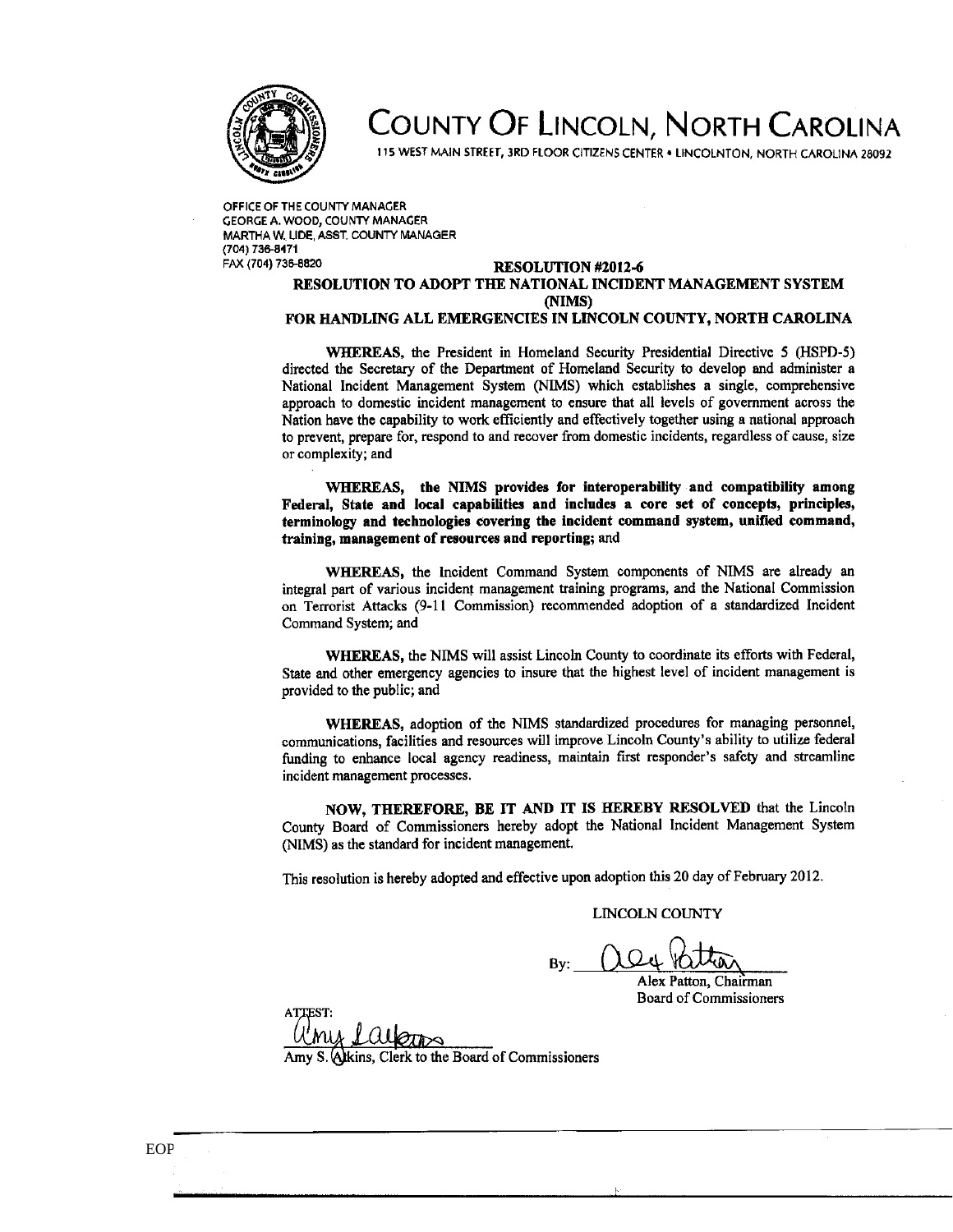# **LINCOLN COUNTY EMERGENCY OPERATIONS PLAN**

# **INTRODUCTION**

# **I. PURPOSE**

To organize coordinated response to and recovery from emergencies in Lincoln County and in the City of Lincolnton by:

- A. Defining responsibilities and authorities of county and municipal governments and emergency roles of departments.
- B. Outlining threat agreements designed by the Department of Emergency Management and requirements for action.
- C. Describing Incident Command for all hazards.
- D. Providing for resource listings for all hazards.
- E. Providing a framework for recovery available to individuals, businesses, industry and government.
- F. Providing an outline of communication systems among departments.
- G. Outlining procedures to determine proper notification of departments during emergencies.
- H. Describing requirements for the county and the city to obtain State and Federal assistance.

# **II. SCOPE**

The Lincoln County Emergency Operations Plan provides a framework for response to all hazards in Lincoln County by planning for shortfalls, such as:

- A. Conflicting legal mandates
- B. Technical and logistical problems yet to be resolved
- C. Inadequate equipment and training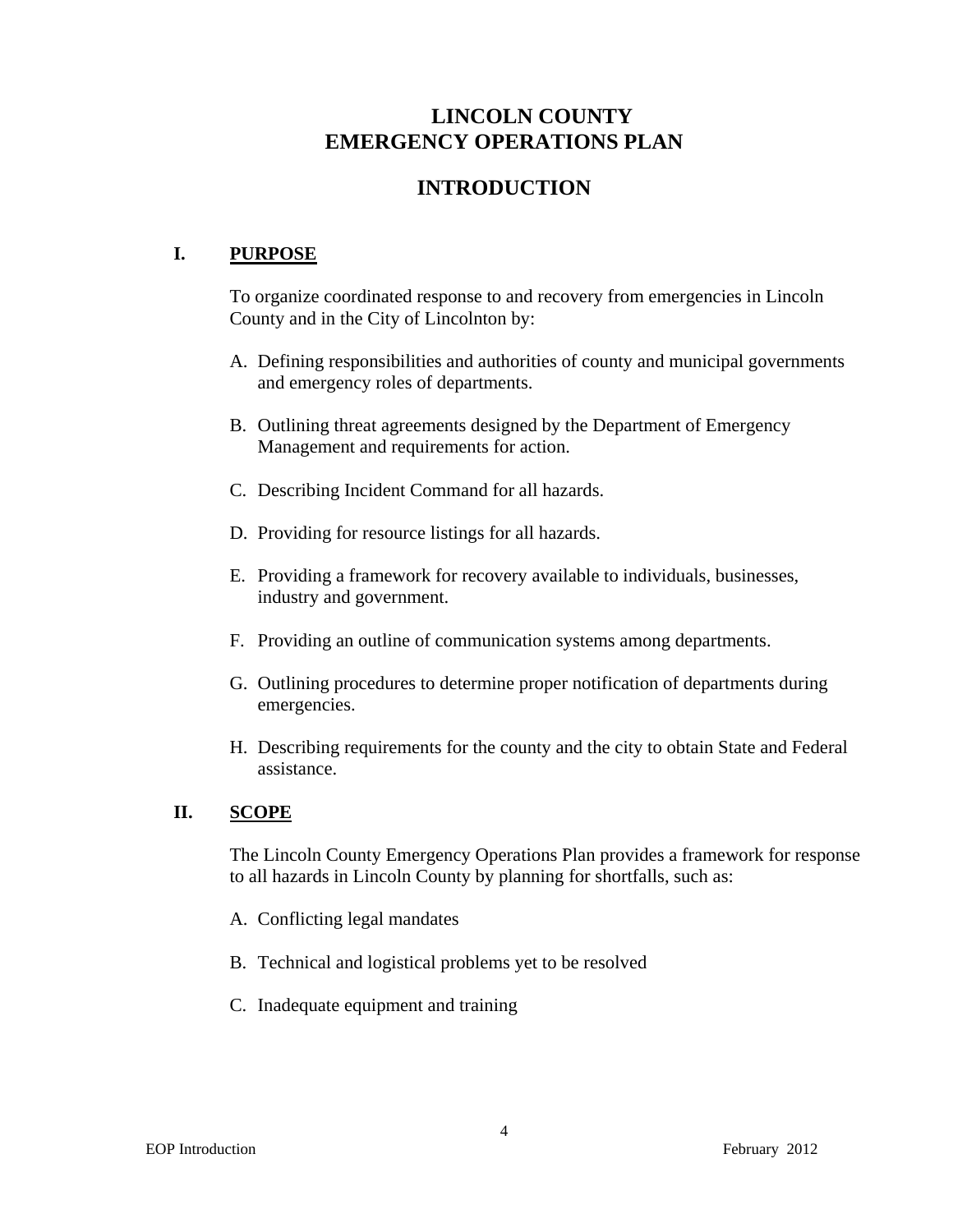# **STATEMENT OF AGREEMENT**

The undersigned agree to the responsibilities assigned to their organization in the Lincoln County Emergency Operations Plan.

| <b>Chairman</b><br><b>County Board of Commissioners</b> | <b>Date</b> |
|---------------------------------------------------------|-------------|
| <b>Mayor</b><br><b>City of Lincolnton</b>               | <b>Date</b> |
| <b>County Manager</b><br><b>Lincoln County</b>          | <b>Date</b> |
| <b>City Manager</b><br><b>City of Lincolnton</b>        | <b>Date</b> |
| Coordinator<br><b>Emergency Management Agency</b>       | <b>Date</b> |
| <b>Sheriff</b><br><b>Lincoln County</b>                 | <b>Date</b> |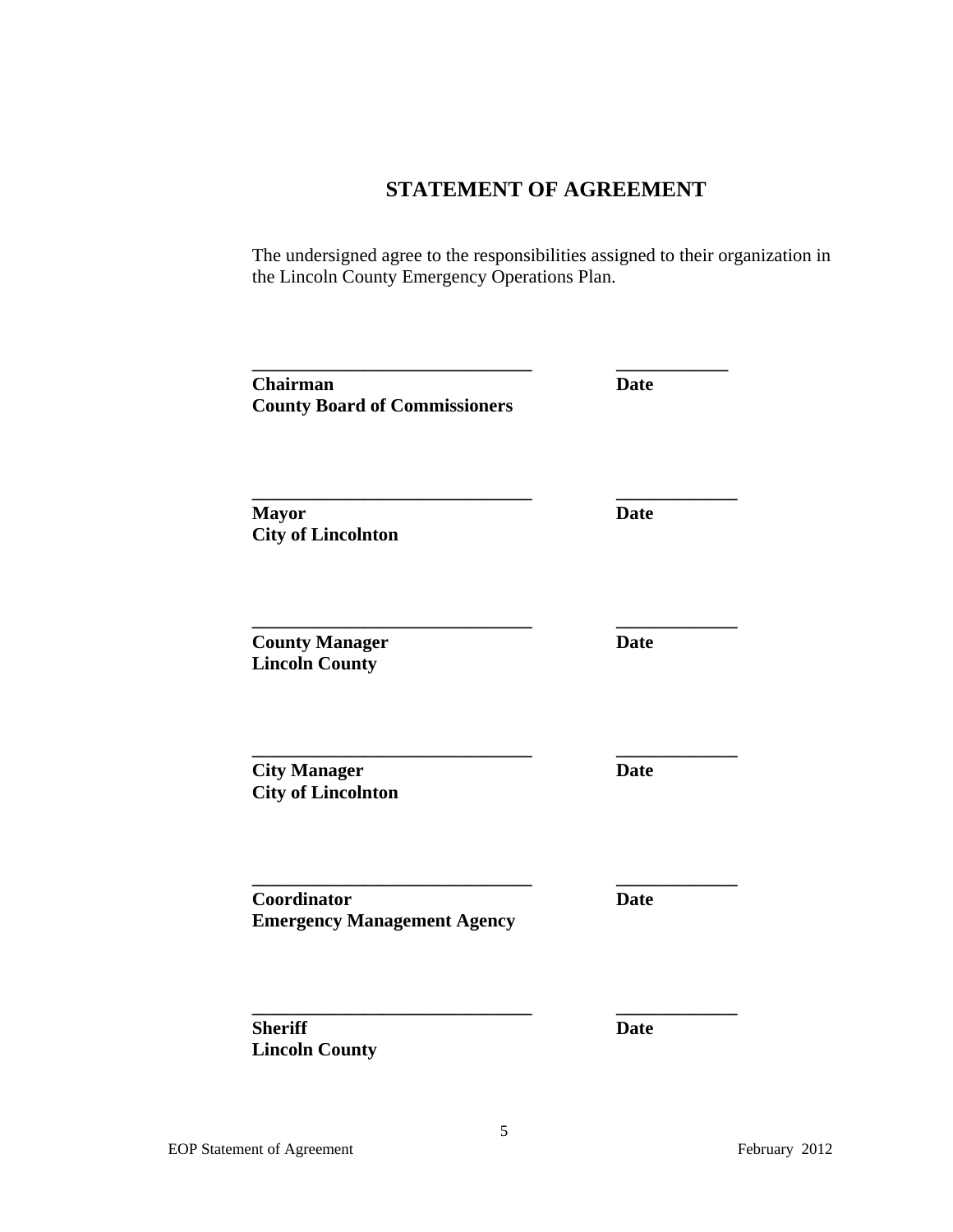### **FOREWORD**

The Lincoln County Emergency Operations Plan was developed to address multiple hazards which threaten the county. Through use of a functional format, the plan encourages the National Incident Management System (NIMS) approach to disasters; and fosters prompt, efficient and coordinated response operations by elements of the emergency organization. NIMS requires a system-wide integration of skills, people, and resources. NIMS recognizes that plans developed for one type of emergency are extremely useful for other emergency situations and a significant amount of emergency operational capability can be established by addressing broadly applicable functions.

This basic plan serves as a summary document to twenty-two (22) functional annexes. The annexes define each agency's role in an emergency situation. Defining these roles reduces confusion and conflict during emergencies; and significantly decreases vulnerability of the public and their property to hazardous threats.

This plan meets the requirements of FEMA planning guidance, CPG 1-8 and CPG 1-8A and the legal responsibilities identified in North Carolina General Statutes, Chapter 166-A. It provides all the necessary elements to insure that local government can fulfill its legal responsibilities for emergency preparedness.

| <b>CHANGES MADE</b> | <b>DATE</b>   |                |               |
|---------------------|---------------|----------------|---------------|
| <b>BY NUMBER</b>    | OF            | <b>DATE</b>    |               |
| (SIGNATURE)         | <b>CHANGE</b> | <b>ENTERED</b> | <b>CHANGE</b> |
|                     |               |                |               |
|                     |               |                |               |
|                     |               |                |               |
|                     |               |                |               |
|                     |               |                |               |
|                     |               |                |               |
|                     |               |                |               |
|                     |               |                |               |
|                     |               |                |               |
|                     |               |                |               |
|                     |               |                |               |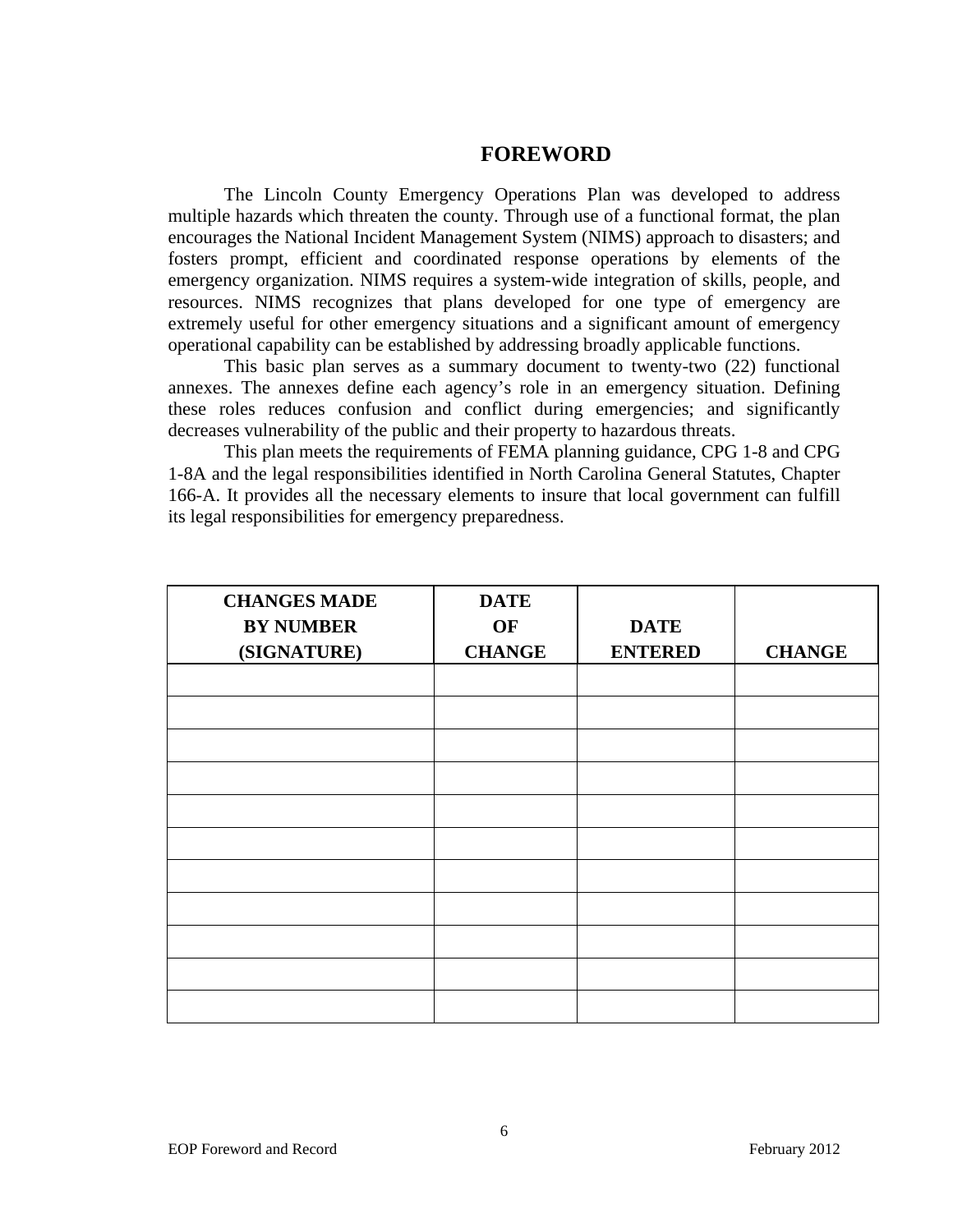## **LINCOLN COUNTY EMERGENCY OPERATIONS PLAN INSTRUCTIONS FOR USE**

It is intended that this plan be used by the Lincoln County response organizations to obtain maximum use of existing resources, organizations and systems in their response to emergencies and disasters that could and/or have occurred in the county. The format utilized is:

**Basic Plan:** To be used by chief executives and policy officials.

- **Appendices:** Contain technical information, details, and methods for use by emergency response personnel.
- **Annexes:** Address the specific functions for use by the operation managers.

Each section of the plan contains a purpose statement. All individuals with assigned responsibilities should be familiar with the entire plan, however, added emphasis must be given to those sections for which they are responsible. While all circumstances cannot be addressed, the content of this plan should be used as a guide for those things that do occur but are not specifically addressed herein.

Copies of this plan have been distributed to the following:

Chairman – Board of Commissioners (1) Board of Commissioners (4) County Manager (1) City Manager (1) Emergency Management (1) Superintendent of Schools (2) County Fire Marshal (1) County VFDs (10) City Fire Chief (1) Rescue Squads (2) Carolinas Medical Center – Lincoln, Director (1) Lincoln County EMS (1) Sheriff's Department (2) City Police Department (1) Department of Social Services (1) Health Department (1) Mental Health (1) School Transportation (1) Communications (1) Public Information (4) Public Works (1) Public Library (1) Cooperative Extension (1) American Red Cross (1)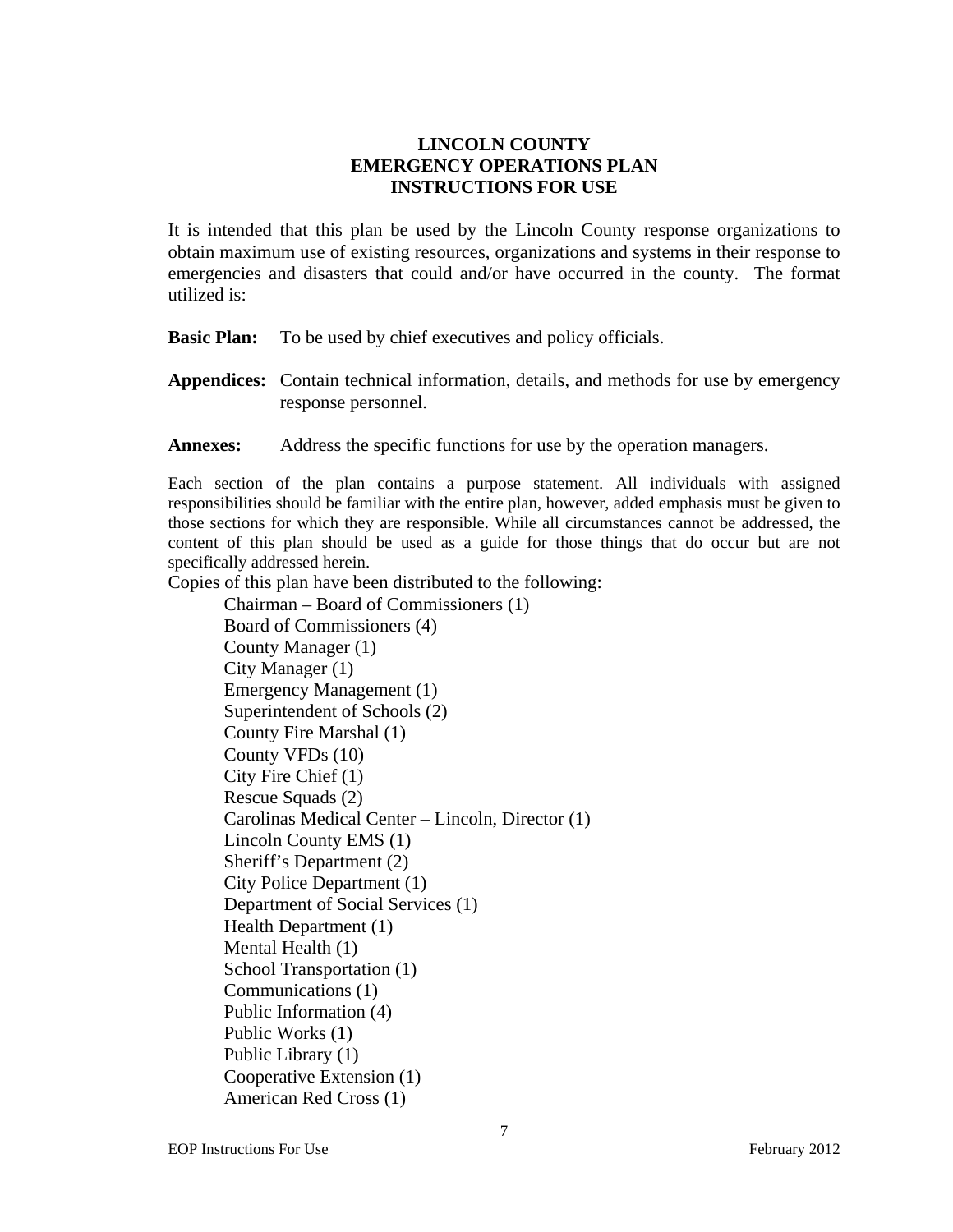# **LINCOLN COUNTY EMERGENCY OPERATIONS PLAN**

# **BASIC PLAN**

### **I. PURPOSE**

 This plan describes actions that should be taken by government agencies and private organizations in Lincoln County to reduce the vulnerabilities of people and property to disaster and establish capabilities to respond effectively to the actual occurrence of a disaster.

#### **II. SITUATION AND ASSUMPTIONS**

#### **A. Situation**

1. General description:

General description of area: Lincoln County is located in North Carolina Emergency Management Area E and FEMA Region IV. Its geographic location is the piedmont section of the state. It is bound on the east by Mecklenburg County, on the south by Gaston County, on the north by Catawba County and on the west by Cleveland and Burke Counties. The City of Lincolnton is the only municipality located within the county. Total square miles are approximately 298. Population density is 263 persons per square mile. The current population of the county is estimated at just over 78,000. The major traffic arteries are: Highways 27, 150, 16, 73, 182, 274 and US 321. Railroads are: Southern, CSX and Norfolk Southern Railroad System. The Transcontinental Gas Pipe Line runs through eastern Lincoln County. The pipeline crosses Old Plank Road and NC 16. There is also a branch line that feeds the City of Maiden that comes off of this line. The county contains the Lincolnton/Lincoln County Airport located off NC Highway 73 with the runway of 5,500 feet.

- a. The following services, which may have expanded duties during disasters, are provided by Lincoln County:
	- Animal Control
	- Building Inspections
	- Education
	- Emergency Management
	- Emergency Medical Services
	- Fire Departments
	- Fire Marshal
	- Health Department
	- Law Enforcement
	- Mental Health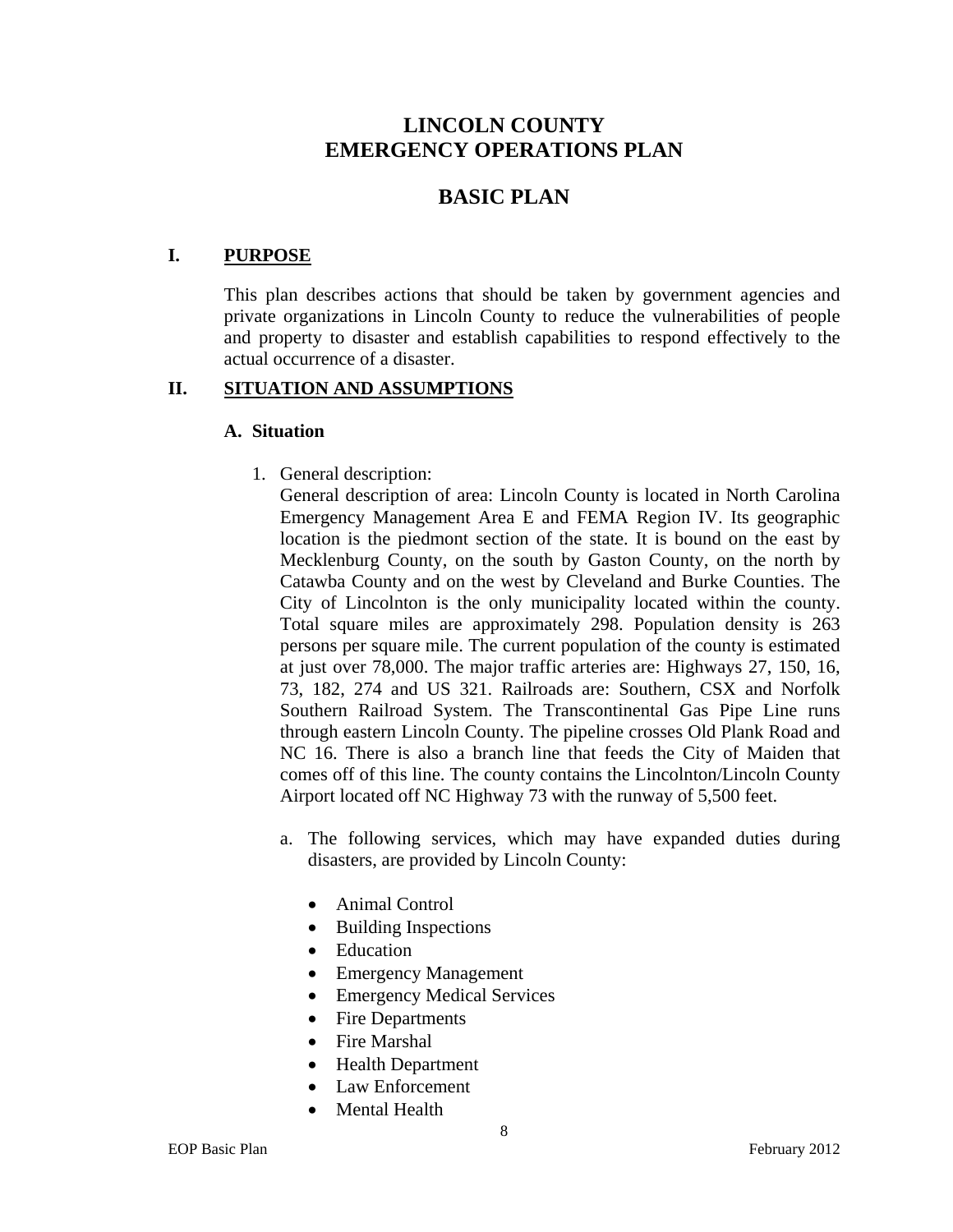- Public Works
- Social Services
- Solid Waste Operations
- Transportation
- Volunteer Rescue Squads
- b. The City of Lincolnton provides these services that may be expanded during a disaster or their duties may be directly impacted by the hazard:
	- Lincolnton Police Department
	- Lincolnton Fire Department
	- Lincolnton Public Works
- c. The county is exposed to many hazards, all of which have the potential to disrupt the community, cause damage and create casualties. The county has experienced many hazards which have caused disruption to communities, great amounts of damage and in some cases created casualties. Potential natural/man-made hazards for Lincoln County are:
	- Aircraft Accidents
	- Civil Disorder/Rioting
	- Drought
	- Earthquake
	- Nuclear Facility
	- Floods
	- Forest Fires
	- Hazardous Materials
	- Hurricanes
	- Landfill Fires
	- Structural Fires
	- Mass Casualty
	- Pipeline Break
	- Power Failure
	- Severe Thunderstorms
	- Terrorist Activity
	- Tornados
	- Winter Storms

#### **B. Assumptions**

1. The occurrence of any of the disaster events previously listed could impact Lincoln County severely and include several of the following possibilities: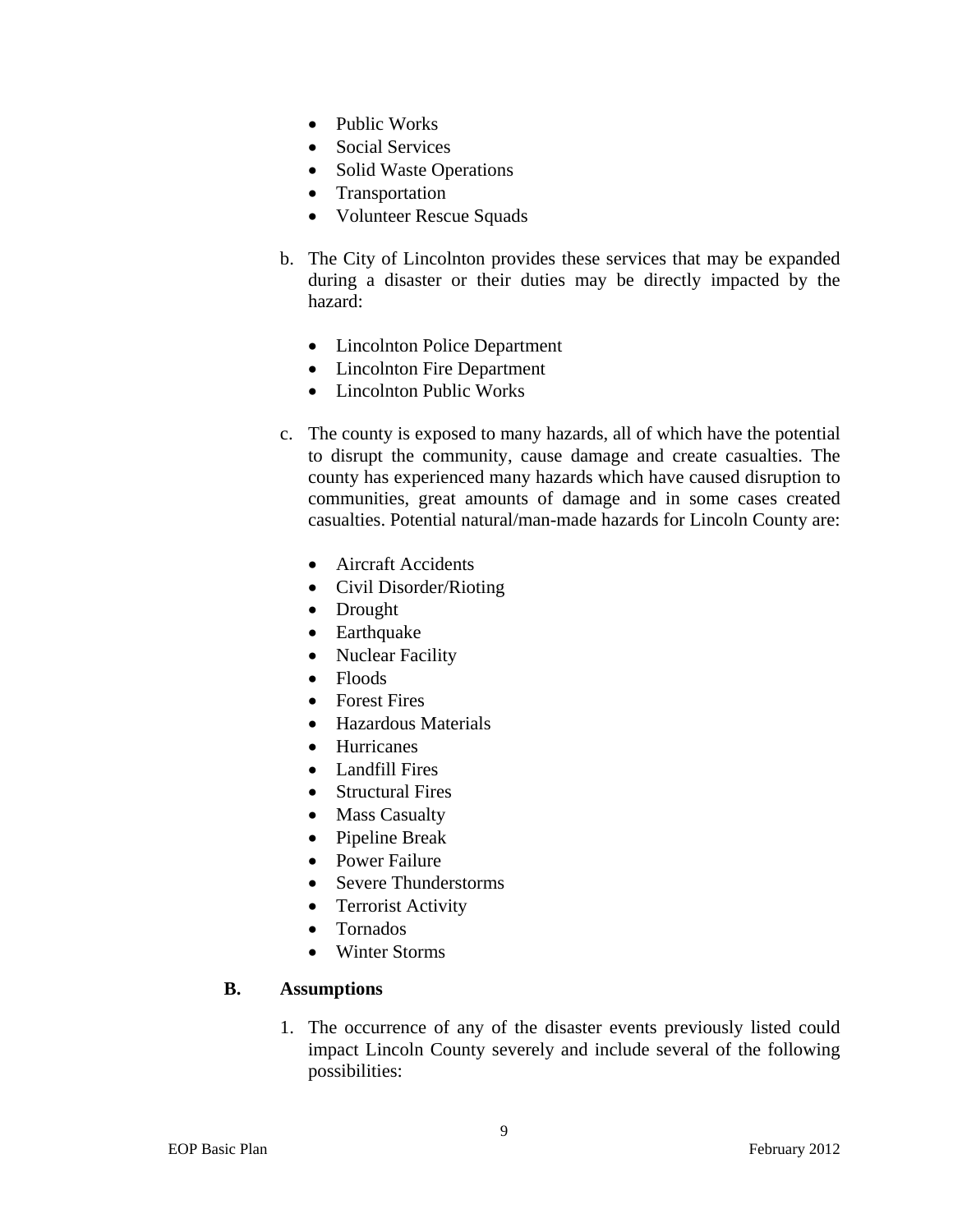- Loss of electric power
- Failure of the water distribution system
- Severance of road/highway network
- Evacuation of people from the county
- Necessity for mass care and feeding operations
- Need for debris clearance and removal
- Multiple injuries and fatalities
- Drastic increase in media attention
- Damage to the communications and telephone networks
- Economic impact
- Increased number of vermin
- Need for official public information and rumor control
- Need for State and/or Federal assistance
- Re-entry of essential personnel and equipment
- Re-entry of the public
- Damage to vital records
- Need for damage assessment
- Need for coordination of donated goods
- Contamination of private wells
- Need for law enforcement support
- Need for emergency medical and rescue support
- Need for fire protection support
- Need for additional hospital/medical support
- Over taxing local resources
- Depth of staffing problems
- Loss of facilities vital to maintaining essential services
- Environmental impact to wildlife, natural resources and agricultural
- Management of reconstruction
- Coordination of staged resources
- Isolation of populations
- Presidential Disaster Declaration
- 2. It is necessary for the county to plan for and to carry out disaster response and short term recovery operations utilizing local resources, however, it is likely that outside assistance would be needed and available in most major disaster situations affecting the county.
- 3. Officials of Lincoln County are aware of the possible occurrence of an emergency or major disaster and their responsibilities in the execution of this plan and will fill these responsibilities as needed.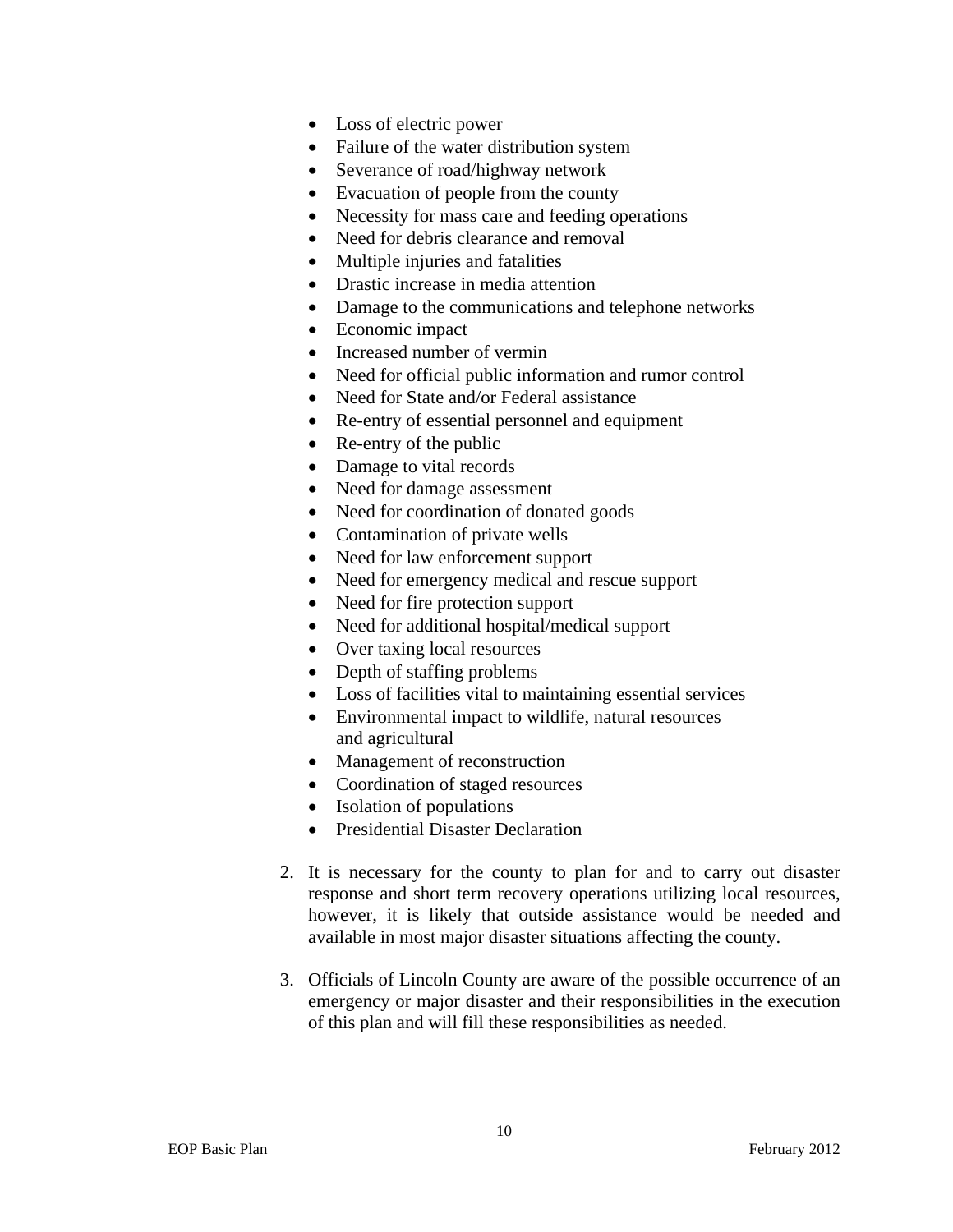# **III. CONCEPT OF OPERATION**

- 1. As required by North Carolina General Statute 166A, it is the responsibility of Lincoln County government and the City of Lincolnton government to organize and plan for the protection of life and property from the effects of an emergency/disaster. If this task becomes greater than the capabilities of the city or county, then the County Office of Emergency Management will request additional resources from state and federal government.
- 2. Lincoln County utilizes the four phases of Comprehensive Emergency Management in designing and implementing the emergency services program. These phases are:
	- a. **Mitigation** Through the planning and building inspection programs the county and municipal governments use codes and standards to prevent industry from impacting on residential areas and prevent sub-standard building construction. Education of the public about potential disaster effects also prevents injury and death from disasters. Public participation in preparedness exercises can also prevent injury and death from disasters.
	- b. **Preparedness** Through disaster planning and recognition of hazards likely to affect the area, the county and municipal agencies prepare for potential disasters. County agencies are offered training in preparing for a disaster and each department is responsible for seeing that their responders have adequate training to carry out assigned functions. Many other programs are offered to the residents of Lincoln County to help them also be prepared, such as printed materials and public education programs. Members of the public are kept informed and urged to prepare for disasters by local media and Emergency Management.
	- c. **Response**  When a disaster occurs, the county and municipal agencies respond either as direct assistance to the disaster area or as a support agency to the first responders on-scene. The response agencies will act within their scope of training and will call upon outside resources as needed to mitigate further damages. Additional resources will be requested by the Lincoln County Emergency Operations Center.
	- d. **Recovery**  After the immediate short-term emergency needs of an area are controlled, the county and municipal governments begin a recovery process that may take several days, months or years. Response agencies will determine what impacts have been made on the community and what will need to be done to put the community back to pre-disaster conditions. Many times this effort will overwhelm the jurisdiction and assistance from state and federal government will be needed.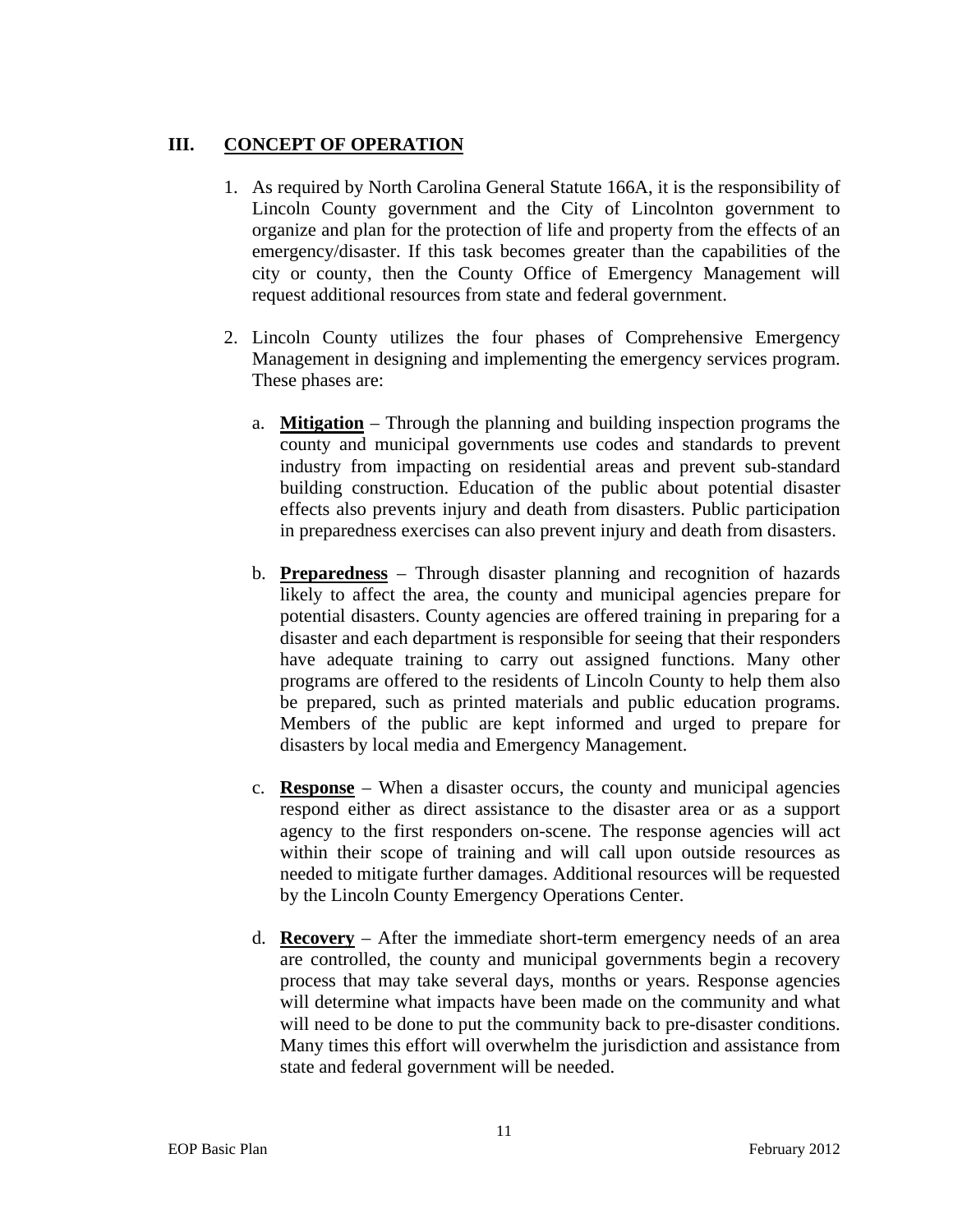- 3. Lincoln County provides many emergency services to the citizens of the county on a daily basis. While the cities/towns within the county provide many services to their citizens, they also depend on Lincoln County for services such as emergency medical, social services, health, and emergency management.
- 4. The City of Lincolnton, in Lincoln County will maintain its own operations in the event of a disaster. However, if the City's resources prove to be inadequate during emergency operations, requests for county resources will need to be made to keep the city government's normal operations functional.
- 5. As requests for resources become overwhelming, the county will coordinate with adjoining counties for additional available resources while also working with North Carolina Emergency Management to utilize state resources when county capabilities become exhausted.
- 6. When needed, the Lincoln County Commissioners can declare a "State of Emergency" as directed by State Statute 166A-8, to assist the local emergency response agencies in carrying out their duties and for the protection of the citizens and property within the disaster area. Cities can independently declare a "State of Emergency" in the event of a disaster or sign off on a county "State of Emergency".
- 7. When a disaster overwhelms the capability of state and local governments, resources of federal departments and agencies will be needed.
- 8. Local governments will use their normal channels for requesting assistance to the State Emergency Operations Center. If state resources have been exhausted, the state will arrange to provide the needed resource(s) using the Emergency Support Functions as described in the Federal Response Plan. The county and the municipalities are also signature agencies of the "Statewide Mutual Aid Agreement."
- 9. The Federal Response Plan establishes the basis for fulfilling the federal government's role in providing response and recovery assistance to a state and its affected local governments impacted by a significant disaster of any kind.
- 10. Under the provisions of the Robert T. Stafford Disaster Relief and Emergency Assistance Act, a Federal Coordinating Officer will be appointed as the President's representative to coordinate overall delivery of federal assistance. Federal departments and agencies have been assigned missions to provide assistance directly to the state, under the overall direction of the Federal Coordinating Officer. The Disaster Mitigation Act of 2000, also known as the 2000 Stafford Act Amendments are important changes in the ways in which the federal government will provide assistance.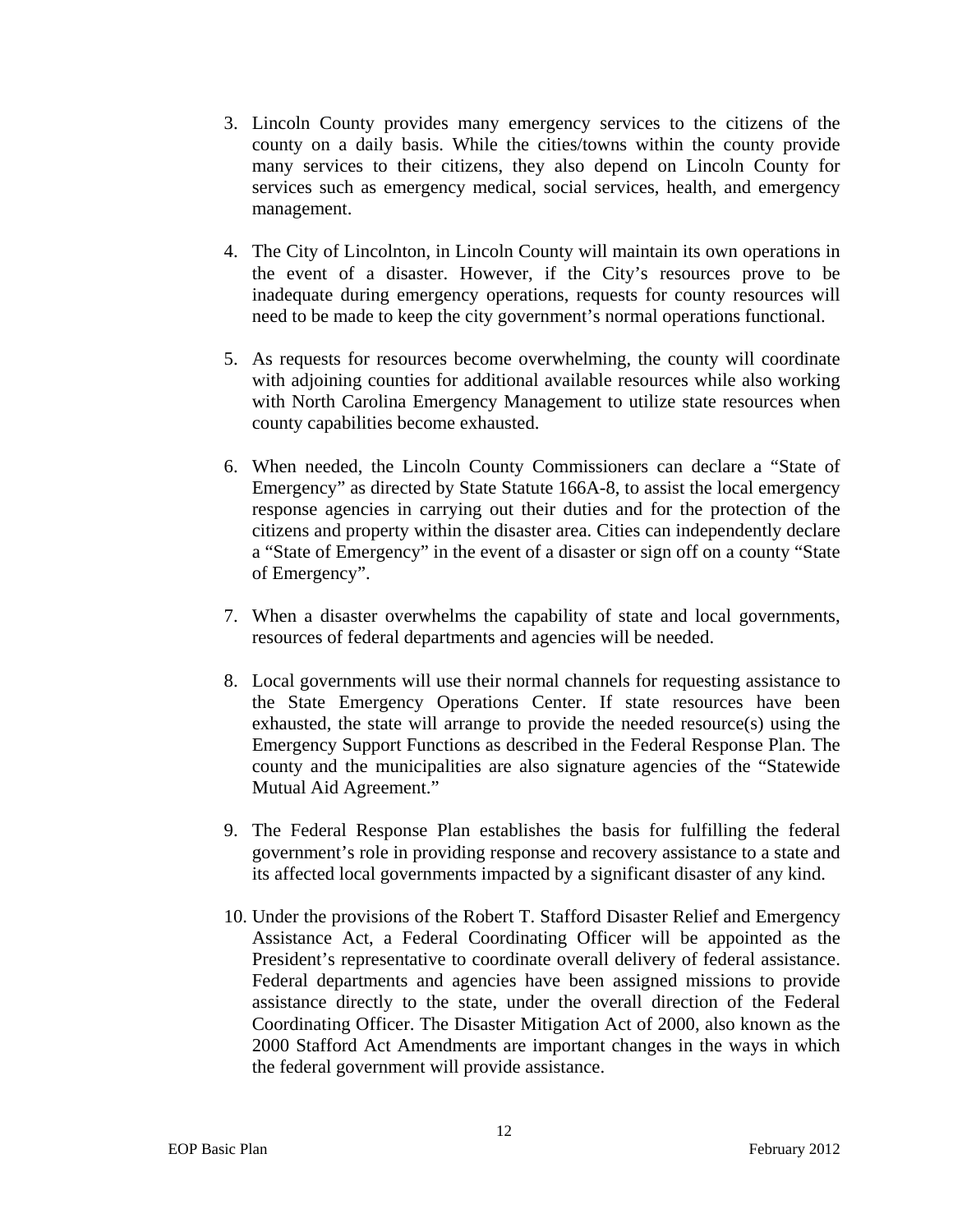# **IV. ORGANIZATION AND ASSIGNMENT OF RESPONSIBILITIES**

## **A. Organization**

Most of the departments within local government have emergency responsibilities in addition to their normal duties. Each department is responsible for developing and maintaining their own emergency response and preparedness guidelines. Specific responsibilities are outlined below. Responsibilities for certain organizations which are not a part of local government are also presented because these agencies provide a vital function in emergency operations.

# **B. Assignment of Individual Responsibilities**

### **1. Chairman, County Commissioners**

- Establish policy and incident guidelines in coordination with other officials.
- Carry out appropriate provisions of state general statutes, in addition to local ordinances, relating to emergencies.
- Issue and distribute, if appropriate, a local proclamation declaring a State of Emergency or terminating the State of Emergency.
- Assume or delegate direction and control of emergency operations after declaring an emergency at county level.
- Request assistance from state government through the Emergency Management Coordinator.
- Perform coordination and policy-making functions as necessary to provide for optimum protection of public health and safety within the county.
- Assure the protection of public documents and public facilities during the emergency.

# **2. City Mayor**

- Establish policy and incident guidance guidelines in coordination with other officials.
- Carry out appropriate provisions of state general statutes, in addition to local ordinances relating to emergencies.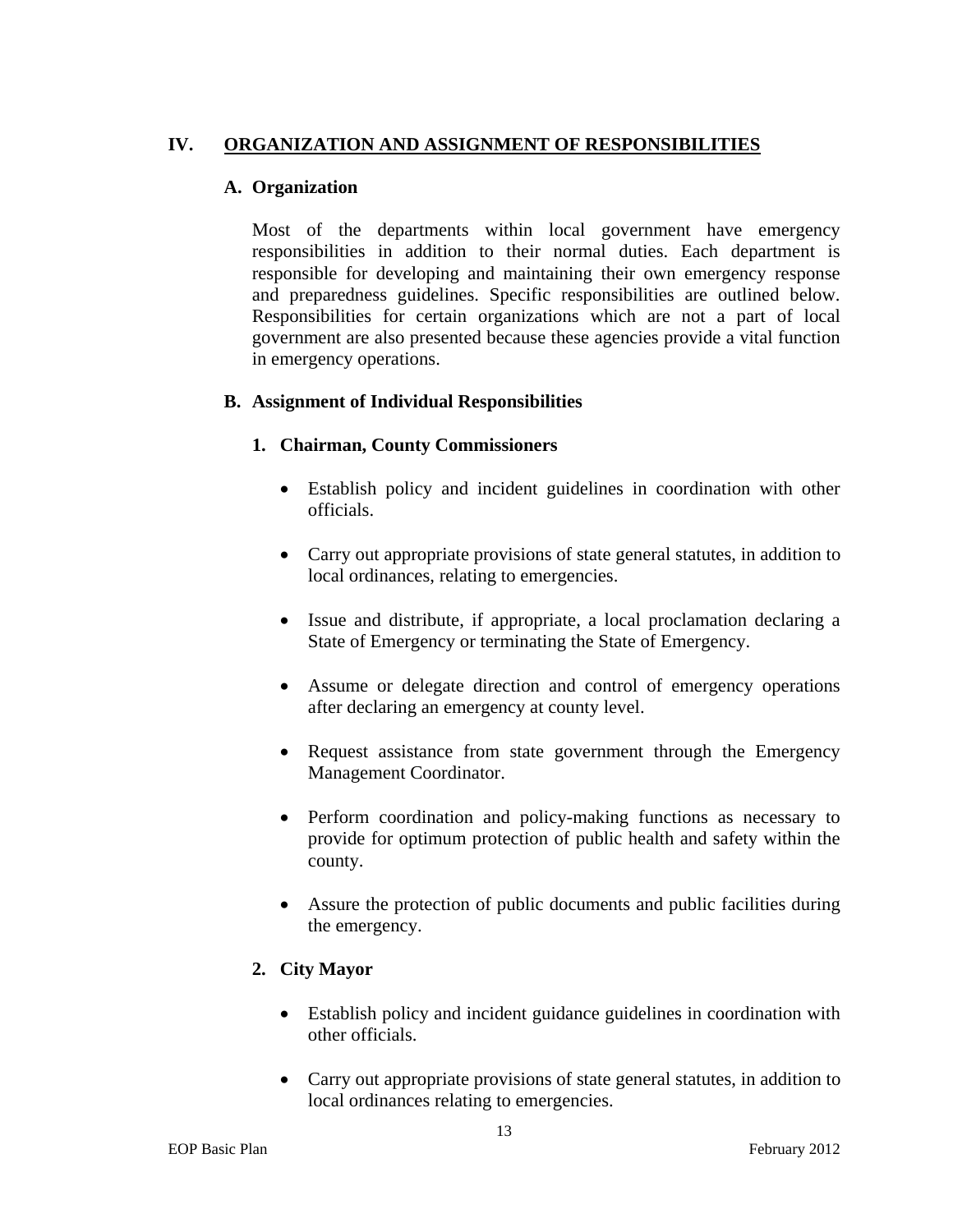- Issue and distribute, if appropriate, a local proclamation or resolution declaring a State of Emergency or terminating the State of Emergency, in coordination with the county.
- Request assistance through the Emergency Management Coordinator.
- Perform coordination and policy-making functions as necessary to provide for optimum protection of public health and safety within the city.
- Assure the protection of public documents and public facilities during the emergency.
- Assume or delegate direction and control of emergency operations after declaring an emergency at the municipal level.

# **3. County Manager**

- On behalf of the county, implement direction, control, coordination and policy-making functions as necessary to provide for optimum protection of public health and safety within the county. Establish incident guidelines in coordination with other officials.
- Ensure county agencies continually update their annexes to the Emergency Operations Plan and develop internal Standard Operating Guidelines (SOGs) as needed to respond to emergencies through Emergency Management.
- Ensure that exercises and tests of the emergency systems are conducted on a periodic basis to test the functions of the Emergency Operations Plan through the Office of Emergency Management.
- To report to the Emergency Operations Center upon activation to provide direction, control, and ensure that representatives for Emergency Operations Center staff are designated (e.g. Radiological Officer, Health Director, Public Information Officer, etc.).
- On behalf of the Lincoln County Commissioners, implement or delegate direction, control, coordination and policy-making functions as necessary to provide for optimum protection of public health and safety within the county, including management of the Emergency Operations Center.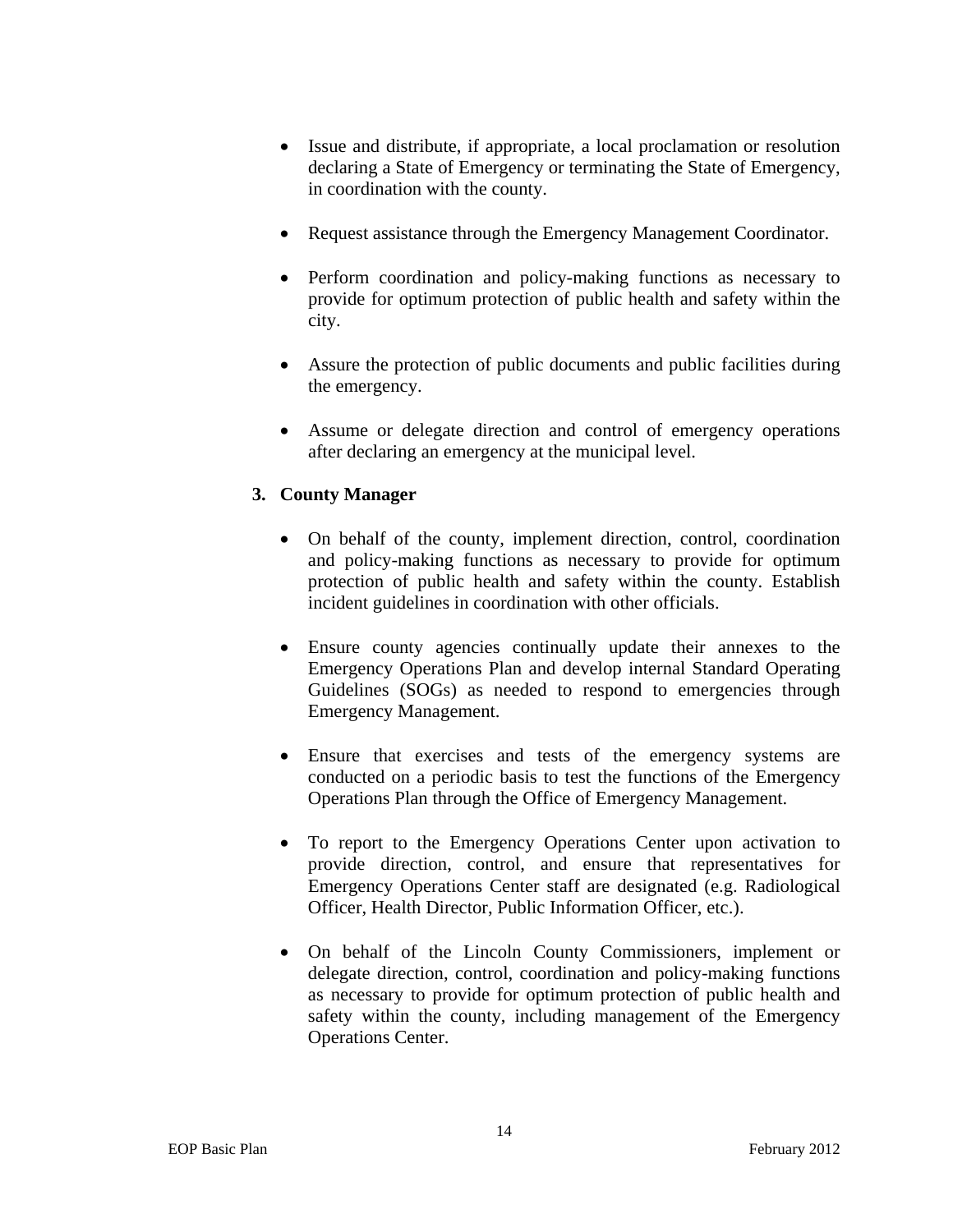- Implement emergency policies/ordinances on behalf of the governing body. When directed, act on behalf of the Chairperson, County Commissioners or the mayor in the control of emergency operations.
- Ensure that financial records of expenditures are kept during emergencies. Function as the official county/town spokesperson and Public Information Officer or assure that a qualified trained PIO is acting on their behalf.

# **4. City Manager**

- On behalf of the city/town council, implement direction, control, coordination and policy-making functions as necessary to provide for optimum protection of public health and safety within the city.
- Establish incident guidelines in coordination with other officials.
- Implement emergency policies/ordinances as appropriate for the governing body.
- Ensure that financial records of expenditures are kept during emergencies.
- Develop plans for the security of municipal public documents and facilities.
- Develop a roster of key personnel who must remain during an emergency or return, subsequent to an evacuation, to relieve other key personnel.
- Provide municipal personnel and equipment resources to the county to support emergency operations and evacuations.

#### **5. Emergency Management Coordinator**

- Perform assigned duties according to state statutes and local ordinances to include serving as the chief of staff and where delegated, the incident commander for all disaster operations.
- Set priorities on available resources and implement resource controls to restore essential services.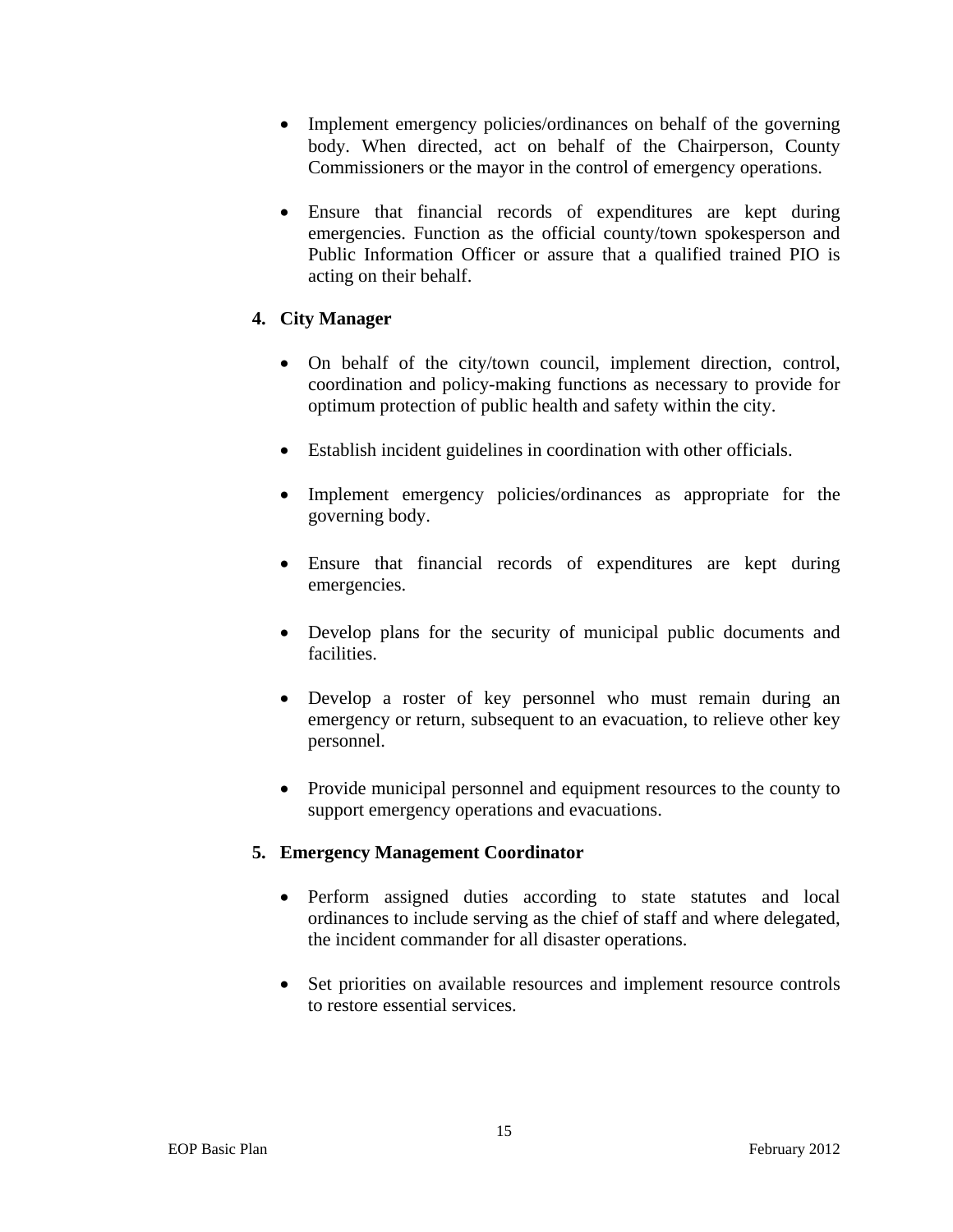- Responsible for developing, coordinating and updating the county plan in accordance with federal and state guidelines, coordinating emergency operations within the county, and coordination of emergency activities with adjoining counties.
- Establish and equip the County Emergency Operations Center (EOC) to include primary and backup radio communications, fixed and mobile, and provide for operations on a continuous basis as required.
- Ensure that a system is developed and implemented to manage information, including internal messages, pertaining to the emergency situation and disseminate it to other levels of government and private sector.
- Acquire maps, status boards and other display devices for the Emergency Operations Center which identify high hazard areas and pre-selected control/monitoring points.
- Ensure that an events log containing casualty and health concerns, property damage, fire status, size of risk area, scope of hazard, number of evacuees, radiation dose, etc., is compiled and displayed in the Emergency Operations Center throughout the duration of the emergency.
- Provide for acquisition of food, water, supplies and other equipment necessary for the effective operation of the Emergency Operations Center.
- Develop a schedule for testing, maintaining and repairing the Emergency Operations Center and other emergency equipment, as well as, coordinate exercises and test of the emergency systems and plans within the county.
- Alert staff and activate Emergency Operations Center for 24-hour coverage, if necessary, when notified of potential emergency situations.
- Ensure that Emergency Operations Center staff acknowledge and authenticate reports.
- Ensure staff briefings are conducted periodically during the emergency.
- Establish and maintain coordination with other county/state Emergency Operations Centers.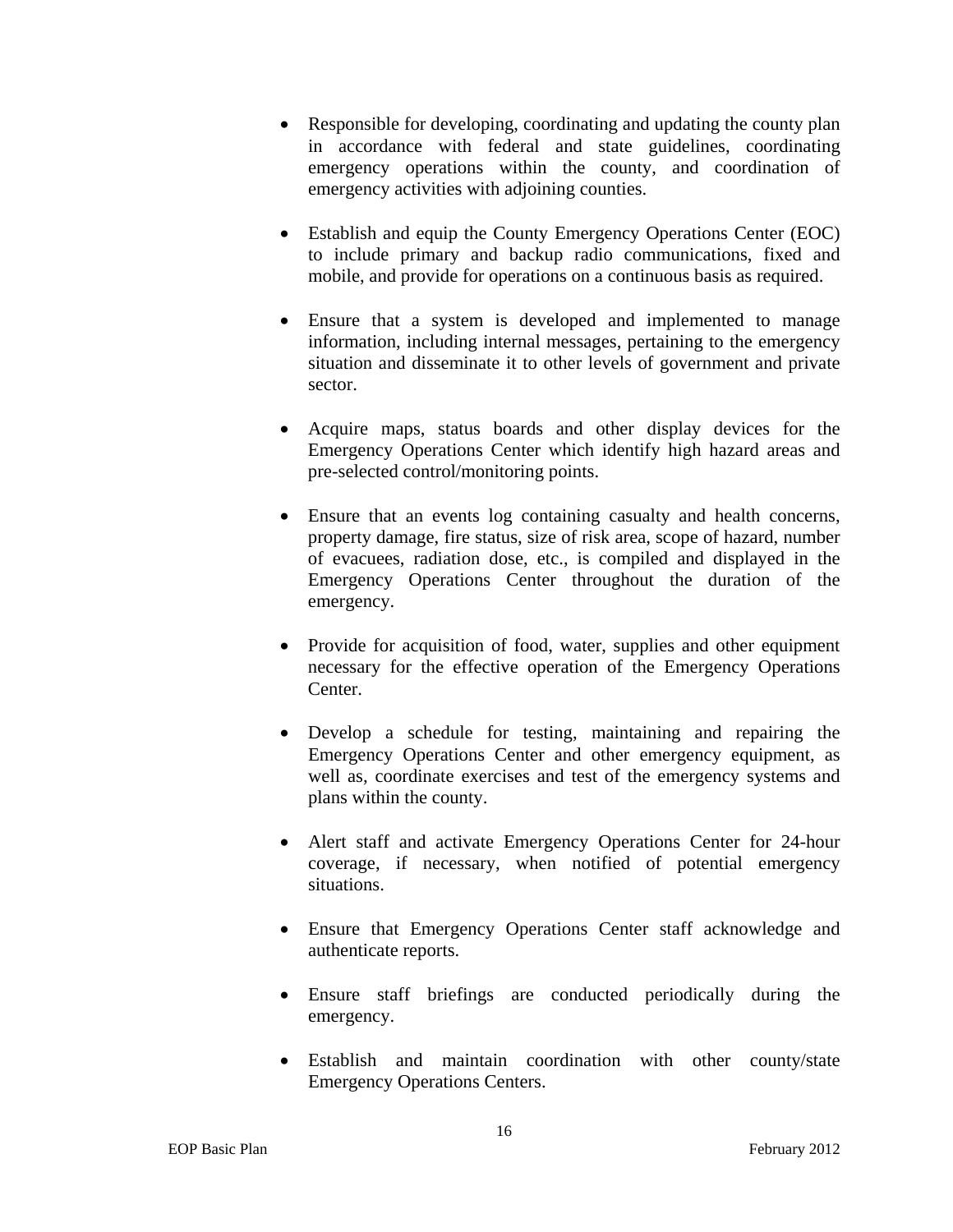- Provide for adequate coordination of recovery activities among private, state and federal agencies/organizations.
- Identify and maintain current inventories of available resources for emergency purposes including vital facilities.
- Maintain administrative records as required.
- Receive requests for assistance from the city and direct aid to areas where needed.
- Develop guidelines to warn areas not covered by existing warning systems.
- Coordinate warning resources with neighboring counties.
- Develop and maintain a public information and education program for disaster preparedness.
- Direct and assist the Public Information Officer in disseminating public information during emergencies.
- Identify potential evacuation areas in accordance with the county's hazard analysis.
- Develop evacuation procedures.
- Identify population groups requiring special assistance during evacuation, senior citizens, the very ill and disabled, nursing homes, prison populations, etc.
- Monitor the progress of the evacuation and modify evacuation guidelines when needed.
- Establish and equip Disaster Assistance Centers with the state when needed.
- Identify shelter facilities for short-term use, which have lodging and mass feeding capabilities.
- Develop guidelines to activate and deactivate shelters and ensure that the American Red Cross and Department of Social Services develop shelter SOGs.
- Designate shelter facilities with the shortest commuting distance to the hazard area for essential workers and their families.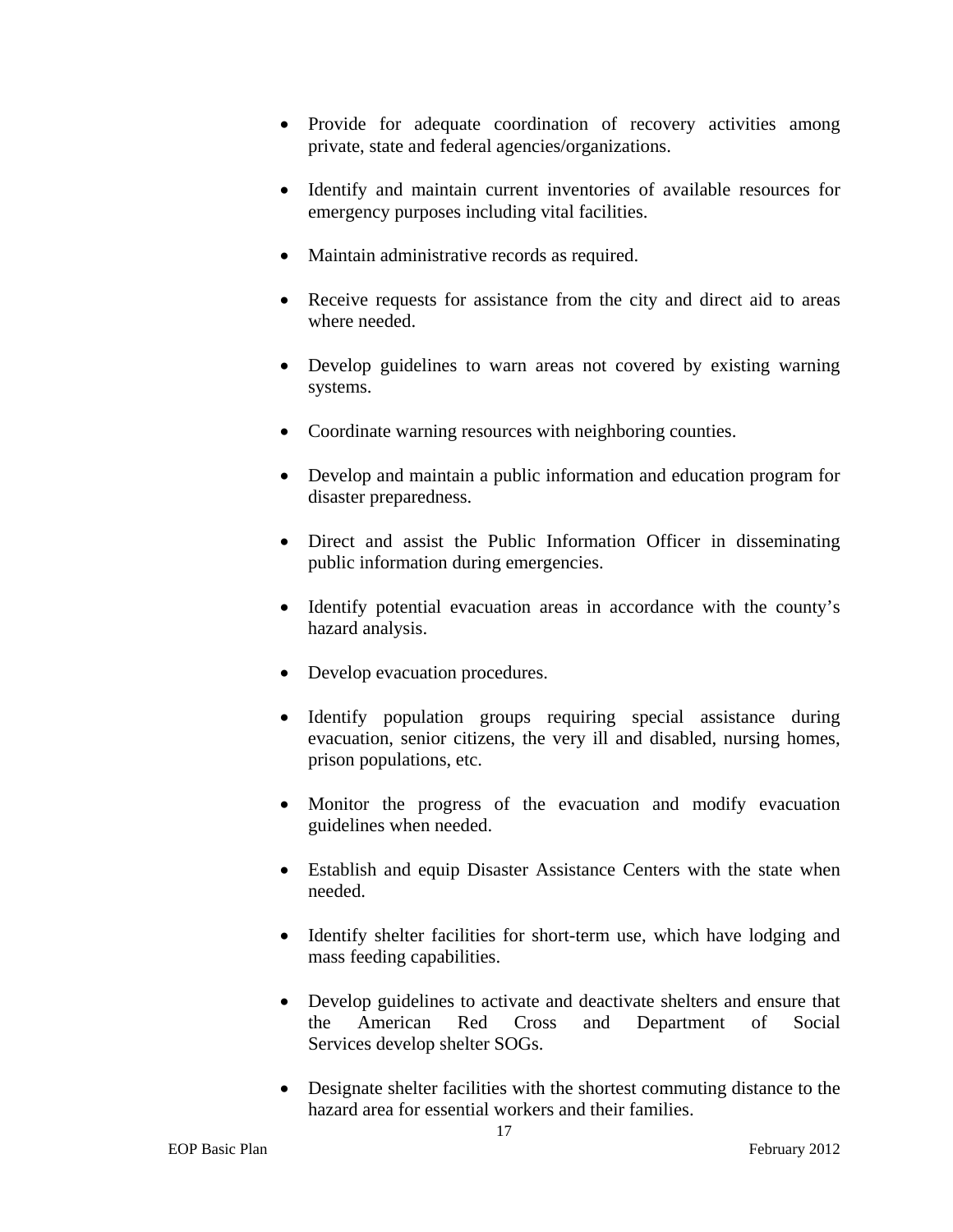- Initiate the return of the population as soon as conditions are safe at the direction of the Chairman, Board of County Commissioners.
- Assign a Damage Assessment Officer to coordinate overall damage assessment operations.
- Provide damage assessment training.
- Maintain sufficient quantities of needed forms and supplies for damage assessment teams and other departments/agencies assisting with assessment/recovery operations.
- Secure resources to support and assist with damage assessment activities such as maps, tax data, cameras, identification, etc.
- Establish a Utilities Liaison to coordinate information flow between the Emergency Operations Center and affected utilities.
- Assist with identification and notification of applicants that may be eligible for Public Assistance programs, local government entities, private nonprofit organizations, Native American tribes, etc.
- Develop mutual aid agreements for use of resources.
- Develop procedures to alert key officials.
- Develop procedures to activate the Emergency Alert System (EAS).
- Coordinate resource use under emergency conditions and provide a system to protect these resources.
- Provide for the storage, maintenance and replenishment of essential equipment and materials, medical supplies, food and water, radiological instruments, etc.
- Request additional resources in those cases where county resources cannot meet response or recovery requirements.
- Provide backup communications for Emergency Operations Center through the mobile command post.
- Develop a flood warning system for areas in the county subject to frequent flooding.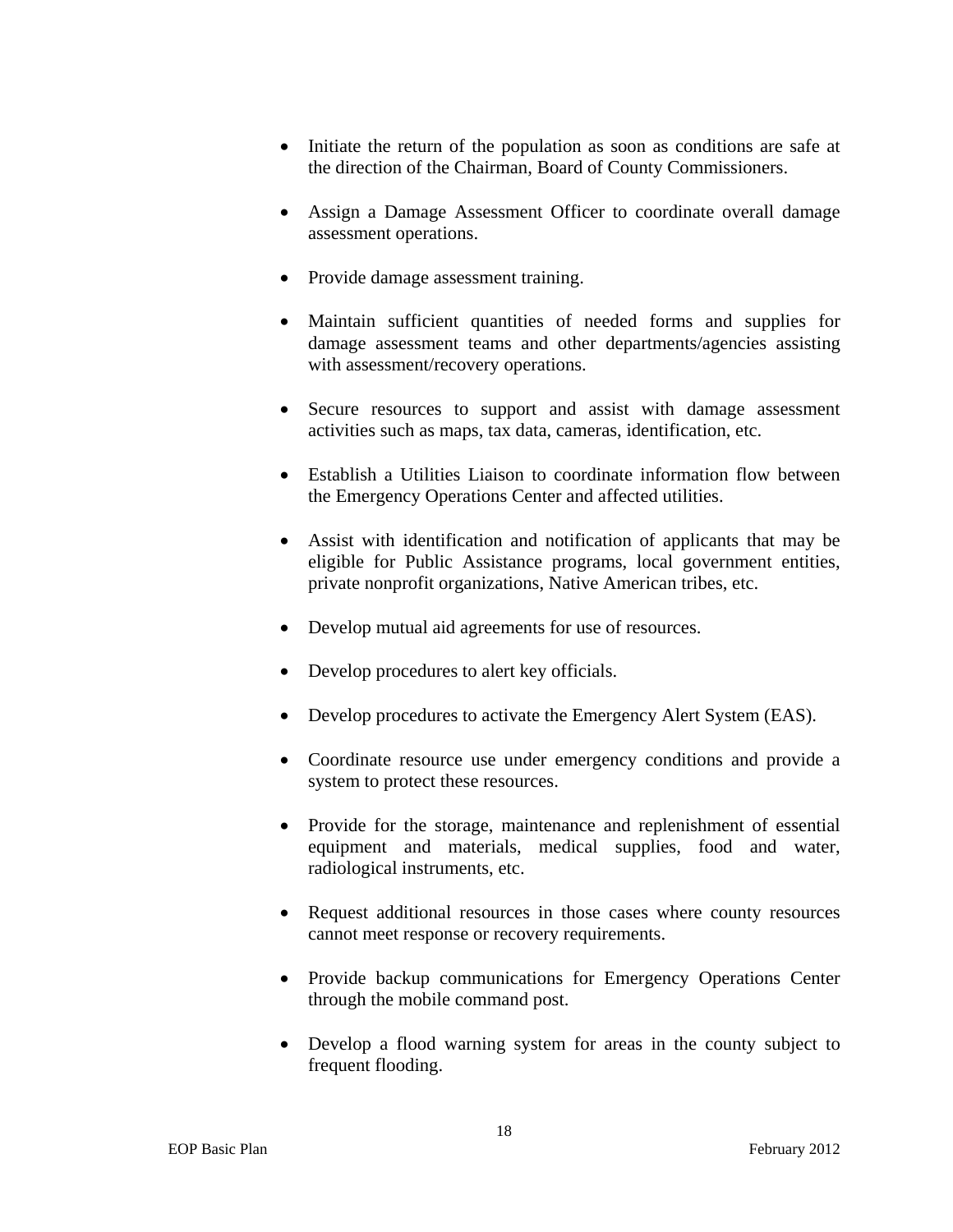# **6. County/City Emergency Operations Center Representatives**

- Report to the Emergency Operations Center and ensure continuous representation throughout activation.
- Provide support personnel and services to the Emergency Operations Center as necessary.
- Ensure all information related to the emergency/disaster situation is coordinated with other response agencies/organizations.
- Maintain Incident Command System (ICS) records for required training (ICS 100, 200, 300, 400, 700, 800, etc.)

# **7. Public Information Officer**

- Prepare guidelines for the conduct of public information services during disasters.
- Maintain current inventories of public information resources.
- Coordinate all media releases pertaining to emergency planning and operations.
- Provide for rumor control and emergency instructions. Publicize the telephone number of a rumor control line where official disaster information can be obtained by the public.
- Develop media advisories for the public.
- Maintain working relationships with the media and a current list of radio stations, television stations and newspapers to be used for public information release.
- Prepare written statements of agreements with the media to provide for dissemination of essential emergency information and warnings to the public, including the appropriate protective actions to be taken.
- Arrange points of contact for releases of public information in an emergency and for briefings to media representatives when appropriate.
- Assist in the preparation and review of Emergency Public Information materials for all hazards affecting the county.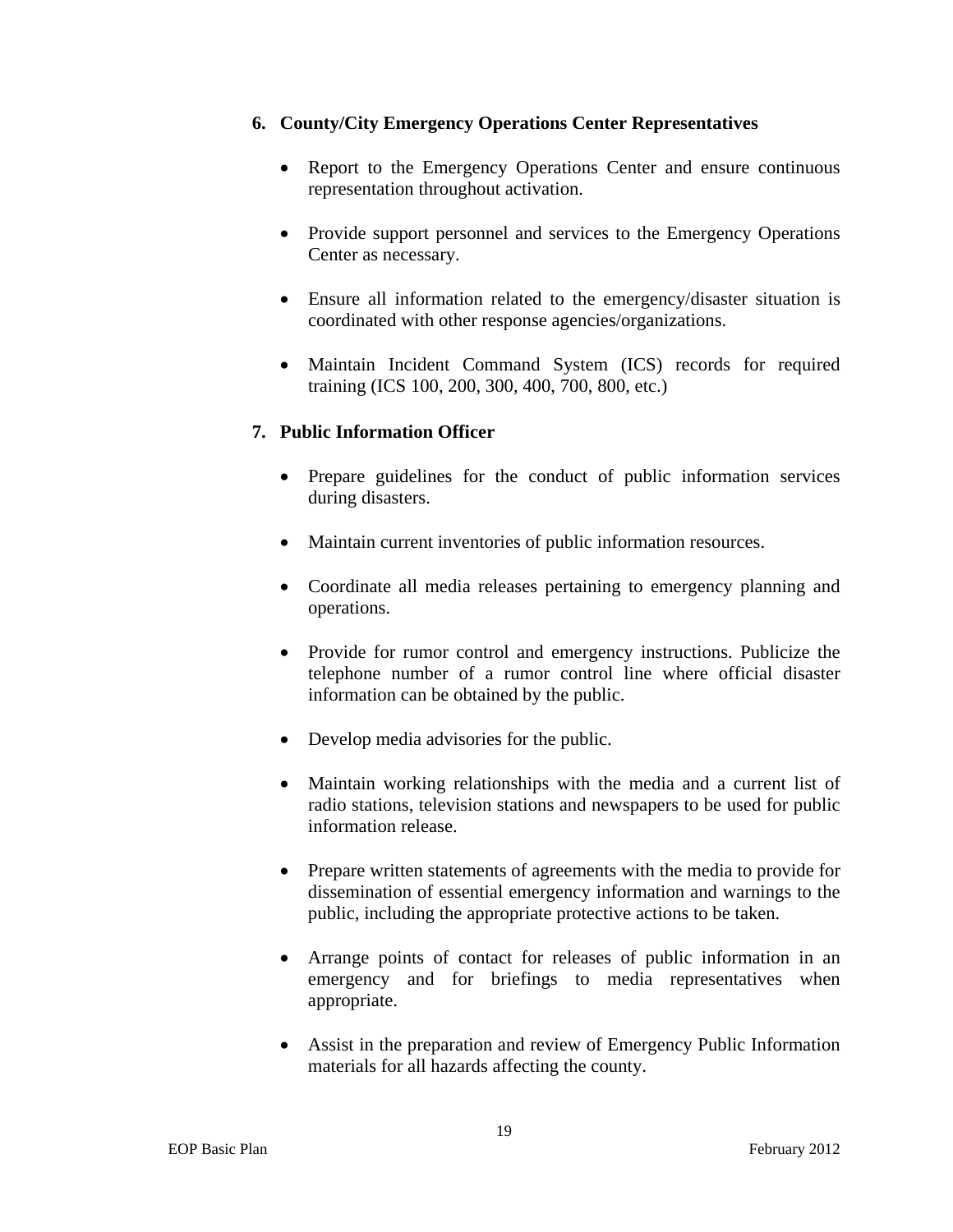- Report to the Emergency Operations Center upon activation and coordinate the release of disaster related information with local agencies, state and federal governments.
- Clear information with the chief executive before release to the media.
- Prepare and distribute pre-scripted Emergency Public Information Center materials to the media.
- Ensure that all sources of information being received are authenticated and verified for accuracy.
- Assist in handling inquiries and informing families about places of contact for missing relatives, continued emergency services, restricted areas, etc.
- Review and update the Emergency Public Information Annex and SOGs regularly.
- In the event of a Nuclear Facility incident, maintain contact with the Joint Information Center (JIC) to provide information for news releases, review news releases for accuracy and coordinate rumor control for Lincoln County.

# **8. Sheriff**

- Plan for conducting traffic control and other law enforcement operations throughout the county during disasters.
- Develop mutual aid agreements with other law enforcement agencies.
- Provide transportation for Emergency Operations Center personnel under emergency conditions, as requested by Emergency Management.
- Maintain current internal notification/recall rosters and communications systems.
- Assist in warning and notifying the affected population of an emergency.
- Assist in evacuation of the disaster area and movement to shelter.
- Provide security and protection for the damaged area and critical facilities and control access to the affected area.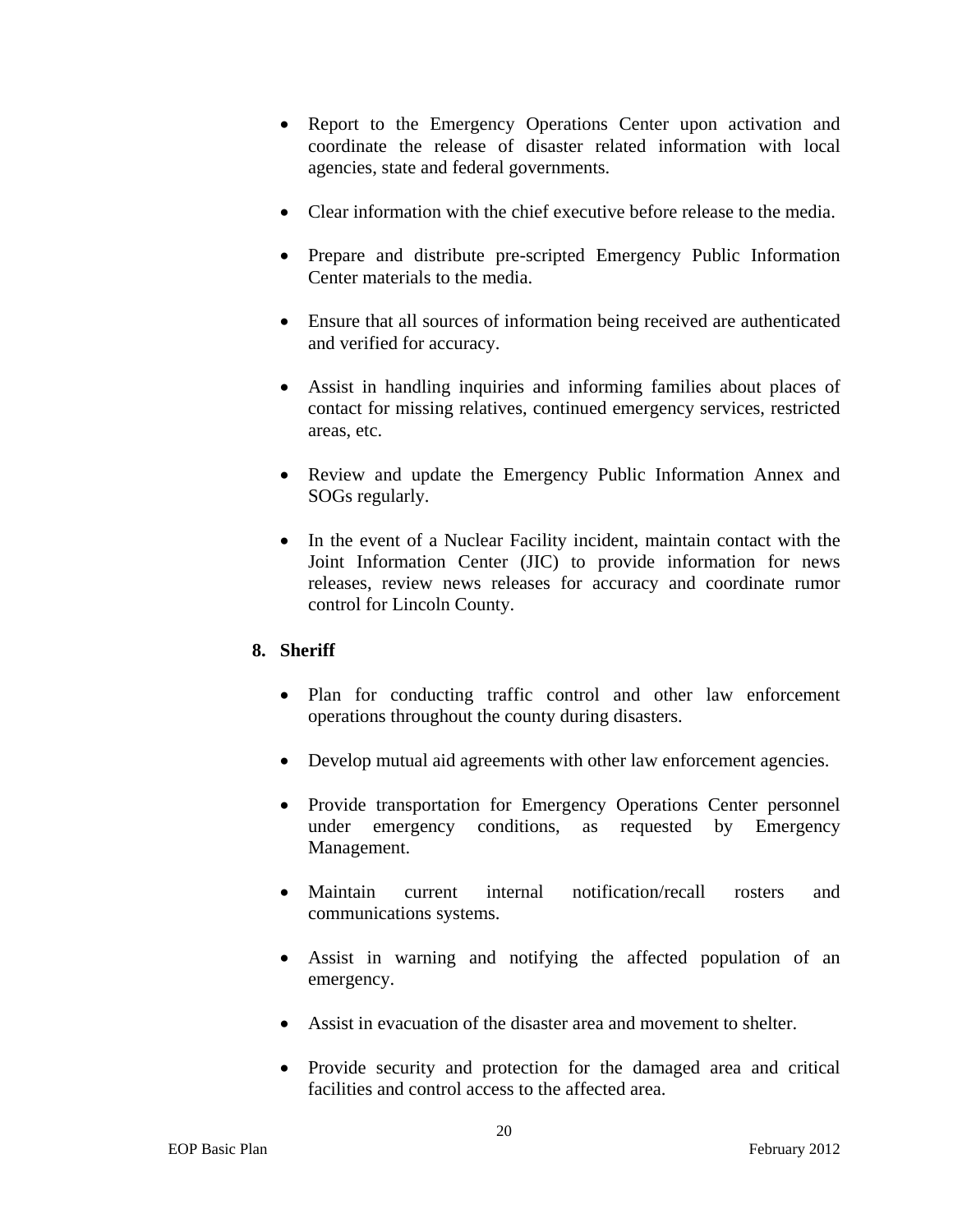- Provide security in the Emergency Operations Center, reception centers, shelters, lodging and feeding facilities during emergency operations.
- Relocate and house prisoners when necessary during periods of evacuation.
- Coordinate additional law enforcement support with State Highway Patrol and other counties and municipalities during response activities.
- Deliver radiological monitoring kits or other supplies if requested.
- Establish radiological monitoring kits or other supplies if requested.
- Establish staging areas in conjunction with fire departments, rescue squads and the Transportation Coordinator.
- Review and update the Law Enforcement Annex and SOGs regularly.

# **9. City of Lincolnton Police Department**

- Maintain law and order within the city.
- Provide mobile units for warning operations.
- Provide security for essential facilities.
- Request assistance through the Emergency Operations Center, as needed.

# **10. Fire Marshal**

- Plan for coordination of firefighting operations throughout the county in time of disaster.
- Develop mutual aid agreements.
- Analyze fire potential and identify fire service requirements.
- Develop and update Fire SOGs for coordination of firefighting during emergencies.
- Prepare inventories of all fire equipment and personnel.
- Report to Emergency Operations Center upon activation and direct and control firefighting operations.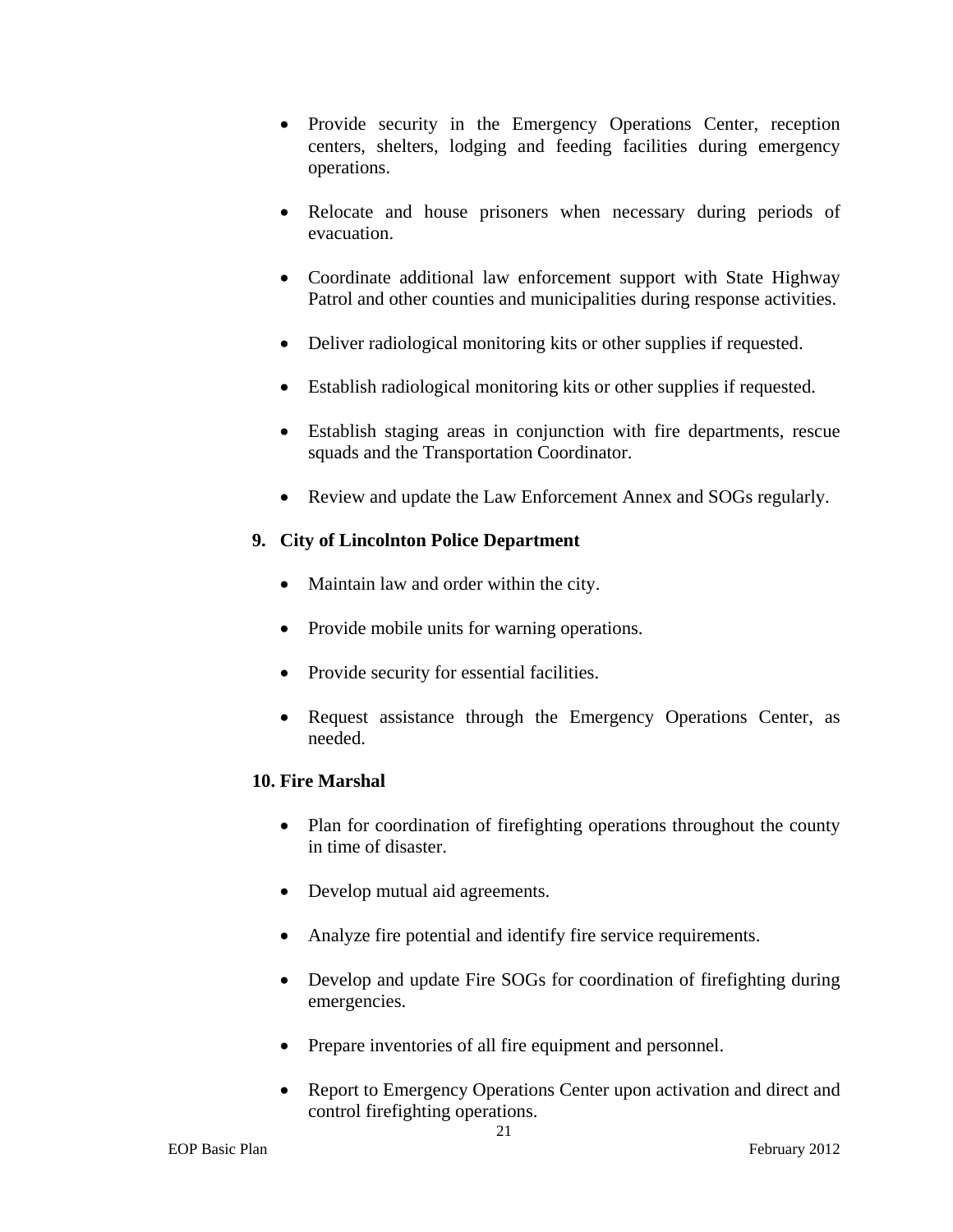- Ensure responders are provided protective equipment, instruments, antidotes and clothing, within the resources of Lincoln County, to safely perform assigned tasks in a hazardous chemical or radiological environment to include decontamination.
- Request firefighting aid from other counties to the disaster site as needed.
- Advise decision makers and emergency support services on the hazards associated with technological hazards and the areas most likely to be affected by a release of a hazardous material.
- Provide support personnel to assist in traffic control and damage assessment operations.
- Conduct fire inspections at vital facilities and in the disaster area during recovery.
- Coordinate fire control between city, county and forest services.
- Advise about fire security during operations.
- Review and update the Fire Protection Annex and SOGs regularly.

# **11. Radiological Officer**

- Develop a Radiological Protection System for the county and develop and maintain a radiological decontamination program.
- Establish a radiological protection reporting network.
- Provide for maintaining exposure records and ensure that dosimeters are read and reported at appropriate frequencies.
- Assist in determining radiation levels for emergency workers and determine appropriate exposures.
- Coordinate with county personnel and equipment for radiological monitoring and decontamination.

# **12. Fire Departments**

 Assist in warning and notifying the affected population of an emergency.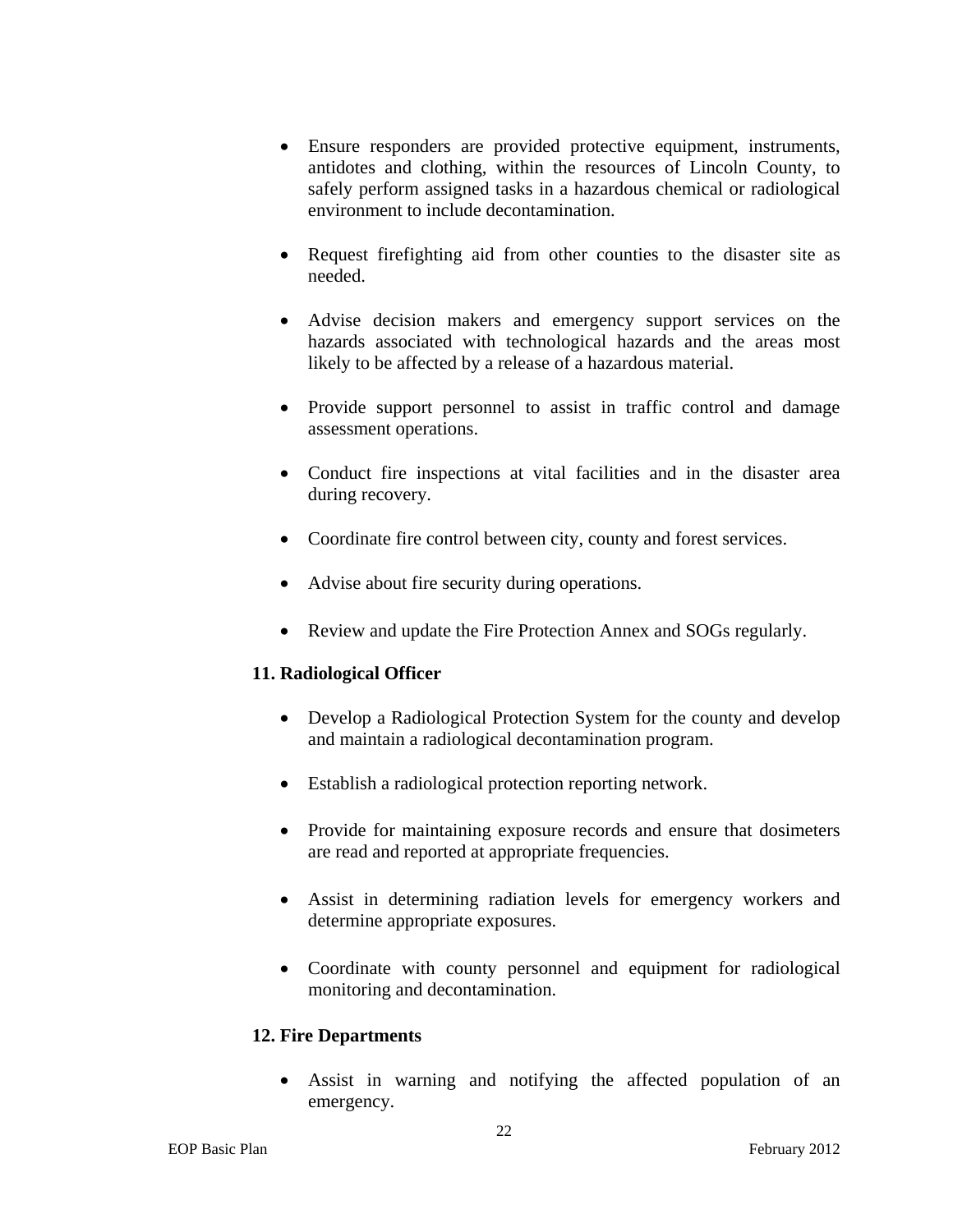- Deploy fire personnel and equipment during emergencies.
- Designate staging areas for mutual aid and volunteer forces responding from other areas.
- Support rescue operations.
- Provide radiological and hazardous material decontamination and monitoring support.
- Maintain fire security in evacuated areas.
- Assist in debris clearance for emergency access in the disaster area.

### **13. Rescue Squads**

- Rescue of injured people during emergency operations.
- Provide a support role for emergency operations as needed for public warning and traffic control.
- Deploy rescue personnel and equipment in an emergency.
- Provide radiological and hazardous material decontamination and monitoring support.
- Support the evacuation of special institutions and handicapped/disabled individuals.
- Provide search and rescue services for missing individuals and for individuals unable to evacuate due to injury.
- The EMS Director reports to the Emergency Operations Center to assist in coordination of rescue operations.
- Assist in debris clearance for emergency access in the disaster area.
- Provide emergency backup services to the county Emergency Medical Services (EMS).

#### **14. Emergency Medical Services Director**

• The EMS Director reports to the Emergency Operations Center to assist in coordination of rescue operations.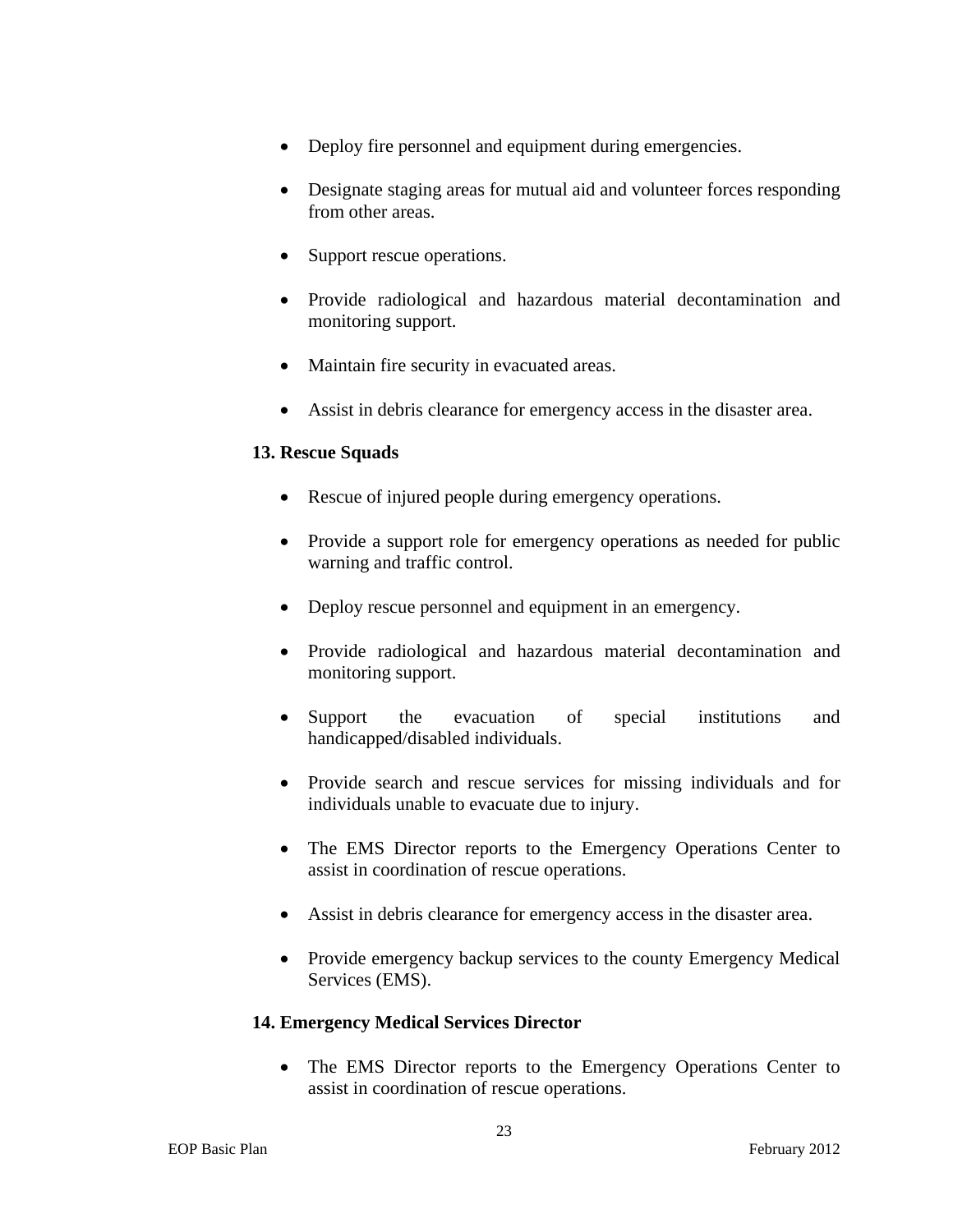- Plan for coordination of emergency medical activities throughout the county during disasters.
- Develop Emergency Medical Services guidelines and mutual aid agreements.
- Coordinate with hospital disaster coordinator on use of medical facilities within the county for mass casualty incidents.
- Establish liaison with medical facilities and maintain field communications with other response groups.
- Maintain liaison with the American Red Cross (ARC) and other volunteer service agencies to support first aid and supplement medical resources in shelters and other disaster situations.
- Provide for the dispatch of ambulances and the transport of victims to medical facilities.
- Coordinate response capabilities utilizing the rescue and ambulance units.
- Maintain a casualty tracking system.
- Implement the Incident Command System (ICS) as needed.
- Review and update the Emergency Medical Services Annex and SOGs regularly.
- Provide medical surveillance and medical decontamination for emergency workers at incidents involving radiological and hazardous materials.

# **15. Social Services Director**

- Plan for coordination of social services operations during disaster.
- Coordinate with medical/health care facilities, nursing homes, rest homes, etc. to insure development of emergency guidelines in conjunction with appropriate agencies.
- Develop Mutual Aid Agreements.
- Coordinate emergency activities during response and recovery with American Red Cross, Salvation Army, Council on Aging and other volunteer organizations.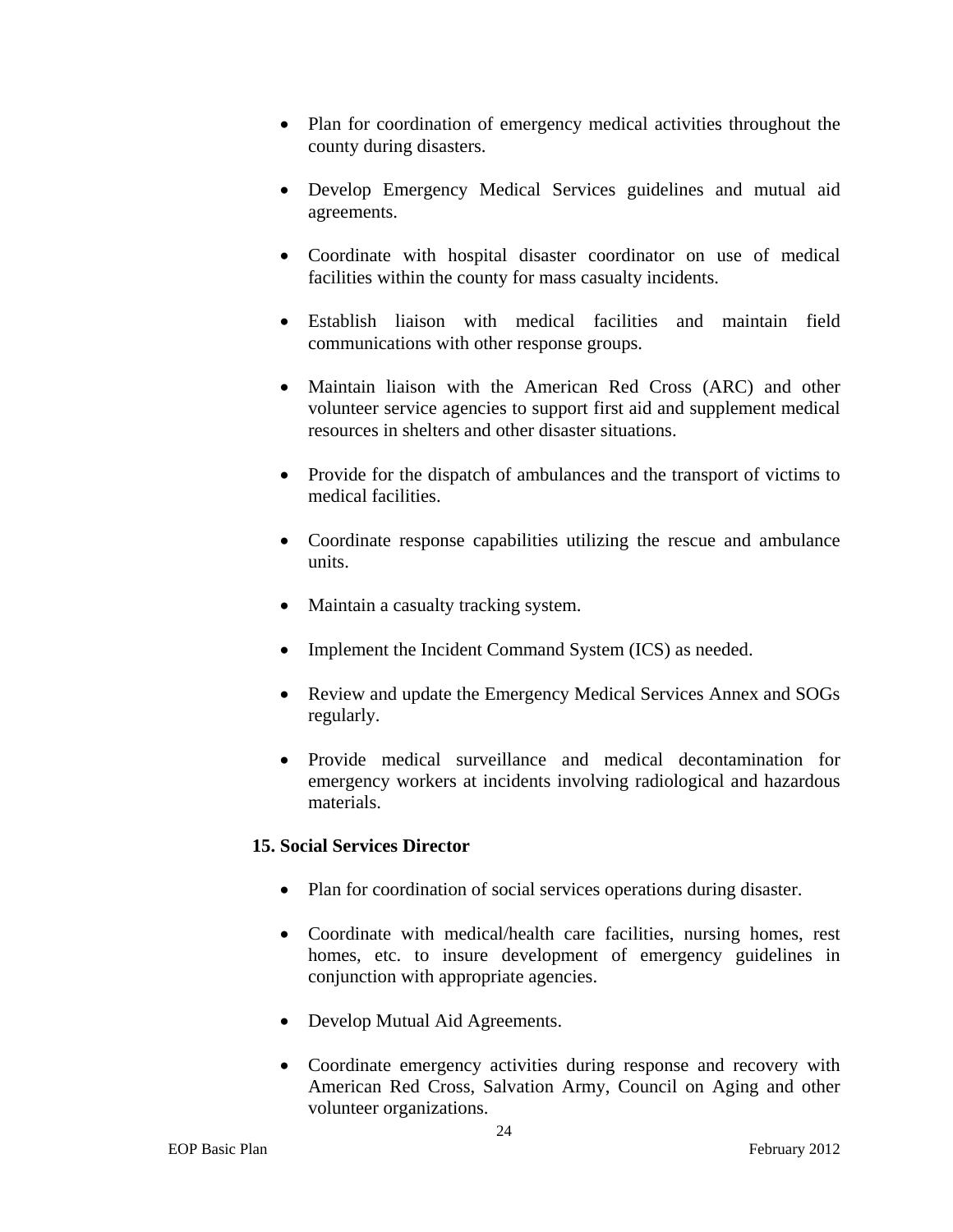- Assist the American Red Cross in recruiting shelter staff from Social Services.
- Maintain current internal notification/recall rosters.
- Report to Emergency Operations Center upon activation to assist in shelter operations.
- Coordinate with health, mental health and other volunteer/nonvolunteer agencies, both public and private, to provide support personnel during sheltering.
- Train and prepare for the operation of shelters for the county's special needs residents, nursing homes, rest homes, etc.
- Direct operations for all special needs shelters and/or facilities in coordination with the American Red Cross.
- Provide for medical care of special needs population.

# **16. Communications Administrator**

- Develop and maintain equipment, methods and SOGs for communication and warning systems, including two-way radio systems throughout the county, providing methods of communications between Emergency Operations Center, field forces, shelter facilities, adjacent jurisdictions and area/State Emergency Operations Center.
- Maintain current internal notification/recall rosters.
- Ensure information pertinent to the emergency/disaster situation is provided to the Emergency Operations Center.
- Disseminate warning information.
- Review and update the Communications Annex and SOGs regularly.
- Ensure that communications guidelines are established for the use of logs, message forms and message control.
- Develop guidelines for restoring telephone services during emergencies.
- Develop Mutual Aid Agreements.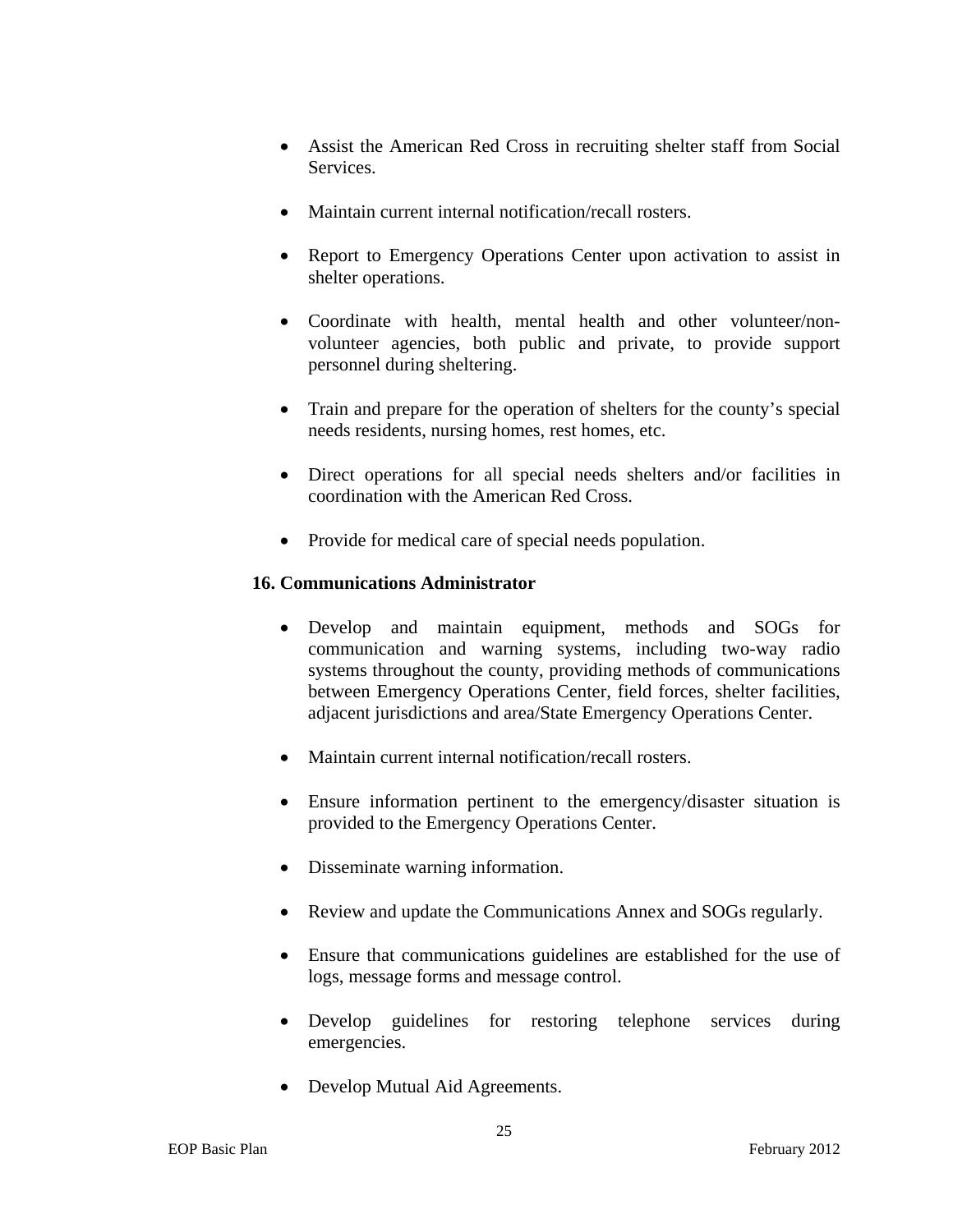- Identify potential sources of additional equipment and supplies.
- Provide radio repair capabilities and maintenance operations under emergency conditions.
- Ensure program training for all county communications personnel.
- Provide for the delivery of primary and backup radio communications (fixed and mobile).
- Report to the Emergency Operations Center upon activation and provide direction and control for communications operations.
- Coordinate radio and telephone resources in the county.
- Develop guidelines which define agency responsibilities, describe activation guidelines and detail the warning systems for notifying the general public.
- Develop listing of warning equipment locations and areas of coverage.
- Provide for testing of the communication, warning and alerting systems on a regular basis.
- Arrange with public services agencies to augment warning capabilities.
- Coordinate with the Public Information Officer to distribute necessary information to the media and public.
- Receive warning information from the National Warning System or the Division of Criminal Information (DCI) and other official sources.
- Provide for backup electrical power to the Emergency Operations Center.

# **17. Facilities Maintenance Supervisor**

- Prepare guidelines to provide county maintenance functions during emergencies.
- Develop and maintain resource lists with location and availability of equipment, fuel and operational personnel to support response/recovery operations with assistance from the Emergency Management Coordinator.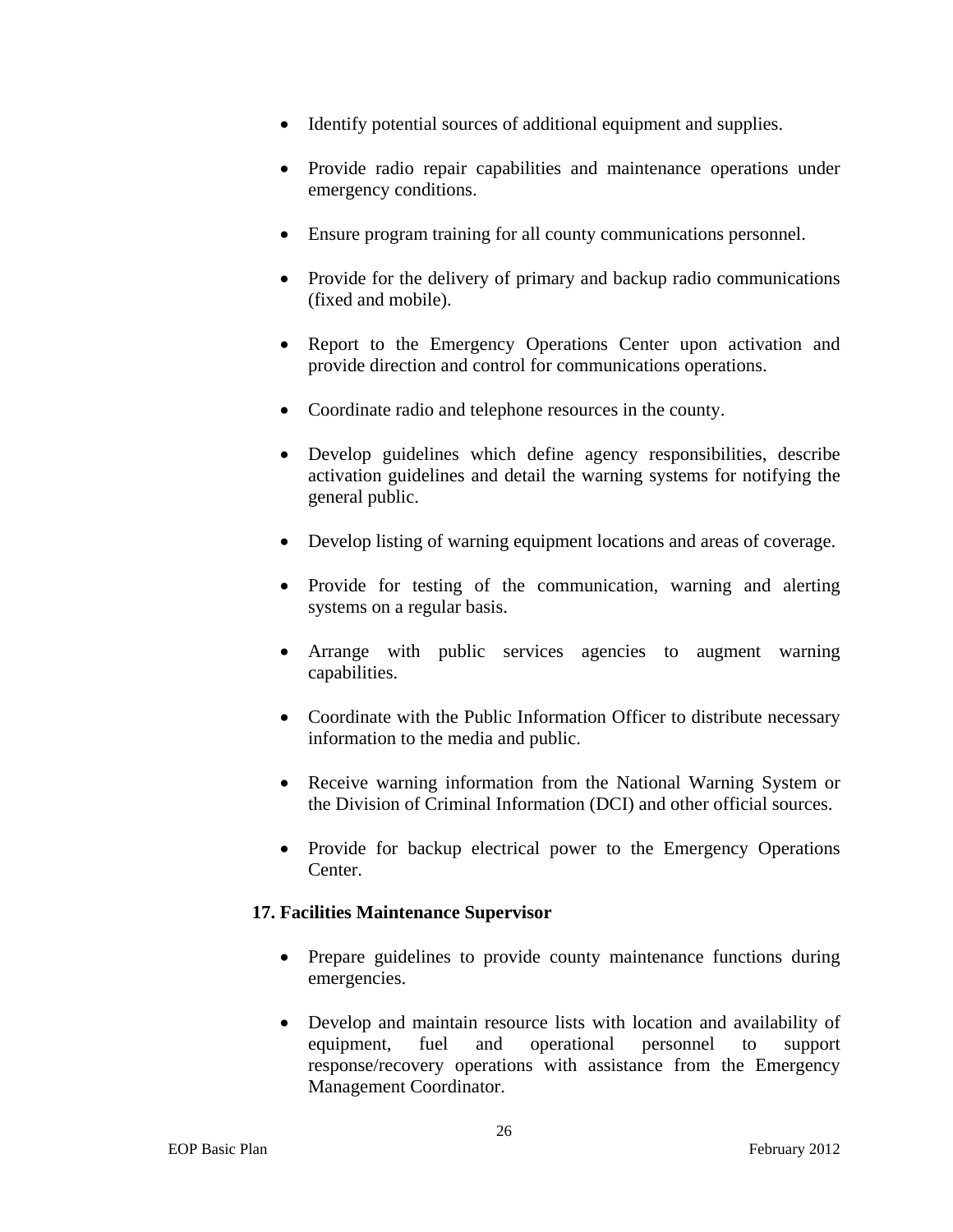- Provide emergency potable water as required.
- Store and provide fuel for emergency vehicles.
- Provide sanitation services during emergencies.
- Prepare required reports and forward to the Emergency Operations Center.
- Maintain emergency power, water and sanitation resources at vital facilities in the county during emergencies.
- Assist in damage assessment operations and relay damage assessment information to the Emergency Operations Center and be familiar with FEMA Schedule of Equipment rates (located in the EOP Supplement).
- Plan for emergency repair and restoration of vital facilities and utilities during disasters.
- Assist in shelter marking and upgrading.
- Conduct and assist with debris removal on county owned property.

#### **18. Public Works Director (County – City)**

- Maintain water supplies and sanitary facilities at shelter sites within the county/city during emergencies.
- Jointly with county emergency management, request public works mutual aid from other jurisdictions and the state.
- Conduct debris clearance and removal operations in conjunction with the North Carolina Department of Transportation.
- Provide support to state agencies, as needed, for water sampling and intake control.
- Review and update the Public Works Annex and SOGs regularly

#### **19. Health Director**

- Develop guidelines for emergency public health operations.
- Develop and implement health awareness and public information programs regarding personal health.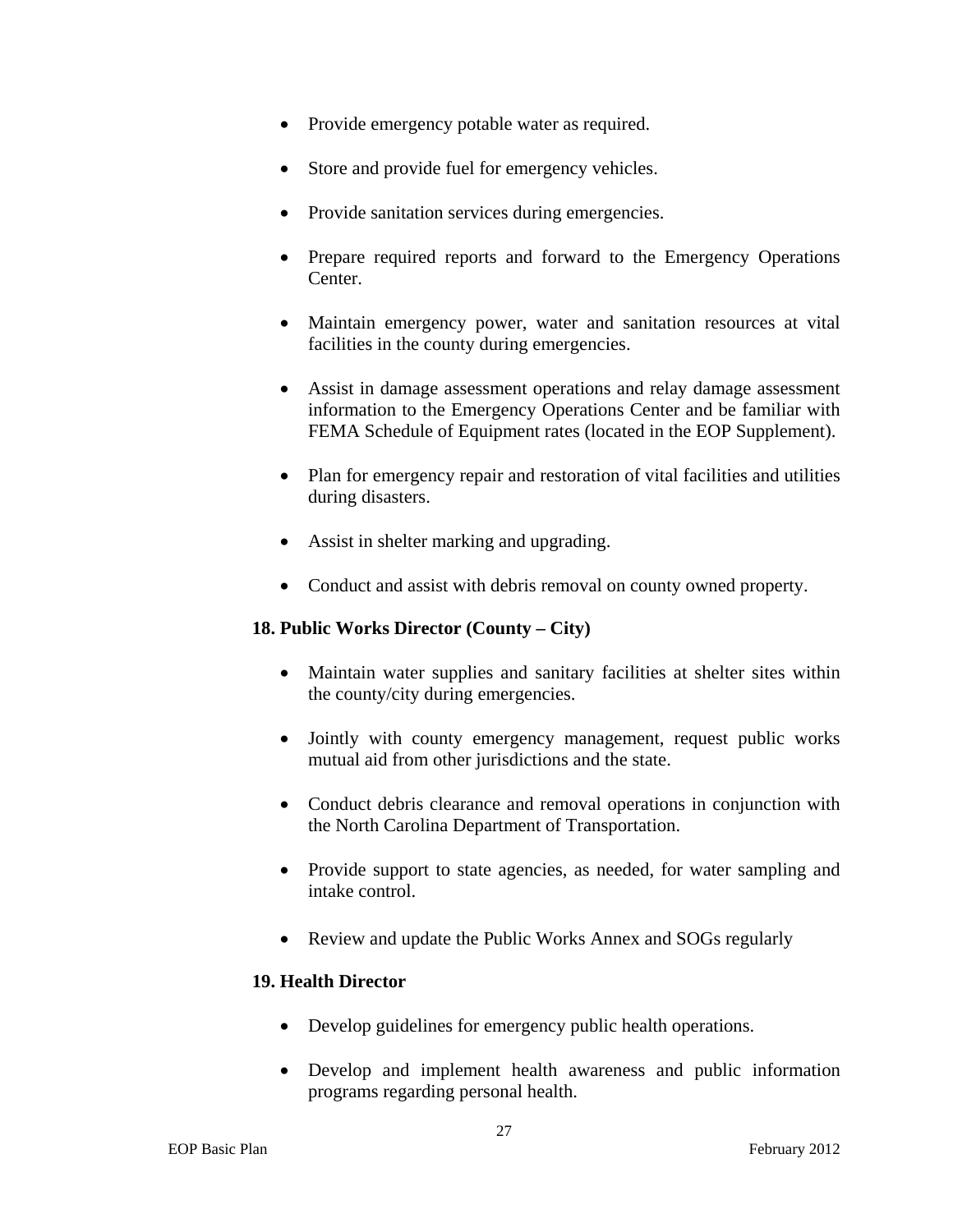- Coordinate the distribution of exposure-inhibiting or mitigating drugs, vaccines or other preventatives according to the Lincoln County SNS Plan located in the EOP Supplement.
- Report to the Emergency Operations Center upon activation and provide direction and control for emergency health operations.
- Plan for inspection of food and water in shelters and issuance of instructions for decontamination, distribution and usage.
- Conduct sanitation inspections of shelters.
- Develop mutual aid agreements.
- Provide for health care support at emergency facilities and shelters.
- Provide health inspections and immunizations when appropriate to evaluate, detect, prevent and control communicable diseases.
- Coordinate environmental health activities for waste disposal, water control and vector/vermin control and sanitation.
- Provide for the monitoring and evaluation of environmental health hazards and arrange for corrective measures.
- Arrange for the re-supply of health response agencies.
- Coordinate the distribution of exposure-inhibiting or mitigating drugs, vaccines or other preventatives.
- Coordinate public information with the Public Information Officer.

#### **20. Mental Health Services Provider**

- Develop guidelines to provide mental health services during emergencies.
- Develop a Disaster Training Guide for counseling personnel.
- Provide crisis intervention training for personnel assigned to Critical Incident Stress Debriefing Teams.
- Implement disaster plans for mental health facilities.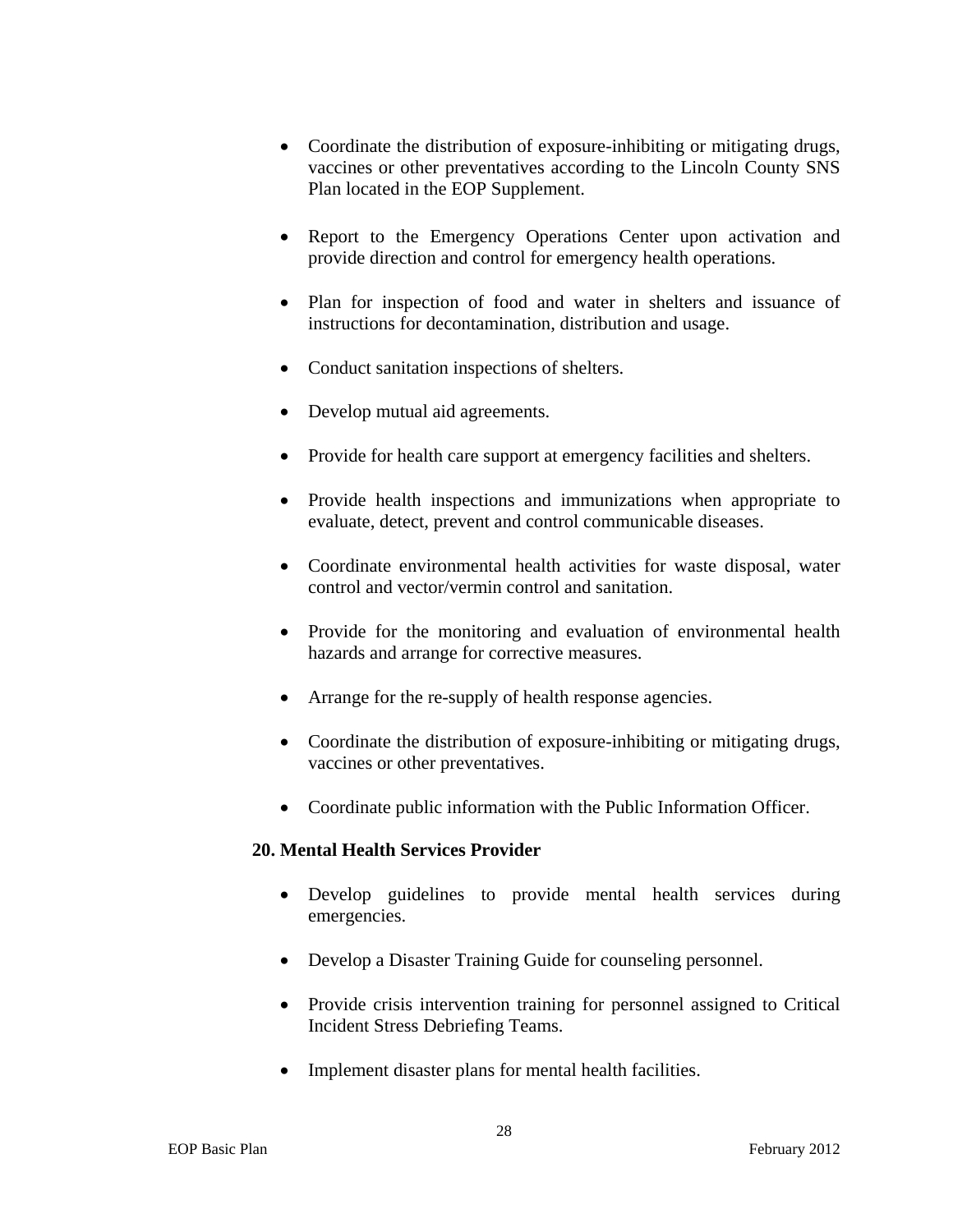- Provide mental health professionals for treatment of disaster victims.
- Assist the American Red Cross with inquiries from families on status of individuals injured or missing.
- Maintain a 24-hour Crisis Line during periods of evacuation.
- Identify evacuees in reception centers, shelters and Disaster Application Centers who have experienced mental stress and provide them with mental health services.
- Ensure continuity of mental health treatment and medication for persons in shelters.
- Provide crisis counseling to professionals and support staff working with the relocated population.
- Coordinate with the Mental Health Coordinator and provide crisis counselors to shelters.

### **21. Medical Examiner/Coroner**

- Respond to notifications of fatalities from local authorities and establish an adequate morgue.
- Supervise the morgue and the transportation of the remains of the deceased.
- Establish the cause of death of the deceased victims and issue death certificates.
- Notify families and release the remains and personal effects to proper representatives.
- Issue press releases in conjunction with the Public Information Officer.
- Identify resource equipment and needed supplies.
- Coordinate with search and rescue teams during body recovery.
- Coordinate with funeral directors, ambulance services, pathologists, ARC, dentists, X-ray technicians and law enforcement in a mass fatality incident.
- Assist in handling inquiries and informing families about places of contact for missing relatives.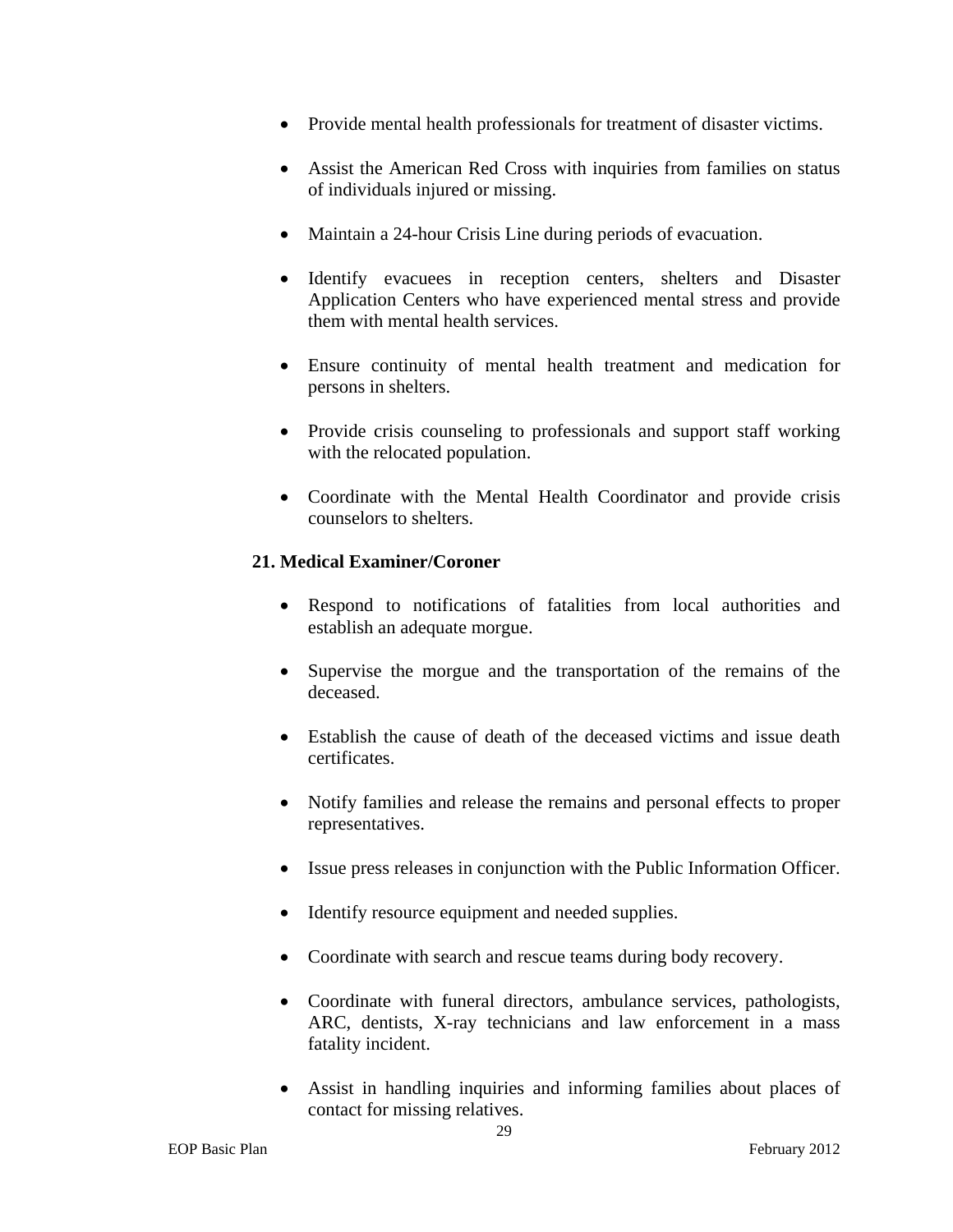### **22. Finance Director**

- Develop financial accounting record guidelines for all agencies to report their emergency expenses.
- Maintain a separate account of disaster related expenditures and expenses and be familiar with the FEMA Schedule of Equipment rates (located in the EOP Supplement).
- Develop guidelines for the procurement and delivery of essential resources and supplies on a timely basis.
- Report to the Emergency Operations Center upon activation and assist the Emergency Management Coordinator in the direction and control of resource management operations and staffing.
- Insure that response agencies initiate documentation of all costs incurred subsequent to the emergency/disaster.

### **23. Damage Assessment Officer/Tax Administrator**

- Develop, review and annually update guidelines for damage reporting and accounting.
- Train personnel in damage assessment organization, techniques and reporting procedures and be familiar with the FEMA Schedule of Equipment rates (located in the EOP Supplement).
- Maintain a current damage assessment team notification/recall roster.
- Report to Emergency Operations Center upon activation and coordinate damage assessment operations in conjunction with the Emergency Management Coordinator.
- Assign damage assessment teams and deploy as appropriate. Assure each team has communications with the Emergency Operations Center.
- Inform emergency operations officials of hazardous facilities, bridges, roads, etc.
- Assist the Emergency Management Coordinator and other county or city agency representatives who are conducting recovery operations in prioritizing repairs and restoration of affected government facilities.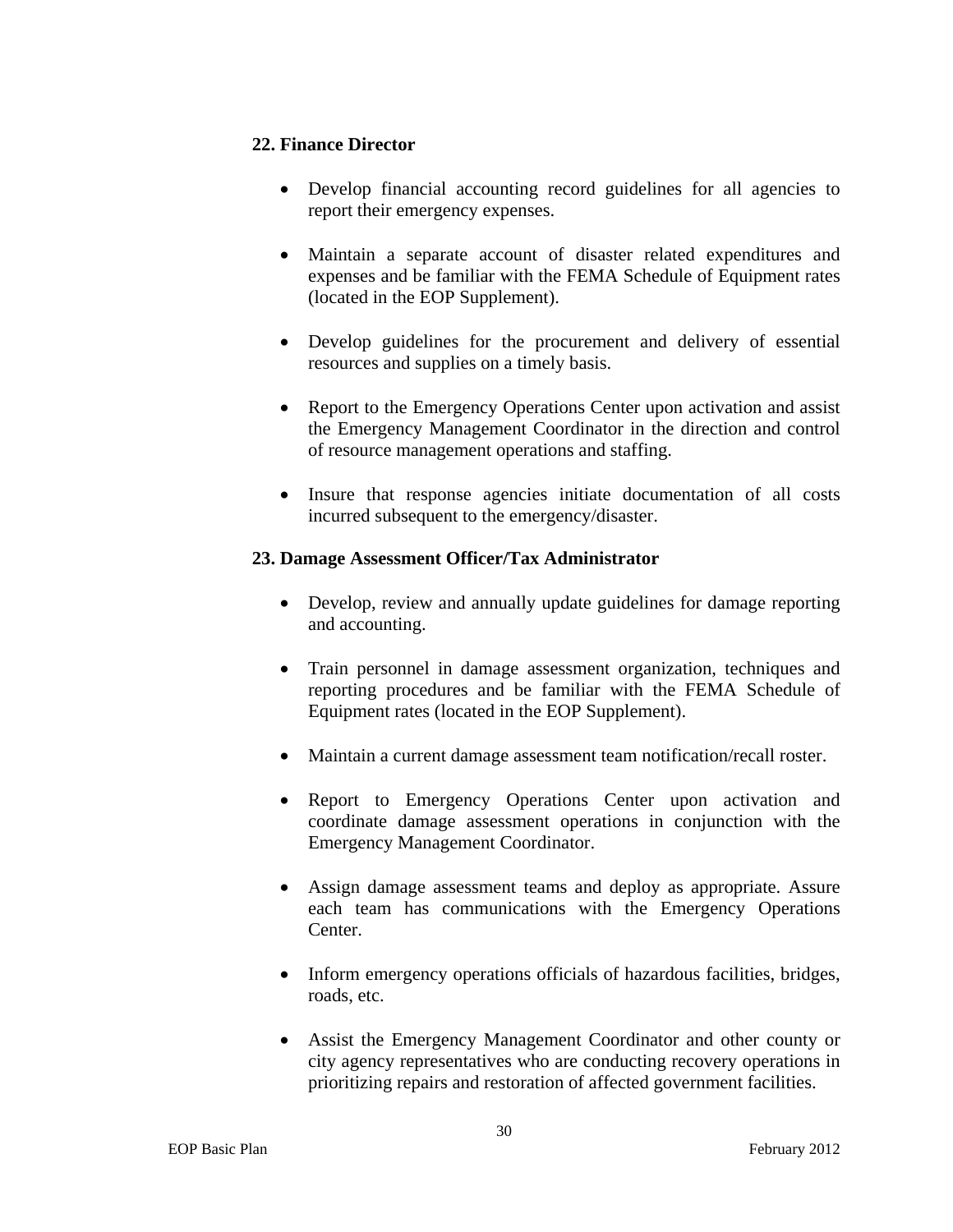- Collect and compile incoming damage reports from teams in the field to include county and private agencies such as American Red Cross, School systems, private nonprofit/government utilities.
- Collect and compile damage assessment information for the State Emergency Management Office.

### **24. Superintendent of Schools**

- Develop emergency guidelines for all school facilities as well as support transportation operations by providing buses and drivers for evacuations of the general public along with medical and health care facilities.
- Provide support personnel as needed.
- Provide school facilities for temporary medical treatment facilities or shelters.
- Provide for fuel support for buses being used in transportation activities.
- Direct the evacuation of school populations.
- Plan for transportation of county residents in a disaster, including special population groups.
- Coordinate transportation operations and keep Emergency Operations Center advised of status.

### **25. American Red Cross Liaison**

- Coordinate shelter/mass care operations for city and county and identify those functions required for shelter operations.
- Provide support personnel as requested.
- Provide a stocking plan for American Red Cross (ARC) shelters.
- Provide shelter managers to operate ARC shelters. Ensure managers follow ARC guidance guidelines.
- Train shelter managers and staff to handle the day-to-day needs of evacuees while the shelter is in operation.
- Arrange for staffing of ARC shelters and feeding of evacuees.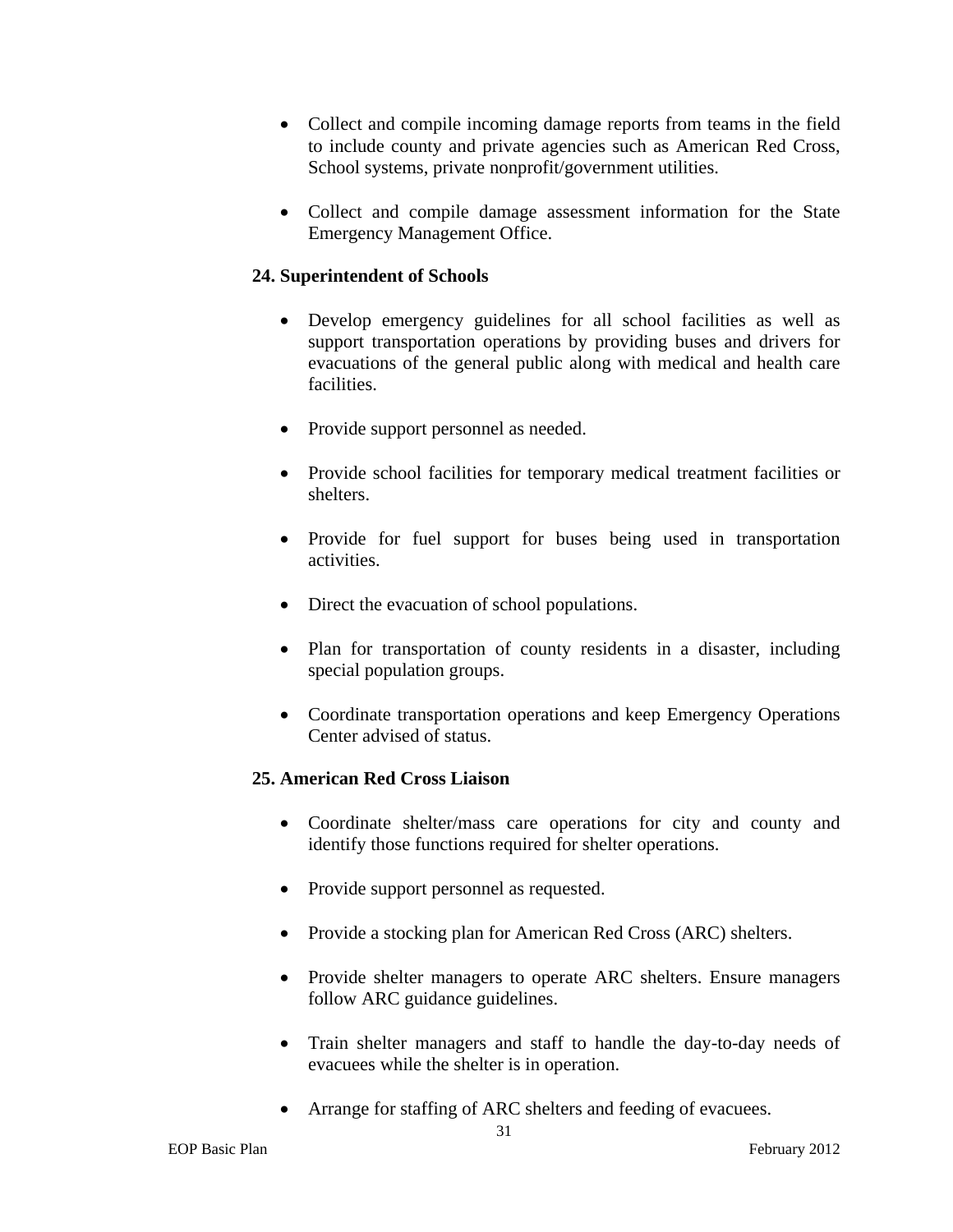- Identify evacuees within ARC shelters with special needs.
- Develop letters of agreement and guidelines for shelter activities and secure cooperation of building owners for use of shelter space.
- Assist in handling inquiries and informing families on the status of individuals injured or missing.
- Inspect shelter sites for serviceability.

### **26. Local Non Profit Organizations**

- Provide appropriately trained personnel to response teams.
- Assist the American Red Cross in handling inquiries and informing families on the status of individuals injured or missing.
- Provide support personnel for counseling services for disaster victims.
- Assist and support the American Red Cross in the feeding operation for workers and victims at the disaster site.

### **27. RACES – Radio Amateur Civil Emergency Service**

 Coordinate and provide communications for outlying areas and local shelters with the Communications Center and/or Emergency Operations Center. Provide backup communications from county EOC to state EOC.

### **28. Cooperative Extension Agent**

- Operate out of the County Emergency Operations Center as needed for technical advice and liaison with the agricultural community.
- Maintain contact with State Emergency Operations Center for coordination of agricultural activities.
- Assist sampling teams operating in the county during radiological or hazardous materials incidents.
- Work with the county agencies to provide personnel for agricultural damage assessment teams.
- Coordinate releases of public information with the Public Information Officer and the Health Department.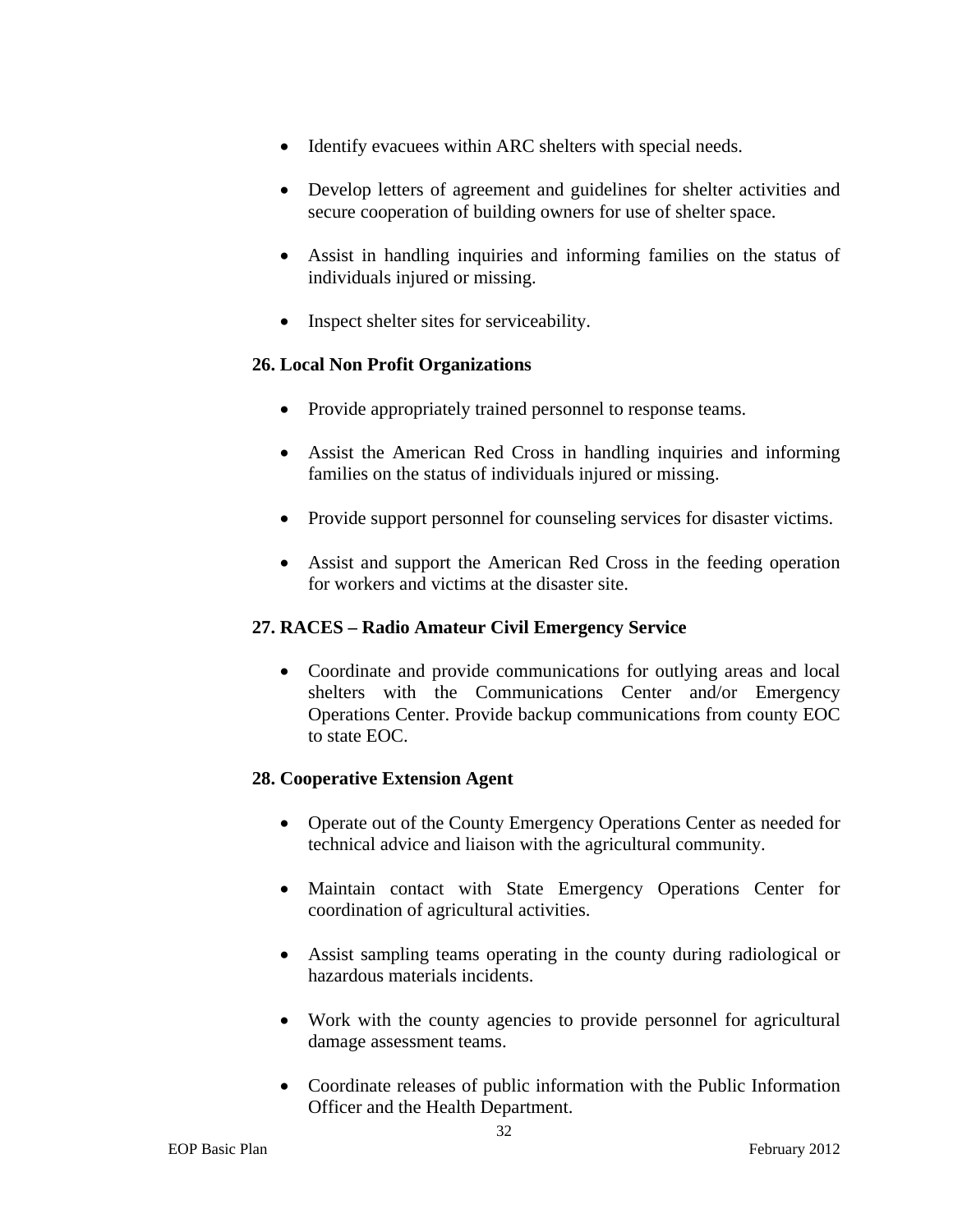### **29. Animal Control Director**

- Serve as technical advisor to the Emergency Operations Center on issues dealing with animal control.
- Develop an emergency plan dealing with animal control and care issues of domestic animals in a disaster.
- Assist in developing a policy regarding fees, pickups and releases of domestic animals during a disaster and in the recovery phase of disaster operations.

### **30. Solid Waste**

- Serve as debris management coordinator to the Emergency Operations Center on issues dealing with debris generated by the disaster.
- Develop an emergency plan dealing with solid waste issues and debris disposal in a disaster.
- Develop policies regarding tipping fees, truck weighing and disposal of debris in the landfill during a disaster and in the recovery phase of disaster operations.
- Develop contracts for all contractors regarding debris removal.

### **31. Information Technology**

• Provide needed IT related support for any emergency operation.

## **V. CONTINUITY OF GOVERNMENT**

#### **A. General**

The possibility that emergency and disaster occurrences could result in disruption of government functions necessitates that all levels of local government and their departments develop and maintain guidelines to ensure continuity of government. These guidelines will name who will be the decision-makers if an elected official or department head is not available.

### **B. Line of Succession**

1. The line of succession of the County Board of Commissioners and the City Council proceed from the Chairman to the members of the Board in accordance with jurisdictional policy or law.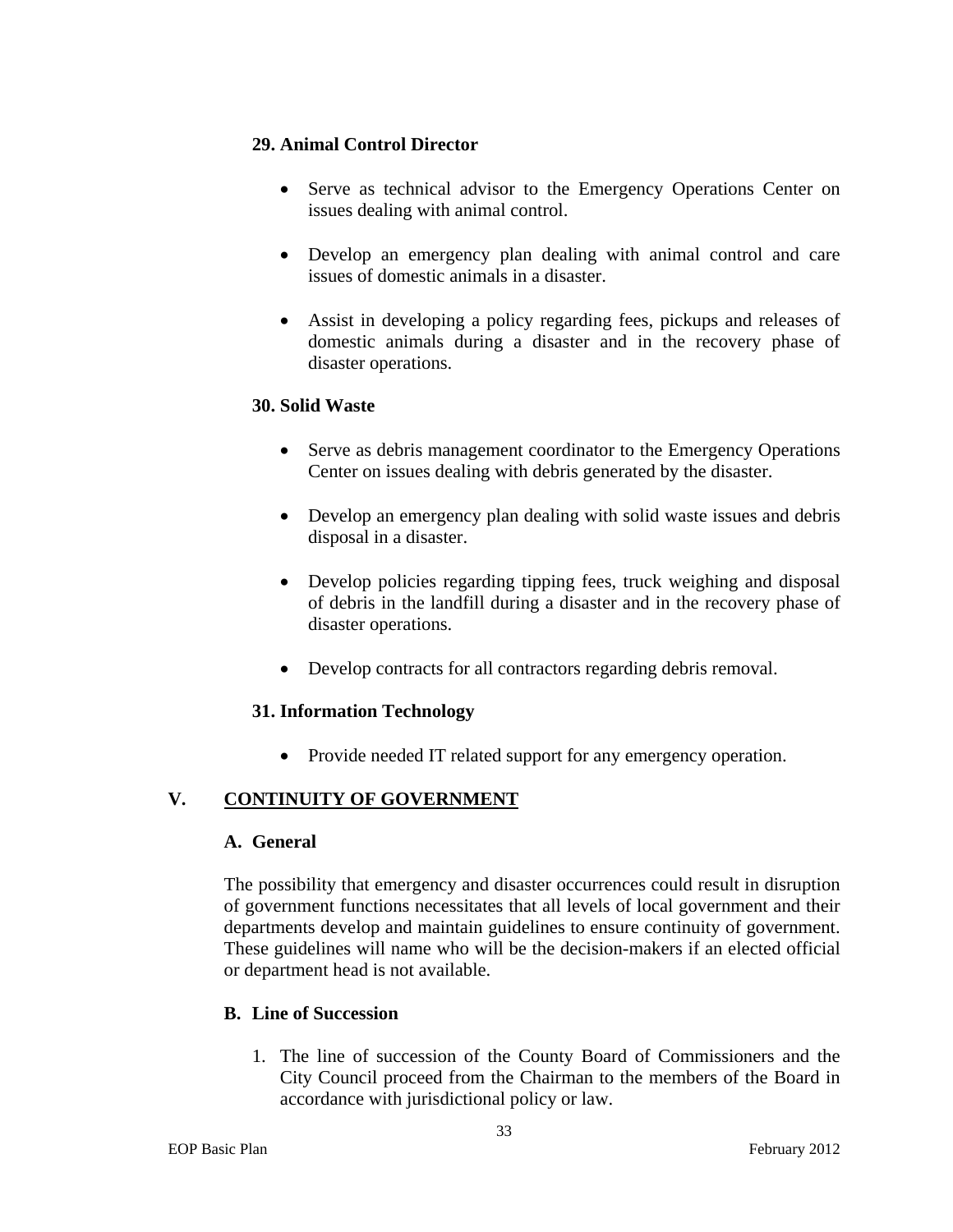2. Lines of succession for the Emergency Management Coordinator and department/agency heads with emergency responsibilities are shown in the appropriate guideline.

### **C. Preservation of Vital Records**

- 1. It is the responsibility of the elected officials to insure that all legal documents of both a public and private nature be protected and preserved in accordance with existing laws, statutes and ordinances.
- 2. Each department/agency is responsible for the preservation of essential records to ensure continued operational capabilities.

### **D. Relocation of Government**

- 1. The county provides for the relocation of the governing body to the Emergency Operations Center during times of emergency.
- 2. If the primary Emergency Operations Center is determined inoperable, the governing body will relocate to an alternate Emergency Operations Center facility.
- 3. City government will relocate to a city facility or to the county EOC.

## **VI. ADMINISTRATION AND LOGISTICS**

#### **A. General**

- 1. The Emergency Services/911 Communications Center operates continuously 24 hours per day and is administered by Lincoln County. Day-to-day operations are under the 911 Administrator who reports to the County Manager's Office.
- 2. The operational readiness and operations of the Emergency Operations Center is the responsibility of the Director of Emergency Management.

#### **B. Records and Reports**

- 1. County and city government must maintain records of expenditures and obligations during emergency operations.
- 2. Narratives and operational journals of response actions will be kept.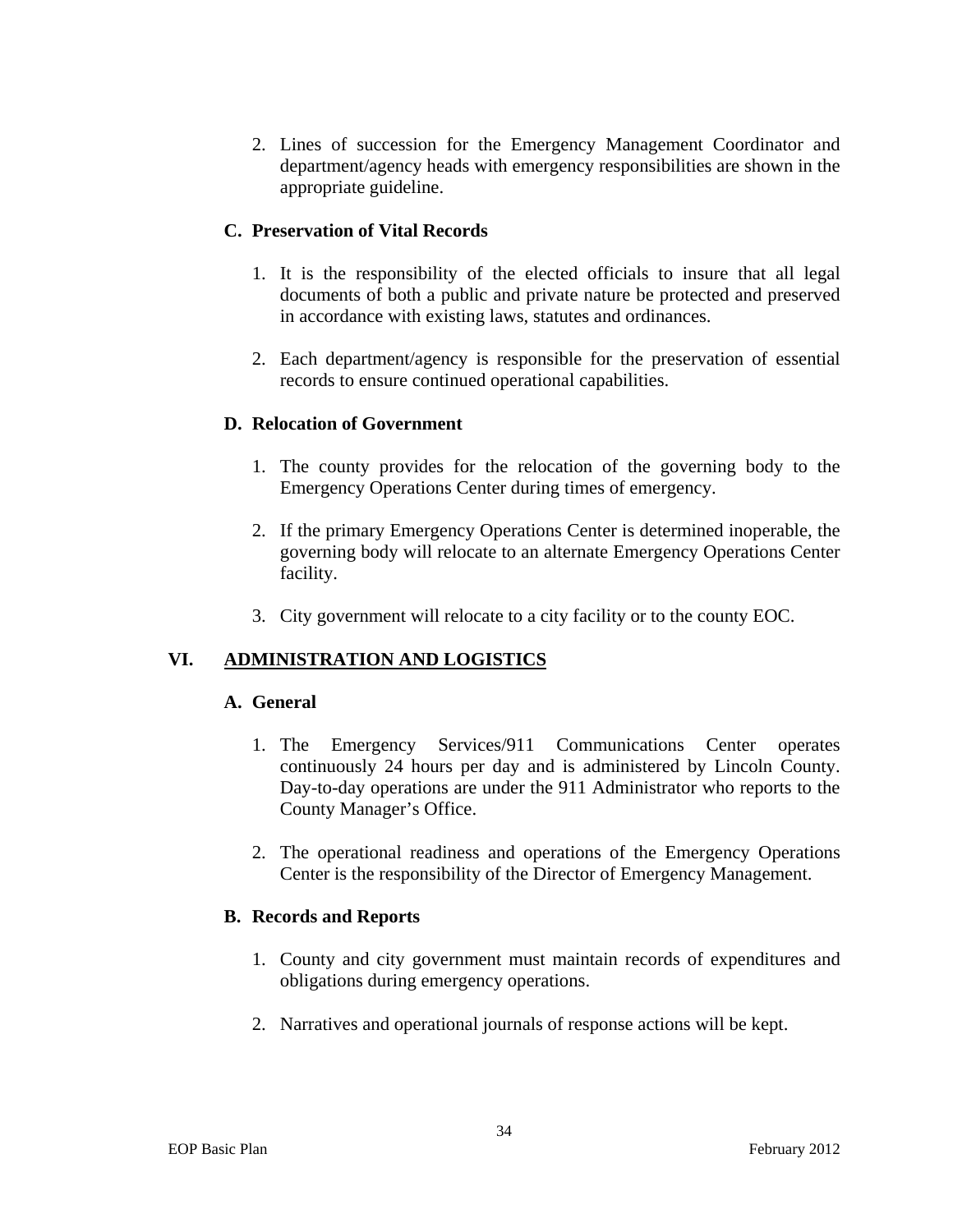### **C. Consumer Protection**

Consumer complaints pertaining to alleged unfair or illegal business practices during emergencies will be referred to the State Attorney General's Consumer Protection Division.

### **D. Non-Discrimination**

- 1. There will be no discrimination on grounds of race, color, religion, nationality, sex, age or economic status in the execution of disaster preparedness, disaster relief or assistance functions.
- 2. This policy applies equally to all levels of government, contractors and labor unions.

### **E. Agreements and Understandings**

- 1. Agreements and understandings must be entered into by duly authorized officials and should be formalized in writing prior to emergency situations whenever possible.
- 2. Should local government resources prove to be inadequate during emergency operations, requests for assistance will be made to other jurisdictions, higher levels of government and other agencies in accordance with existing or emergency negotiated mutual-aid agreements and understandings. Requests for State and Federal resources must be made through the local Emergency Management Coordinator to the Area Office. From there, such requests are forwarded to the State Emergency Operations Center.
- 3. Organizations with responsibilities in the implementations of this plan are responsible for providing their own administrative and logistical needs and for the preparation and maintenance of a resource list for use in carrying out their emergency responsibilities.

## **VII. PLAN DEVELOPMENT AND MAINTENANCE**

- A. The County Manager, through the Emergency Management Coordinator, will insure all officials involved participate in development, annual review and revisions of this plan. This shall include review of those portions of the plan actually implemented in an emergency.
- B. This plan shall be exercised in accordance with the Federal Emergency Management Agency (FEMA) four-year exercise plan to insure a readiness posture for those who have an emergency responsibility.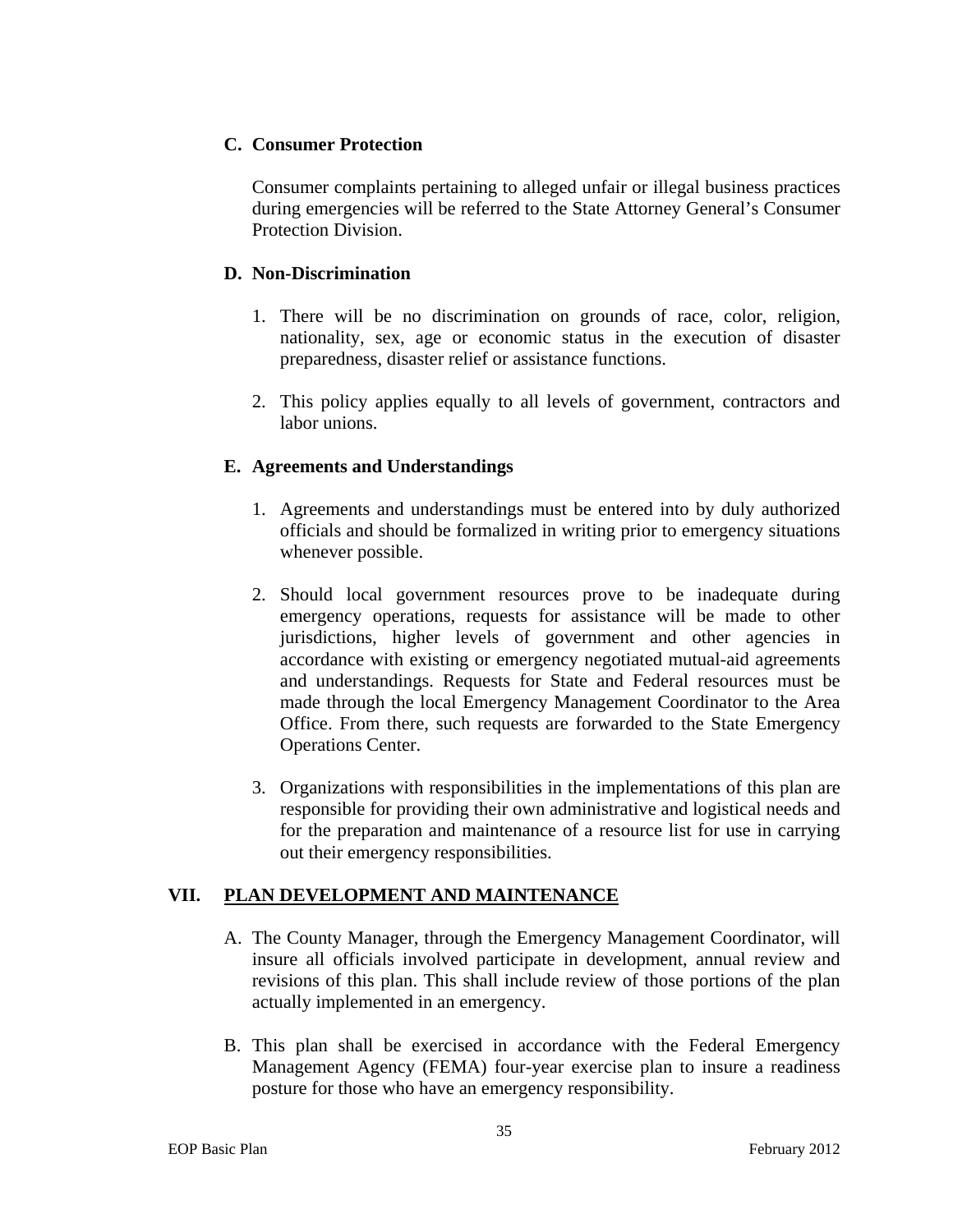# **APPENDIX 1 TECHNOLOGICAL HAZARDS**

### **I. PURPOSE**

This appendix provides additional information to the basic plan for response to technological emergencies that are faced by Lincoln County. Although there are many kinds of technological disasters, the most common involve fires or explosions and may or may not involve hazardous materials. Some other examples of technological disasters would be transportation accidents and structural failures. Specific hazards are referred to in attachments to this appendix.

### **II. CONCEPT OF OPERATIONS**

- **A.** The level of response required for a technological incident will be determined by:
	- 1. the quantity and the toxic effects of a hazardous material if released
	- 2. the population and/or property threatened
	- 3. the type and availability of protective equipment required for the incident
	- 4. the probable consequences should no immediate action be taken
- **B.** Depending upon the threat posed by the incident, protective measures initiated for the safety of the public could include shelter in-place, evacuation or isolation of the area.
- **C.** Response procedures for each type of incident will be according to departmental policies and guidelines in compliance with worker safety standards.
- **D.** Notification of an incident may be provided by anyone who recognizes that an incident is or has occurred. The telephone will be considered the primary means of alerting communications of an incident. Other methods including two-way radios and alarm systems may be used for the initial notification.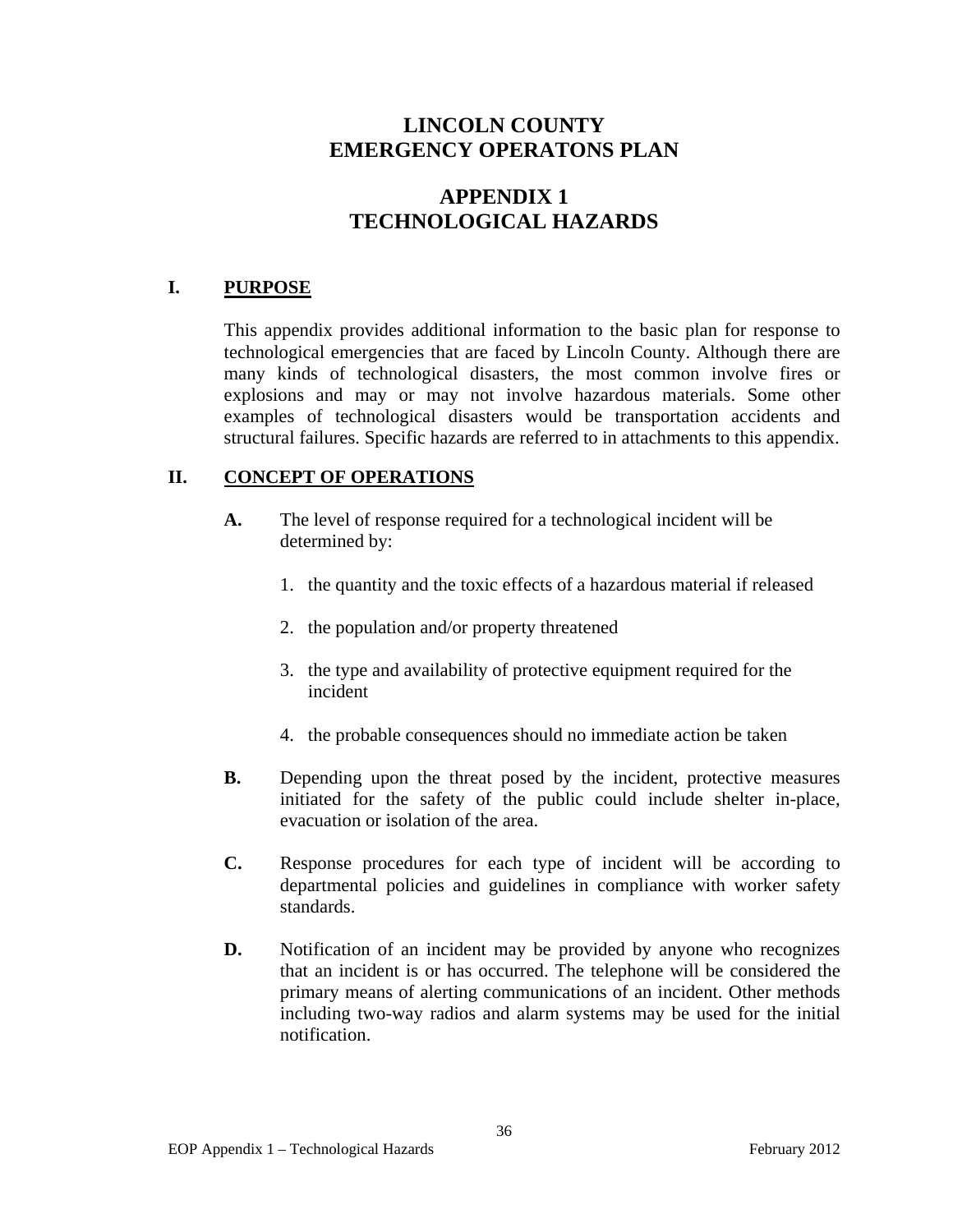### **III. ORGANIZATION**

**A.** The head of each agency that may be involved in response to a technological incident is responsible for the safety training of its own personnel. Training, emergency response guidelines and medical surveillance shall comply with state and federal regulations. Training will address the dangers of hazardous materials, emergency response techniques, protective measures, protective clothing and equipment, and medical monitoring of personnel, etc. The head of each agency is responsible for developing, maintaining, and updating training programs and standard operating guidelines.

### **IV. ADMINISTRATION AND LOGISTICS**

- **A**. The agencies that may become involved in a technological incident will develop guidelines to cope with a major incident. The Emergency Management Coordinator and the Local Emergency Planning Committee will ensure that all identified hazards are evaluated.
- **B**. Equipment and supplies for response to technological hazards will be provided initially from the responding agencies' resources. Additional resources will be obtained through mutual aid agreements with other agencies, jurisdictions or private organizations. State and federal aid may be requested after local resources have been exhausted or determined to be inadequate for the task.
- **C**. Training programs for emergency responders of the county will be through individual agency in-service training, community college courses, and other offerings of related training. Schedules of these courses will be through the local community college and/or the Lincoln County Emergency Management Office as they become available.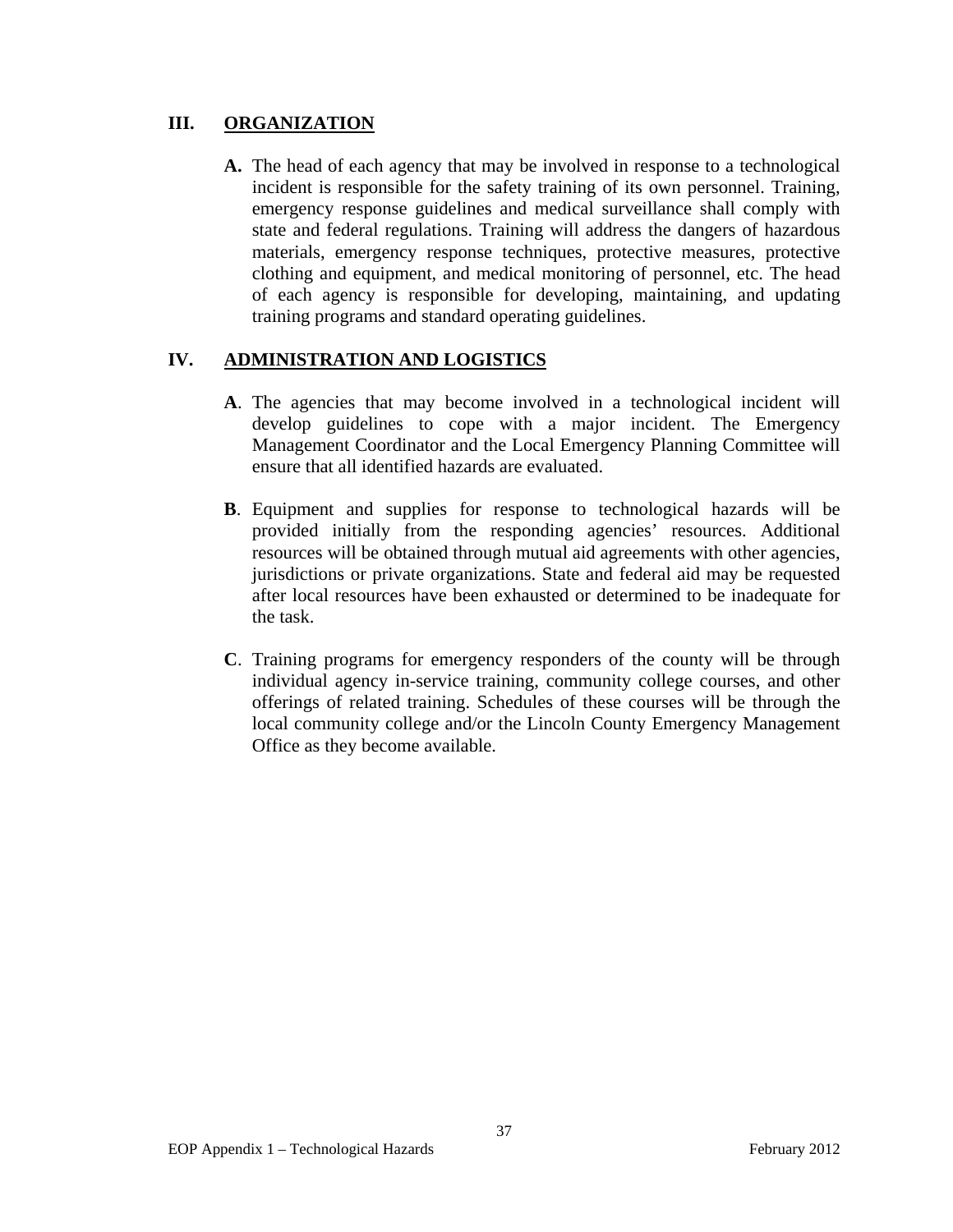# **APPENDIX 2 NATURAL HAZARDS**

### **I. PURPOSE**

This appendix provides additional information to the Basic Plan for response to Natural Hazards. The main natural hazards that affect Lincoln County are listed in the Basic Plan under Section II.

### **II. CONCEPT OF OPERATIONS**

- **A.** The National Weather Service will detect and track potentially dangerous storm systems. The Weather Service begins issuing advisories containing strategic information on any storm system that might affect Lincoln County and continues to issue updated advisories, watches, and warnings as long as any threat exists. Such advisories are broadcast over the NWS/NOAA Weather Radio System, local radio and television stations.
- **B.** The Lincoln County Emergency Management Office will coordinate with the National Weather Service to maintain up-to-date information concerning potential storms. Such information will be provided to the citizens, as well as to county, city or other local agencies.
- **C.** The National Weather Service has an agreement with the Amateur Radio Emergency Services (ARES) to be spotters and report weather conditions including sightings of tornados.
- **D.** The Lincoln County Emergency Management Office has identified low lying areas that are prone to flash flooding and upon receipt of potential problems in these areas, will notify the down stream residents to evacuate to higher ground.
- **E.** Owners of high-risk dams should have facility plans that address how to report to the local Emergency Management Office. When a call is received, the local emergency management coordinator will monitor the situation and make appropriate calls to state regulatory agencies through the area office. If needed the coordinator will make evacuation recommendations.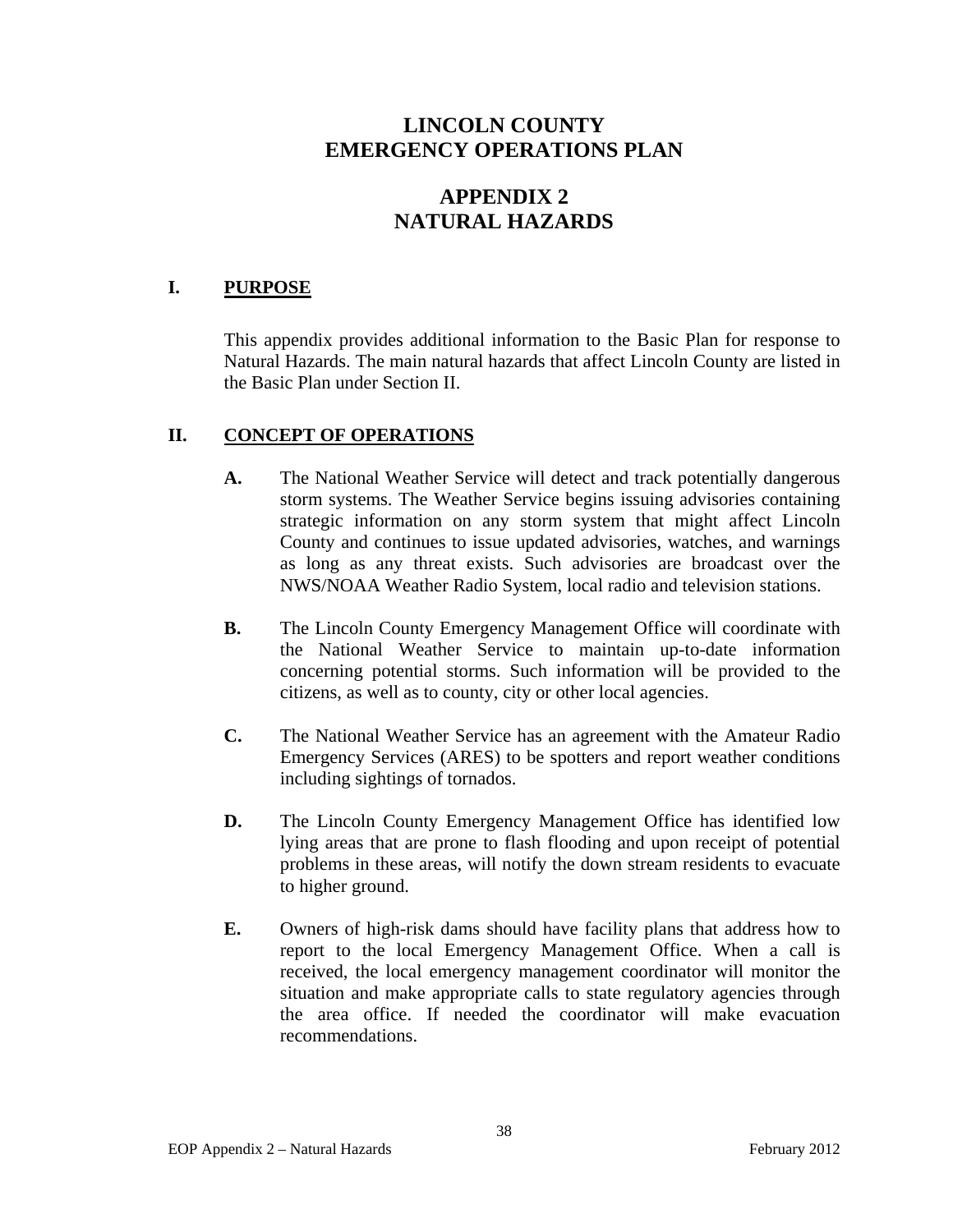**F.** Forest fires are the responsibility of the North Carolina Forest Service; however, the local emergency management office will coordinate with the forest service when there becomes potential urban interface problems. In addition the local fire departments may be called to assist the forest service.

### III. ORGANIZATION

- **A.** The head of each agency that may be involved in a response to a natural hazard is responsible for the safety training of its own personnel. Topics addressed during training sessions should include the dangers associated with severe weather, forest fires, earthquakes, flash flooding, etc.
- **B.** The local emergency management office will be the lead agency due to the multi-jurisdictional problems associated with natural hazards.

### **IV. ADMINISTRATION AND LOGISTICS**

- **A.** The agencies that may become involved in a natural hazards incident will develop guidelines to cope with a major incident. The Emergency Management Coordinator and the Local Emergency Planning Committee will ensure that all identified hazards are evaluated.
- **B.** Equipment and supplies for response to natural hazards will be provided initially from the responding agencies' resources. Additional resources will be obtained through mutual aid agreements with other agencies, jurisdictions or private organizations. State and federal aid may be requested after local resources have been exhausted or determined to be inadequate for the task.
- **C.** Training programs for emergency responders of the county will be through individual agency in-service training, community college courses, and other offerings of related training. Schedules of these courses will be through the local community college and the Lincoln County Emergency Management Office as they become available.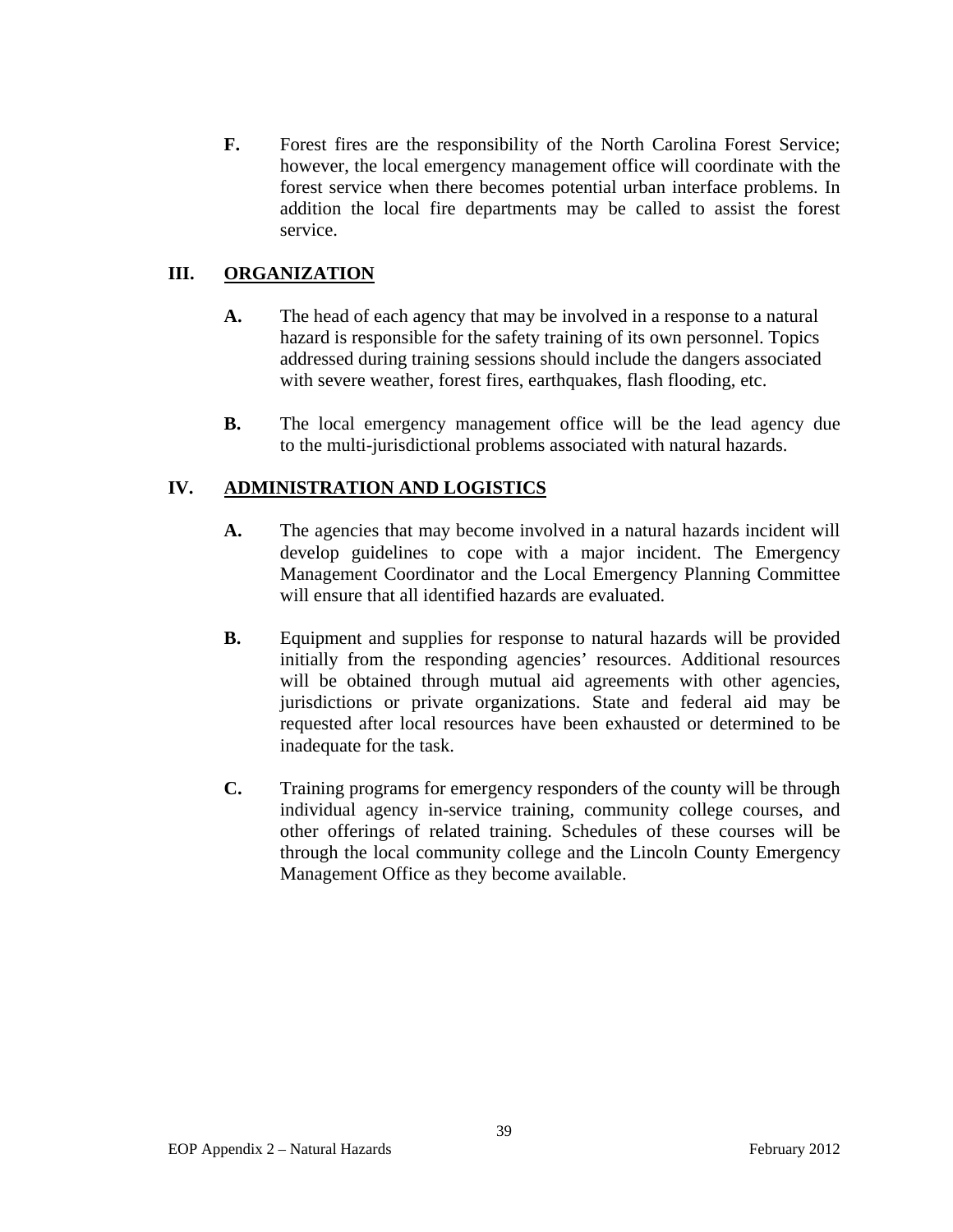# **APPENDIX 3 CIVIL DISORDERS**

## **I. PURPOSE**

There is a need to maintain law and order during times of gathering of citizen protest groups or other type groups. This appendix describes the operational policies to be implemented for the purpose of minimizing the impact of civil disturbances upon the citizens and property of Lincoln County.

### **II. CONCEPT OF OPERATIONS**

- **A.** The Lincoln County Sheriff's Department and/or the City of Lincolnton Police Department will be the lead agencies to deal with a Civil Disturbance. It is recognized that this is considered primarily a law enforcement function and that other county and city agencies will respond in a support role.
- **B.** When groups with conflicting viewpoints form and the potential for direct conflict exists, law enforcement should gather intelligence by both overt and covert means.
- **C.** By monitoring the intelligence, the Lincoln County Sheriff and/or the City of Lincolnton Police Departments may predict when such gatherings are likely to become disorderly.
- **D.** By pre-planning and utilizing mutual aid agreements, responsible officials can have reasonable assurance that adequate support is available to counter a civil disturbance and maintain or restore order.
- **E.** A "State of Emergency" proclamation may be issued by the City of Lincolnton or Lincoln County and gives the issuing governmental body additional authority to effectively address the situation.
- **F.** Assistance from North Carolina Law Enforcement Agencies and the North Carolina National Guard may be done directly by the police chief and/or sheriff during a civil disturbance. The local emergency management coordinator may also request this assistance for the local law enforcement agencies.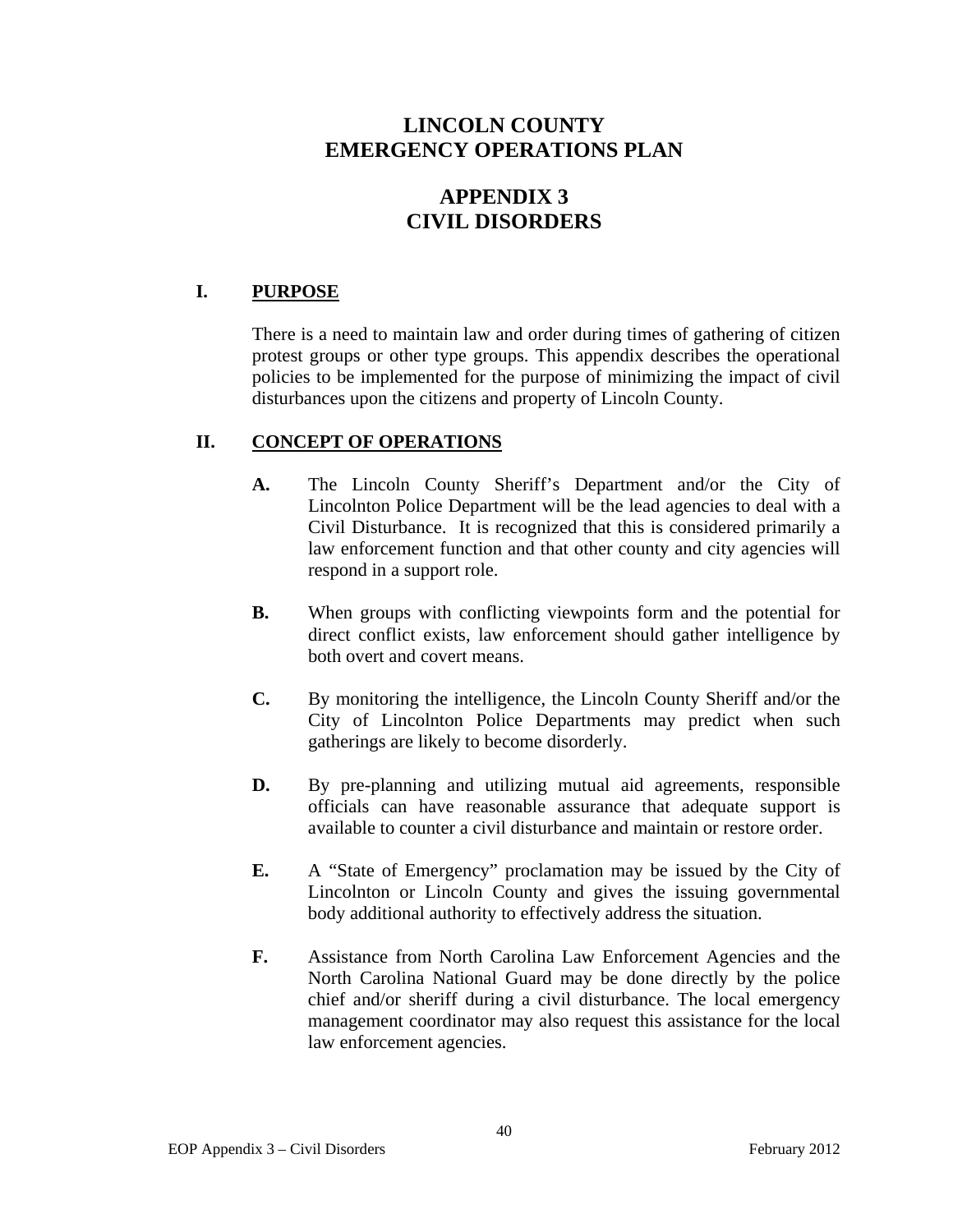- **G.** Mutual Aid agreements have been put in place between the City of Lincolnton Police Department and the Lincoln County Sheriff's Department as well as with surrounding county law enforcement agencies.
- **H.** Each law enforcement agency in Lincoln County will develop guidelines to effectively deal with civil disorders.
- **I.** After the situation is brought under control the local emergency management coordinator will be responsible for directing damage assessment and recovery of damaged areas.

## **III. ORGANIZATION**

- **A.** The head of each law enforcement agency involved in a response to a civil disturbance is responsible for the safety training of its own personnel. Topics addressed during training sessions should include material related to control of all aspects of civil unrest.
- **B.** Equipment and supplies for response to a civil disturbance will be provided initially from the responding agencies' resources. Additional resources will be obtained through mutual aid agreements with other agencies, local jurisdictions or from private organizations and facilities. State and federal aid may be requested after local resources have been exhausted or determined to be inadequate for the task.
- **C.** Training programs for emergency responders of the county will be through individual agency in-service training and other offerings of related training.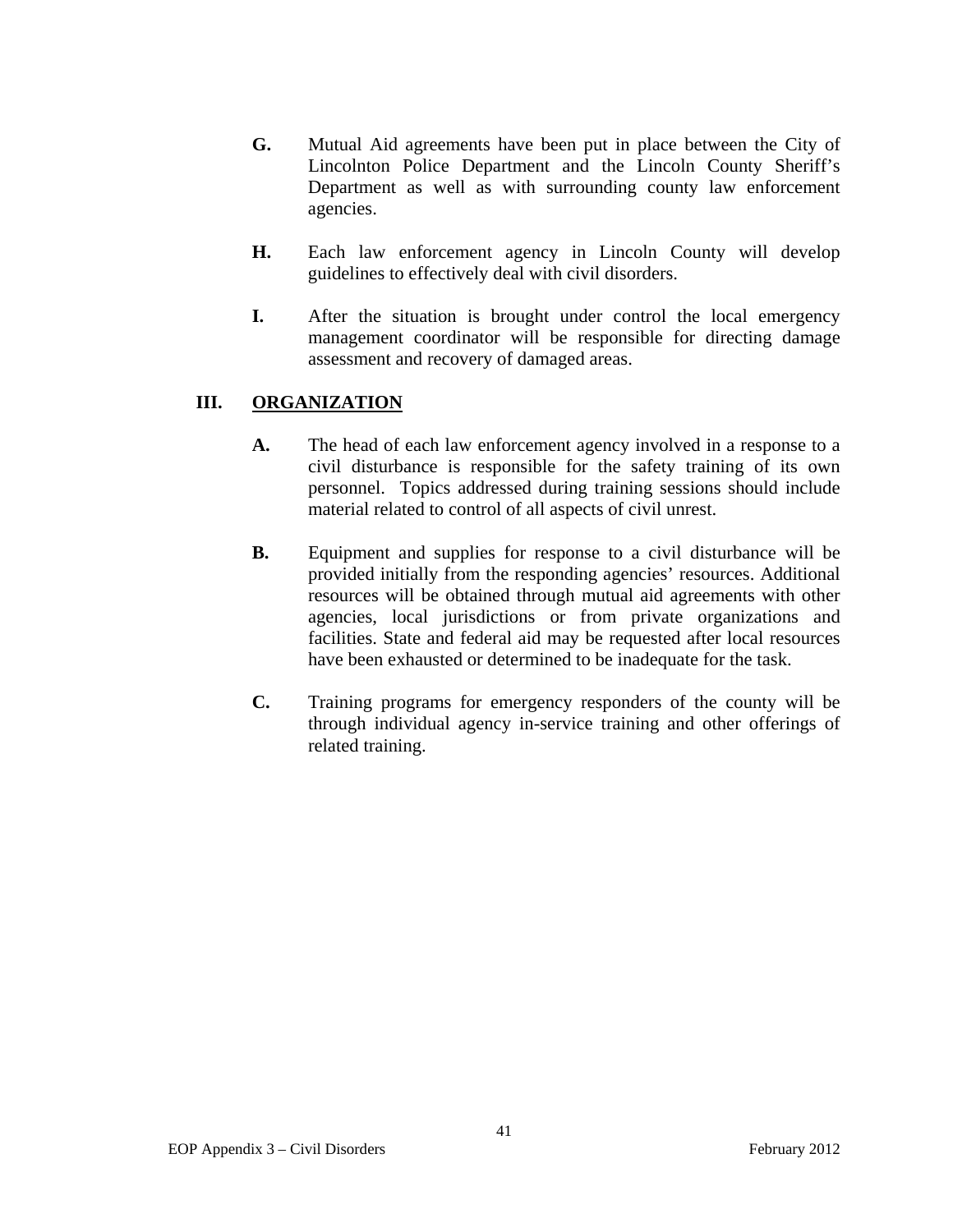# **APPENDIX 4 HAZARDOUS MATERIALS**

### **I. PURPOSE**

This attachment provides additional information to the basic plan for response to hazardous material emergencies and to meet the county and city responsibilities pursuant to the Emergency Planning and Community Right to Know Act of 1986.

### **II. CONCEPT OF OPERATION**

- **A.** There are two types of incidents involving hazardous materials; (1) incidents at fixed facilities and (2) transportation incidents.
- **B.** In Lincoln County there are several industries that have quantities of extremely hazardous materials as defined by the Superfund Amendment and Reauthorization Act that would require special facility planning. There are other industries reporting other quantities of hazardous materials that will require special attention in the event of spill or fire.
- **C.** A Lincoln County Emergency Planning Committee (LEPC) has been established to identify the magnitude of the local hazard, assess the vulnerability of the community to the hazard, and provide planning guidance for emergency response. Representation on the committee is prescribed by the policy of the North Carolina Emergency Response Commission, and those agencies or groups that have an interest in hazardous materials may have a representative on the committee. A point of contact will be established for each reporting industry and referred to as the facility emergency coordinator. At the county level the Emergency Management Coordinator will be utilized as the community emergency coordinator to receive industrial information from the facility coordinator and to make this information available to the public as required by SARA Title III.
- **D.** When responding to an incident where hazardous materials are known to be stored, the responders will assume the involvement of the most toxic substance at that location until otherwise informed.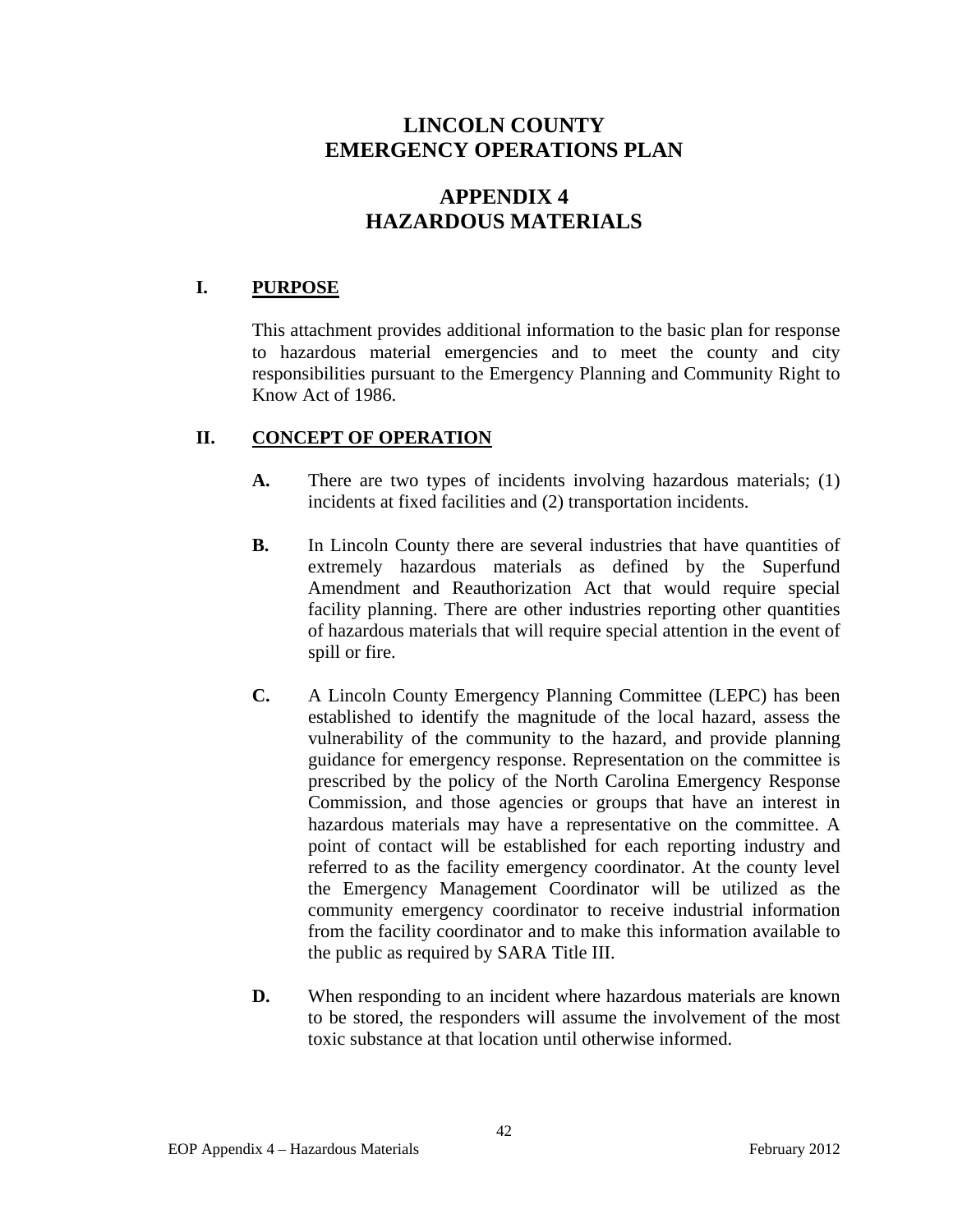- **E.** Warning and notification of the public, including special populations will be in accordance with the Notification and Warning Annex (Annex C) of this plan and also the Emergency Public Information Annex (Annex D).
- **F.** As necessary, emergency vehicles with effective sound devises (sirens and/or public address systems) will be used as a public alerting system. If a fixed notification system is in place around the facility or emergency area the vehicles may be used as a backup system. The vehicles will be dispatched within the evacuation area and will stop at each quarter (¼) mile in populated areas and at each house or group of houses that are more than  $\frac{1}{4}$  mile apart. The emergency vehicle will notify the public of the situation and recommended protective action. Each route should be run twice if possible to ensure receipt of the initial warning by all members of the community. The second run will be to confirm alert and notification. Backruns need only stop at houses that are dark at night or where it is apparent that people are not complying with instructions. If necessary, door-to-door alerting will be accomplished during the second run.
- **G.** Many sources of guidance for specific information about hazardous materials exists to help responders in their decision making process. The primary initial guidance that is most readily available is the Emergency Response Guidebook (ERG) developed by the Department of Transportation (DOT), however, it should not be considered the only source of information and other information sources should be sought after making an initial assessment of the scene.
- **H.** The State of North Carolina through the Division of Emergency Management has resources as well as reference material that can be utilized in the decision making process.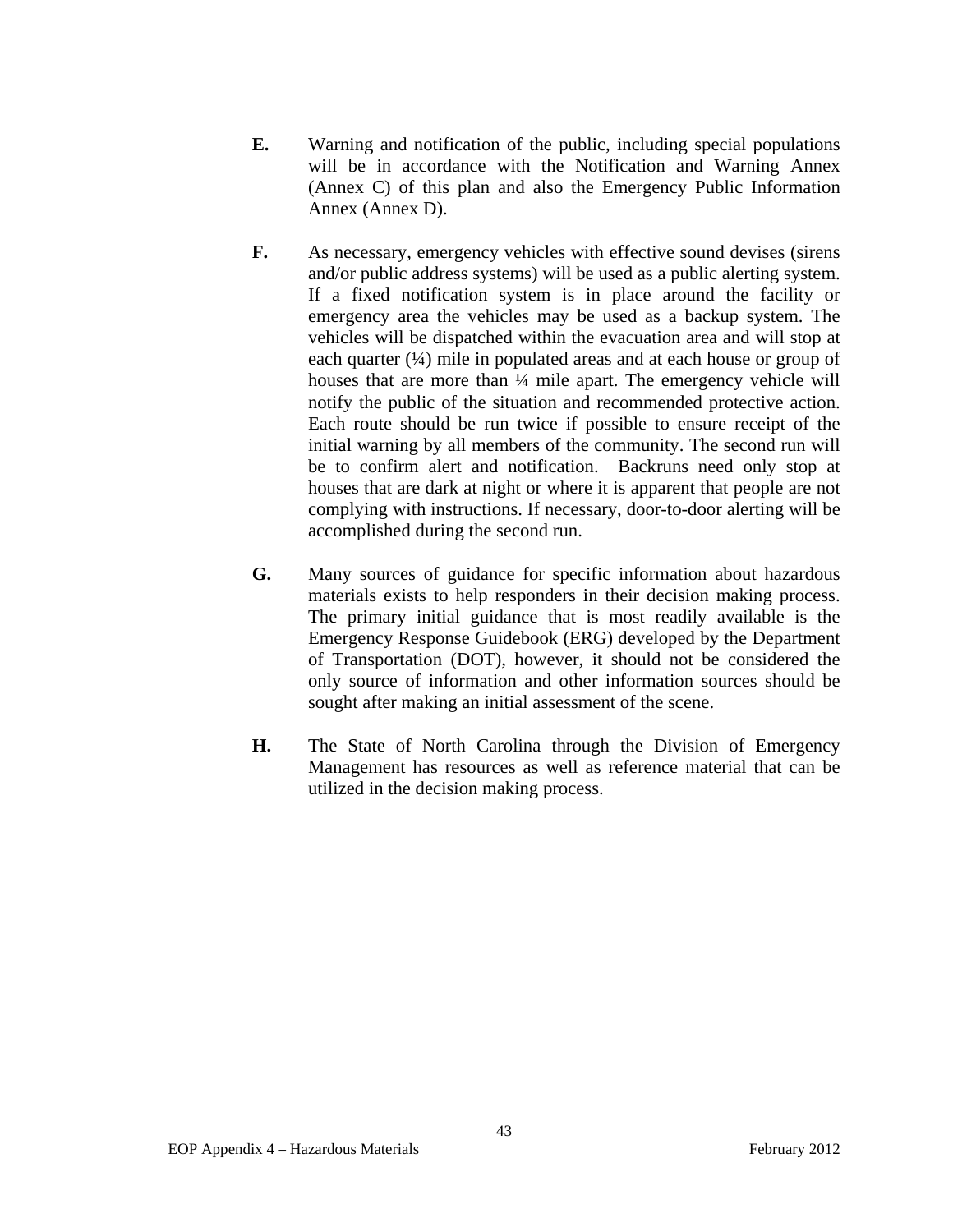# **APPENDIX 5 GLOSSARY**

**Annex (functional):** Parts of the EOP that provide specific information and guidelines; should focus on operations, what the function is and who is responsible for carrying it out, emphasize tasks, guidelines and operational actions that pertain to the function being covered.

**Appendix (Hazard-specific):** Addresses each hazard that threatens the jurisdiction. Unique characteristics of various hazards will not be adequately covered in the functional annexes; to properly treat such unique factors is the purpose or role of the hazard-specific appendixes.

**CAMEO:** Computer-Aided Management of Emergency Operations. Computer database for storage-retrieval of pre-planning data for on-scene response use in hazmat incidents. Includes systematic MSDS data on common chemicals, an air-plume modeling program and pre-planning displays of chemical storage sites and amounts of storage available at designated sites, based on prior input of data received from facility managers. "Codebreaker" feature can identify wide range of substances by instant cross-reference procedure. Developed by and available through the United States Coast Guard (USCG) and National Oceanic and Atmospheric Administration (NOAA).

**Civil Air Patrol:** Volunteer pilots who offer their time and aircraft for emergency use in search and rescue, messenger service, light transport flights, air borne communications, and reconnaissance support.

**Civil Preparedness Guide (CPG):** Serves as FEMA policy documents.

**Civil Preparedness Guide 1-5 (CPG 1-5):** Objectives for Local Emergency Management, prepared by FEMA. Describes and explains functional objectives that represent a comprehensive and integrated emergency management program.

**Civil Preparedness Guide 1-8 (CPG 1-8):** Guide for development of State and Local Emergency Operations Plans, prepared by FEMA.

**Civil Preparedness Guide 1-8a (CPG 1-8a):** Guide for the review of State and Local Emergency Operations Plan, prepared by FEMA. Provides FEMA staff with a standard instrument for assessing EOPs that are developed to satisfy the eligibility requirement to receive Emergency Management Assistance (EMA) funding. Also called the "crosswalk" checklist. Utilized in development of National Response Teams (NRT).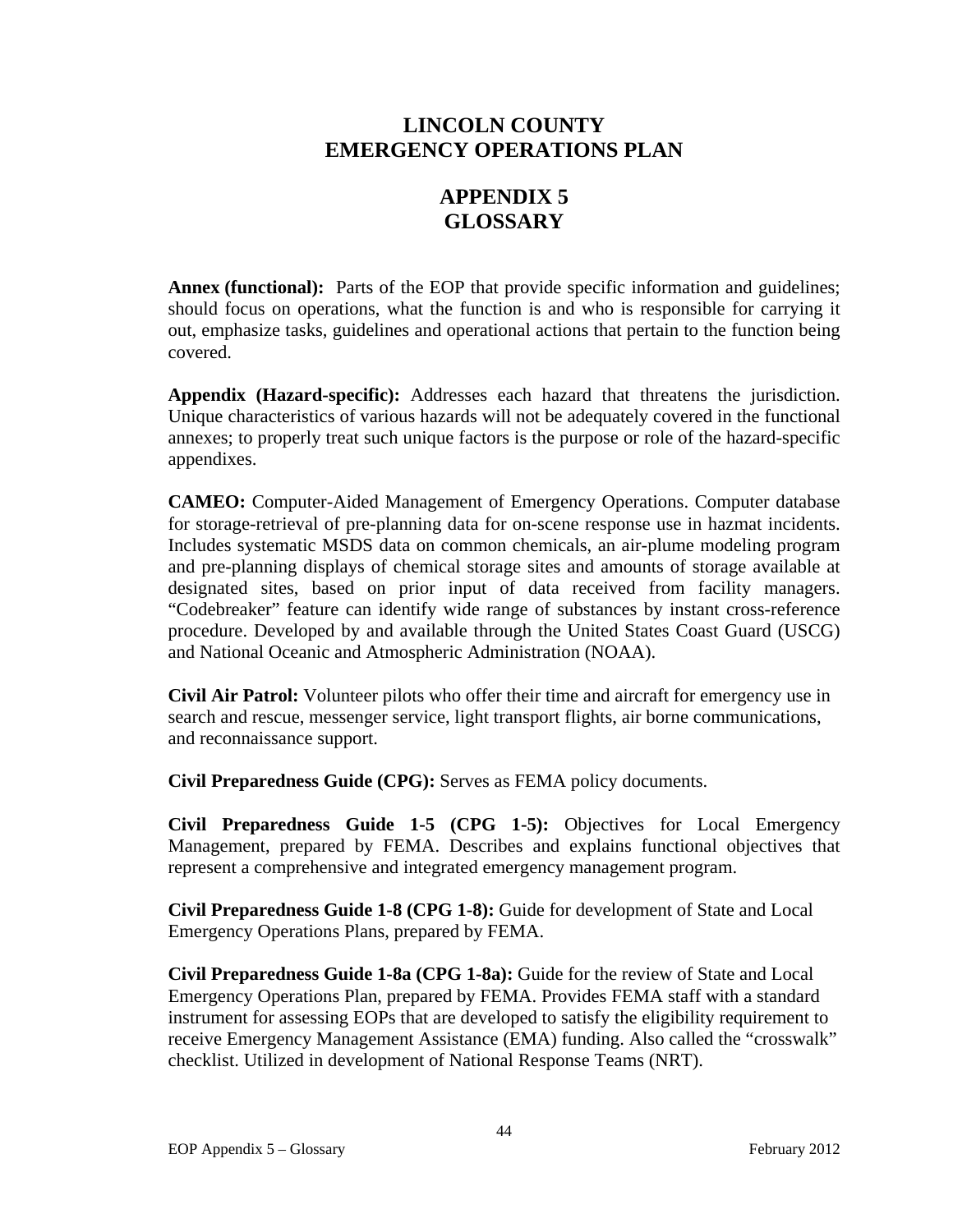**Civil Preparedness Guide (CPG) 1-35:** A planning tool to guide local jurisdictions through a logical sequence for identifying hazards, assessing capabilities, setting priorities, and scheduling activities to improve capability over time.

**Code of Federal Regulations (CFR):** "49 CFR" refers to Title 49, the primary volume regarding hazmat transportation regulations.

**Command Post:** A centralized base of operations established near the site of an incident.

**Community Right-to-Know:** Legislation requiring the communicating of chemical information to local agencies or the public.

**Comprehensive Cooperative Agreement (CCA):** For each state, a single budgetary vehicle for applying for and receiving financial assistance for several FEMAadministered programs. Negotiated separately for each state thru FEMA Regional offices. Mechanism for distribution of Title III training grants.

**Comprehensive Emergency Management (CEM):** An integrated approach to the management of emergency programs and activities for all four phases (mitigation, preparedness, response, and recovery), for all types of emergencies and disasters, natural or manmade, and for all levels of government and the private sector.

**Continuity of Government (COG):** Plans and guidelines for ensuring the survival and operational capabilities of governmental processes and lines of succession. This includes the protection and maintenance of agency and departmental vital records.

**Damage Assessment/Estimation:** The on the scene surveys following any disaster to determine the amount of loss or damage caused by the incident. Extent of damage is assessed in all types of disasters such as flash flood, tornado, winter storm, hurricane, nuclear power incident and chemical explosion.

**Department of Crime Control & Public Safety (CCPS):** The North Carolina department responsible for state crime control and preparation for and response to disasters.

**Disaster:** An occurrence of widespread or severe damage, injury or loss of life or property resulting from any natural or man-made event.

**DOT:** Department of Transportation

**Emergency Alert System (EAS):** A public warning system. A network of broadcasting stations and interconnecting facilities which have been authorized by the Federal Communications Commission to disseminate information during an emergency as provided by the Emergency Alert System Plan. EAS is made up of AM, FM, and television stations and non-governmental electronic communications operating in a voluntary organized manner during natural or manmade emergencies or disasters at local, state or national levels.

EOP Appendix 5 – Glossary February 2012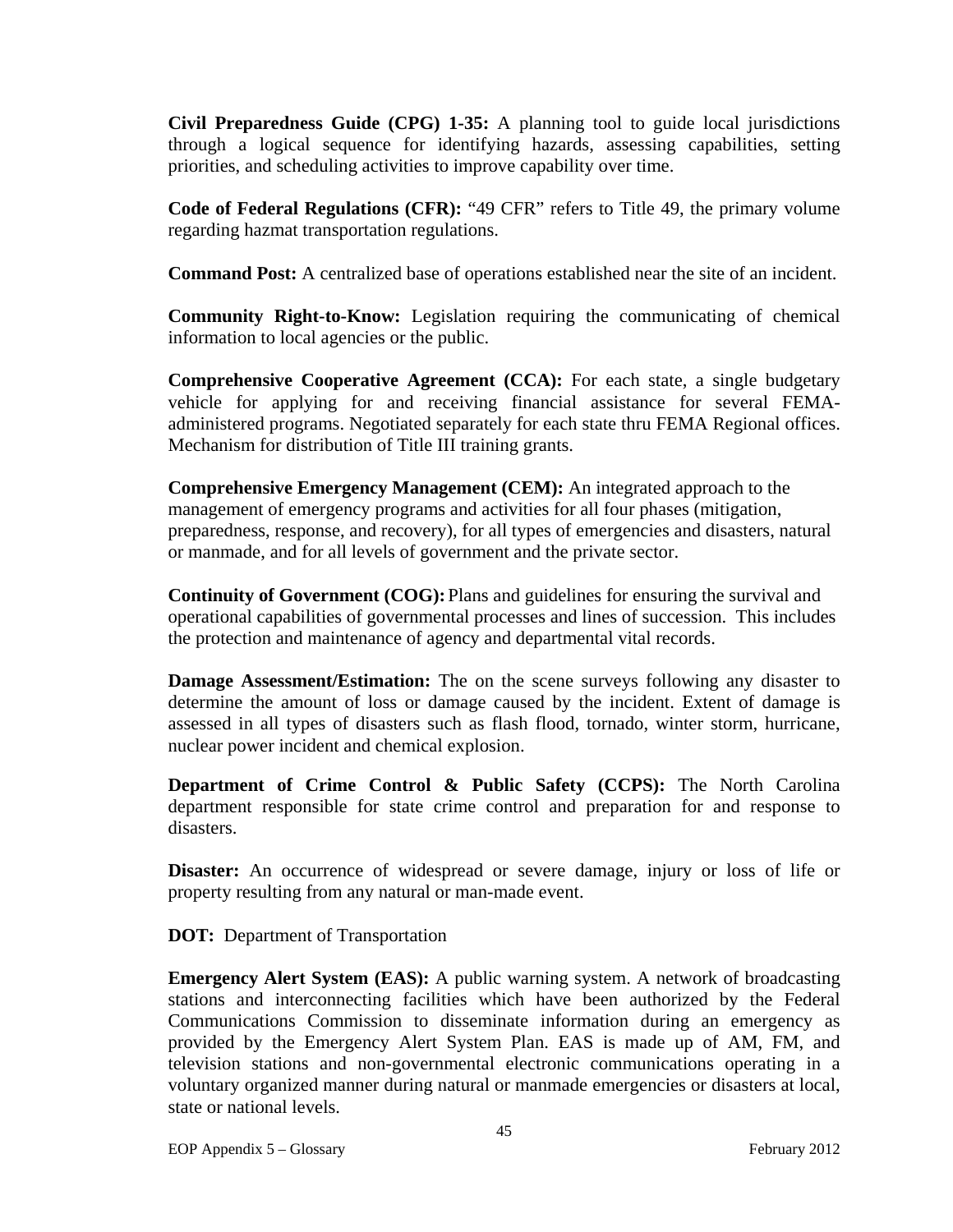**Emergency Management:** Organized analysis, planning, decision-making, assignment and coordination of available resources to the mitigation of, preparedness for, response to, or recovery from major community-wide emergencies. Refer to local and state emergency legislation.

**Emergency Management Assistance (EMA):** FEMA program of financial contributions to assist the states and their political subdivisions to develop a capability for civil defense on a 50-50 funds matching reimbursement basis.

**Emergency Management Coordinator (EMC):** The Emergency response person responsible to the Direction and Control Group for coordinating the response activities of the combined government, industry and public forces at work in the disaster.

**Emergency Medical Services (EMS):** Local medical response teams, usually rescue squads or local ambulance services which provide medical services during a disaster.

**Emergency Medical Technician (EMT):** Person nationally or state-certified as trained to provide a specific level of emergency medical care prior to transport to a hospital.

**Emergency Operations Center (EOC):** The protected site from which civil government officials (municipal, county, State, and Federal) exercise centralized direction and control in an emergency. Operating from an EOC is a basic emergency management concept. For effective emergency response, all activities must be centrally directed and coordinated. The person-in-charge of the disaster directs the response from this location and all community officials assigned primary emergency response tasks coordinate their actions from this center. The EOC should have adequate work space, be supplied with maps, status boards, etc. which are visible to all EOC staff and have communications capability so that the EOC staff may communicate with their departments and field forces. The EOC also serves as a Resource Center and coordination point for additional field assistance. It provides executive directives and liaison to state and federal government and considers and mandates protective actions. The EOC may be partially or fully activated, depending on the situation.

**Emergency Operations Plan (EOP):** An all-hazards document which briefly, clearly and concisely specifies actions to be taken or instructions to be given in the event of natural or man-made disasters. The plan identifies authorities, relationships and the coordinated actions to be taken based on predetermined assumptions, objectives and existing capabilities.

**Emergency Public Information (EPI):** Information disseminated primarily in anticipation of an emergency, or at the actual time of an emergency. Includes rumorcontrol processes. During an emergency it is essential that the community receive official emergency public information. An effective public information program is instrumental in saving lives and limiting the loss of property. A Public Information Officer (PIO) must be appointed to provide a single source of information to the media. Information thus will be non-conflicting, and key officials will be free to concentrate on the response. The PIO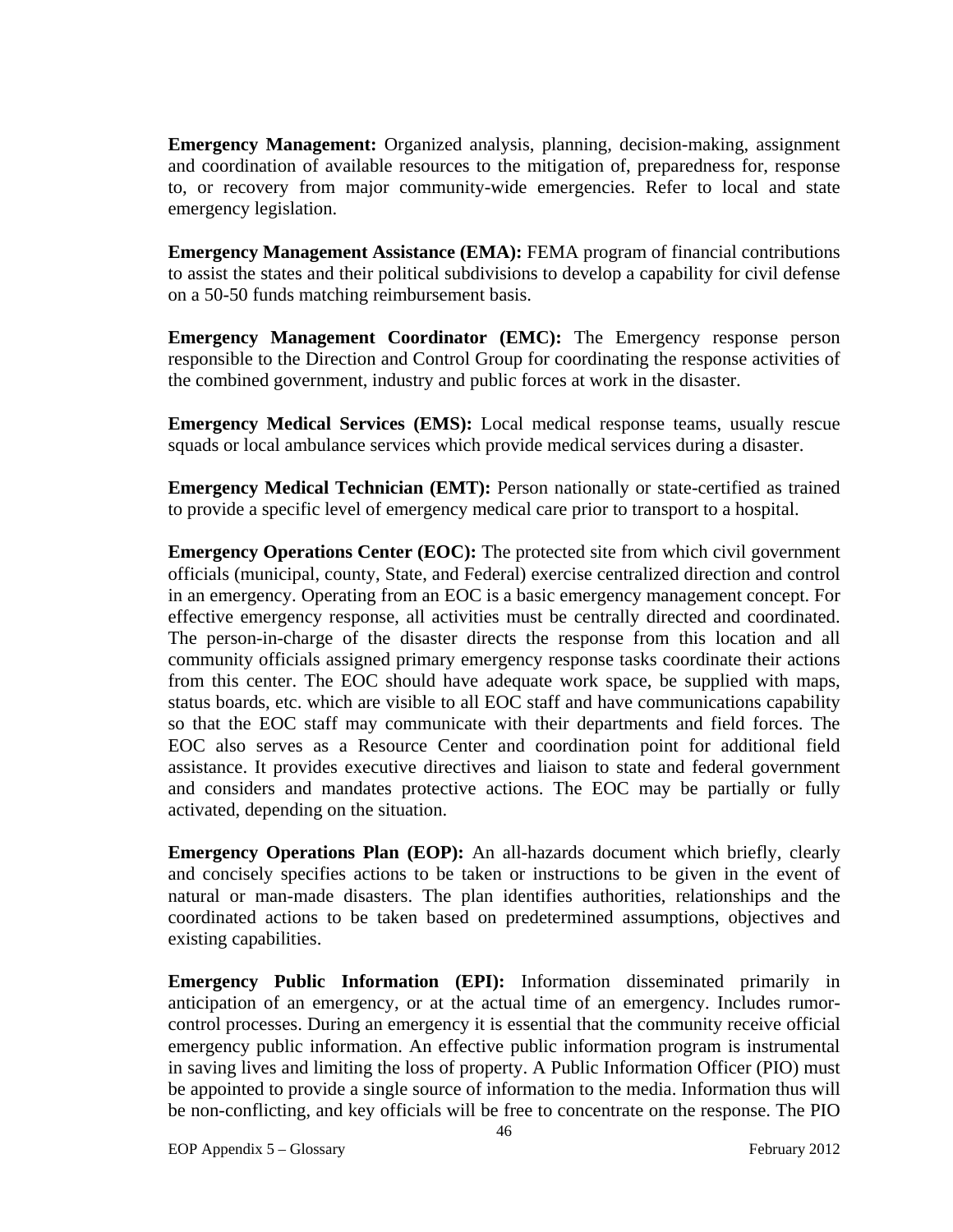must have the capability to fully utilize the media to provide fast, accurate, official information and instructions to the public. A location should be designated where press conferences will be given and news releases issued. This will be the only source of information for the media so that key emergency operating facilities and activities will not be disrupted by media attempts to gain access.

**Emergency Response:** The response to any occurrence of a natural or man-made emergency.

**Emergency Response Guidebook (ERG):** Published and distributed by Department of Transportation (DOT) for response personnel's initial use on-scene at HazMat events.

**Emergency Worker:** Trained workers utilized during an emergency.

**Evacuation:** A population protection strategy involving orderly movement of people away from a hazard.

**Evacuee:** That individual which is moved to an area of less risk.

**Extremely Hazardous Substance:** A list by the Environmental Protection Agency (EPA) defined in Section 302 of the US Emergency Planning and Community Right-to-Know Act (42 U.S.C. 11002). The list can be found as an appendix to 40 Code of Federal Regulations (CFR) 355.

**Federal Emergency Management Agency (FEMA):** A federal agency tasked with national emergency preparedness and disaster response. Responsibilities include assistance in all aspects of community planning, preparedness and response to the full range of likely disasters and emergencies, including recommendation for a Presidentially declared disaster area and administration of disaster funds. Provides a range of expertise and administrative skills in community preparedness planning. It also deals in flood insurance, temporary housing, training of state and local emergency response personnel and funding of preparedness projects and functions.

**Fire Department:** A paid or voluntary professional fire department with jurisdiction over local emergency response; receives reports from facilities under SARA Title III.

Fixed Nuclear Facility (FNF): Nuclear power plants, reactor fuel fabrication or processing plants, test and research reactors or any other facility using or producing large quantities of radioactive material.

**Flash Flood Warning:** Means a flash flood is imminent within an area, take immediate action.

**Flash Flood Watch:** Indicates that a flash flood is probable within an area, stay alert.

**General Statute (G.S.):** The specific form of state law coded and recorded for reference.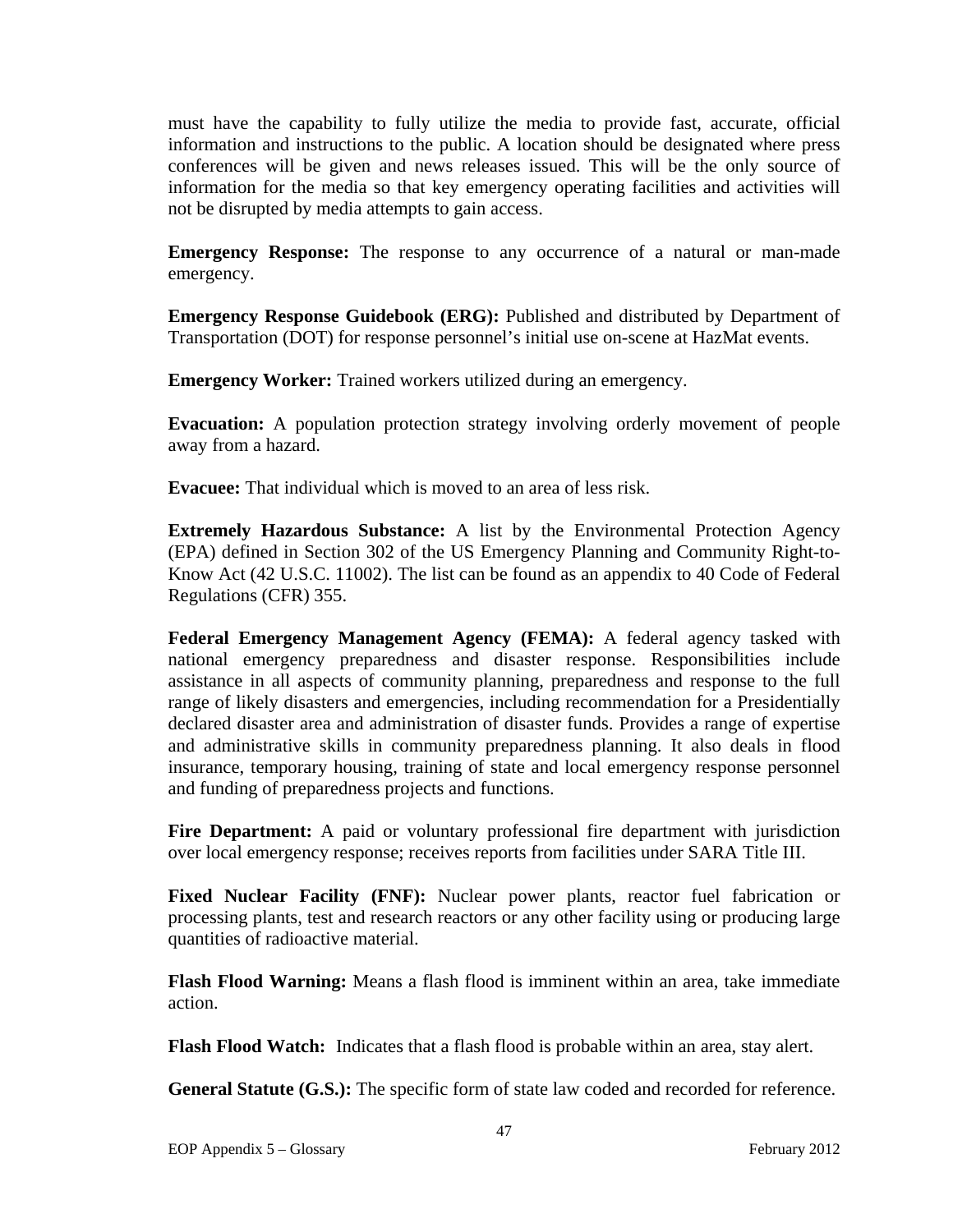**Hazard:** Any situation that has the potential for causing damage to life, property and the environment.

**Hazard Analysis:** A process used by emergency managers to identify and analyze hazard potential and consequences.

**Hazard Identification:** A part of FEMA's Civil Preparedness Guide 1-35 (CPG 1-35) of the "Hazard Identification, Capability Assessment, and Multi-Year Development Plan" (HICA/MYDP) information system, which is completed and updated annually by state and local emergency management organizations. The Hazard Identification provides a structured approach for identifying those hazards that pose a significant threat to their jurisdiction.

**HazMat (Hazardous Materials):** Any substance or material in a particular form or quantity which the Secretary of Transportation finds may pose an unreasonable risk to health, safety, and property. Substances so designated may include explosive, radioactive materials, etiologic agents, flammable liquids or solids, combustible liquids or solids, poisons, oxidizing or corrosive materials, and flammable gases. Defined by rulemaking process, under authority of Public Law (PL) 93-633.

**Hazardous Materials Incident (Stationary):** Uncontrolled, unlicensed release of hazardous materials from a fixed site.

**Hazardous Materials Response Team:** A team of specifically trained personnel who respond to a hazardous materials incident. The team performs various response actions including assessment, firefighting, rescue, and containment.

**Hazardous Materials Transportation Incident:** Uncontrolled, unlicensed release of hazardous materials during transport.

**Incident Command System (ICS):** Combination of facilities, equipment, personnel, guidelines and communications operating within a common organizational structure with responsibility for management of assigned resources to effectively direct and control the response to an incident. Intended to expand as situation requires more resources, without requiring new reorganized command structure.

**Joint Information Center (JIC):** A center established in the event of a disaster or emergency for collecting, verifying and issuing emergency information. It provides a central location for the joint issuance of accurate information to news media representatives by all levels of government and private industry. This center should be a large room with limited access where the media can receive information and be provided with workspace. A JIC is established for written and verbal news releases to the media.

**Liability:** A state of being legally obligated to act.

**Local Government:** Political subdivision of the State.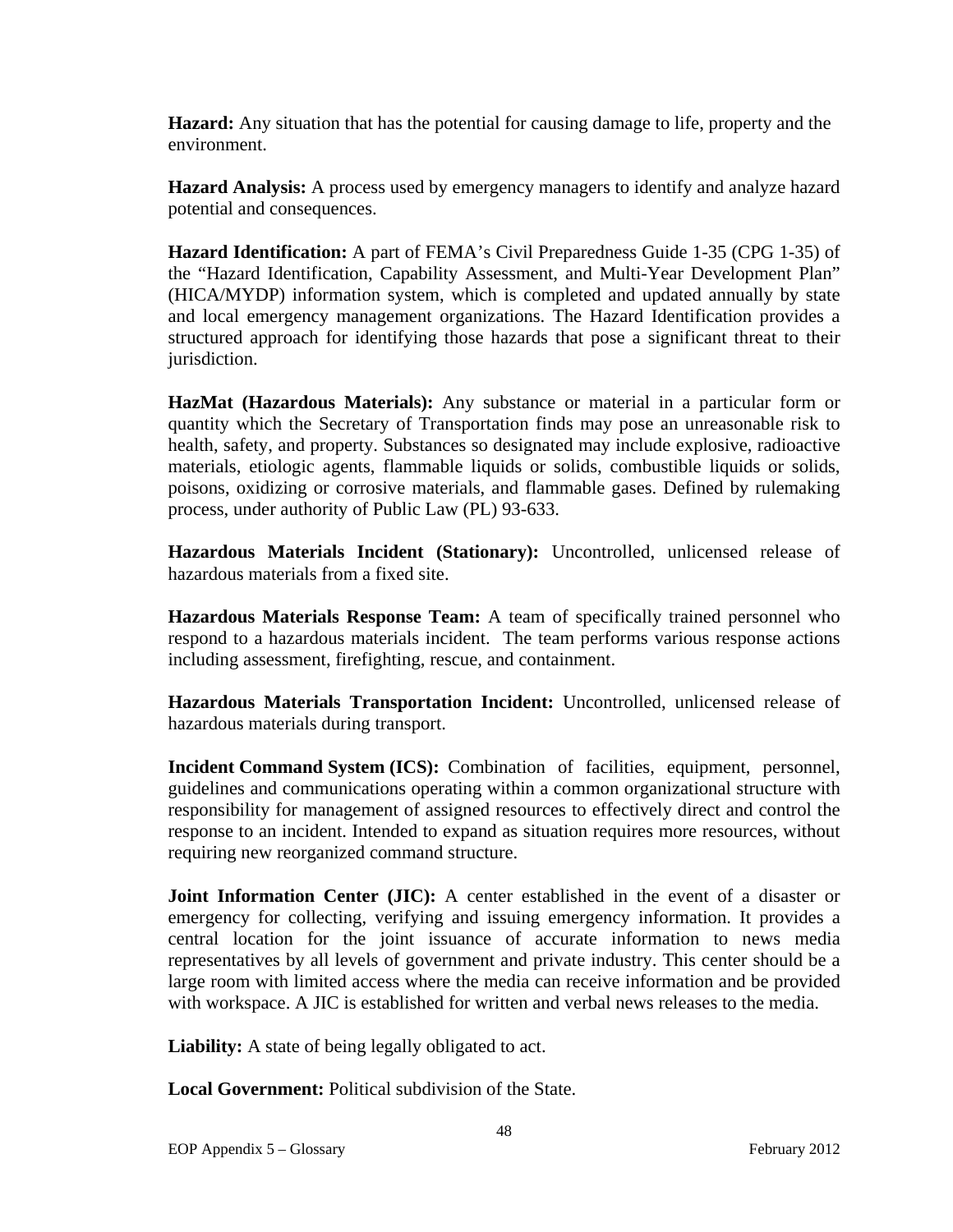**Mitigation:** An activity that actually eliminates or reduces the probability of a disaster occurrence, or reduces the effects of a disaster. Mitigation includes such actions as: zoning and land use management, safety and building codes, flood proofing of buildings and public education.

**Mutual Aid Agreements:** Formal or informal understanding between jurisdictions that pledge exchange of emergency or disaster assistance.

**National Oceanic And Atmospheric Administration (NOAA):** Central agency in development of CAMEO computer system for hazmat response and planning use, especially air-plume and surface-slick dispersion modeling. Functions under the Department of Commerce. Provides Scientific Support Coordinators (SSCs) in coastal and marine areas. SSCs serve as members of the on scene commander's staff, as scientific and technical advisors. Their capabilities include contingency planning, surface/subsurface trajectory forecasting, resource risk analysis, technical hazard assessment and general communications. The SSC serves as principal point-of contact for members of the scientific community.

**National Warning System (NAWAS):** The Federal Warning System, used to disseminate warnings of imminent natural or man-made disasters into a Regional Warning System which passes it to the State Warning Points for action.

**National Weather Service (NWS):** A Federal Agency tasked with forecasting weather and providing appropriate warning of imminent disaster such as hurricanes, tornados, tropical storms, etc.

**National Incident Management System (NIMS):** A Homeland Security presidential Directive. NIMS is a core set of doctrine, concepts, principals, terminology and organizational processes applicable to all hazards. This is a template for all agencies to work together as a team in emergency situations.

**NRT-1:** Emergency Planning Guide issued by National Response Team (NRT), dated March 1987; fulfills Congressional requirement for unified federal guidance document for HazMat emergency planning. Product of numerous inputs from state and local governments, industry, emergency planners, environmental groups, and the public. Known to some as the "orange book", and is a key, central document for Local Emergency Planning Committee (LEPC) and State Emergency Response Commission (SERC) guidance.

**NRT-1A:** Criteria for "Review of Hazardous Materials Emergency Plans", issued by National Response Team (NRT) in May 1988, to assist communities in assessing the effectiveness of their plans. Derived in part from FEMA documents such as Civil Preparedness Guide 1-8, 1-8a and NRT-1.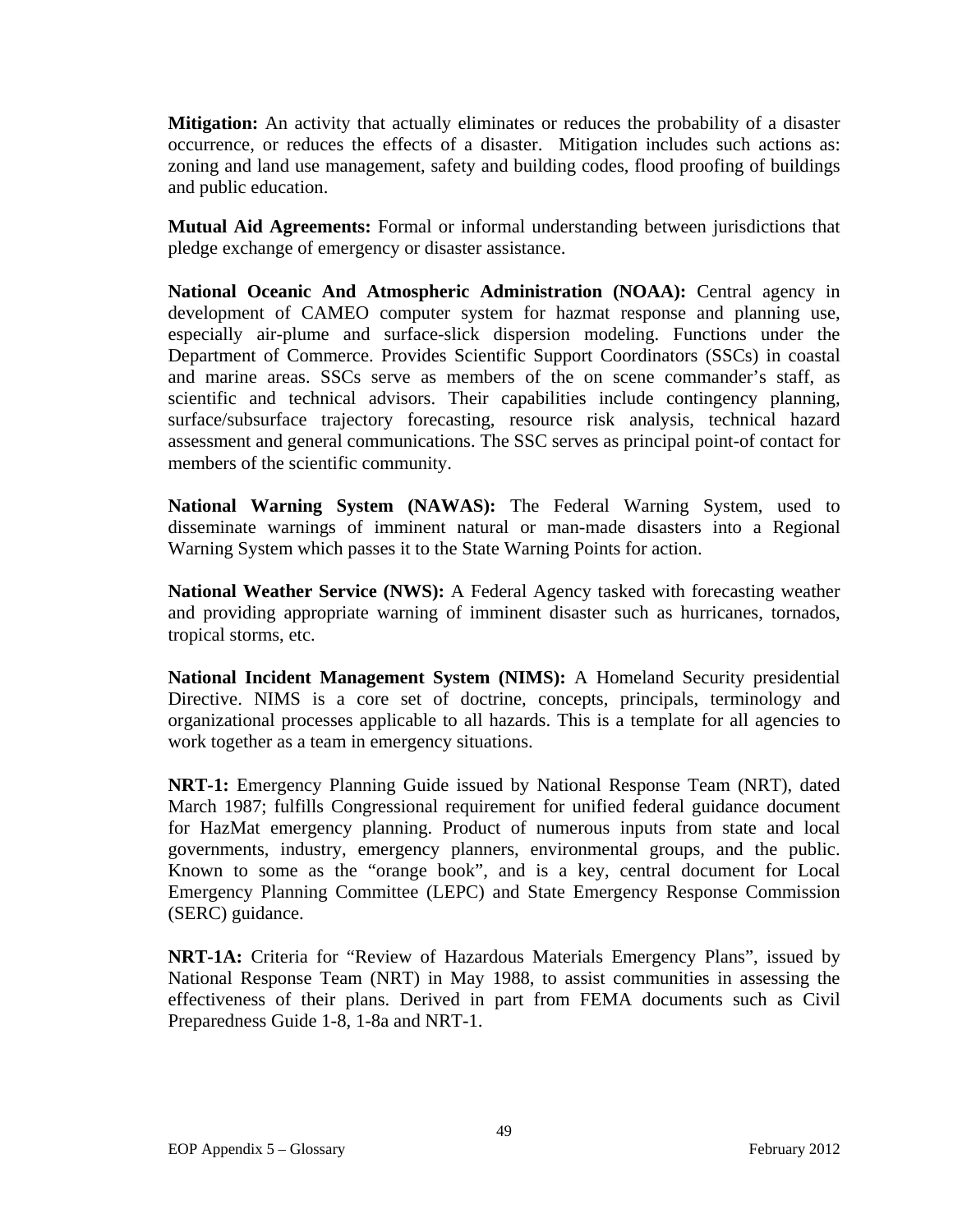**On-Scene:** Total area that may be impacted by the effects of an emergency situation. The on-scene area is divided into mutually-exclusive on-site and off-site areas. Area boundaries may be circular or irregular in shape and will be established by local, state or federal officials.

**On-Scene Commander:** Official who directly commands and allocates local resources and supervises all local operations at the scene.

**Occupational Safety and Health Administration (OSHA):** Responsible for workplace safety regulation, including HazMat responders training standards.

**Public Information Officer (PIO):** Official responsible for preparing and coordinating the dissemination of public information in cooperation with other responding local, state and federal government agencies. Also called Public Affairs Officer (PAO).

**Reception Center:** If an evacuation is ordered, suitable facilities to be used as reception centers must be designated. The centers will be used to register evacuees for emergency shelter or, if temporary shelter is not required because evacuees will stay elsewhere, to ascertain where they can be contacted. Persons requiring temporary shelter will be directed to a shelter location. Reception and shelter facilities may be at the same location.

**Recovery:** Activity involves assistance to return the community to normal or nearnormal conditions. Short-term recovery returns vital life-support systems to minimum operating standards. Long-term recovery may continue for a number of years after a disaster and seeks to return life to normal or improved levels. Recovery activities include temporary housing, loans or grants, disaster unemployment insurance, reconstruction, and counseling programs.

**Response:** Activities that occur immediately before, during, and directly after an emergency or disaster. They involve lifesaving actions such as the activation of warning systems, manning the EOCs, implementation of shelter or evacuation plans, and search and rescue.

**Rumor Control Center:** An established part of JIC to provide a contact point for the public to call for correct and reliable information.

**State Emergency Response Commission (SERC):** Designated by the Governor, responsible for establishing hazmat planning districts and appointing/overseeing Local Emergency Planning Committees.

**Shelter:** A facility to house, feed and care for persons evacuated from a risk area for periods of one or more days.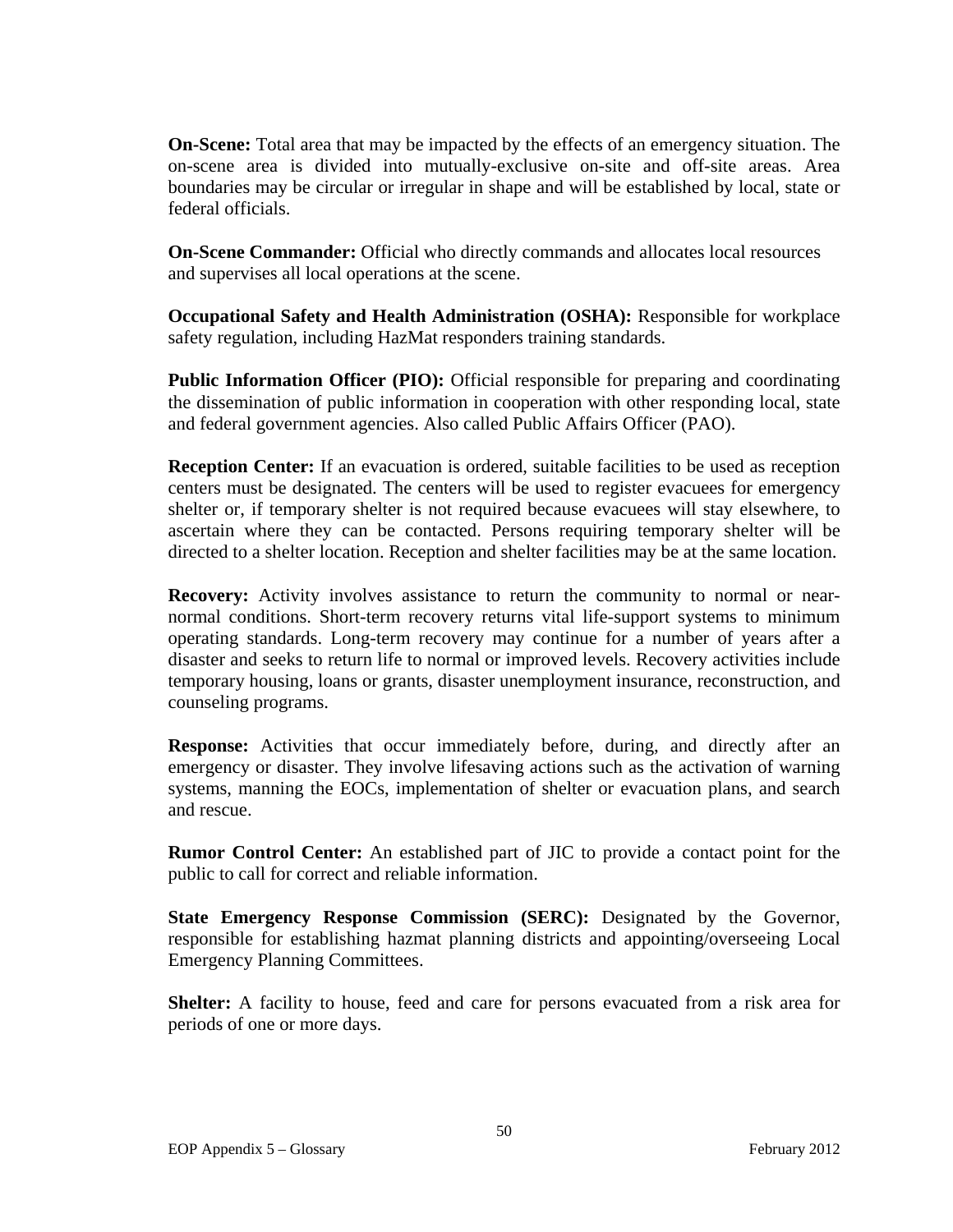**Shelter In-Place:** Directing of county residents to remain in a building or seek shelter in a building or structure, in lieu of evacuation, for protection from a life safety threat, i.e. vapor cloud or explosion. Sheltering in-place is defined as "the indoors sheltering of people to prevent external contact or inhalation of harmful chemicals". All air circulating devices should be shut off and windows and doors closed. It is anticipated sheltering inplace will last a short time.

**Shelter Manager:** An individual who provides for internal organization, administration and operation of a shelter facility.

**Staging Area:** A pre-selected location having large parking areas such as a major shopping area, school, etc. The area is a base for the assembly of persons to be moved by public transportation to host jurisdictions and a debarking area for returning evacuees. Several of these areas should be designated to each evaluating jurisdiction.

**Standard Operating Guidelines (SOG's):** Set of instructions in giving uniform guidelines covering possible actions during natural or man-made disasters.

**State Emergency Operations Plan:** Plan designated specifically for state-level response to emergencies or major disasters; which sets forth actions to be taken by the state and local governments, including those for implementing Federal disaster assistance.

**State Emergency Response Team (SERT):** A team of emergency response personnel from the Department of Crime Control and Public Safety who are dispatched to the scene of a disaster in order to evaluate conditions, offer advice and coordinate all recovery activities.

**State Warning Point (SWP):** The State Highway Patrol Communications Center that receives warnings and other emergency information in accordance with current directives.

**Superfund Amendments and Reauthorization Act of 1986 (SARA):** Public Law 99- 499 reauthorizing the Comprehensive Environmental Response, Compensation, and Liability Act for another 5 years. Under Title III of SARA, new authorities are established for chemical emergency planning and preparedness, community right-toknow reporting, and toxic chemical release reporting.

**Traffic Control Points:** Places along evacuation routes that are manned to direct and control movement to and from the area being evacuated.

**Vulnerability:** The possibility for loss of life, property and harm to the environment if a natural or man-made disaster occurs.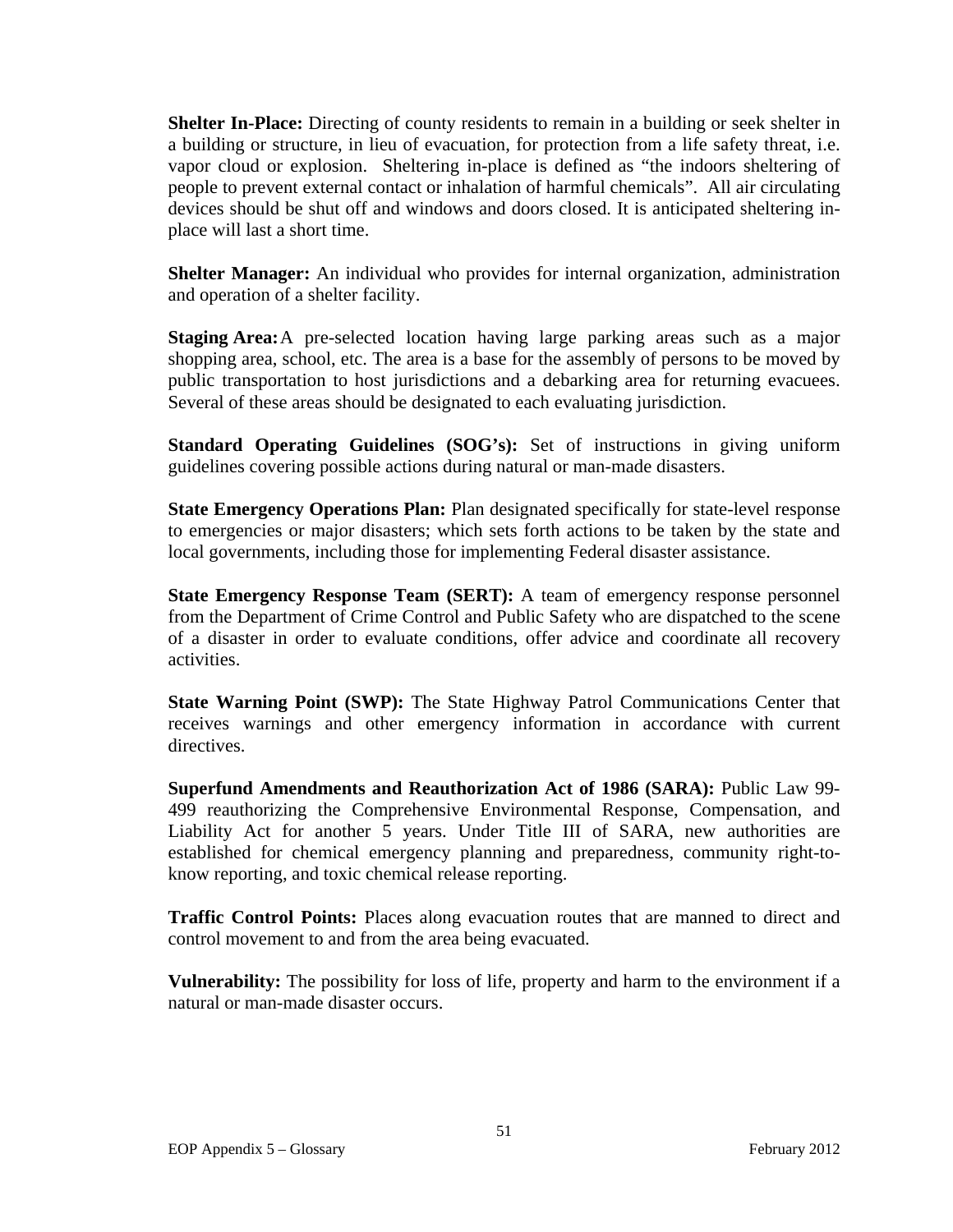**Vulnerability Analysis:** Identifies what is susceptible to damage. Should provide information on: extent of the vulnerable zone in terms of size and types that could be expected, private and public property that may be damaged, including essential support systems and transportation corridors; and environment that may be affected, and impact on sensitive natural areas and endangered species. Refer to the DOT's Emergency Response Guidebook to obtain information on the vulnerable zone for a hazardous materials release. A standard vulnerability analysis has been developed by EPA to assist communities in addressing section 303 of SARA Title III.

**Warning:** The alerting of emergency response personnel and the public to the threat of extraordinary danger and the related effects of natural or man-made disasters.

**Warning Point:** A facility that receives warning and other information and disseminates or relays this information in accordance with a prearranged plan.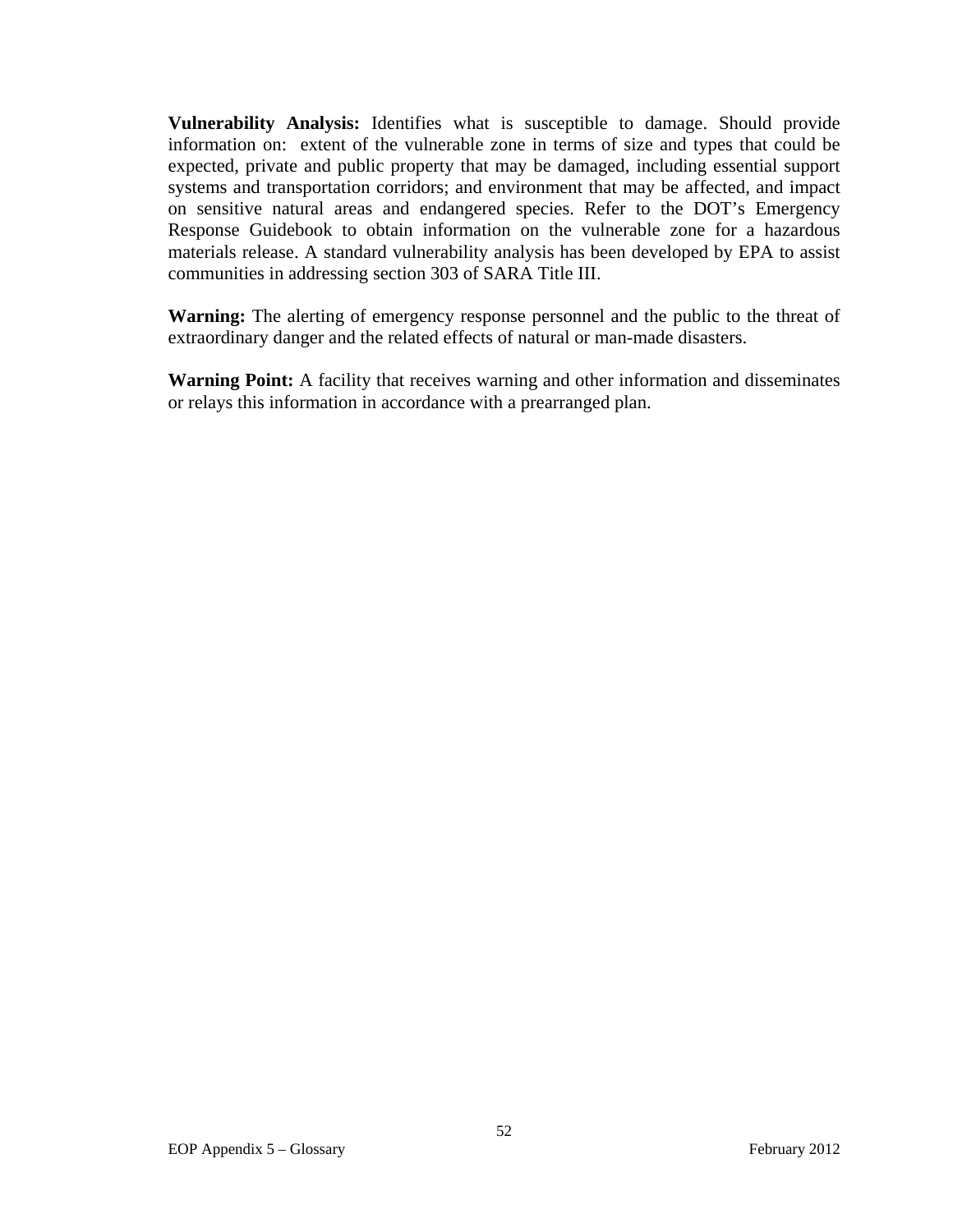## **ACRONYMS**

| <b>AED</b>   | <b>Automated External Defibrillator</b>                  |
|--------------|----------------------------------------------------------|
| AG           | <b>Attorney General</b>                                  |
| <b>ARC</b>   | <b>American Red Cross</b>                                |
| <b>ARES</b>  | <b>Amateur Radio Emergency Services</b>                  |
| CAD          | <b>Computer Aided Dispatch</b>                           |
| <b>CFR</b>   | Code of Federal Regulations                              |
| <b>CPCS</b>  | <b>Common Program Control Station</b>                    |
| <b>CPG</b>   | Civil Preparedness Guide                                 |
| <b>DAC</b>   | <b>Disaster Application Centers</b>                      |
| <b>DAO</b>   | Damage Assessment Officer                                |
| <b>DCI</b>   | Division of Criminal Information                         |
| <b>DEHNR</b> | Department of Environment, Health and Natural Resources  |
| <b>DFO</b>   | <b>Disaster Field Office</b>                             |
| <b>DHHS</b>  | Department of Health and Human Services                  |
| <b>DOT</b>   | Department of Transportation                             |
| <b>DSR</b>   | Damage Survey Reports                                    |
| <b>DSS</b>   | Department of Social Services                            |
| EAS          | <b>Emergency Alert System</b>                            |
| EM           | <b>Emergency Management</b>                              |
| <b>EMA</b>   | <b>Emergency Management Assistance (Federal Program)</b> |
| <b>EMC</b>   | <b>Emergency Management Coordinator</b>                  |

53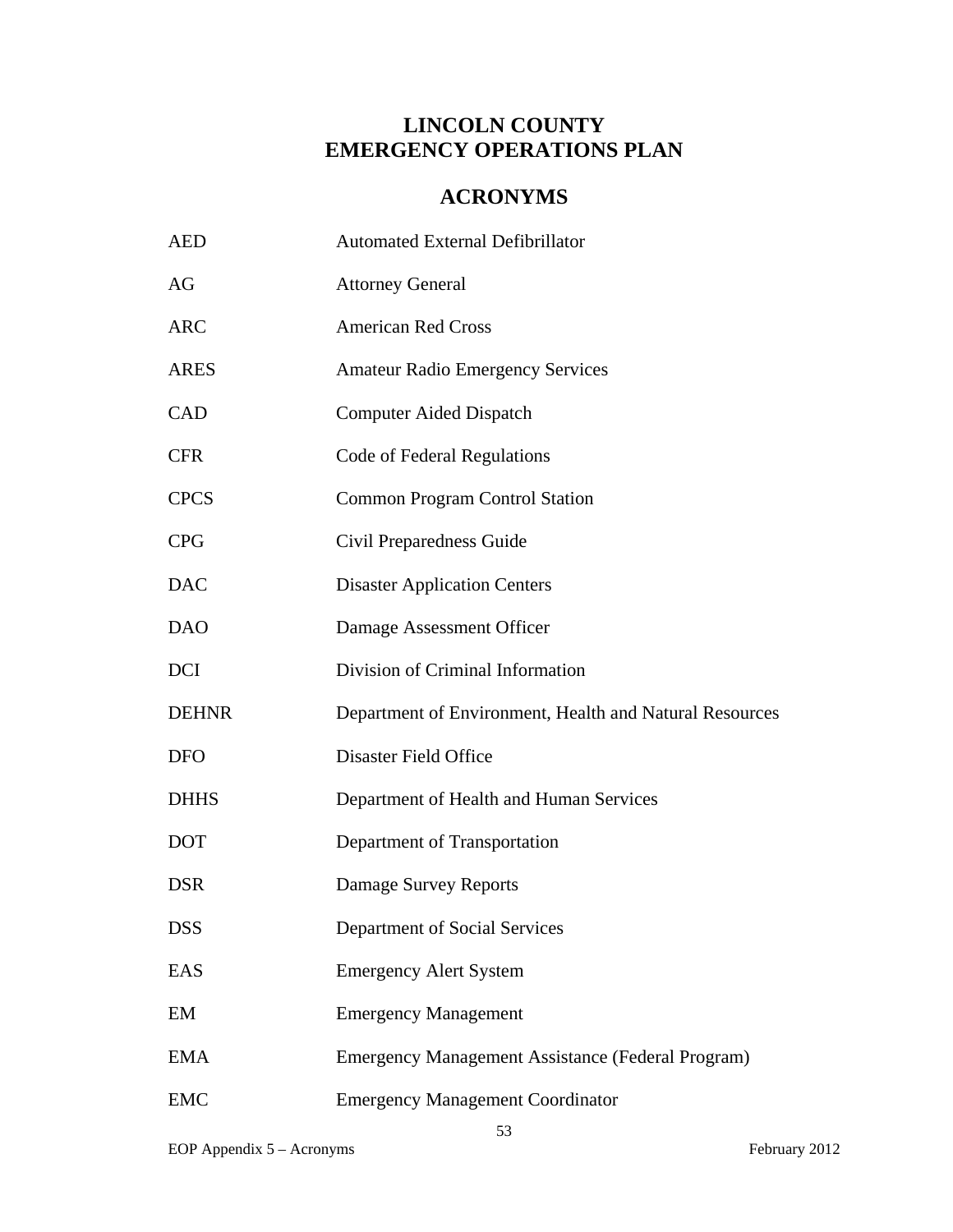| <b>EMS</b>       | <b>Emergency Medical Services</b>                                           |
|------------------|-----------------------------------------------------------------------------|
| <b>EMT</b>       | <b>Emergency Medical Technician</b>                                         |
| EOC              | <b>Emergency Operations Center</b>                                          |
| EOP              | <b>Emergency Operations Plan</b>                                            |
| <b>EPA</b>       | <b>Environmental Protection Agency</b>                                      |
| EPI              | <b>Emergency Public Information</b>                                         |
| <b>ERG</b>       | <b>Emergency Response Guidebook</b>                                         |
| <b>ERT</b>       | <b>Emergency Response Team</b>                                              |
| <b>FBI</b>       | Federal Bureau of Investigation                                             |
| <b>FCC</b>       | <b>Federal Communications Commission</b>                                    |
| <b>FCO</b>       | <b>Federal Coordinating Officer</b>                                         |
| <b>FEMA</b>      | Federal Emergency Management Agency                                         |
| <b>FSA</b>       | Farm Service Agency                                                         |
| <b>GAR</b>       | Governor's Authorized Representative                                        |
| <b>GS</b>        | <b>General Statute</b>                                                      |
| <b>HAZMAT</b>    | <b>Hazardous Materials</b>                                                  |
| <b>HHW</b>       | <b>Household Hazardous Waste</b>                                            |
| <b>HICA/MYDP</b> | Hazard Identification, Capability Assessment/Multi-Year<br>Development Plan |
| IA               | <b>Individual Assistance</b>                                                |
| IC               | <b>Incident Commander</b>                                                   |
| <b>ICS</b>       | <b>Incident Command System</b>                                              |
| <b>IFG</b>       | <b>Individual and Family Grants</b>                                         |
| <b>IRT</b>       | <b>Initial Response Team</b><br>54                                          |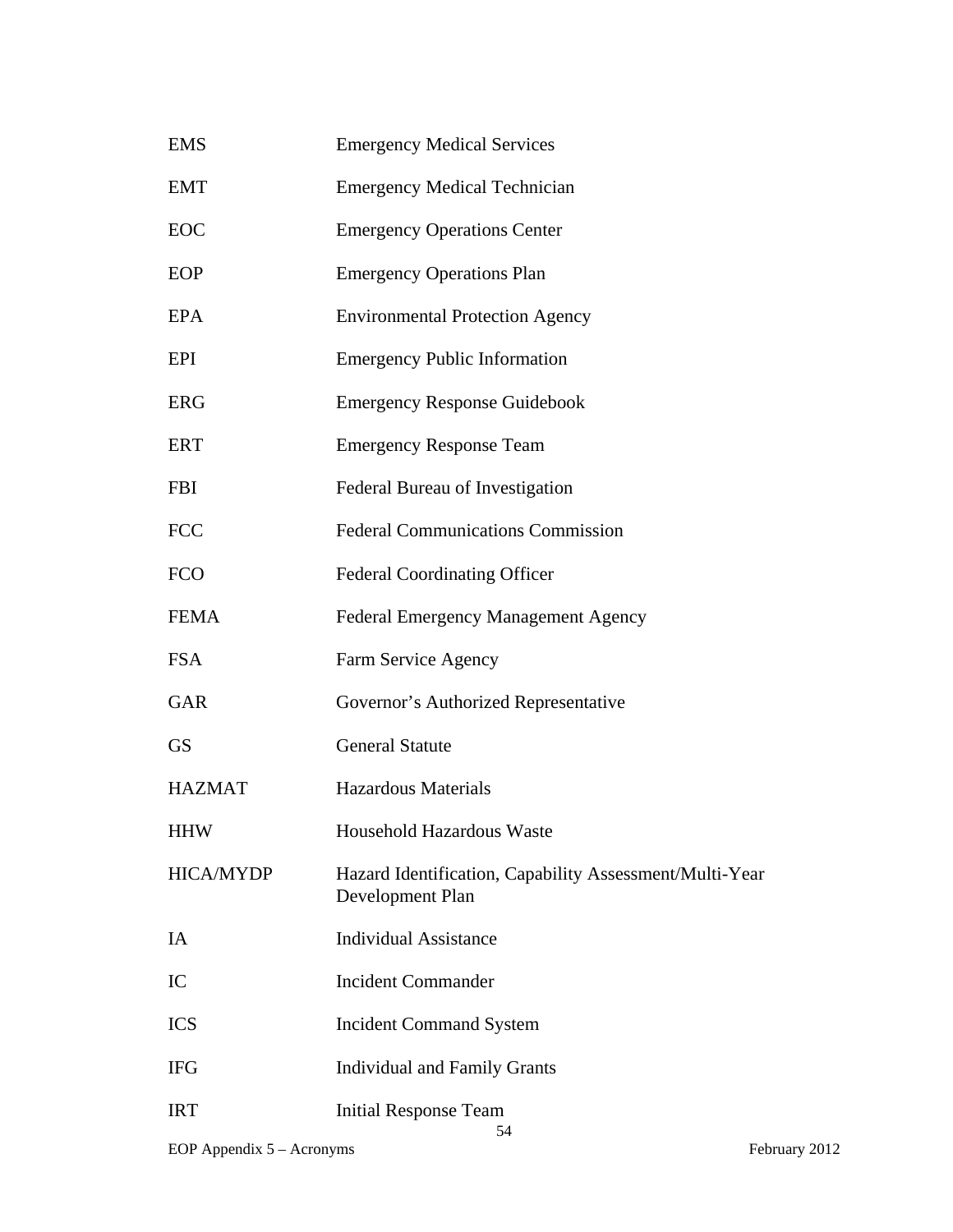| <b>JIC</b>   | <b>Joint Information Center</b>                    |
|--------------|----------------------------------------------------|
| <b>JOC</b>   | <b>Joint Operations Center</b>                     |
| <b>LEPC</b>  | <b>Local Emergency Planning Committee</b>          |
| <b>MAMA</b>  | Mountain Area Medical Airlift                      |
| <b>NAWAS</b> | <b>National Warning System</b>                     |
| <b>NCEM</b>  | North Carolina Division of Emergency Management    |
| <b>NCFC</b>  | North Carolina Fire Code                           |
| <b>NCGS</b>  | <b>North Carolina General Statutes</b>             |
| <b>NCSHP</b> | North Carolina State Highway Patrol                |
| <b>NIMS</b>  | National Incident Management System                |
| <b>NLETS</b> | National Law Enforcement Telecommunications System |
| <b>NFPA</b>  | <b>National Fire Protection Association</b>        |
| <b>NOAA</b>  | National Oceanic and Atmospheric Administration    |
| <b>NOI</b>   | Notice of Interest                                 |
| <b>NRT</b>   | <b>National Response Team</b>                      |
| <b>NWS</b>   | <b>National Weather Service</b>                    |
| PA           | <b>Public Assistance</b>                           |
| <b>PDA</b>   | <b>Preliminary Damage Assessment</b>               |
| PIO          | <b>Public Information Officer</b>                  |
| PL           | Public Law                                         |
| <b>PNP</b>   | Private Nonprofit                                  |
| <b>PPE</b>   | Personal Protective Equipment                      |
| <b>PSAP</b>  | <b>Public Safety Answering Point</b>               |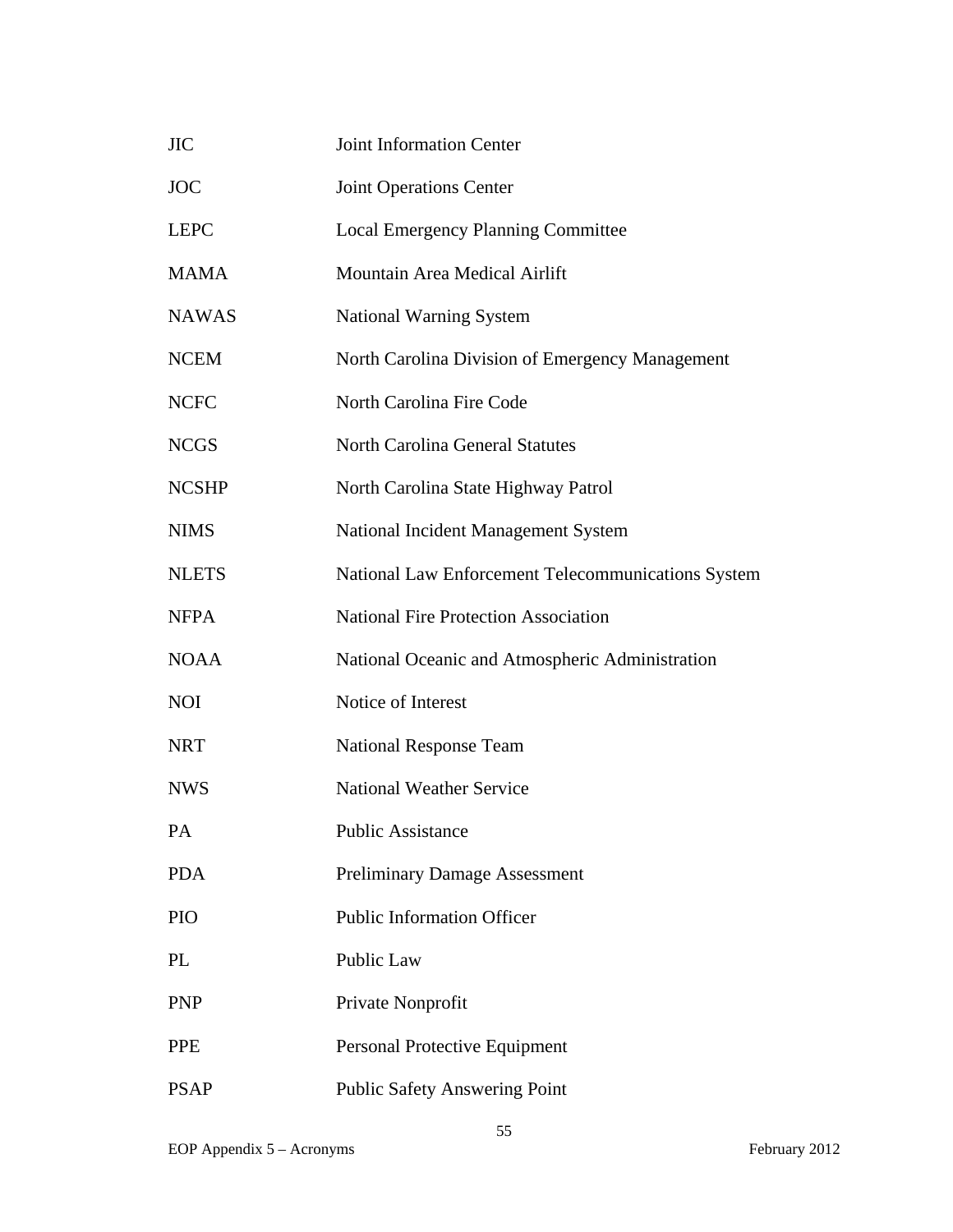| <b>RACES</b> | Radio Amateur Civil Emergency Service            |
|--------------|--------------------------------------------------|
| <b>RDP</b>   | Receiving and Distribution Point                 |
| <b>SAR</b>   | <b>Search and Rescue</b>                         |
| <b>SARA</b>  | Superfund Amendments and Reauthorization Act     |
| <b>SBI</b>   | <b>State Bureau of Investigation</b>             |
| <b>SCO</b>   | <b>State Coordinating Officer</b>                |
| <b>SERC</b>  | <b>State Emergency Response Commission</b>       |
| <b>SERT</b>  | <b>State Emergency Response Team</b>             |
| <b>SHP</b>   | <b>State Highway Patrol</b>                      |
| SOG          | <b>Standard Operating Guidelines</b>             |
| <b>SPCA</b>  | Society for the Prevention of Cruelty to Animals |
| TL           | <b>Threat Level</b>                              |
| <b>USDA</b>  | United States Department of Agriculture          |
| <b>VPN</b>   | <b>Virtual Private Network</b>                   |
| <b>WENS</b>  | <b>Wireless Emergency Notification System</b>    |
| WMS          | <b>Weapons of Mass Destruction</b>               |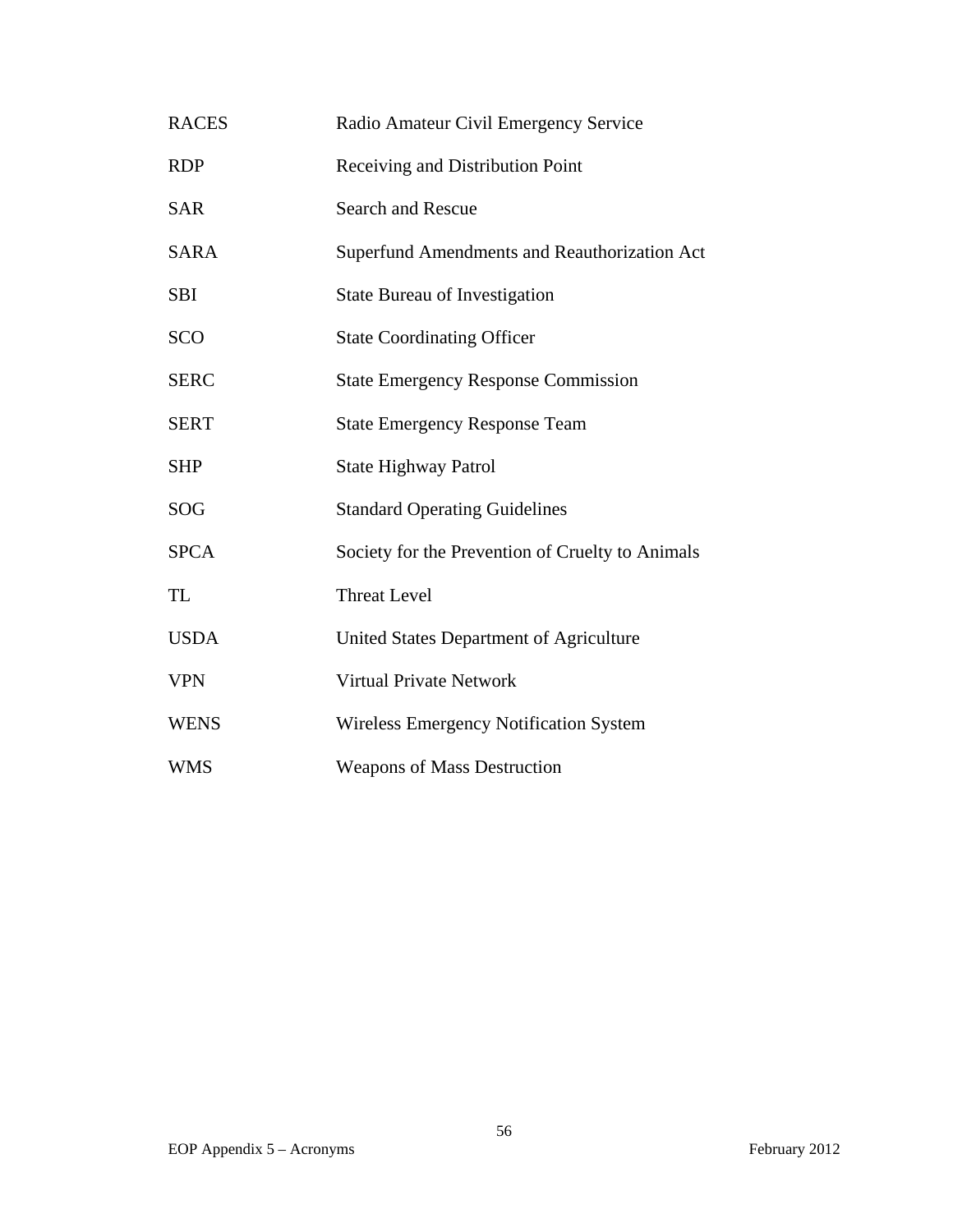# **ANNEX A DIRECTION AND CONTROL**

### **I. PURPOSE**

This annex outlines the direction and control guidelines for emergency operations and identifies the personnel, facilities and resources which will be utilized in the coordinated response activities.

### **II. SITUATION AND ASSUMPTIONS**

### **A. Situation**

- 1. Direction and control of normal day-to-day emergencies is performed by senior on-scene emergency response personnel (i.e. law enforcement, fire, rescue, EMS) in accordance with local ordinances, policies and guidelines.
- 2. Many hazards exist within or near the county that have the potential to cause disasters of such magnitude as to warrant centralization of the direction and control function in order to conduct effective and efficient emergency operations.
- 3. Municipalities within the county may exercise independent direction and control of their own emergency resources, outside resources assigned to the municipality by the County Emergency Operations Center (EOC) and other municipalities. Requests for state/federal assistance will be directed to the County EOC or Emergency Management Coordinator prior to EOC activation.
- 4. Centralized county-wide direction and control is desirable when one or more of the following situations occur:
	- a. there exists an imminent threat to the public safety/health
	- b. extensive multi-agency/jurisdiction response and coordination are necessary to resolve or recover from the emergency situation
	- c. local resources are inadequate and state and/or federal resources must be utilized to resolve the emergency situation

57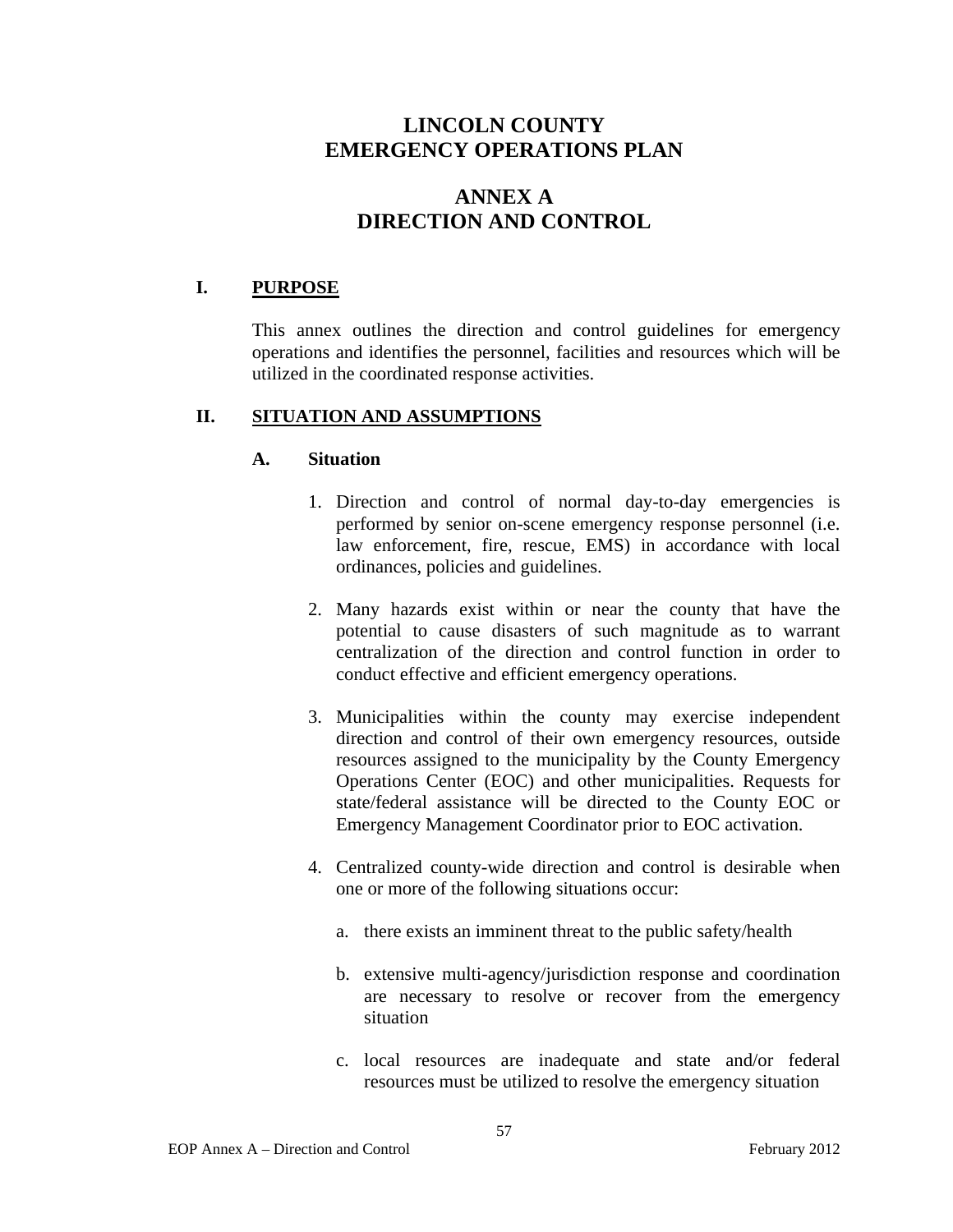- d. the disaster affects multiple political jurisdictions within the county which are relying on the same emergency resources to resolve the emergency situation
- e. local emergency ordinances are implemented to control the emergency situation
- 5. The County Emergency Operations Center (EOC) serves as the central direction and control point for countywide emergency response activities.
- 6. The primary County Emergency Operations Center (EOC) is located in the basement of the Lincoln County Courthouse, Court Square, Lincolnton, NC.
- 7. In the event the primary EOC is inoperable, an alternate EOC may be established.

### **B. Assumptions**

- 1. The designated EOC will be activated upon the threat or occurrence of a major emergency/disaster and designated personnel will report to the EOC in a timely fashion.
- 2. The County EOC facility and equipment is adequate for coordinating countywide emergency operations.
- 3. Sufficient guidelines have been developed to effectively direct and control disaster operations/recovery.
- 4. Emergency operations and coordination at all levels of government will be carried out according to Standard Operation Guidelines (SOGs).

## **III. CONCEPT OF OPERATION**

### **A. General**

- 1. Emergency operations shall include all activities establishing situation control and restoration of normal operations within the county.
- 2. The Emergency Management Coordinator (EMC) will activate, organize and operate the EOC in a flexible manner based on the magnitude of the situation.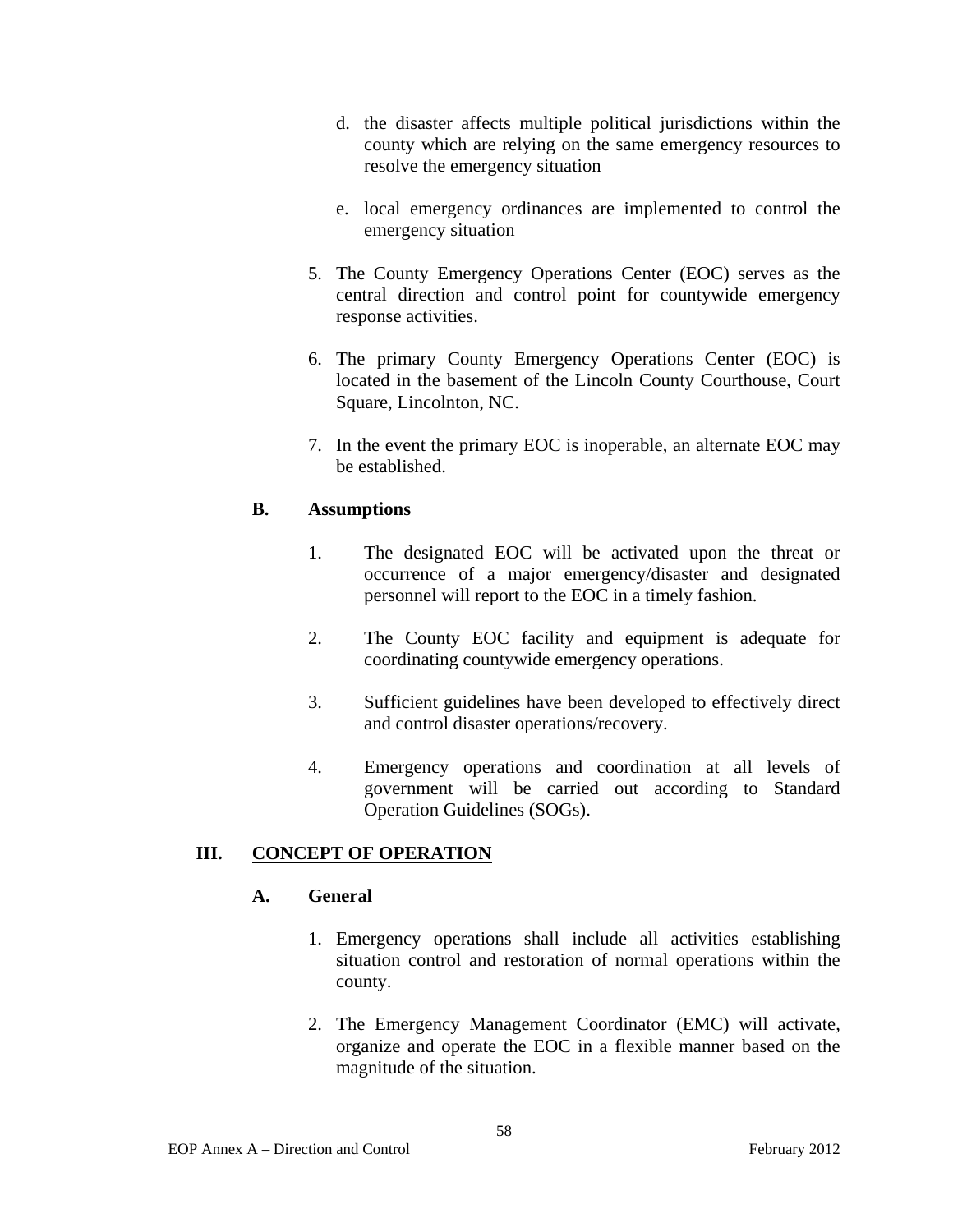- 3. The organizational structure of the EOC will be arranged according to the type of incident, agencies and/or jurisdictions involved, objectives and strategies selected to resolve the situation and the demands of the emergency. Municipalities will provide representation in the County EOC for inter jurisdictional coordination when the event severely affects the jurisdiction.
- 4. The Chairman of the Board of Commissioners will be notified by the Emergency Management Coordinator when EOC is activated to direct and control emergency operations.
- 5. The EOC will be managed in accordance with the County EOC Standard Operating Guidelines (SOGs).
- 6. On-scene activities of emergency response personnel will be managed utilizing the Incident Command System (ICS).

### **B. Staffing**

Personnel assigned to the EOC will operate in one of five functional sections as assigned by the Emergency Management Coordinator (EMC).

- 1. The Executive Group, under the direction of the Chairman of County Commissioners, consists of the elected officials, city management and liaison officials, Public Information Officer (PIO) and is responsible for:
	- a. the approval of policies and strategies pertinent to the emergency/disaster situation.
	- b. conducting briefings of the EOC staff to assure coordination of information.
- 2. The Operations Group, under the direction of the County Manager and consisting of the designated representatives of the agencies conducting emergency operations (law enforcement, fire, rescue, EMS, others as appropriate), is responsible for the direct supervision of on-scene operations including the allocation of resources necessary to implement the approved strategies and policies.
- 3. The Planning Group, consisting of the radiological officer, damage assessment officer and other technical advisors pertinent to the type of emergency/disaster, may be established to: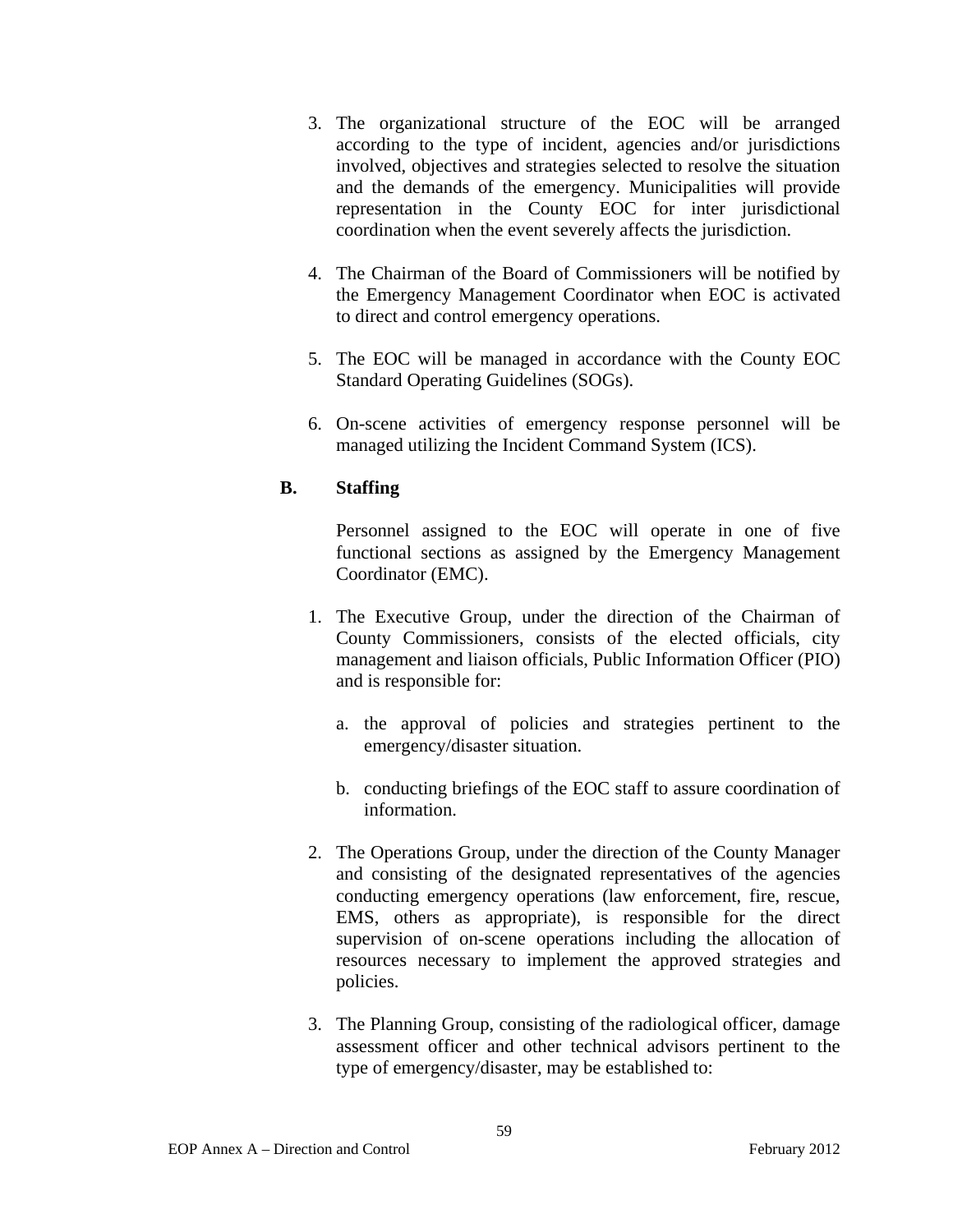- a. collect, evaluate, display, and disseminate information regarding the incident and status of resources
- b. maintain a journal, post data, and maintain status boards
- c. analyze the probable course of emergency incident events
- d. develop strategies (action plans) and alternatives to control operations for the incident
- e. anticipate resource requirements
- 4. The Logistics Group, consisting of the communications supervisor and representatives of emergency support agencies (i.e. shelter and mass care, public works, communications, etc.), may be established to coordinate the acquisition of supplies, equipment and other resources (public and private) necessary and approved to resolve/recover from the emergency or disaster situation.
- 5. The Finance Group, under the direction of the County Finance Director, may be established to:
	- a. compile and maintain documentation of purchases, acquisitions and utilization of emergency supplies, equipment and other services
	- b. perform financial and cost analysis to develop conclusions on efficient methods of resolving and recovering from the emergency/disaster situation.
- 6. Deactivation will follow National Incident Management System (NIMS) standards.

## **IV. ORGANIZATION**

- **A.** The onset of an emergency adds to the normal day-to-day role of existing agencies and organizations within the county in order to protect the population and property.
- **B.** Through the County Office of Emergency Management, the County Board of Commissioners exercises its responsibilities during emergencies and disasters to provide for the health and safety of the public.
- **C.** The Emergency Management Coordinator is appointed in accordance with county personnel policy to manage the county emergency management program.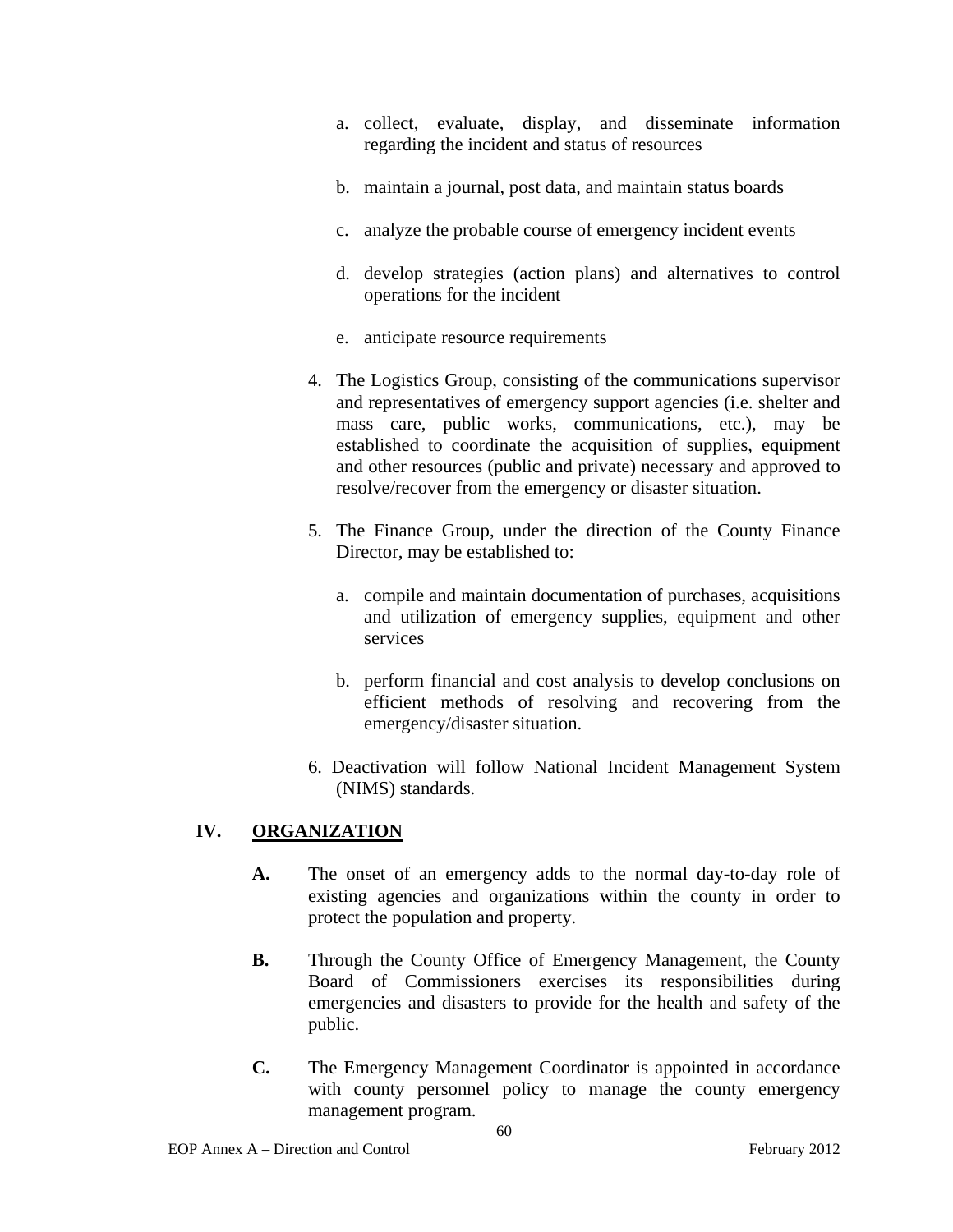- **D.** When activated, the EOC serves as a central, coordinating point for obtaining, analyzing, reporting and retaining disaster related information.
- **E.** The first arriving emergency official with two-way communications capability will establish the initial Incident Command System (ICS), and will serve as the Incident Commander until relieved by appropriate senior personnel.
- **F.** For long-term emergency/disaster situations, the "Incident" Commander" will be designated by the on-scene senior officials of the emergency response agencies or by the County EOC (when activated) based on the type, nature or location of the incident.
- **G.** In situations where the disaster effects are widespread (many incident sites), the EOC may select to establish the county fire districts or any other distinguishable boundaries as the "incident site" in order to achieve a manageable span of control.
- **H.** A single "Command Post" will be established by the Incident Commander. Senior officials of the emergency response will report to this facility to afford optimum coordination. This facility will serve as the central command and control point for all on-scene resources and will disseminate pertinent situation information and resource requests to the County EOC.

## **V. CONTINUITY OF GOVERNMENT**

- **A.** Staffing assignments for positions in the EOC will allow for continuous 24-hour operations. Selection and assignment of personnel will be the responsibility of the agency.
- **B.** In the event that the primary EOC is not functional, an alternate EOC will be activated.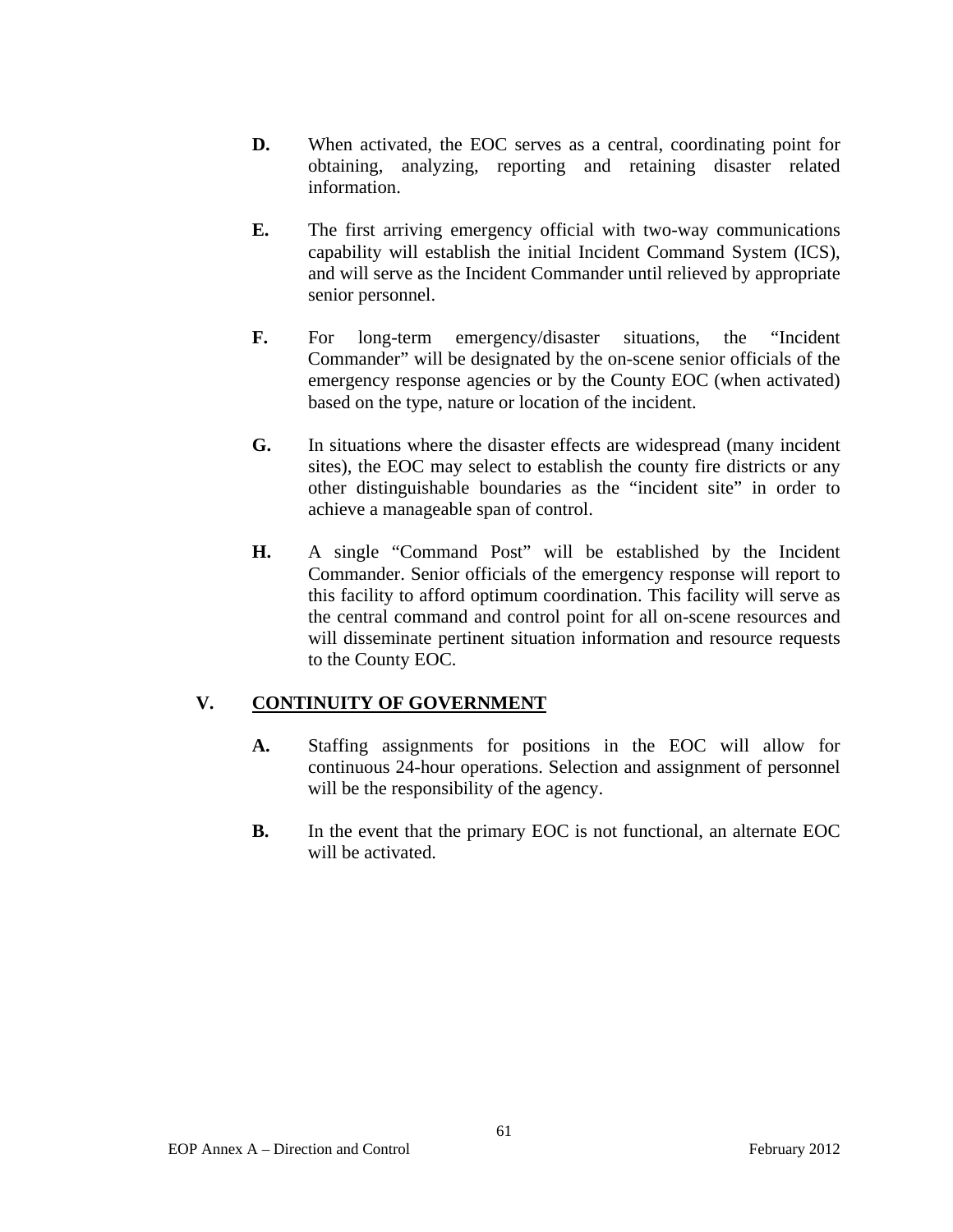# **ANNEX B COMMUNICATIONS**

### **I. PURPOSE**

This annex describes the county's communications systems and presents available communication sources, policies and guidelines to be used by County government agencies during emergency situations.

### **II. SITUATION AND ASSUMPTIONS**

### **A. Situation**

- 1. Communications play a critical role in emergency operations. Communications networks and facilities exist and operate throughout the county. Properly coordinated, these facilities provide for effective and efficient response activities.
- 2. The Emergency Communications Center is located within the Harven A. Crouse Law Enforcement Center, 700 John Howell Memorial Drive, Lincolnton, NC.

### **B. Assumptions**

 It is assumed that the communications system will survive the effects of a disaster. This annex will provide coordination of all communications systems during an emergency situation.

### **III. CONCEPT OF OPERATIONS**

### **A. General**

- 1. The Lincoln County Communications Administrator at Lincoln County Communications Center controls emergency communications systems and services used by the county.
- 2. The County Warning Point is the Communications Center and is operated 24 hours a day and serves as the Emergency Communications Center.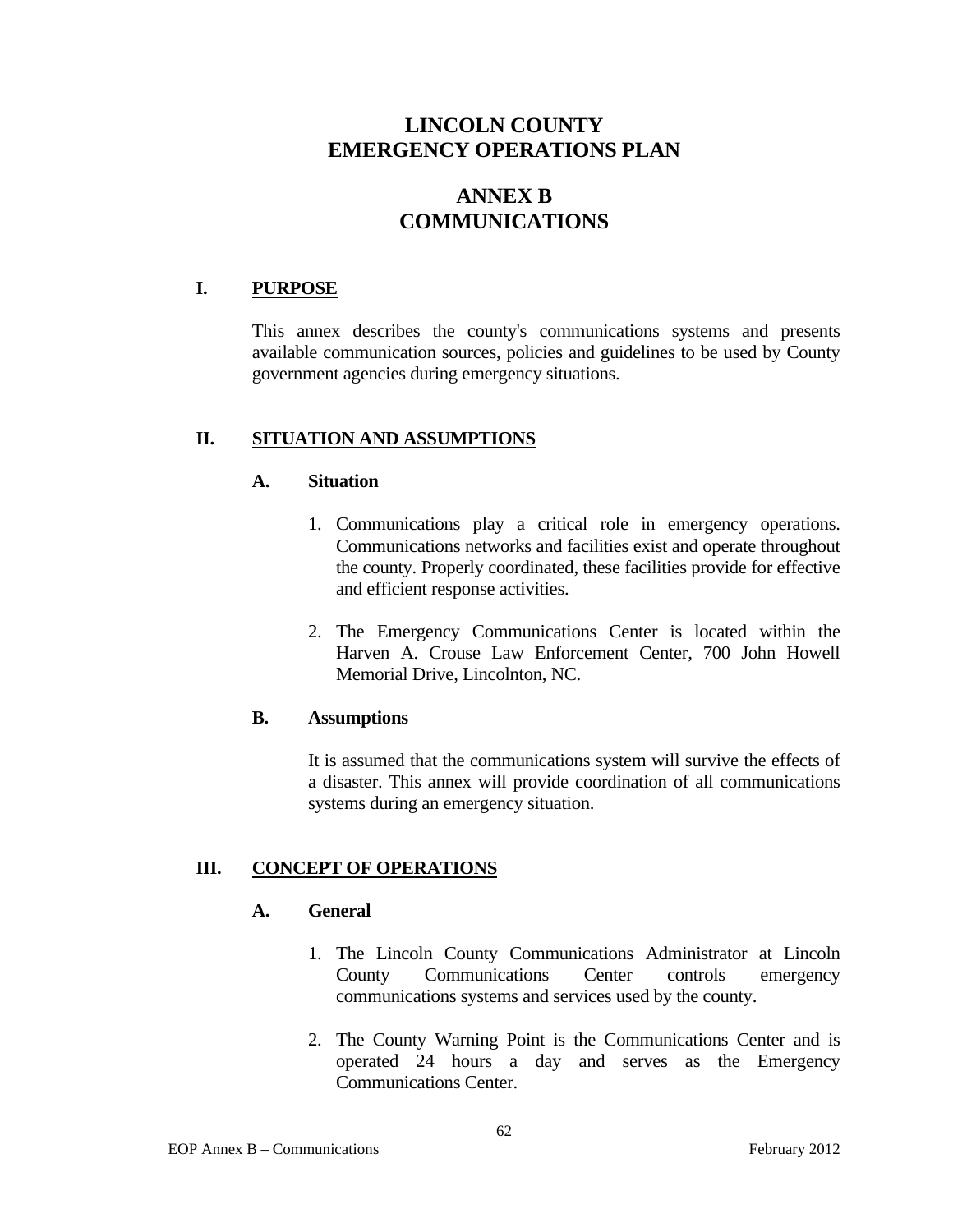- 3. The Lincoln County Manager will notify the Communications Coordinator to expand the Emergency Communication Center as required.
- 4. The Communications Administrator will implement emergency communications guidelines and activate backup capabilities as necessary.
- 5. The Communications Administrator will notify appropriate personnel.

### **B. Specific**

- 1. Telephone Service
	- a. Telephone service for county government is provided by AT&T.
	- b. The telephone companies will be provided with a list of essential users of telephone service.
	- c. Essential users will receive priority telephone service and restoration during emergencies.
- 2. Two-Way Radio Systems
	- a. The county two-way radio system is designated as the principal system to be used for direction and control activities. It provides voice communications between mobile units, portable units and County Communications Center.
	- b. The following county/city departments, agencies and organizations operate two-way radio systems:
		- 1) Lincoln County Sheriff's Department
		- 2) Lincoln County Emergency Management
		- 3) Duke Power Radio
		- 4) Lincoln County Fire Departments
		- 5) City of Lincolnton Police Department
		- 6) City of Lincolnton Fire Department
		- 7) City of Lincolnton Public Works Department
		- 8) Lincoln County Life Saving Crew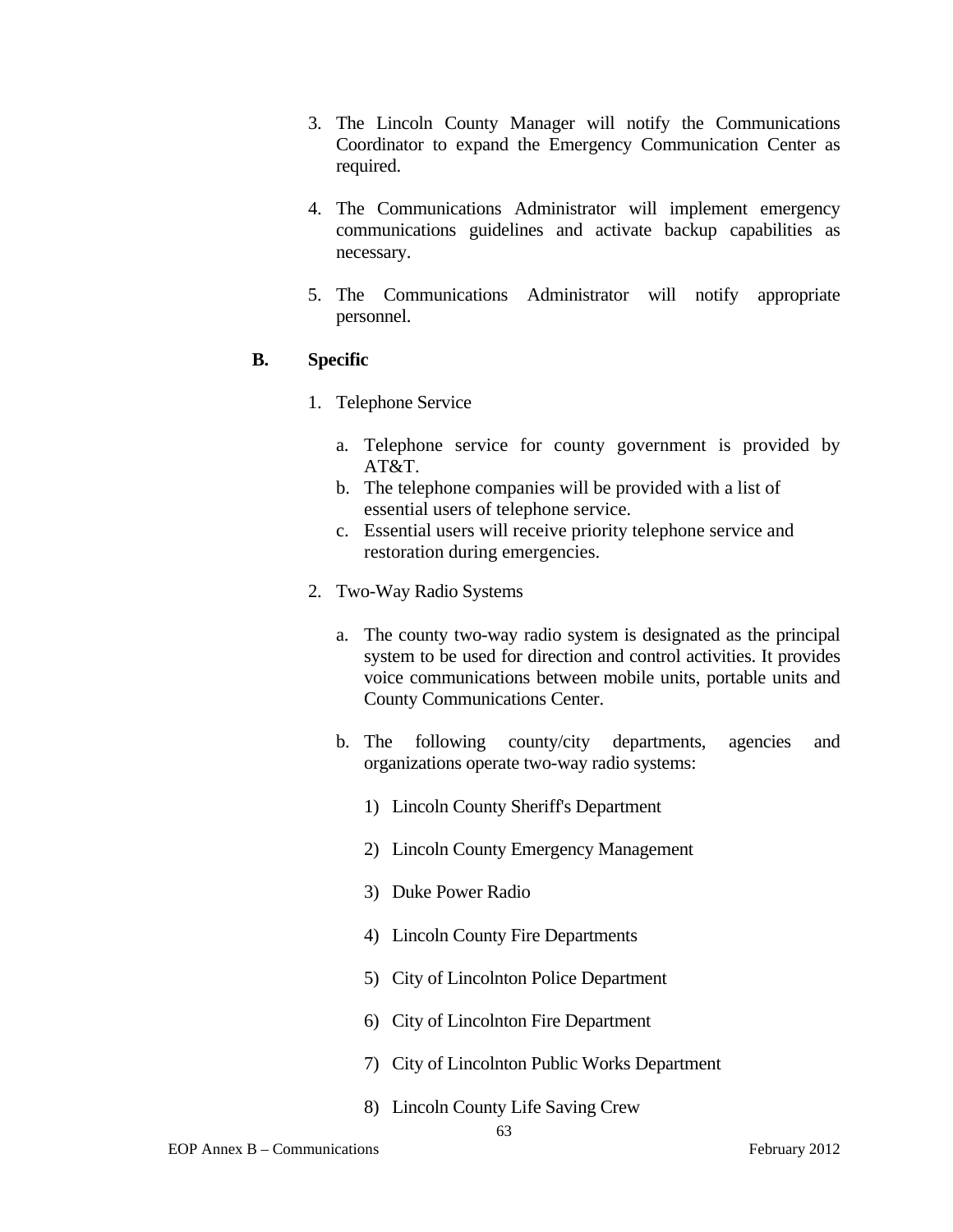- 9) West Lincoln Rescue Squad
- 10) Carolinas Medical Center Lincoln
- 11) Lincoln County EMS
- 12) Lincoln County Fire Marshal
- 13) Radio Amateur Communications Emergency Services (RACES)
- c. Other communications systems, which may be used to communicate with the State EOC during emergencies, include:
- (1) National Warning System (NAWAS)
- (2) State Emergency Management Area Coordinator FM Voice Radio
- (3) Commercial Telephone

#### **3. Additional Communications System**

The following communications systems can be accessed from the communication center:

- a) NC AWARE
- b) County Fire Protection Network
- c) Division of Criminal Information (SBI)
- d) National Crime Information Computer (FBI)
- e) The Local Area Police Network
- f) The Public Works/Utilities Network
- g) National Law Enforcement Telecommunications System (NLETS)
- h) Emergency Management Satellite Phone
- i) Medical Phone
- j) Motobridge Radio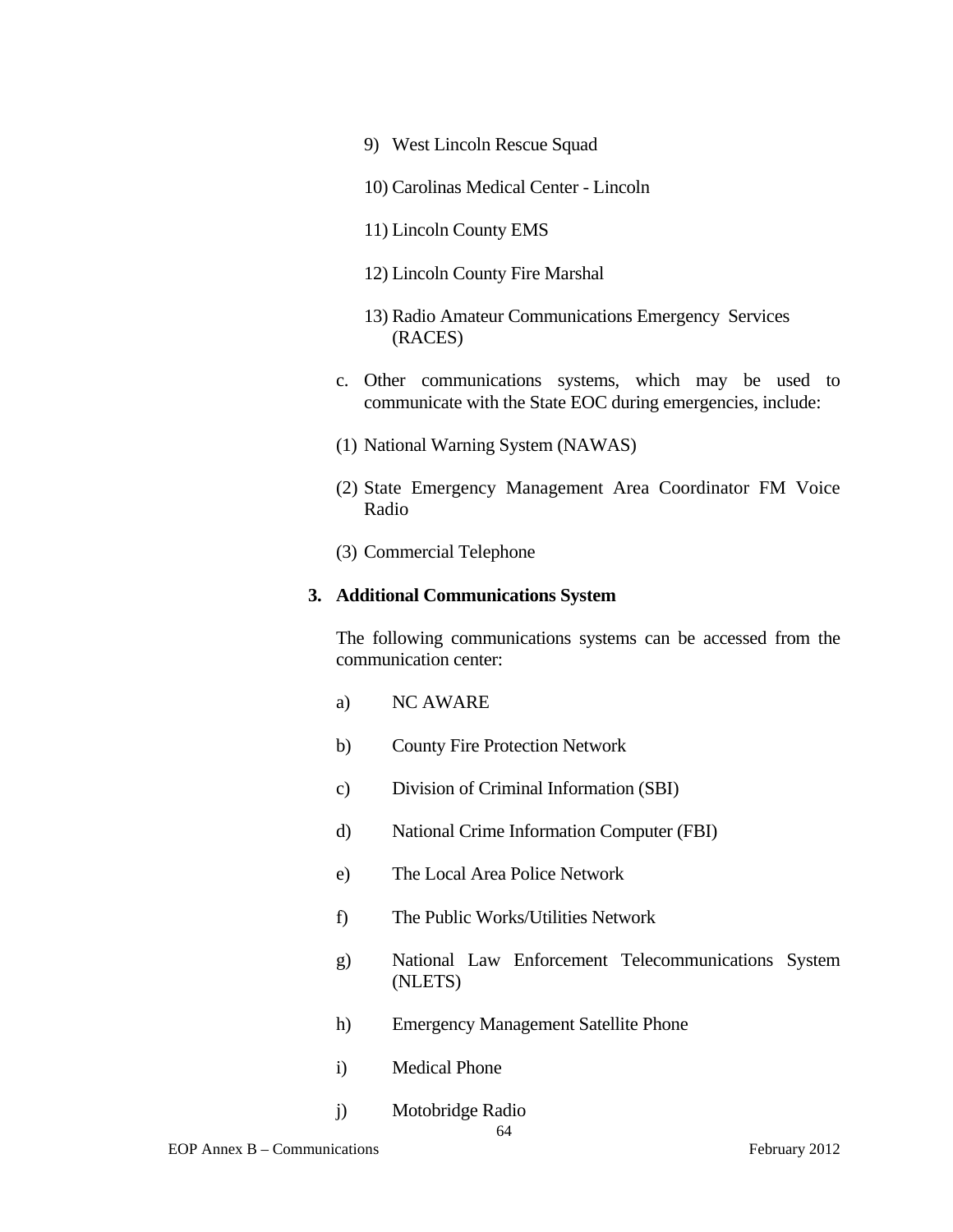k) Interstate Identification Index

### **4. Mobile Communications Systems**

In time of emergencies and when necessary for planned or unplanned events, the County Communications Center operates a Mobile Command Communications back-up Public Safety Answering Point (PSAP) center.

# **IV. ORGANIZATION**

- **A.** The Communications Administrator is the principal coordinator for planning and developing of emergency communications system.
- **B.** The County Warning Point is the central control point for coordinating communications.

# **V. CONTINUITY OF GOVERNMENT**

The line of succession is:

- **1.** County Manager Lincoln County
- **2.** Communications Administrator
- **3.** Communications Coordinator
- **4.** Operations Supervisor
- **5.** Shift Supervisor

# **VI. ADMINISTRATION AND LOGISTICS**

### **A. Facilities and Equipment**

- **1.** The County Emergency Communications Center is equipped with communications equipment (radio, telephone, computers, etc.) allowing contact within Lincoln County, surrounding counties and the state EOC.
- **2.** The organizations involved in emergency communications will follow the administrative and logistical guidelines established by their individual organizations.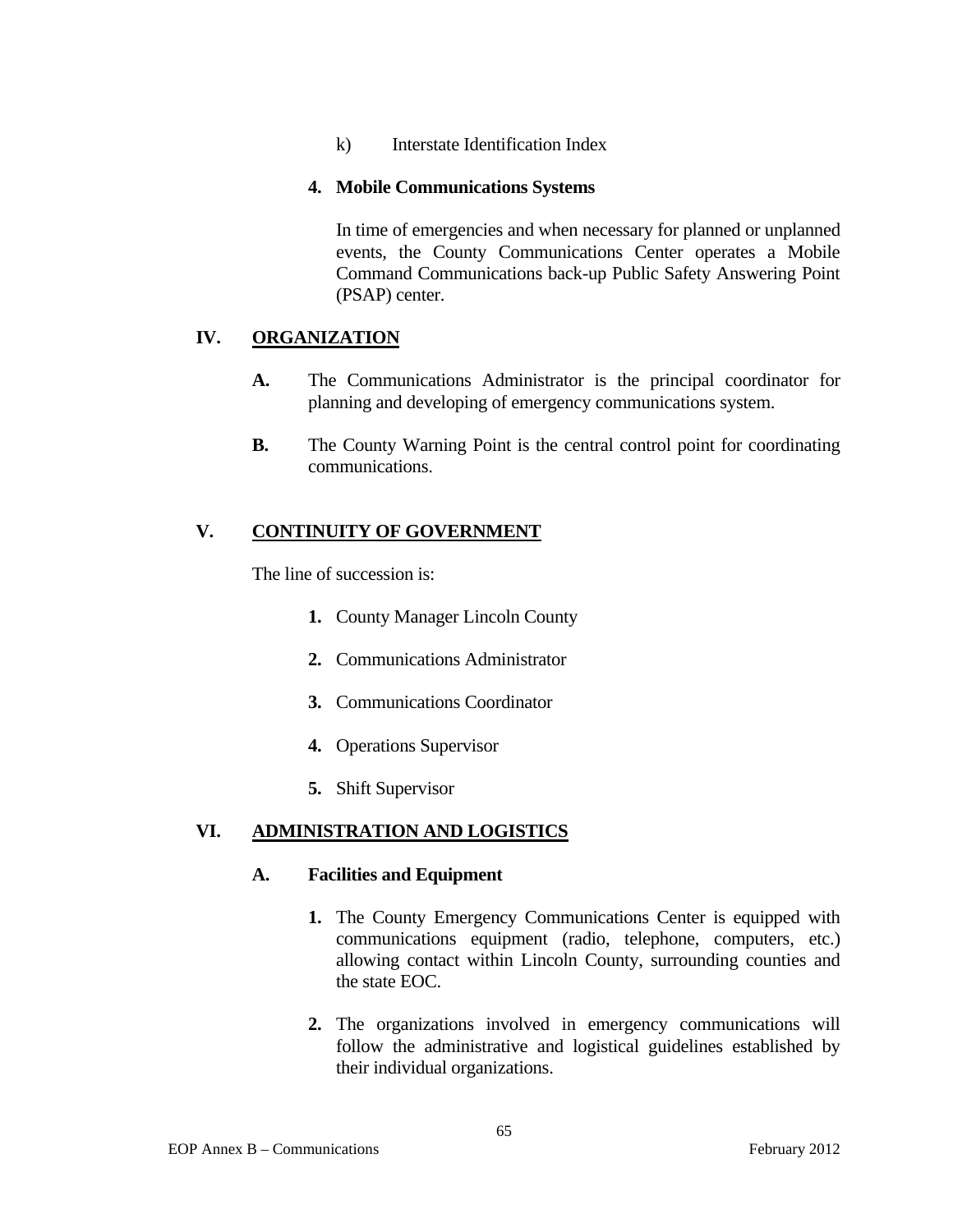# **ANNEX C NOTIFICATION AND WARNING**

# **I. PURPOSE**

This annex describes the process for staffing, operating and maintaining a warning system in the event of an emergency. It also provides instructions for dissemination of warning information to response agencies and the general public throughout the county.

# **II. SITUATION AND ASSUMPTIONS**

# **A. Situation**

- 1. The County Warning Point will normally initiate notification and warning by radio broadcast and/or LincAlerts Emergency Notification System.
- **B.** Broadcast media will be relied upon to assist in the dissemination of warnings to the general public.
- **C.** Operational telephone, radio communications and/or LincAlerts Emergency Notification System using text, e-mail, telephone, or desktop alert options may be utilized to notify public officials, Emergency Operations Center staff, emergency personnel and others as required.
- **D.** Special Needs groups or persons in group quarters may have to be provided special warnings and notification.

# **B. Assumptions**

- 1. Current forms of warning may necessitate augmentation in order to provide sufficient warning to the general public and special needs populations.
- 2. Use of mobile public address systems and/or house-to-house alert warning may be necessary when the urgency of the particular hazard requires immediate evacuation actions or when there is a failure of other fixed warning systems.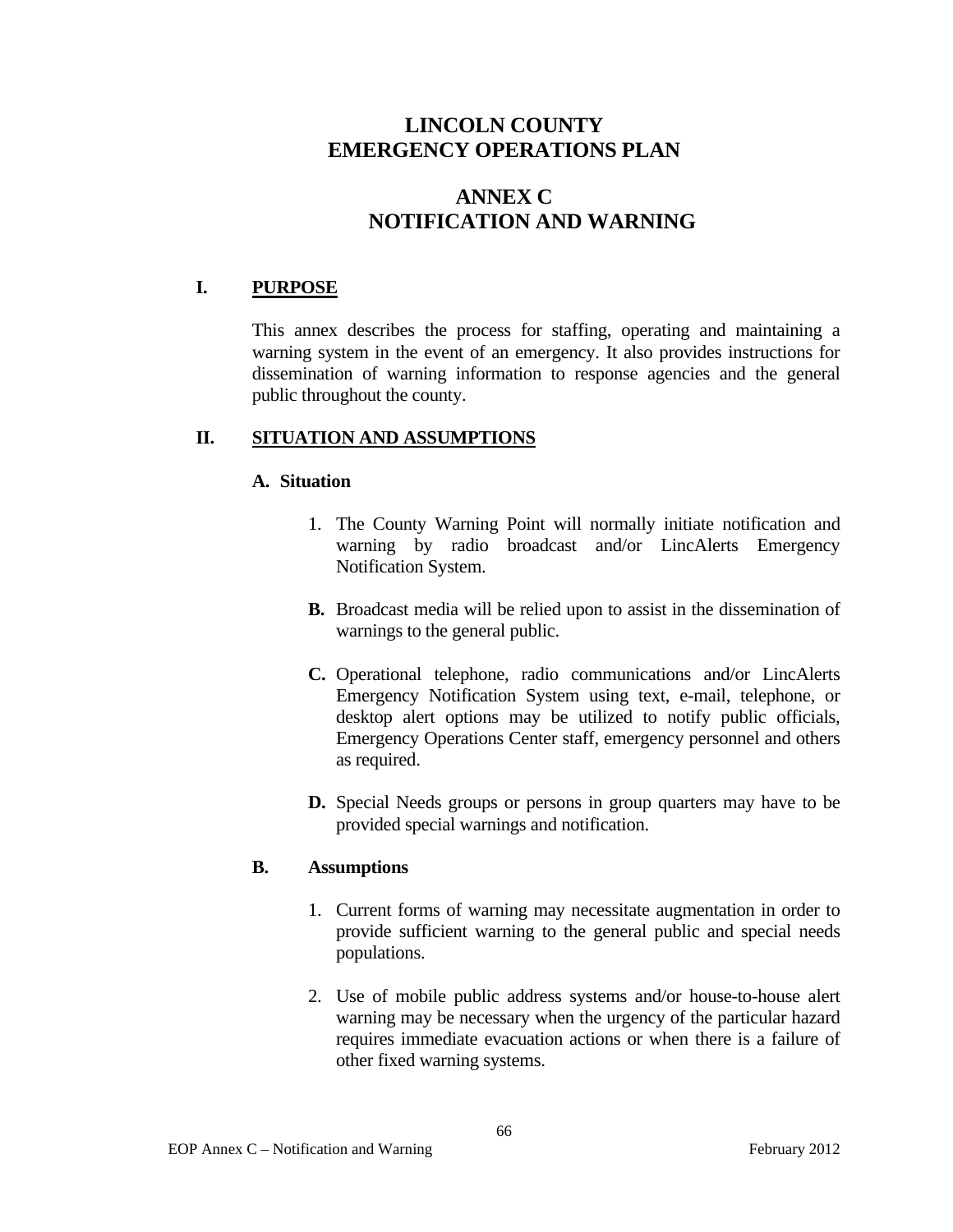# **III. CONCEPT OF OPERATION**

### **A. Emergency warning**

Emergency warning may originate at the national, state or local level of government. Timely warning requires dissemination to the public by all available means:

- 1. National Warning System (NAWAS)
- 2. National Weather Service (NWS)
- 3. Emergency Alert System (EAS)
- 4. State Operated Two Way Radio Systems
- 5. N.C. Division of Criminal Information (DCI)
- 6. Local Government Radios
- 7. Sirens, horns, or mobile public address systems
- 8. Telephone
- 9. LincAlerts Emergency Notification System (WENS)

### **B. Receipt and Dissemination of Warning**

- 1. The N.C. Highway Patrol serves as the State Warning Point at the Raleigh Communications Center. NAWAS and NWS alerts are received there from Federal agencies.
- 2. Warning received from the site of an emergency is normally reported to the County Warning Point via NAWAS phone or over DCI (SBI Division of Criminal Information) VPN Internet terminal from NWS.
- 3. Notification of governmental officials and emergency response personnel from the County Warning Point will follow established guidelines.

# **C. Dissemination of Warnings to the General Public**

 Dissemination of Warnings to the General Public of major emergencies will be by:

1. Siren system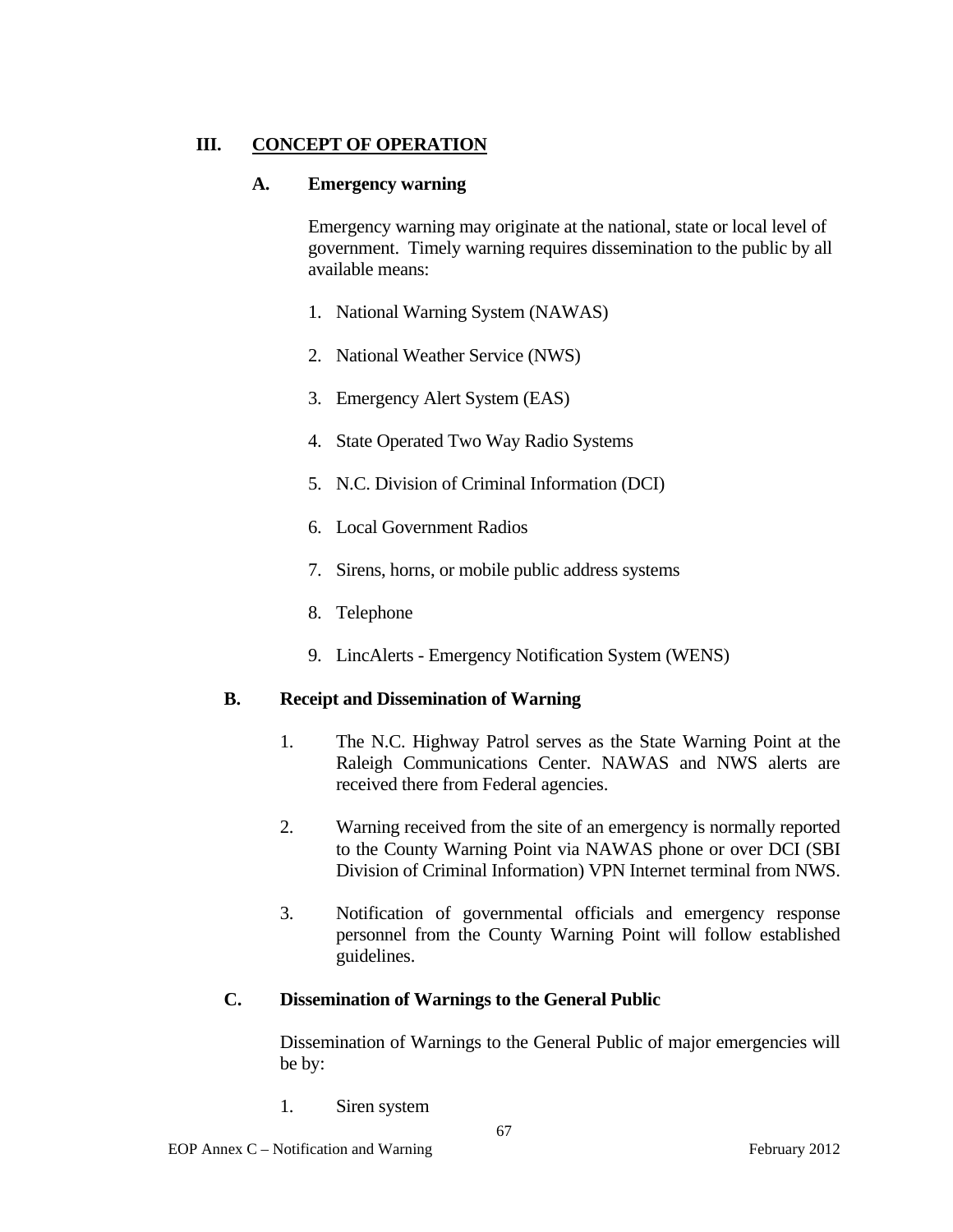- 2. Emergency Alert System (EAS)
- 3. Weather alert radios
- 4. Mobile public address systems
- 5. House to house alert by emergency personnel
- 6. LincAlerts Emergency Notification System (WENS)

### **D. Dissemination of Warning to Special Populations**

1. Hearing impaired, special needs groups, persons in group quarters and non-English speaking groups are notified by the most expedient means possible.

# **IV. ORGANIZATION**

- **A.** The County Warning Point, located at the Communications Center, serves on a continuous 24-hour basis from which key officials and the public can be alerted. The County Warning Point has the capability to activate warning devices for the public.
- **B.** The Emergency Alert System (EAS) provides an operational public warning capability to local, state and national governments.

# **V. CONTINUITY OF GOVERNMENT**

- **A.** The line of succession is:
	- **1.** County Manager, Lincoln County
	- **2.** Communications Administrator
	- **3.** Communications Coordinator
	- **4.** Operations Supervisor
	- **5.** Shift Supervisor
- **B.** Lines of succession for agencies that support the warning operation are in accordance with their agencies established policies.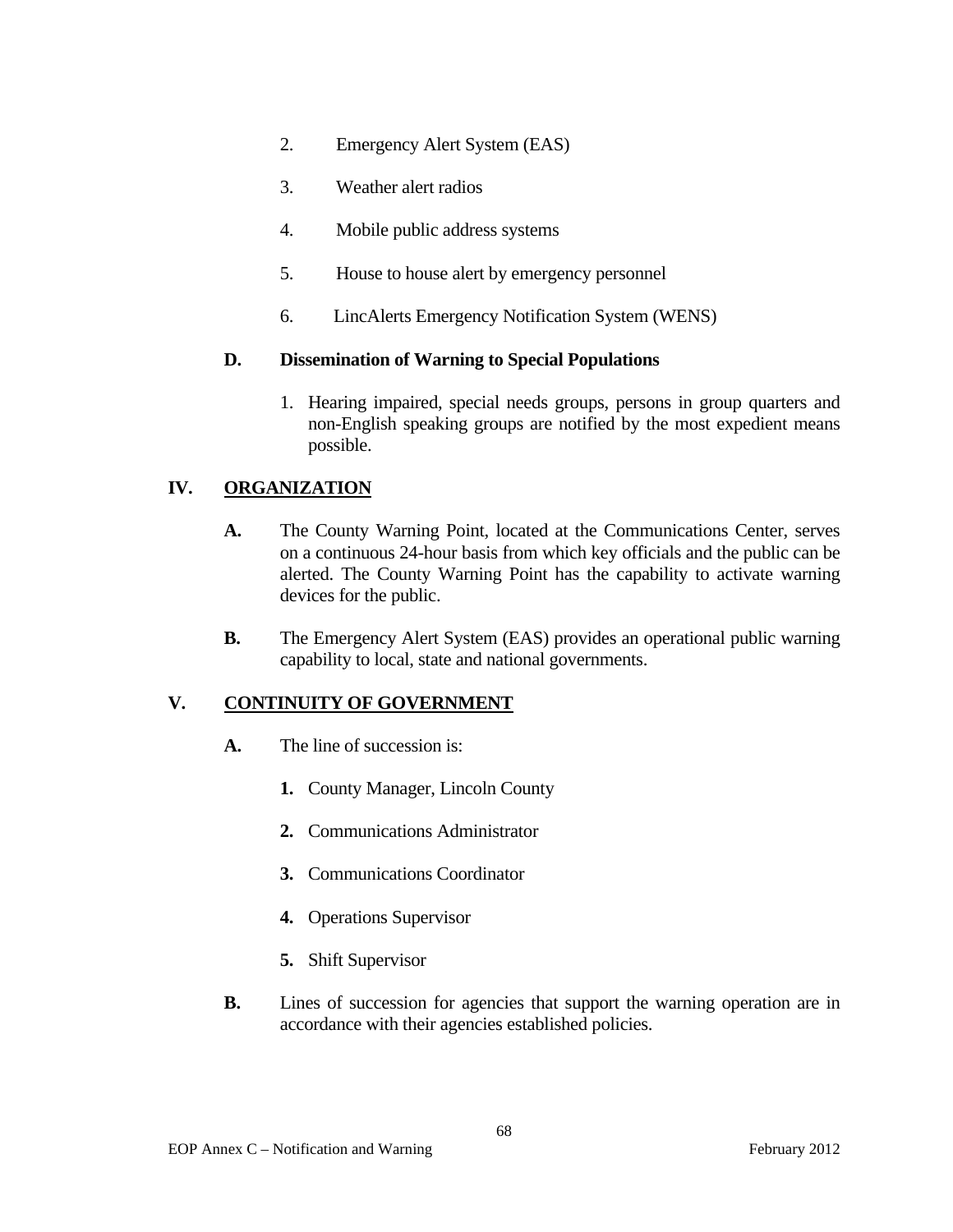# **VI. ADMINISTRATION AND LOGISTICS**

- **A.** The County has the following warning systems available for use in an emergency:
	- 1. McGuire Sirens
	- 2. LincAlerts Emergency Notification System (WENS)
- **B.** Special needs populations in the county will be identified to ensure that they are contacted during alert conditions.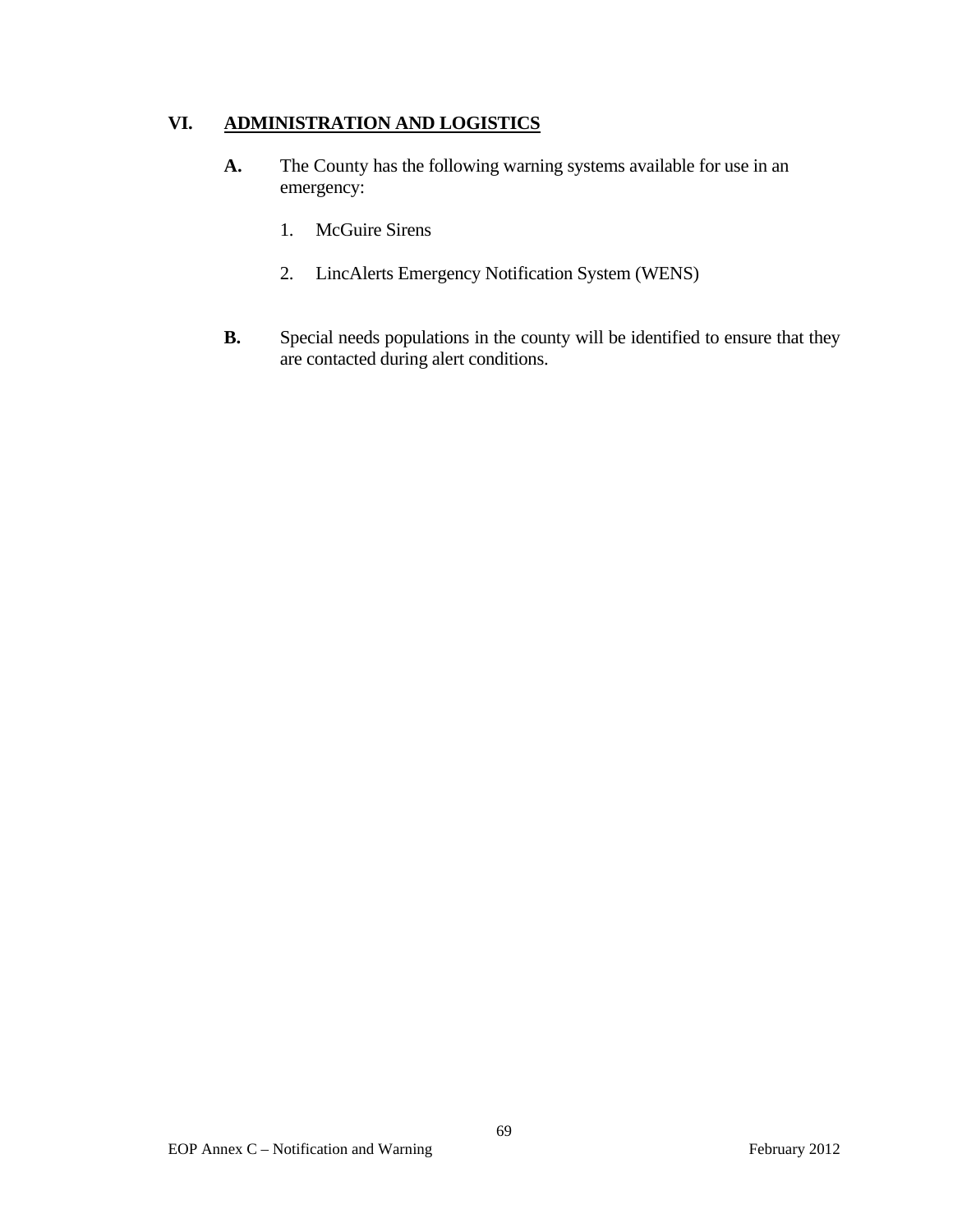# **ANNEX C APPENDIX 1 EMERGENCY ALERT SYSTEM (EAS)**

# **I. PURPOSE**

 This appendix provides guidelines for Lincoln County Government and the designated administrative officials to follow in the dissemination of emergency alerting and warning information and protective action instructions to the citizens of Lincoln County over the Emergency Alert System (EAS).

# **II. AUTHORITIES**

- **A.** See Basic Plan, Section VII
	- **B.** CFR 47-Part 73, Subpart G and H, Federal Communication Commission Rules and Regulations

### **III. REFERENCES**

- **A.** See Basic Plan, Section VII
- **B.** N.C. State EAS Plan

# **IV. DEFINITIONS**

- A. **Emergency Alert System (EAS)**: The EAS is composed of AM, FM and TV broadcast stations and industry entities operating on a voluntary, organized basis during emergencies at local, state or federal area levels.
- B. **Primary Station**: Broadcasts a common emergency program for the duration of the activity of the EAS at local, state or national area level. The EAS transmission is intended for direct public reception as well as inter station programming.
- C. **Common Program Control Station (CPCS)**: This is a Primary Station in a local area which is responsible for originating and coordinating the broadcast of an emergency action notification for its area.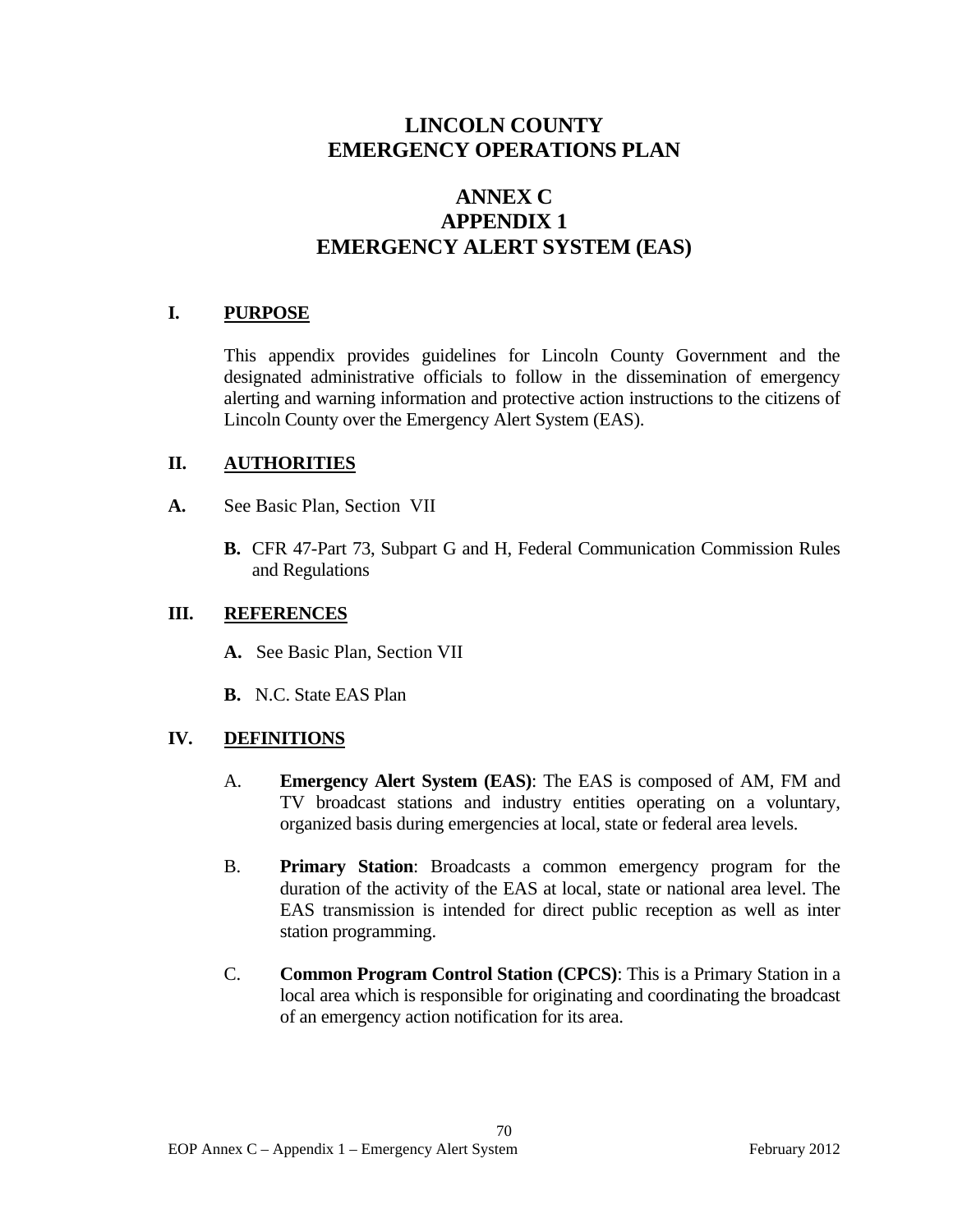# **V. CONCEPT OF OPERATIONS**

This plan calls for:

- A. The prompt reporting of emergency information and recommended protective actions by federal, state, business, industry and utility officials to the County Warning Point. These reports include severe weather watches and warning as well as other hazards such as dam failures, hazardous materials and other threats to the citizens of Lincoln County as shown in the Basic Plan.
- B. The prompt reporting of emergency information and recommended protective action to the County Warning Point by emergency service personnel or others at the scene of the emergency.
- C. The decision by local government to disseminate the emergency alerting, warning and protective actions instructions over the primary station within Lincoln County.
- D. The preparation of the information to be disseminated in written form.
- E. The activation of the EAS.
- F. The termination of the EAS when it is no longer required.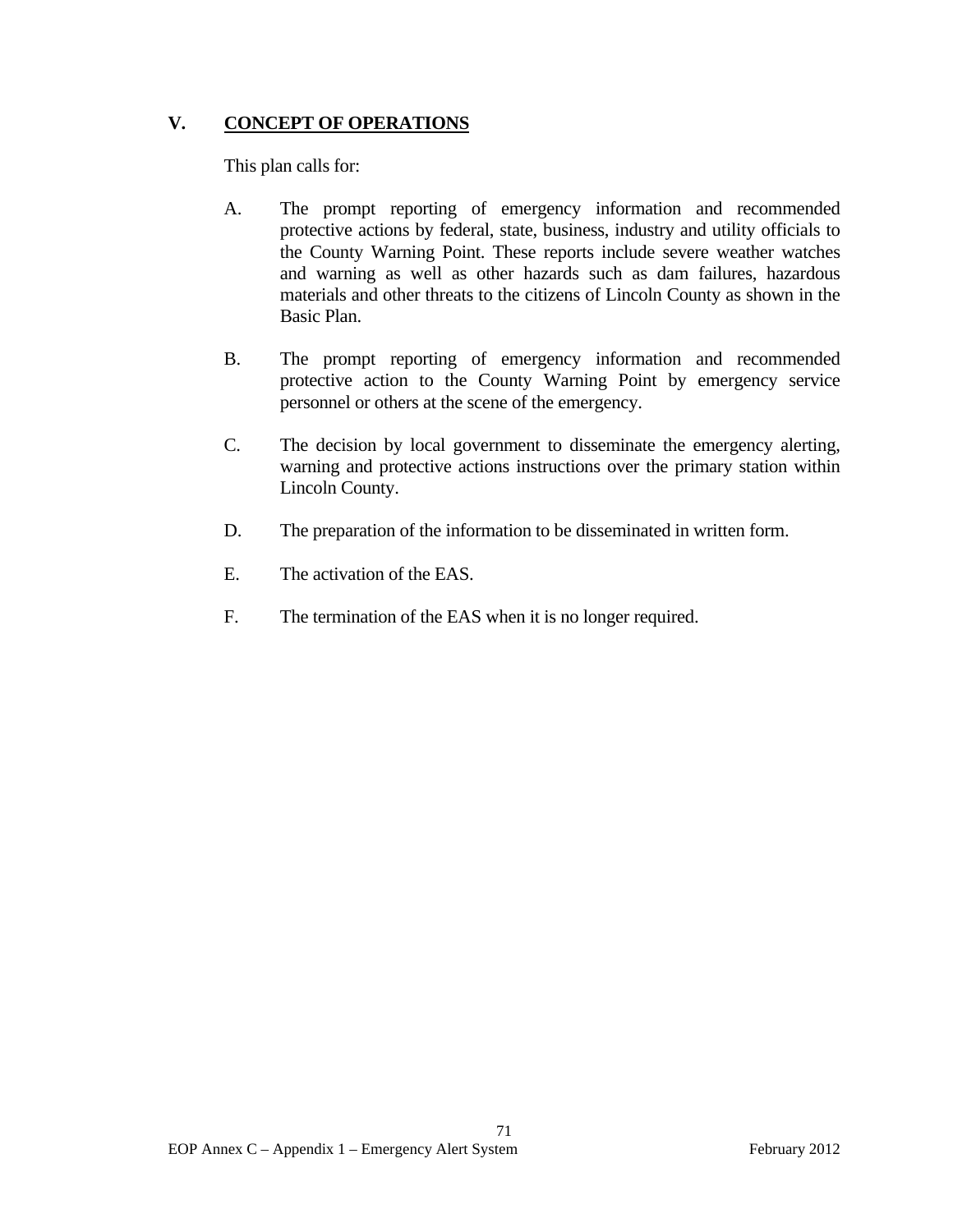# **ANNEX C APPENDIX 2 EMERGENCY ALERT SYSTEM GUIDELINES**

# **I. PURPOSE**

 This appendix provides a list by title of government persons who are authorized to activate the Emergency Alert System (EAS) at the local level and describes the steps to be followed by government to disseminate emergency information to the general public.

# **II. AUTHORIZED PERSONNEL**

 The individuals shown below are authorized to request activation of the EAS in order to disseminate emergency information and instructions. A list of these individuals by title has been provided to the Charlotte operational area primary station and a method of authentication by code has been established. The EAS primary station has furnished the county with a list of telephone numbers to be used by the authorized personnel when requesting activation of the EAS.

- A. Chairman of the Board of County Commissioners or designated representative
- B. The Mayor or designated representative
- C. The Sheriff or designated representative
- D. City or County Managers or designated representative
- E. Emergency Management Coordinator or designated representative

# **III. ACTIVATION REQUEST GUIDELINES**

# **A. Notification Guidelines**

- 1. Prepare in writing the exact information to be broadcast.
- 2. Call the Primary Station Control Room and give title, name and political subdivision represented and request the EAS be activated for the Lincoln County Area.
- 3. Upon request, give authentication code.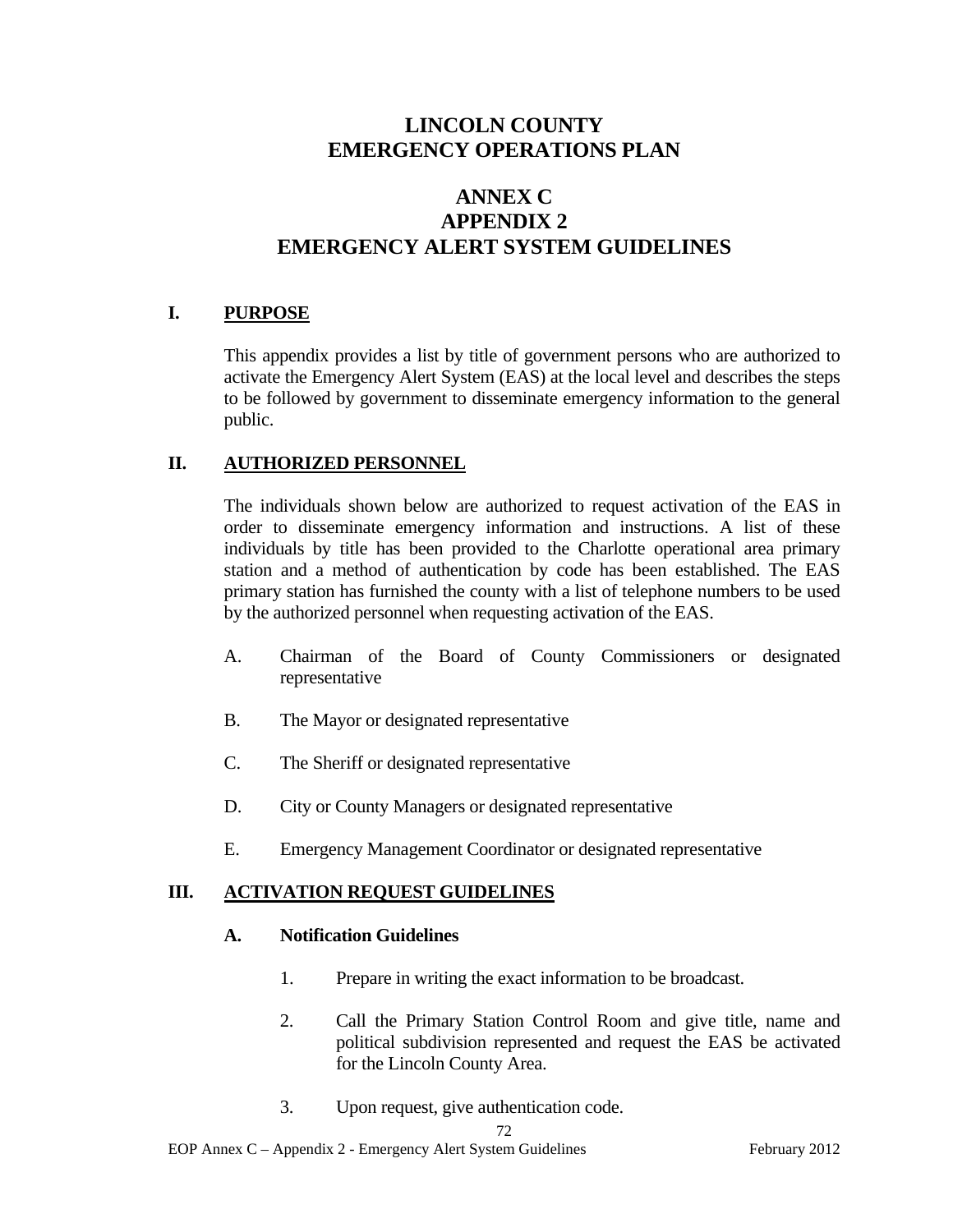- 4. The Primary station will acknowledge authentication code.
- 5. In the event that an authentication code is not available, the station will call by telephone to the requesting county's warning point and request confirmation of the Emergency Action Notification.
- 6. Read text prepared for emergency action notification.
- 7. The caller should be prepared to do a live broadcast if requested.

### **B. Broadcast Activation Guidelines**

- 1. The Primary Station will disseminate the emergency information through AM-FM radio or TV according to the State Plan.
- 2. Follow-up messages will be broadcast as needed.

# **C. Termination Guidelines**

- 1. Prepare a written notice specifying the emergency notification to be terminated.
- 2. Call the Primary Station Control Room and give title, name and political subdivision represented and request the EAS in the Lincoln Operational Area be terminated.
- 3. Upon request, give authentication code.
- 4. Upon request, read the termination message, concluding with the statement "This concludes this activation of the Emergency Alert System".

### **IV. TESTING THE EAS PLAN**

 Scheduled or random tests should be conducted so that the radio station and county operations become familiar with these steps on all shifts.

### **V. GUIDELINE DEVELOPMENT AND MAINTENANCE**

- 1. North Carolina Division of Emergency Management will be responsible for updating the authentication code annually.
- 2. Each county will be responsible for advising the stations of current warning point telephone numbers.

 Counties will confirm current authentication code lists have been received by the stations.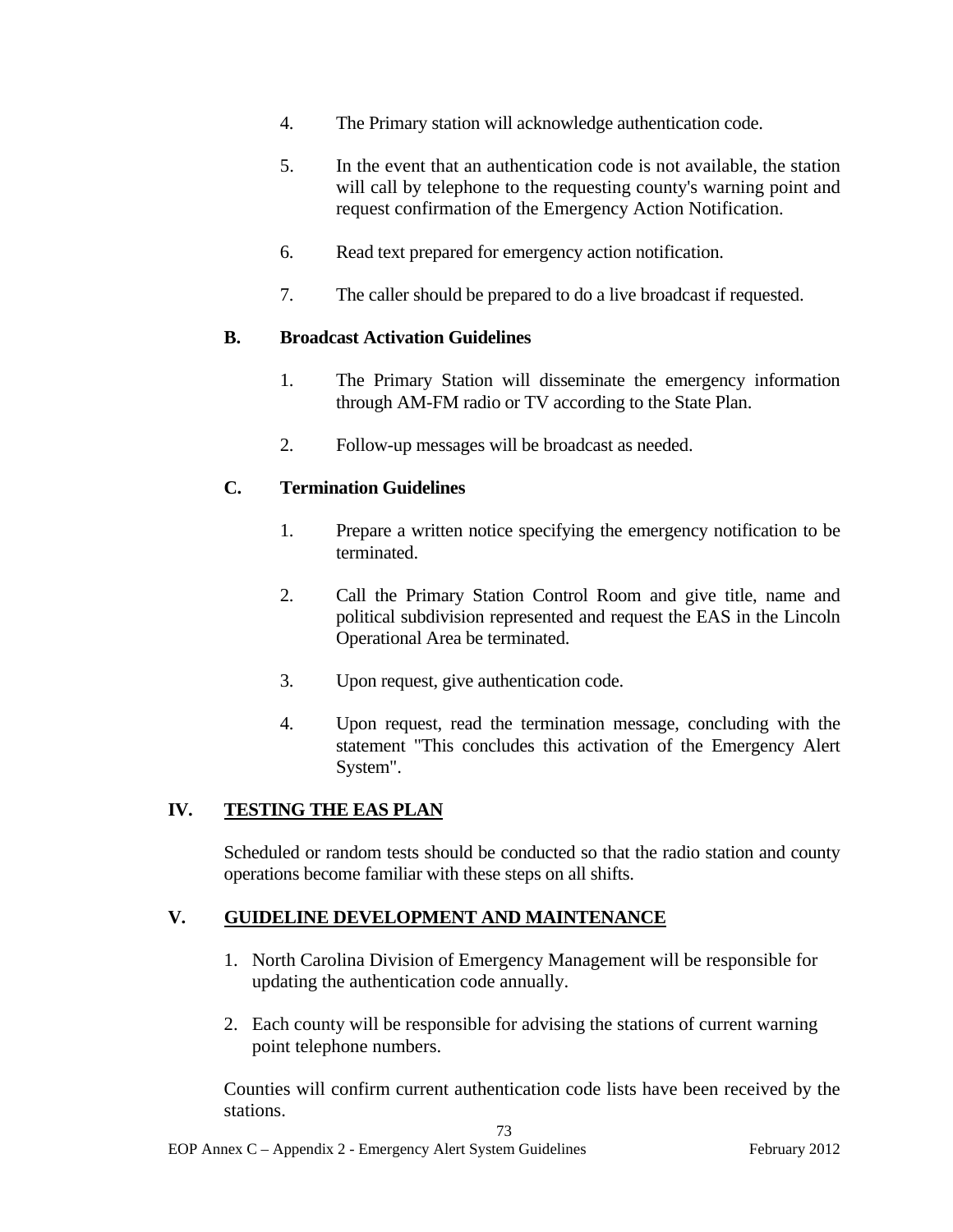# **ANNEX D EMERGENCY PUBLIC INFORMATION**

# **I. PURPOSE**

This annex presents guidelines to provide prompt, authoritative and understandable emergency information to the public for natural and manmade emergencies.

### **II. SITUATION AND ASSUMPTIONS**

### **A. Situation**

- 1. The county is vulnerable to a variety of hazards. Media outlets exist which if effectively employed, can be used to inform the population of the events that are occurring and how they may best respond to them.
- 2. The County is served by the news media outlets listed in Annex D, Appendix 1.
- 3. During periods of emergency, the public needs detailed information regarding protective action to be taken for minimizing loss of life and property.
- 4. The public may accept as valid rumors, hearsay and half-truth information which may cause unnecessary fear and confusion.

# **B. Assumptions**

- 1. Local print and broadcast media will cooperate in broadcasting and publishing detailed disaster-related instructions to the public.
- 2. Depending on the severity of the emergency, telephone communication may be disrupted. Local and regional radio/television stations without emergency power may also be off the air. If this occurs, public address systems and door-to-door sweeps may be initiated.
- 3. Demand for information may be very heavy, therefore, sufficient staff will be provided and trained.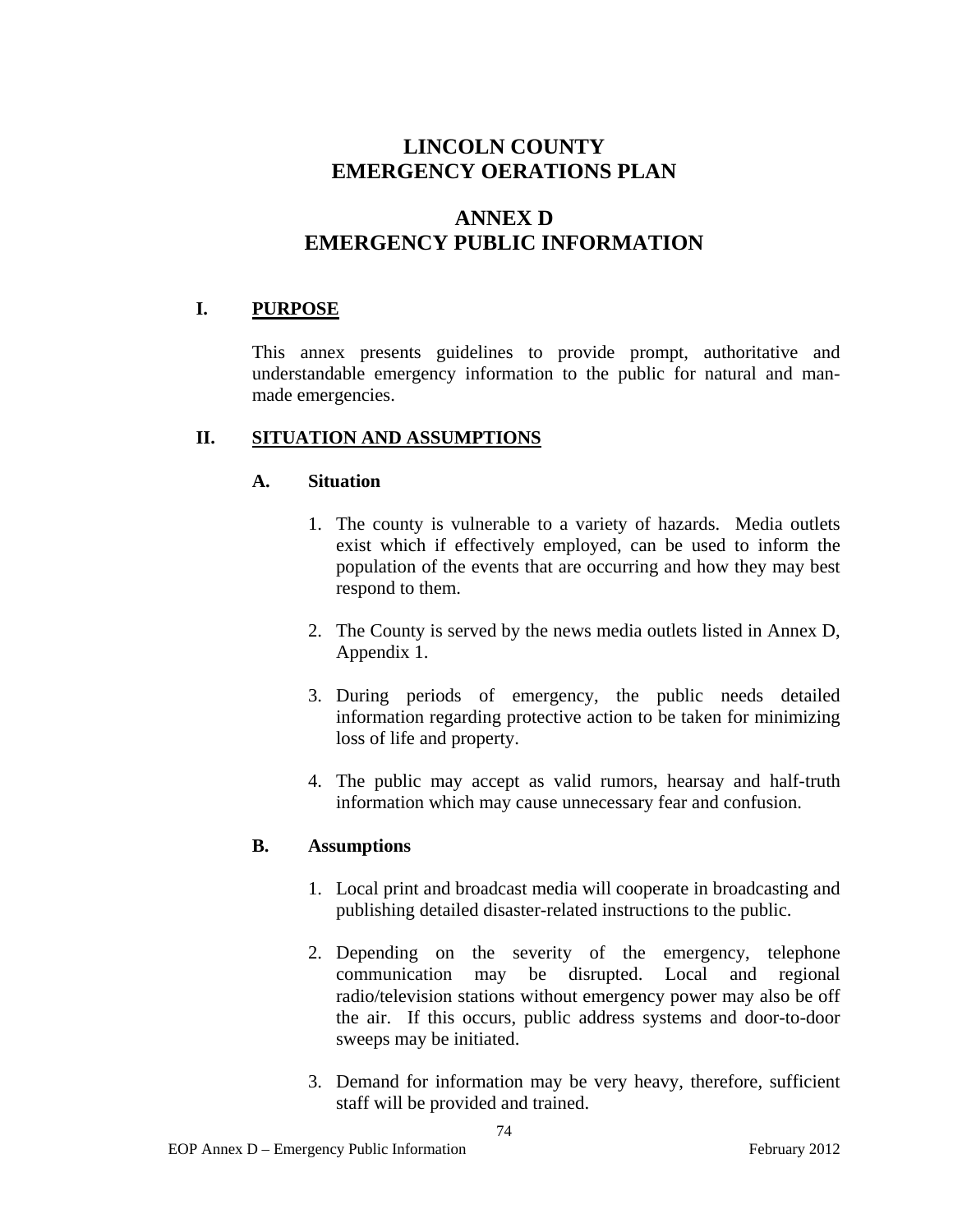# **III. CONCEPT OF OPERATIONS**

# **A. General**

- 1. Emergency Public Information (EPI) efforts will focus on specific event-related information.
- 2. This information generally will be of an instructional nature focusing on such things as warning, evacuation, and shelter. It also is important to keep the public informed of the general progress of events. A special effort will be made to report the facts as accurately as possible and provide advice concerning necessary protective actions. Rumor control will be a major aspect of the information program and will operate from the EOC or JIC.

# **B. Execution**

- 1. Ongoing public education programs will be conducted to increase public awareness of potential hazards and necessary responses.
- 2. The County Public Information Officer (PIO) will coordinate with area media to provide information and education programs relating to emergency management.
- 3. EPI documents for major hazards will be prepared and maintained during normal periods of readiness. When evacuation is imminent, public information will expand its capabilities to answer public inquiries and prepare public announcements.

# **IV. ORGANIZATION**

- A. The Public Information Officer (PIO) is appointed by the County Manager.
- B. The county will establish an emergency information center at the EOC as a point of contact for the media during an emergency and provide necessary staff and equipment to support its operation.

# **V. CONTINUITY OF GOVERNMENT**

The line of succession is:

- 1. County Manager or designee
- 2. Public Information Officer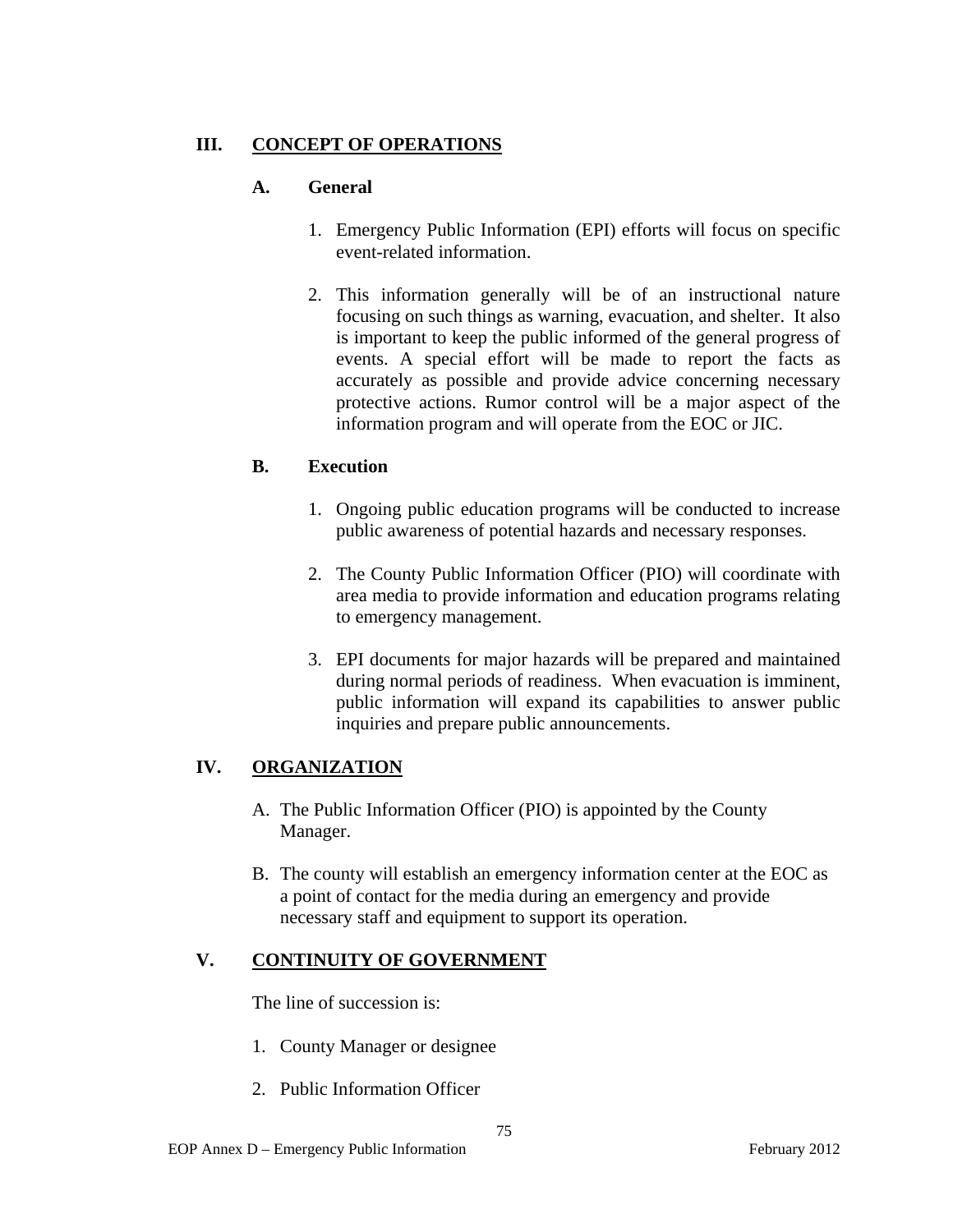3. Assistant Public Information Officer

# **VI. ADMINISTRATION AND LOGISTICS**

- A. Media Organizations: a list of media organizations involved in local emergency management programs can be found in Annex D, Appendix 1 Media Outlets.
- B. Safety and Preparedness Resources: Videos and publications dealing with various aspects of emergency management are available from many sources including Lincoln County Emergency Management, State Office of Emergency Management and the Federal Emergency Management Agency.
- C. Accounting guidelines to recover costs incurred for emergency operations will be established by the County Finance Director.

Media names and contact numbers can be found in the EOP Supplement.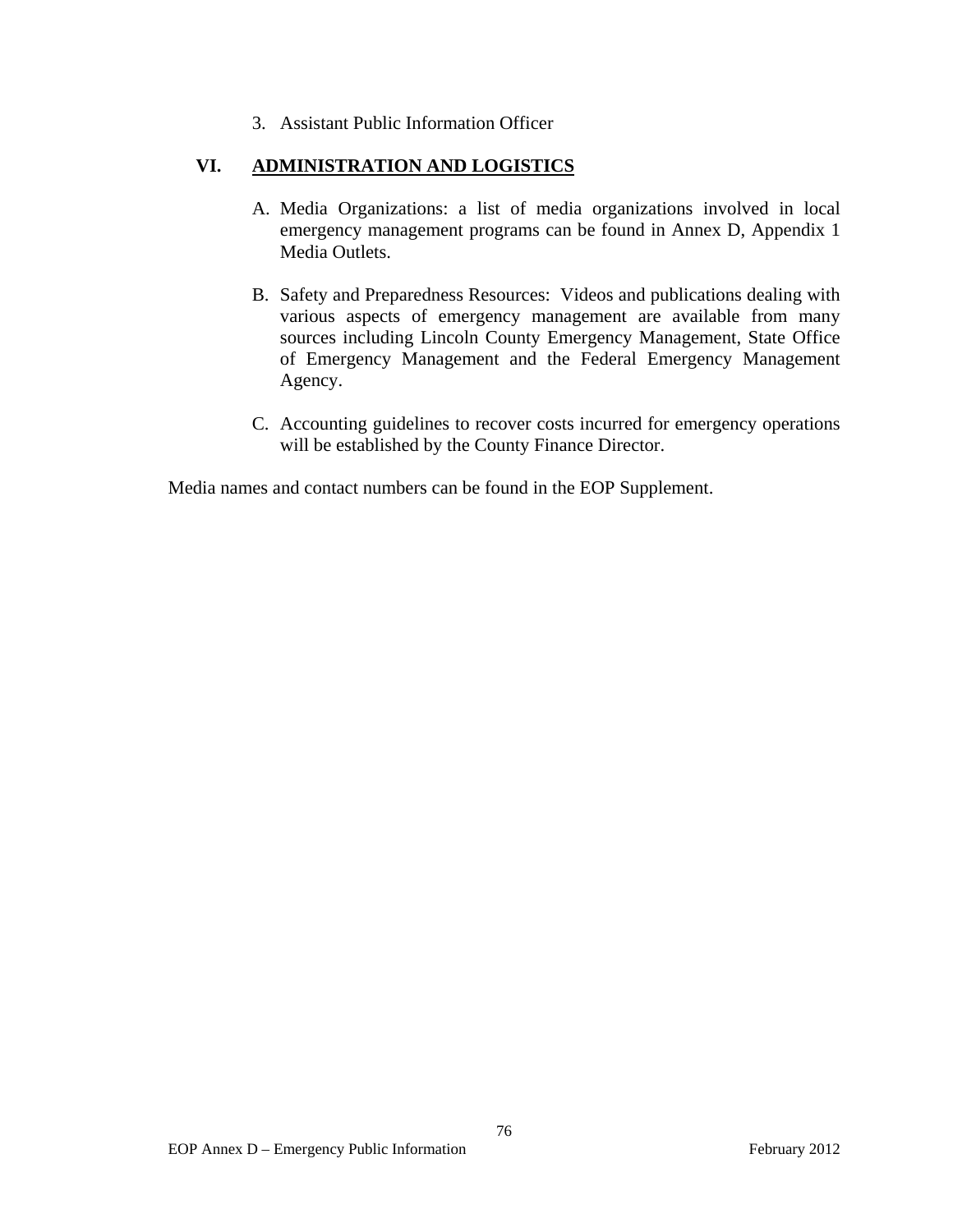# **Annex E Law Enforcement**

| <b>PRIMARY AGENCY:</b>   | <b>Lincoln County Sheriff's Office</b>                 |
|--------------------------|--------------------------------------------------------|
| <b>SUPPORT AGENCIES:</b> | <b>Lincolnton Police Department</b>                    |
|                          | <b>Caldwell County Sheriff's Office</b>                |
|                          | <b>Catawba County Sheriff's Office</b>                 |
|                          | <b>Charlotte Mecklenburg Police Department</b>         |
|                          | <b>Cleveland County Sheriff's Office</b>               |
|                          | <b>Gaston County Police Department</b>                 |
|                          | <b>Gaston County Sheriff's Office</b>                  |
|                          | <b>Iredell County Sheriff's Office</b>                 |
|                          | <b>Maiden Police Department</b>                        |
|                          | <b>Mecklenburg County Sheriff's Office</b>             |
|                          | <b>Newton Police Department</b>                        |
|                          | <b>Rutherford County Sheriff's Office</b>              |
|                          | <b>North Carolina Division of Emergency Management</b> |
|                          | <b>North Carolina State Highway Patrol</b>             |
|                          | <b>North Carolina License and Theft Division</b>       |
|                          | <b>North Carolina Alcohol Law Enforcement</b>          |
|                          | <b>North Carolina Wildlife Resources Commission</b>    |
|                          | <b>North Carolina State Bureau of Investigation</b>    |
|                          | <b>North Carolina National Guard</b>                   |
|                          | <b>Federal Bureau of Investigation</b>                 |

# **I. PURPOSE**

This annex provides for crime control and public safety, preservation of life and property, maintenance of law and order, and traffic control during natural or manmade emergency situations.

# **II. SITUATION AND ASSUMPTIONS**

A. The Lincoln County Sheriff's Office is responsible for the enforcement of laws, court orders, ordinances and maintaining the peace in Lincoln County. The Sheriff, or his designated representative, will act as the law enforcement representative in the Lincoln County Emergency Operations Center for the duration of a given situation.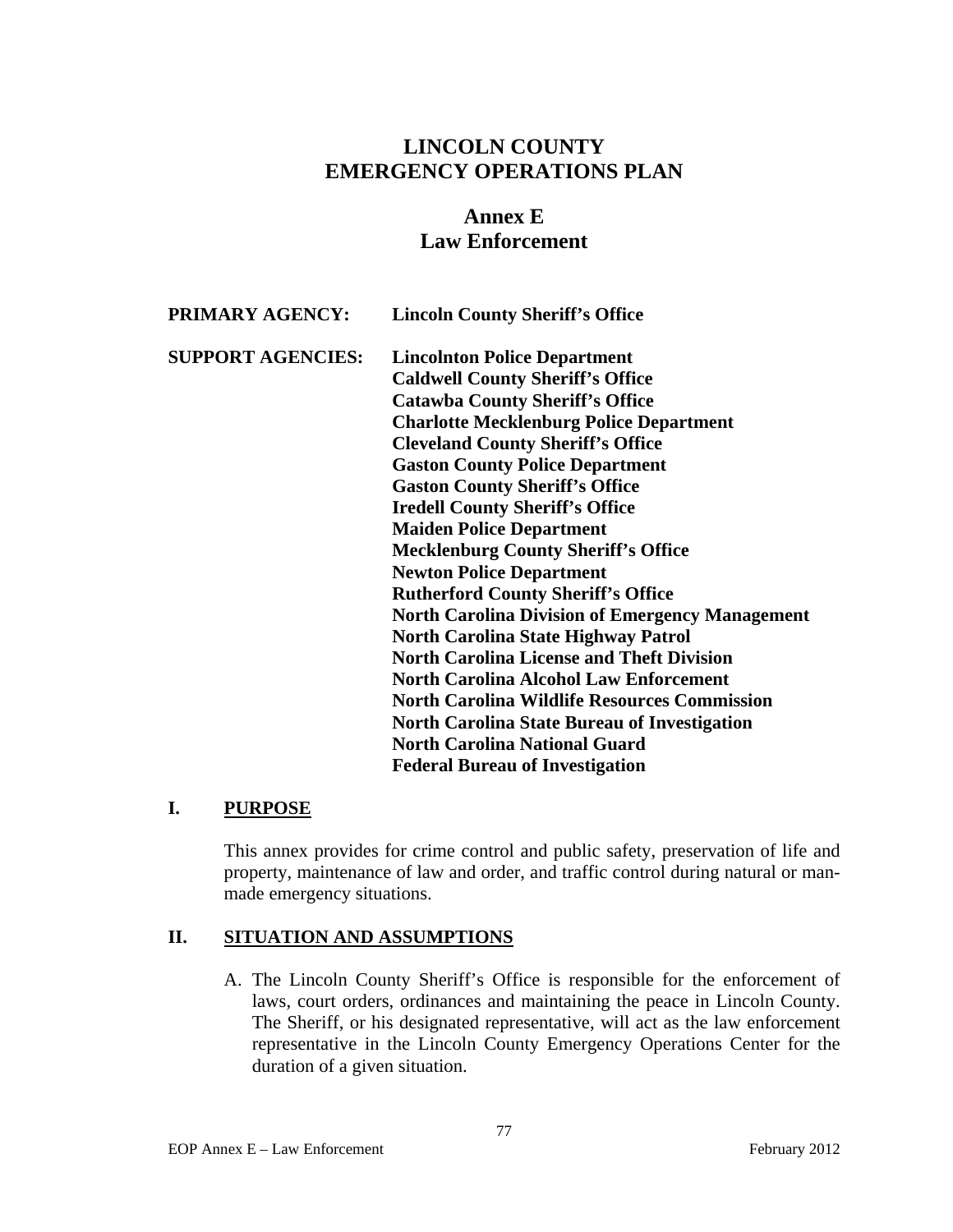- B. Large scale disasters will necessitate the coordination of all law enforcement agencies in order to expedite assistance to agencies and departments of government in affected areas.
- C. Even in cases of large-scale disasters, local law enforcement agencies will be the primary enforcement agency in their particular jurisdiction. With a widespread and large-scale emergency, mutual aid from surrounding jurisdictions may be unavailable and state resources will be stretched.
- D. In extended response operations, law enforcement logistical support as well as personnel, may be required in cases of excessive use, extended stress and hazardous conditions.
- E. Additional law enforcement support will be needed for the maintenance, control and support of evacuation traffic control patterns, community reception and care facilities and for institutions such as hospitals, prisons, and mental institutions.
- F. Each local, state and federal law enforcement organization has an established chain of command prepared to integrate and coordinate law enforcement activities within and between organizations during an emergency.

# **III. CONCEPT OF OPERATIONS**

### **A. Overview**

- 1. In an emergency operation response, the Sheriff or his designee will effect primary coordination of law enforcement missions from the Lincoln County EOC. This includes maintenance of command structure and tracking of deployed law enforcement personnel and resources.
- 2. In an emergency operation response, Sheriff's Office personnel will be responsible for the employment of law enforcement communications equipment and the security of law enforcement facilities, to include the Lincoln County EOC.
- 3. State-level law enforcement response and recovery activities may include:
- a. Maintaining law and order within legal authorities.
- b. Assisting in the dissemination of alerts, warnings and notifications.
- c. Providing security for the Lincoln County EOC, key governmental facilities and emergency locations.
- d. Providing 24-hour security services for evacuated jurisdictions.
- e. Staffing roadblocks, traffic control points and other sites when required.
- f. Providing communications support when necessary.
- g. Supporting the relocation and temporary detention of persons who are confined to institutions.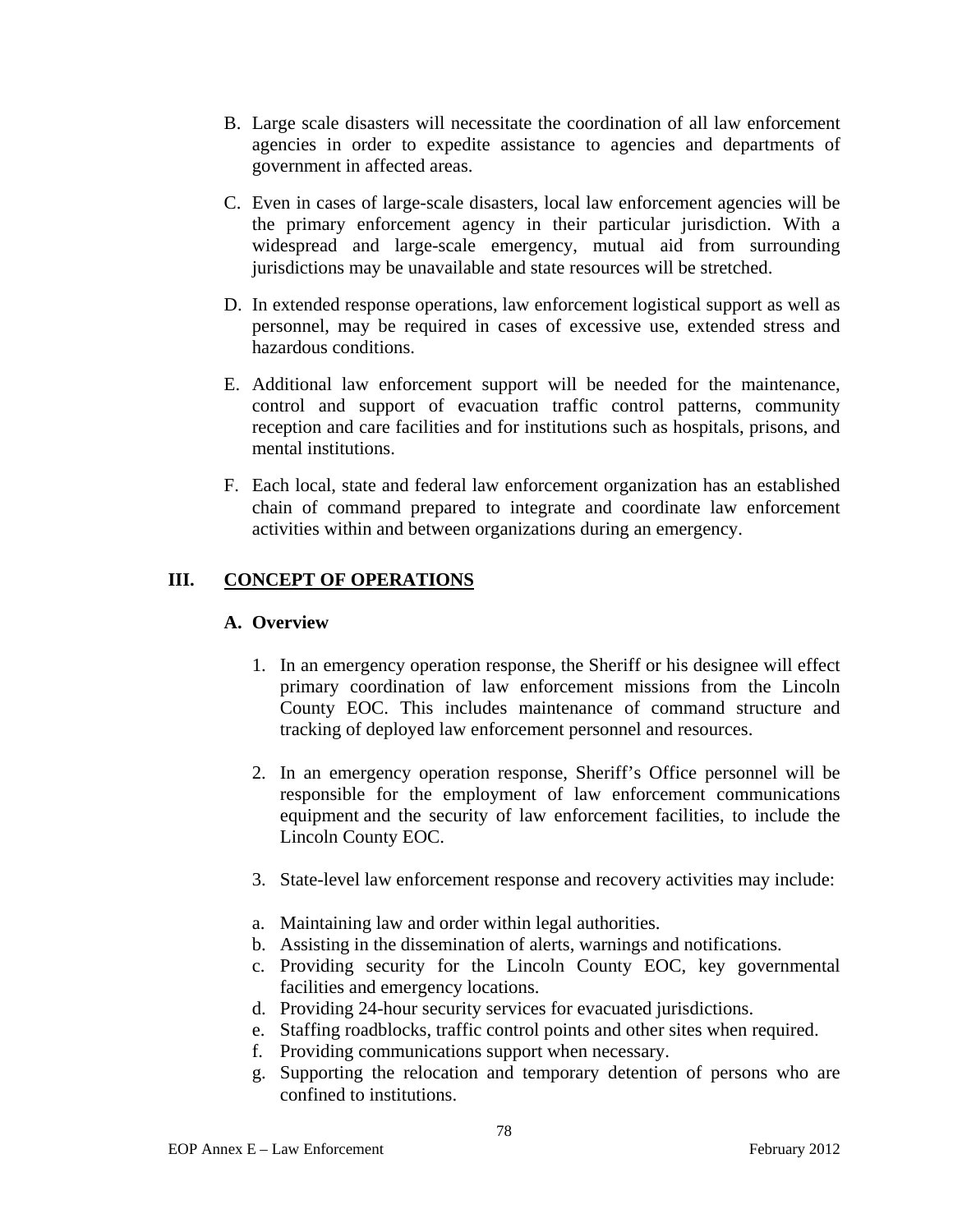- h. Furnishing status reports on casualty and damage observations to the EOC and other designated authorities.
- i. Maintaining and protecting logs, records, digests and reports essential to government and emergency operations.
- j. Continuing law enforcement activities consistent with legal authority.
- k. Assisting in the provision of law enforcement support for phased-in returns to evacuated areas.
- l. Supporting recovery operations at the site of the disaster.
- m. Plus any other support needed by the county as personnel permits.

### **B. Relationship Between Levels of Government**

- 1. The NC Division of Emergency Management will coordinate with local and federal law enforcement organizations in the event of an emergency within the state that would require a multilevel government response.
- 2. The Federal team includes the following organizations:
	- a. Federal Bureau of Investigation
	- b. US Department of Agriculture
	- c. US Department of Commerce
	- d. US Department of Energy
	- e. US Department of Homeland Security
	- f. US Department of Interior
	- g. US Department of Justice
	- h. US Environmental Protection Agency
	- i. US Department of the Treasury

### **C. Line of Command/Succession of the Lincoln County Sheriff's Office is:**

- 1. Sheriff (or his designee)
- 2. Major
- 3. Captain
- 4. Lieutenant
- 5. First Sergeant
- 6. Sergeant
- **D.** Requests for Lincoln County Sheriff's Office support outside of the county will be coordinated and prioritized through the Sheriff or his designee.
- **E.** The Sheriff of Lincoln County may enter into a mutual aid agreement with the chief law enforcement officer of any surrounding local agencies to include Sheriff's Offices and Police Departments.
- **F.** The Sheriff of Lincoln County may contact the Governor to request aid of the North Carolina National Guard.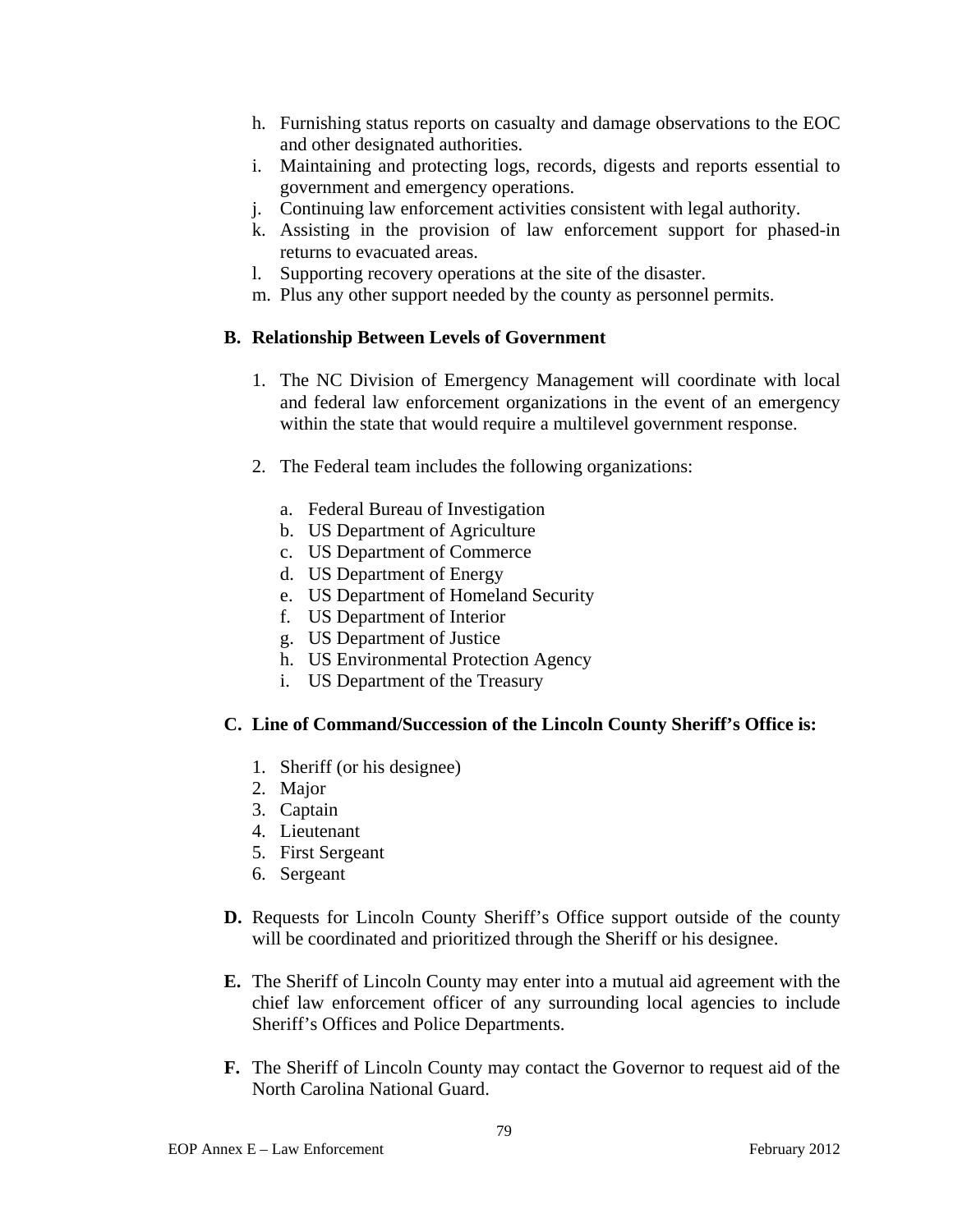- **G.** Lincoln County Sheriff's Office Enforcement Response Plan is a tool for acquiring law enforcement resources in response to a domestic terrorist attack, a major disaster, or other emergencies. When the Lincoln County EOC is activated, a resource request alert is sent to appropriate agencies.
- **H.** The mutual aid system can only be activated through a Sheriff's (or his designee's) request for mutual aid inside of the county. Mutual aid resources are divided into seven major categories: personnel, standard vehicles, specialized vehicles, aircraft, specialized teams, watercraft and equipment.

# **V. ORGANIZATION AND ASSIGNMENT OF RESPONSIBILITIES**

### **A. General Responsibilities for all Law Enforcement Organizations**

- 1. Maintain routine law enforcement functions, including protection of life and property, enforcement of laws, conducting criminal investigations and related tasks throughout the duration of the emergency. Priorities for emergency response will be coordinated from the Lincoln County EOC or the Communications Center.
- 2. Provide traffic control, including evacuation/relocation assistance and the movement of essential supplies.
- 3. Support warning and notification efforts.
- 4. Ensure security for key governmental facilities and coordinate with agencies responsible for the protection of vital private sector sites.
- 5. Report the following information to the Lincoln County EOC as required: personnel and resource needs, damage assessments, exposure reports, casualty reports, evacuation status and traffic control reports.
- 6. To restrict access into an affected area, the Chairman of the County Board of Commissioners may require vehicle passes. The order for requiring passes will be issued from the Lincoln County EOC. The Lincoln County Sheriff's Office and assisting law enforcement agencies will be responsible for issuing passes and enforcing this order. After this order is implemented, vehicles without passes will be denied entry into the exclusion area.
- 7. The Sheriff or his designee will maintain, or cause to be maintained, records and reports to include detailed law enforcement expenditures, operations and other activities to assist with FEMA reimbursements.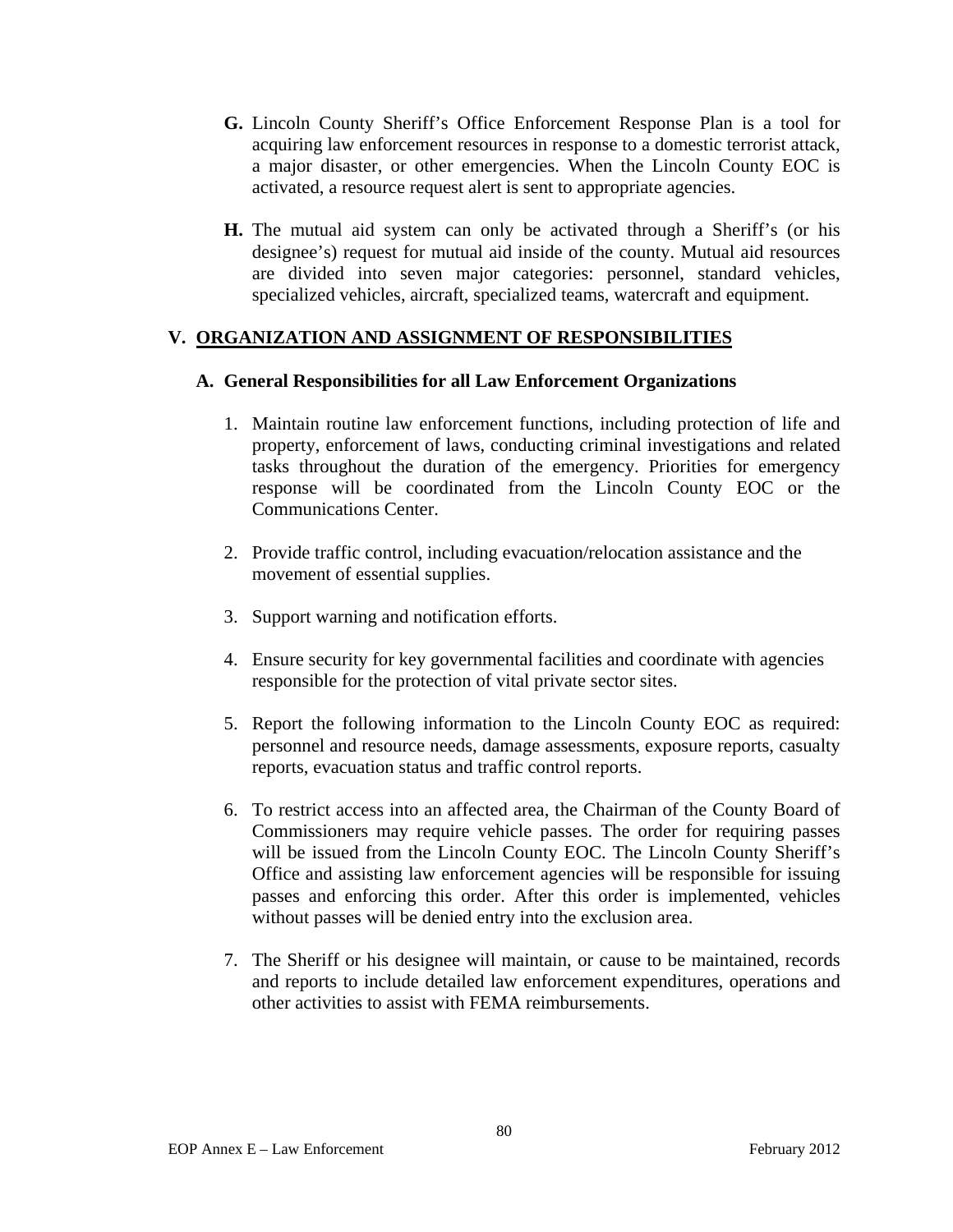- 8. Support the following actions based upon the availability of resources and training:
	- a. Search and rescue operations
	- b. Forensic laboratory support
	- c. Victim identification
	- d. Non-law enforcement tasks required by the Lincoln County EOC as personnel allow

### **B. Organizational Responsibilities**

- 1. Provide liaison support to the Lincoln County EOC as required.
- 2. Coordinate with NC DOT in the determination of routes and control points for evacuation actions.
- 3. Coordinate with the NCSHP on the issuance and enforcement of guidelines pertaining to specific materials, hazardous materials or carriers on roadways during an emergency.
- 4. Coordinate with the NC Department of Corrections should the evacuation and transfer of the inmate populations become necessary.
- 5. Assist in traffic control actions in the event evacuations are necessary and access limitations to the site of the disaster have been established.
- 6. Assist in specialized search and rescue.
- 7. Provide law enforcement support for state facilities, institutions, services, officials and resources.
- 8. Assist in evacuation support for institutional persons.
- 9. Evaluate assistance needs and requests and coordinate subsequent relief actions with local forces within resource and jurisdictional limitations.
- 10. In the event of a riot, or other civil disorder, and upon the request of the Sheriff, or the Lincolnton Chief of Police; the Governor may order the NCSHP and other state law enforcement agencies to enforce criminal laws in the area affected by the riot/disturbance, when conditions indicate that local authorities are unable to contain the situation.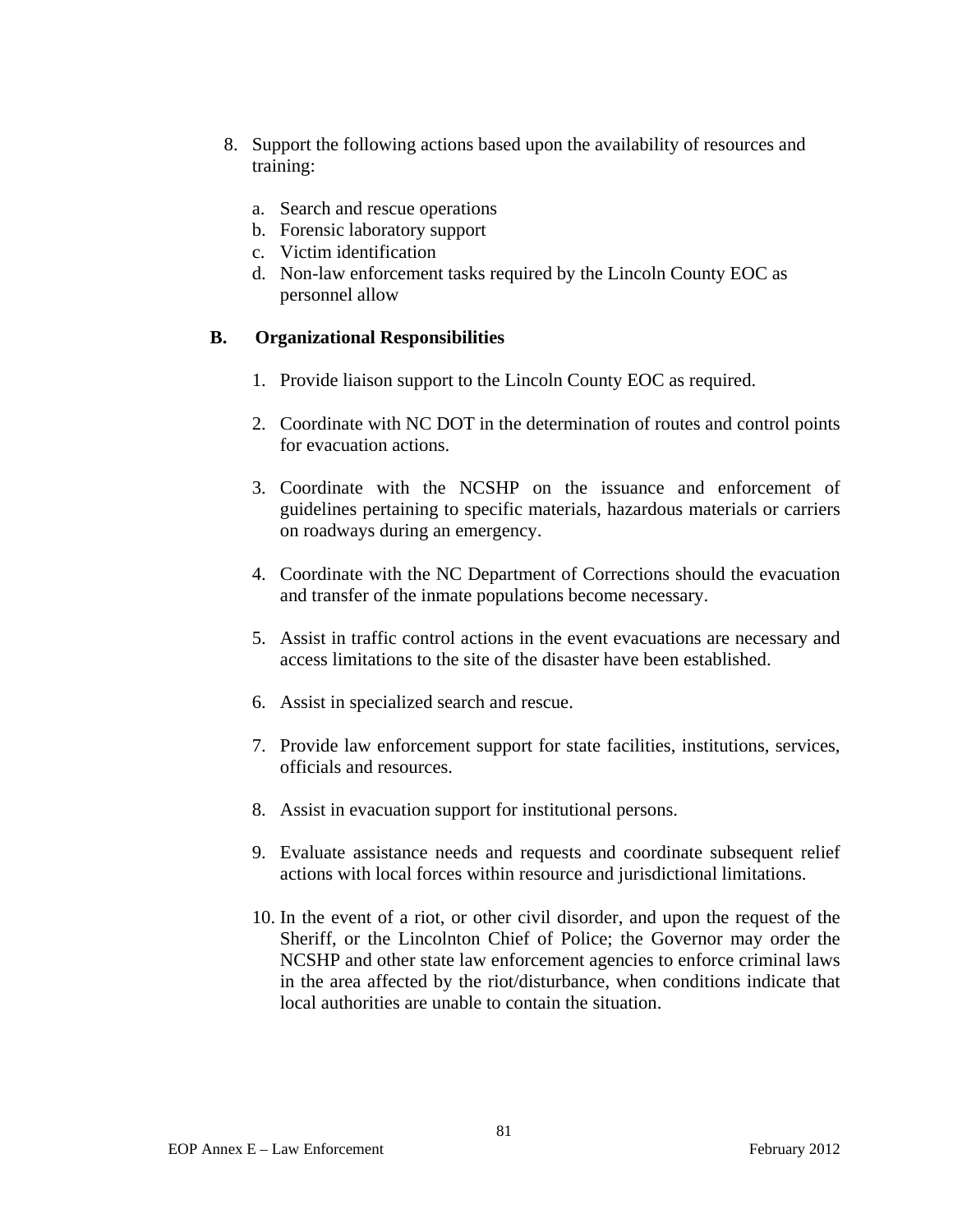- 11. After being activated by the governor, the North Carolina National Guard will be utilized for civil order and provide assistance to include:
	- a. Security of critical facilities to guard against criminal activity
	- b. Road blocks and traffic control
	- c. Mobile security/stationary security
	- d. Search and Rescue actions
	- e. Evacuation assistance
	- f. Limited construction support, debris clearance and removal actions
	- g. In a prison riot situation, NC National Guard may serve as a secondary response team for local and state law enforcement officers should the situation worsen and warrant intervention. NC National Guard may also provide guards at the prison entrances and inmate intake entrances and at designated sites within the cell blocks if needed.
- 12. North Carolina Attorney General's Office

The North Carolina Attorney General, or designee, will advise and assist the Governor and other agency heads with regard to legal questions arising from emergency response and recovery operations. The AG's office is also a good source for advice on the local level of emergency response.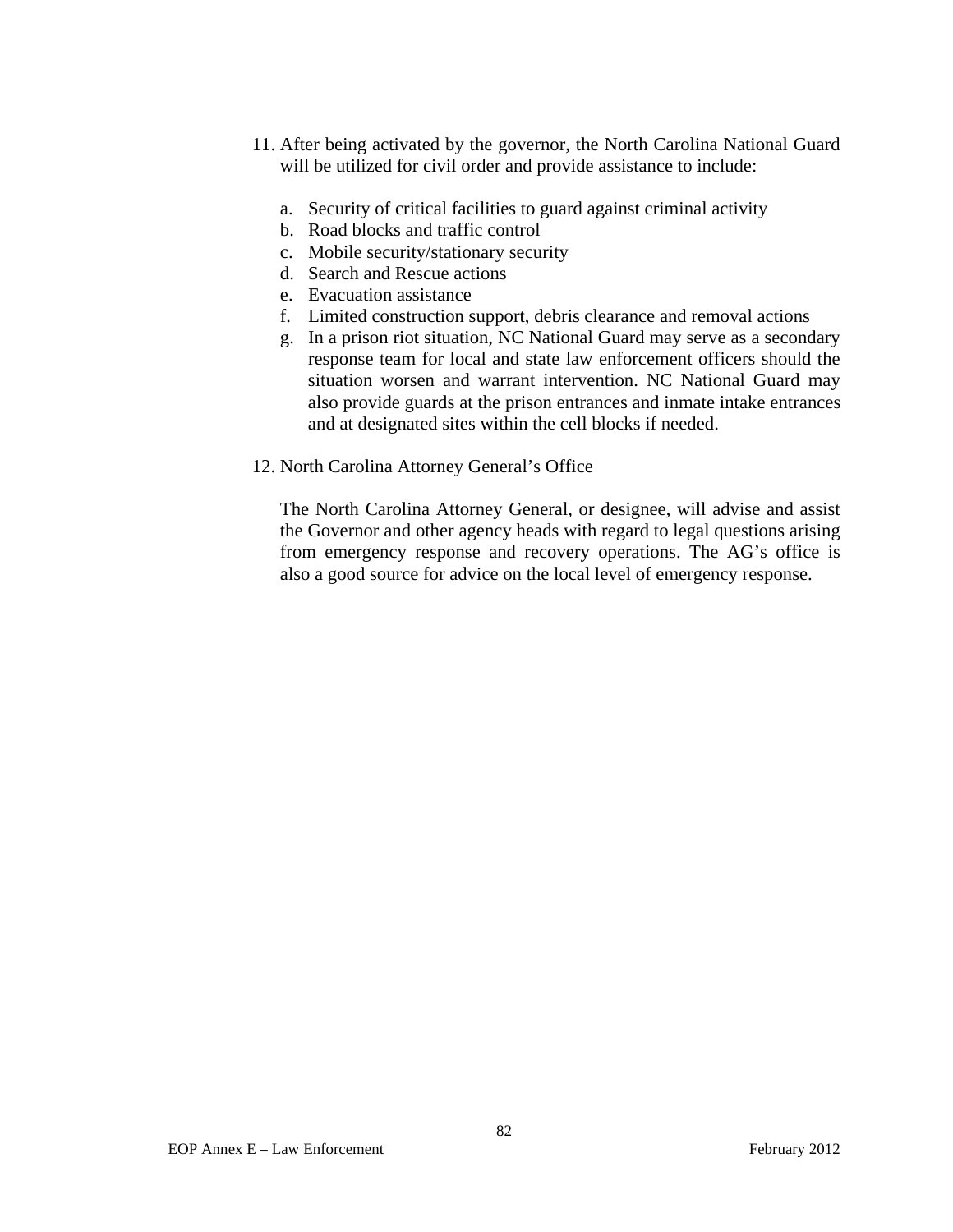# **ANNEX F FIRE PROTECTION**

### **I. PURPOSE**

This annex provides for the coordination of fire protection activities to ensure the safety of life and property within the county during emergency situations.

### **II. SITUATION AND ASSUMPTIONS**

### **A. Situation**

Fire prevention, control and rescue operations are daily problems faced by fire service personnel.

### **B. Assumptions**

Fire personnel and equipment will be able to cope with emergency situations through the use of mutual aid agreements. When additional support is required, assistance can be obtained from state and federal agencies. If and when any assistance is needed from state or federal agencies or agencies from outside Lincoln County all requests will need to be coordinated through the Lincoln County Emergency Management Office.

# **III. CONCEPT OF OPERATION**

- **A.** During emergencies the fire service will be prepared to support each other utilizing available expertise, equipment and manpower.
- **B.** In an emergency that requires a number of emergency services agencies, all units and personnel regardless of service, will use the (ICS) Incident Command System and will be coordinated by an incident commander.
- **C.** All fire service agencies will follow the radio guidelines developed and approved by the Lincoln County Fire Marshal's Office to be known as the Standard Operating Guidelines for Fire Dispatch, Radio Traffic, Radio Purchasing and Programming.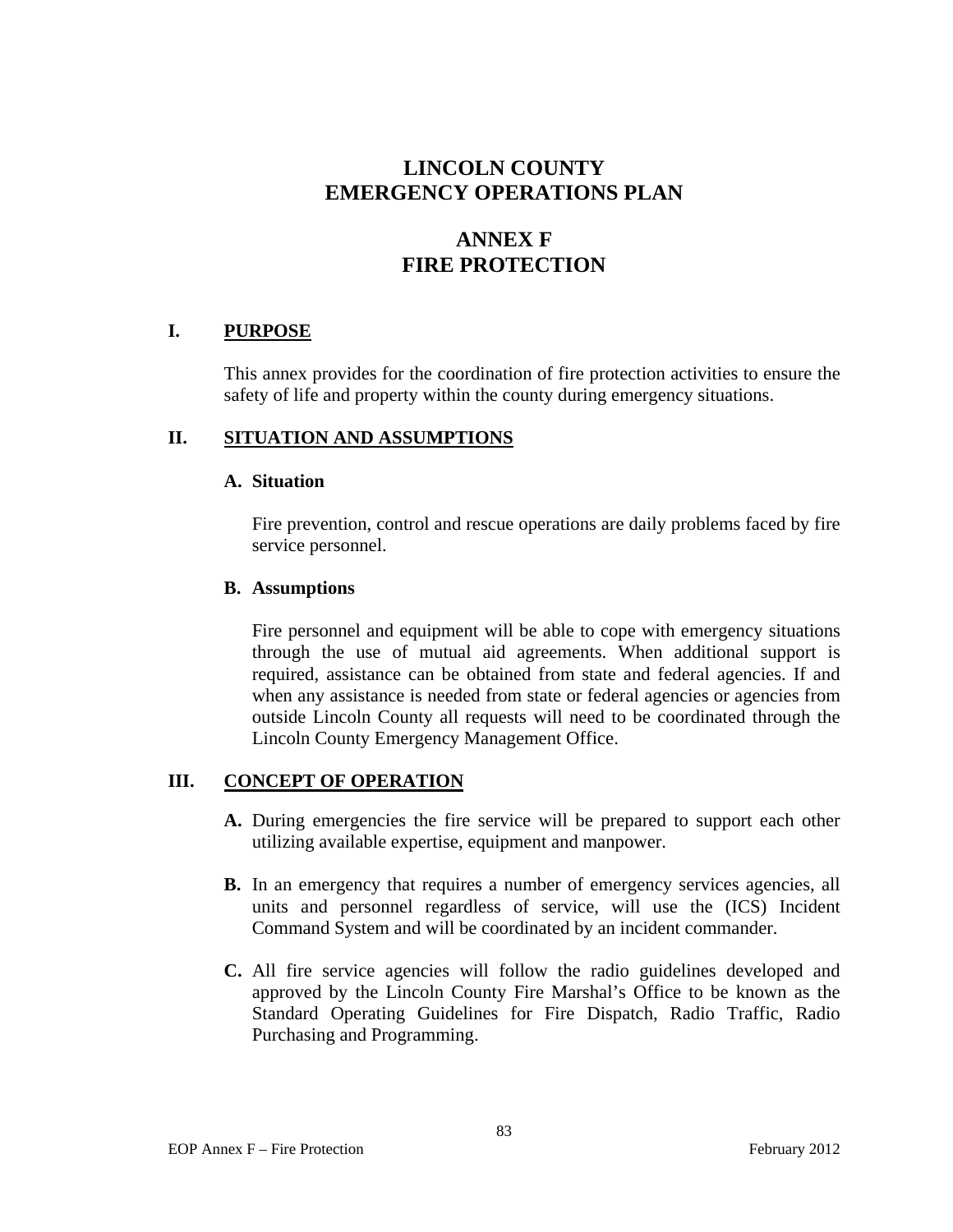- 1. The Fire Service will be incident commander during the following emergencies:
	- If fire or threat of fires is involved
	- All Hazardous Materials Incidents
	- The fire chief or officers of the fire department in charge at the scene of a fire or other emergency involving the protection of life or property or any part thereof, shall have the authority to direct such operations as necessary to extinguish or control any fire, perform any rescue operations, investigate the existence of suspected or reported fires, gas leaks or other hazardous conditions or situations, or take any other action necessary in the reasonable performance of duty. In the exercise of such power, the fire chief is authorized to prohibit any person, vehicle, vessel or thing from approaching the scene and is authorized to remove, or cause to be removed or kept away from the scene, any vehicle, vessel or thing which could impede or interfere with the operations of the fire department and, in the judgment of the fire chief, any person not actually and usefully employed in the extinguishing of such fire or in the preservation of property in the vicinity thereof. (North Carolina Fire Code (NCFC) Section 104.11)
- 3. EMS will be incident commander during the following emergencies:
	- Medical Emergencies
- 4. Law Enforcement Agencies will be incident commander during the following emergencies:
	- All missing persons operations
	- All bomb threats, explosive incidents with no fire, suspicious packages incidents and rapid deployment incidents
	- Terrorism incidents
- 5. Emergency Management will be lead agency during the following emergency:
	- All nuclear incidents
	- Severe floods, tornados, hurricanes
	- Severe Weather (ice, snow, etc.)

84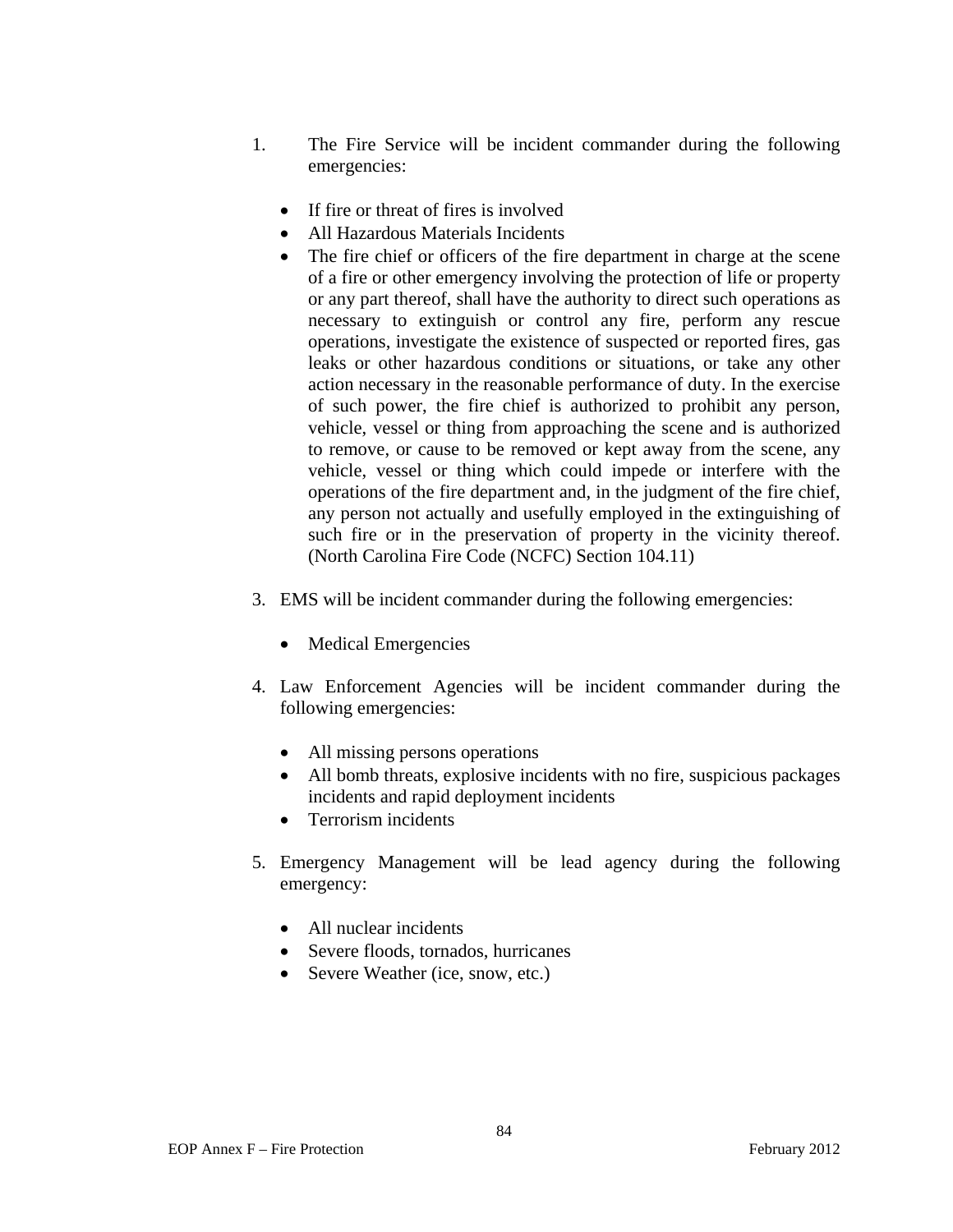**D.** Under the North Carolina Hazardous Materials Right to Know Law, the Fire Chief should survey all facilities within their jurisdiction to identify types and volume of hazardous materials located within the county. He should consider this information when developing response guidelines for hazardous materials accidents within the county. Coordination of facility emergency response guidelines with the local Emergency Operations Plan will be included in the fire service planning. In addition the Local Emergency Planning Committee (LEPC) has the responsibility to review plans for facilities with extremely hazardous materials, as defined by SARA Title III. The planning should be done by the facility, the fire departments and the Fire Marshal's Office. All hazardous materials produced, handled or used at any facility or transported through the county falls under the NC State Building Codes Fire Prevention Code, which is looked after and enforced by the Fire Marshal's Office.

### **IV. ORGANIZATION**

**A.** Fire departments in Lincoln County are made up of organized and trained units utilizing paid and volunteer personnel and serve a specific geographical area, providing service to citizens who live, work, and pass through the fire district they serve. The primary concern of these departments is fire protection, they are also asked to provide the following services upon request during times of emergencies and disasters: (1) debris removal; (2) debris clearance; (3) traffic control; (4) search  $\&$  rescue; (5) evacuation; (6) motor vehicle accidents; (7) rescue operations (8) AED calls and unresponsive patient calls; (9) assist EMS & Rescue as needed; (10) assist during floods, tornados, hurricanes, severe weather and any other lifesaving and property protection measures as necessary within their jurisdictions.

The county is divided geographically into:

**East Section:** Denver Fire Department, East Lincoln Fire Department, Pumpkin Center Volunteer Fire Department and Alexis Volunteer Fire Department

**Central Section:** North 321 Volunteer Fire Department, Boger City Volunteer Fire Department, South Fork Volunteer Fire Department and City of Lincolnton Fire Department

**West Section:** Crouse Volunteer Fire Department, Howards Creek Volunteer Fire Department, Union Volunteer Fire Department and North Brook Volunteer Fire Department

**B.** The control and prevention of forest fires is the responsibility of the State Division of Forest Service and Lincoln County Forest Service. Through mutual aid agreements, local fire departments support the State Division of Forest Resources and Lincoln County Forest Service in this responsibility.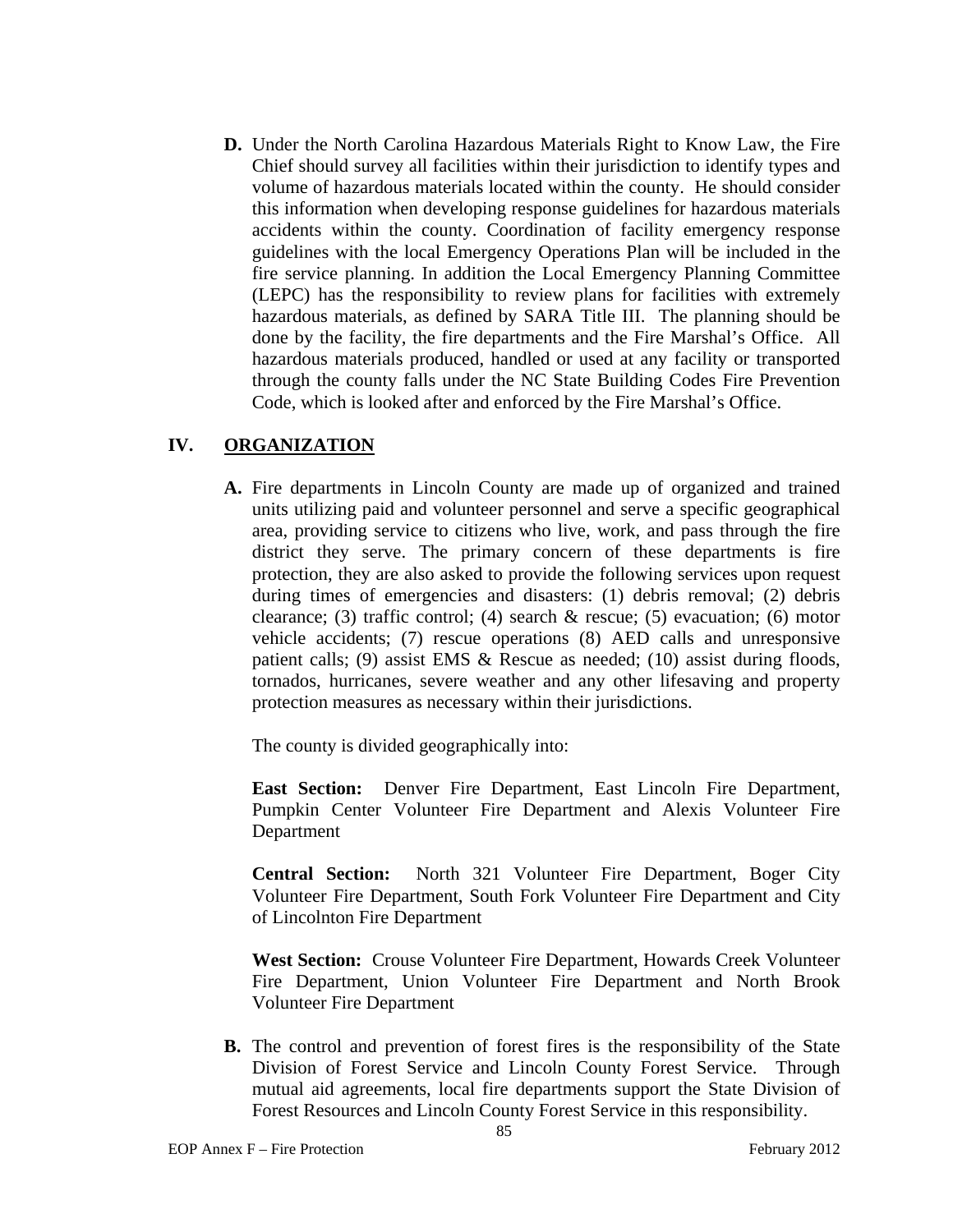# **V. CONTINUITY OF GOVERNMENT**

**A.** The line of succession for the Fire Marshal is:

- 1. Fire Marshal
- 2. Deputy Fire Marshal
- **B.** The line of succession for the fire departments is:
	- 1. Fire Chief
	- 2. Command Staff

# **VI. ADMINISTRATION AND LOGISTICS**

- **A.** A listing of the personnel, equipment and supplies for fire services under contract for services within Lincoln County will be found in the County Resource Manual.
- **B.** Reports and records of fire service activities during an emergency/disaster will be collected and maintained by the Emergency Management Office.
- **C.** Contracts between the county and the fire departments will be kept on file in the Fire Marshal's Office. Contracts between the county and rescue service organizations will be kept on file in the EMS Director's Office.
- **D.** Fire services will maintain current maps and charts of their district and current notification/recall rosters.
- **E.** Fire service will need to turn in any roster changes within 10 days to the Fire Marshal's Office. The Fire Marshal will then notify Emergency Management of those changes.
- **F.** Each fire department must have all fire call reports assigned to the department put in Fire House data base by the  $15<sup>th</sup>$  of each month for the previous month.
- **G.** County fire investigations will be performed by the fire department and if assistance is needed the Fire Marshal's Office will be called to aid in the investigation. If the Fire Marshal's Office is not available, the Sheriff's Department will be called to assist. If further assistance is needed, the Fire Marshal's Office or the Sheriff's Department will call for help from the SBI.

86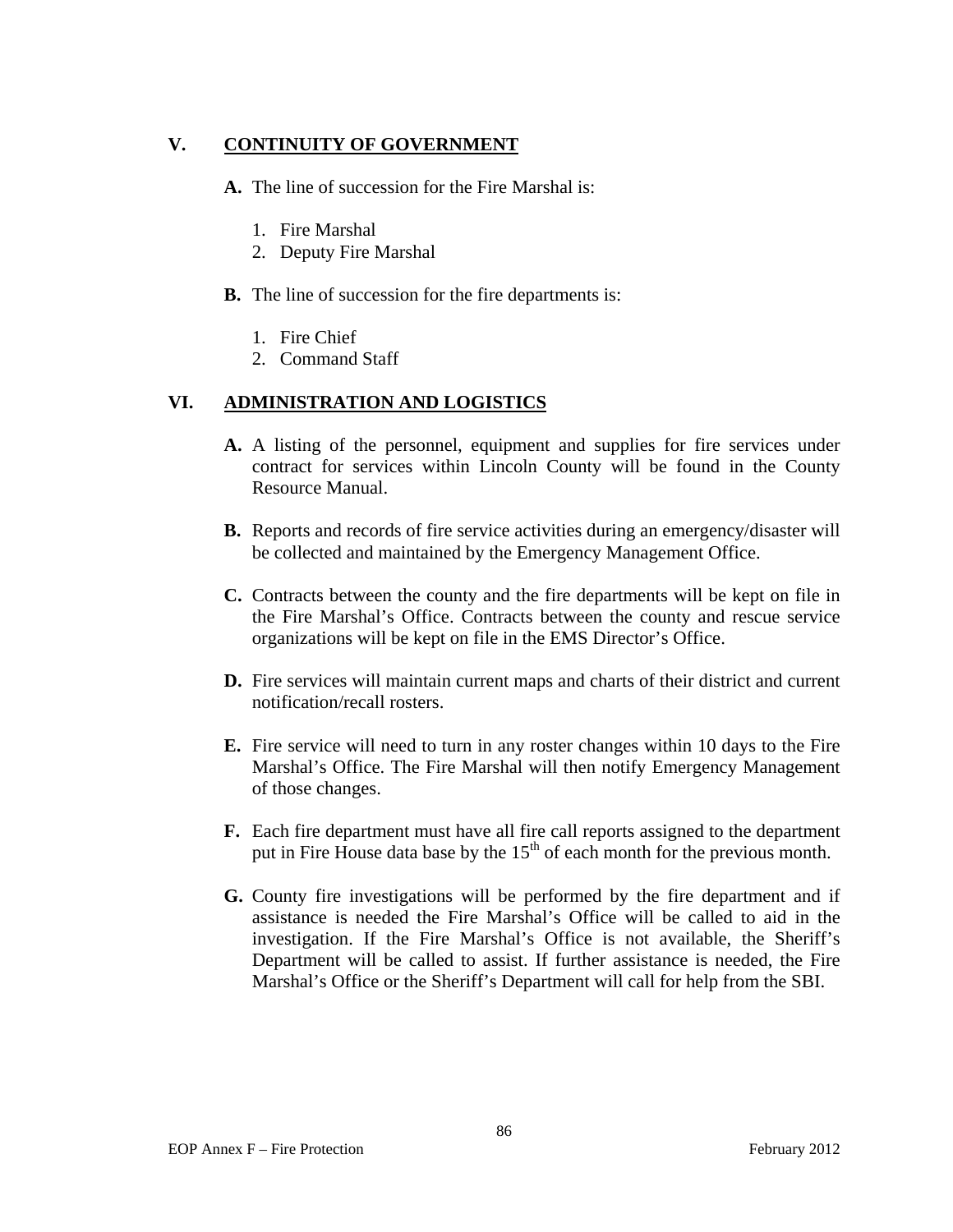### **H.** Fire Channels Down or Out of Service

If communications center is unable to tone out the fire departments or communicate with them due to storm damage or mechanical failure, they are to notify the Fire Marshal on call. The Fire Marshal on call will then notify each fire department to have the station manned until communications are restored.

### **I.** Dispatch Channel and Fire Ground Channels

Fire Channel 1 will be main dispatch channel. Channel 1 will be used for dispatching only unless all fire ground channels are being used. Fire Channels 2, 3 & 5 and State Fire will be used as fire ground channels. Once the first unit arrives on the scene they will be assigned a fire ground channel. Fire Channel 4 is our talk around channel and can also be used as a fire ground channel.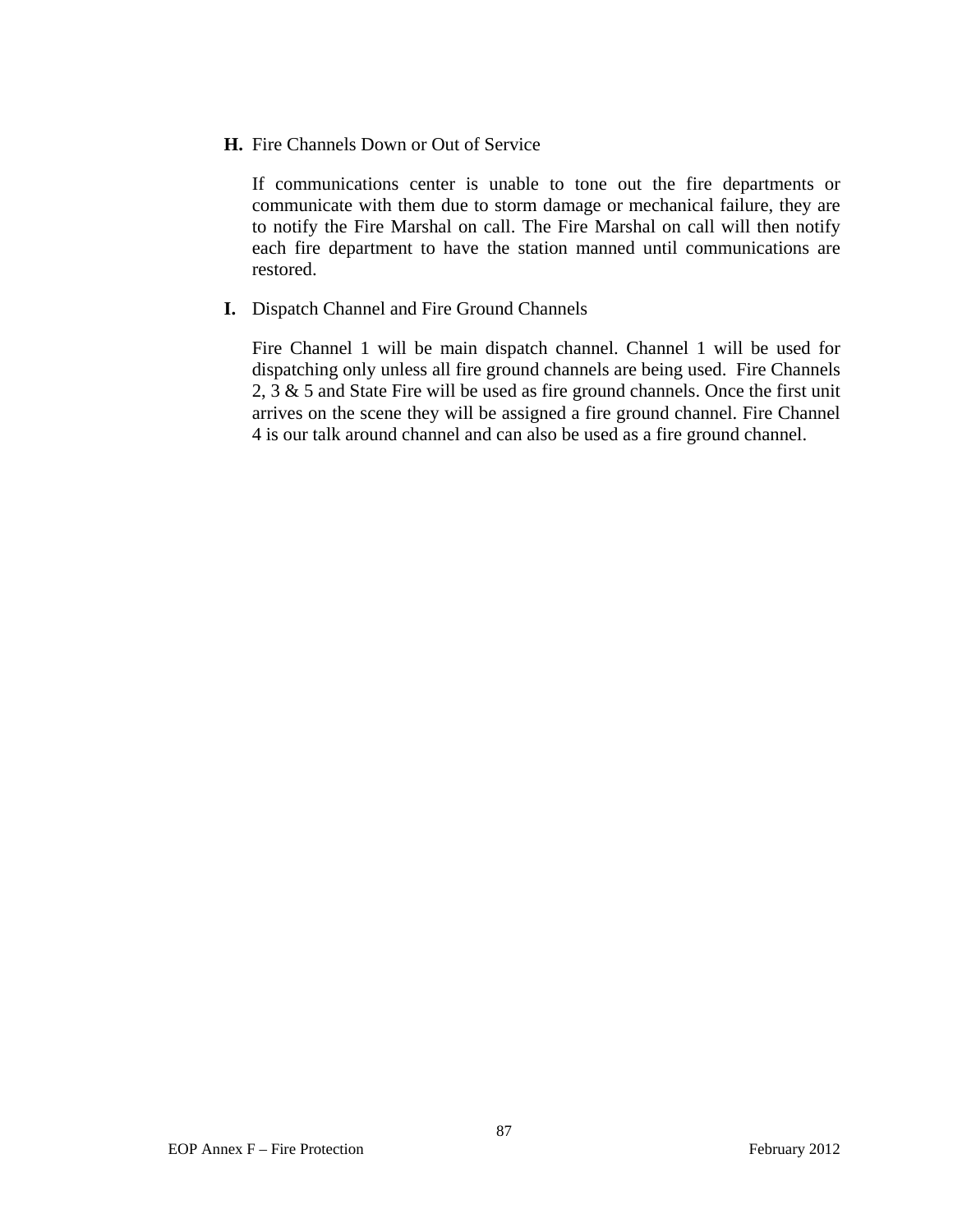# **ANNEX G EMERGENCY MEDICAL SERVICES**

# **I. PURPOSE**

This section provides for emergency medical services during natural and manmade emergencies.

# **II. SITUATION AND ASSUMPTIONS**

# **A. Situation**

Lincoln County is served by ten medical facilities:

- 1. Carolinas Medical Center Lincoln
- 2. Catawba Memorial Hospital
- 3. Frye Regional Medical Center
- 4. Lake Norman Regional Medical Center
- 5. Gaston Memorial Hospital
- 6. Cleveland Regional Medical Center
- 7. Carolinas Medical Center Main
- 8. Carolinas Medical Center Northeast
- 9. Presbyterian Hospital Huntersville
- 10. Presbyterian Hospital Main

Full-time, part-time and volunteer Rescue Squad/EMS/Fire personnel provide first responder services. Advanced Life Support is provided by Emergency Medical Services.

Medical helicopters serve Lincoln County from MEDCENTER Air, Baptist Aircare, Mountain Area Medical Airlift (MAMA) and Regional One Air Medical Service and Med Trans One out of South Carolina.

# **B. Assumptions**

**1.** A large-scale emergency will result in increased demands on all EMS and medical personnel, and a mass casualty event could overwhelm response capabilities.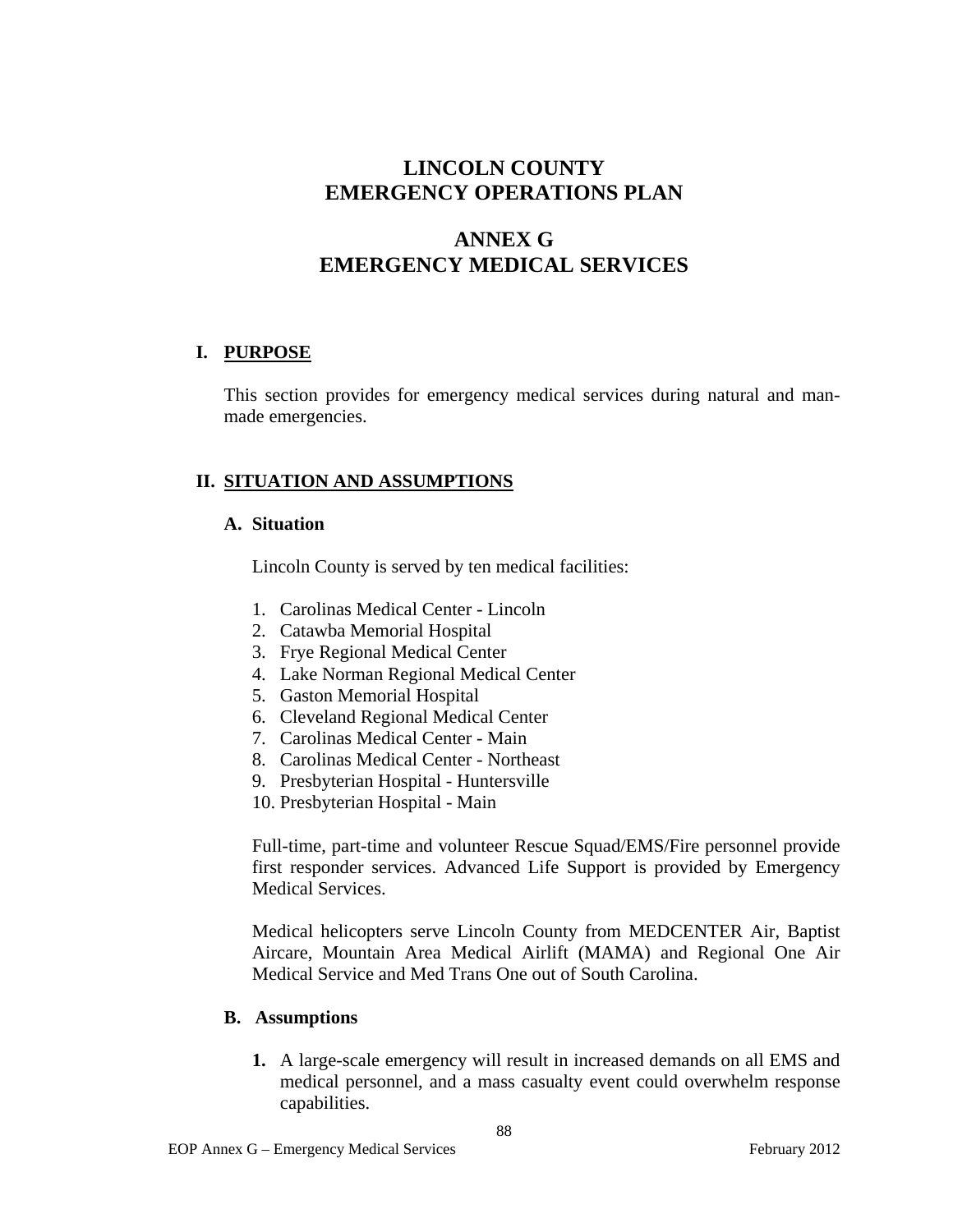- **2.** Following a disaster many of the injured will be transported to medical facilities by persons other than trained medical personnel.
- **3.** Disruption of the county's communications system will severely impede delivery of emergency medical service.
- **4.** Debris on roadways may hamper first responders.
- **5.** Catastrophic disasters may affect large areas of the county and surrounding counties and medical resources may be damaged, destroyed or unavailable.
- **6.** Following a major disaster occurrence, field emergency medical facilities may have to be established. This could include a temporary morgue.

# **III. CONCEPT OF OPERATION**

- **A.** The Line of Succession for Emergency Medical Services is:
	- 1. Lincoln County Emergency Medical Services Director
	- 2. Lincoln County Emergency Medical Services Deputy Director
	- 3. Lincoln County Emergency Medical Services Training Coordinator
	- 4. Lincoln County Emergency Medical Services Shift Supervisor

### **B. General**

- 1. Emergency operations for public health and medical services will be an extension of normal agency and facility duties.
- 2. Coordination between health and medical providers is necessary to ensure emergency operational readiness.
- 3. Coordination of resources beyond that of the county emergency response agencies will be directed through the Lincoln County Emergency Management Office.

### **C. Health**

**1.** The primary concern of public health is disease control.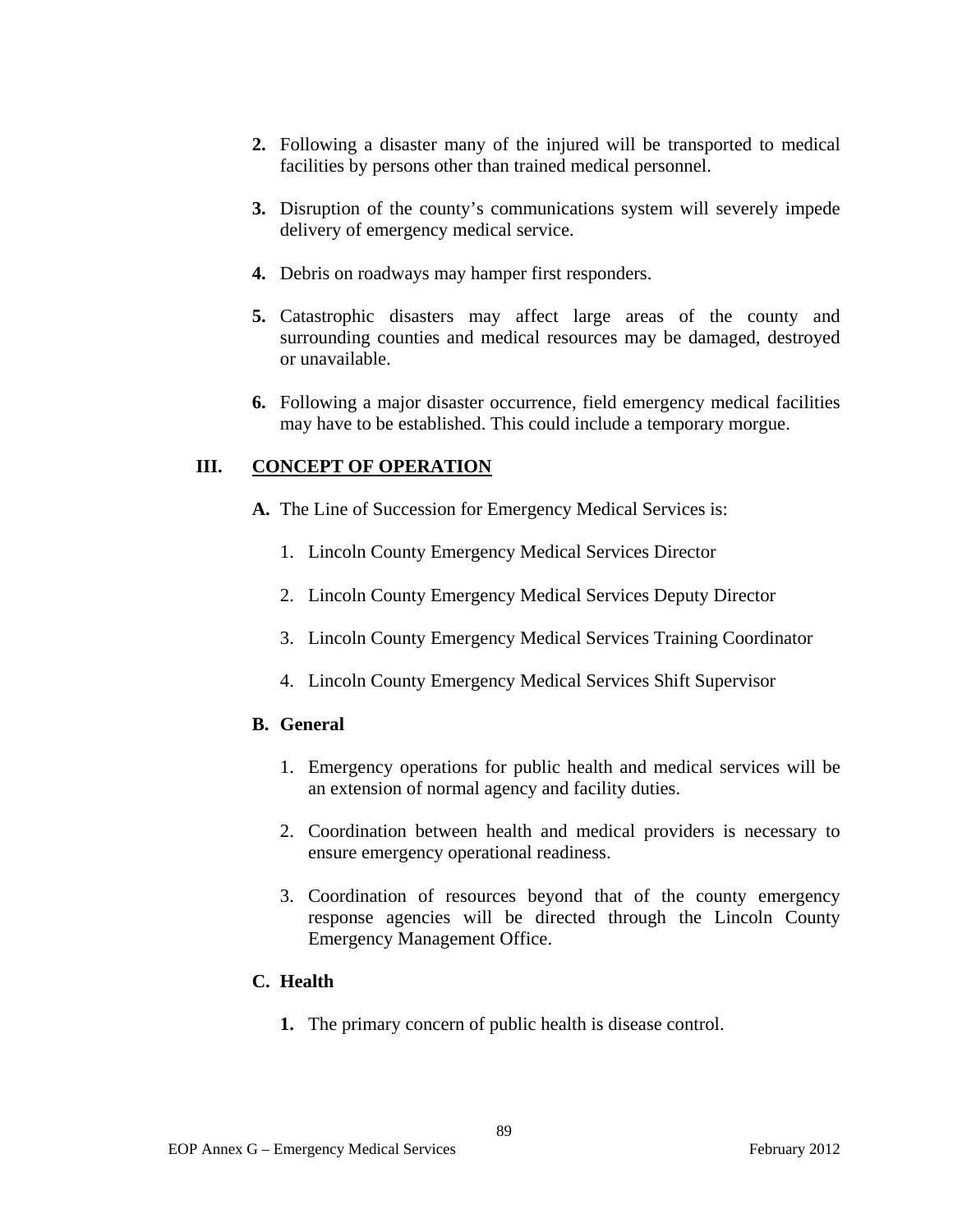# **D. Medical**

- 1. EMS will provide field medical care during emergency situations and coordinate necessary medical transportation.
- 2. EMS capabilities will be expanded by qualified volunteers, rescue squads and fire department first responders.
- 3. During mass casualty incidents, EMS will establish patient triage, treatment and transportation areas.
- 4. When necessary an EMS official will be located at an established command post to coordinate responding medical units and establish communication links with hospitals through the Emergency Communications Centers or the EOC.
- 5. Transfer of authority on-scene will be in accordance with established guidelines.

### **E. Mortuary**

- 1. The Medical Examiner will identify and take charge of human remains.
- 2. Local companies may be called upon to provide specialized equipment.
- 3. Refrigerated trucks may be requested from the Department of Emergency Management.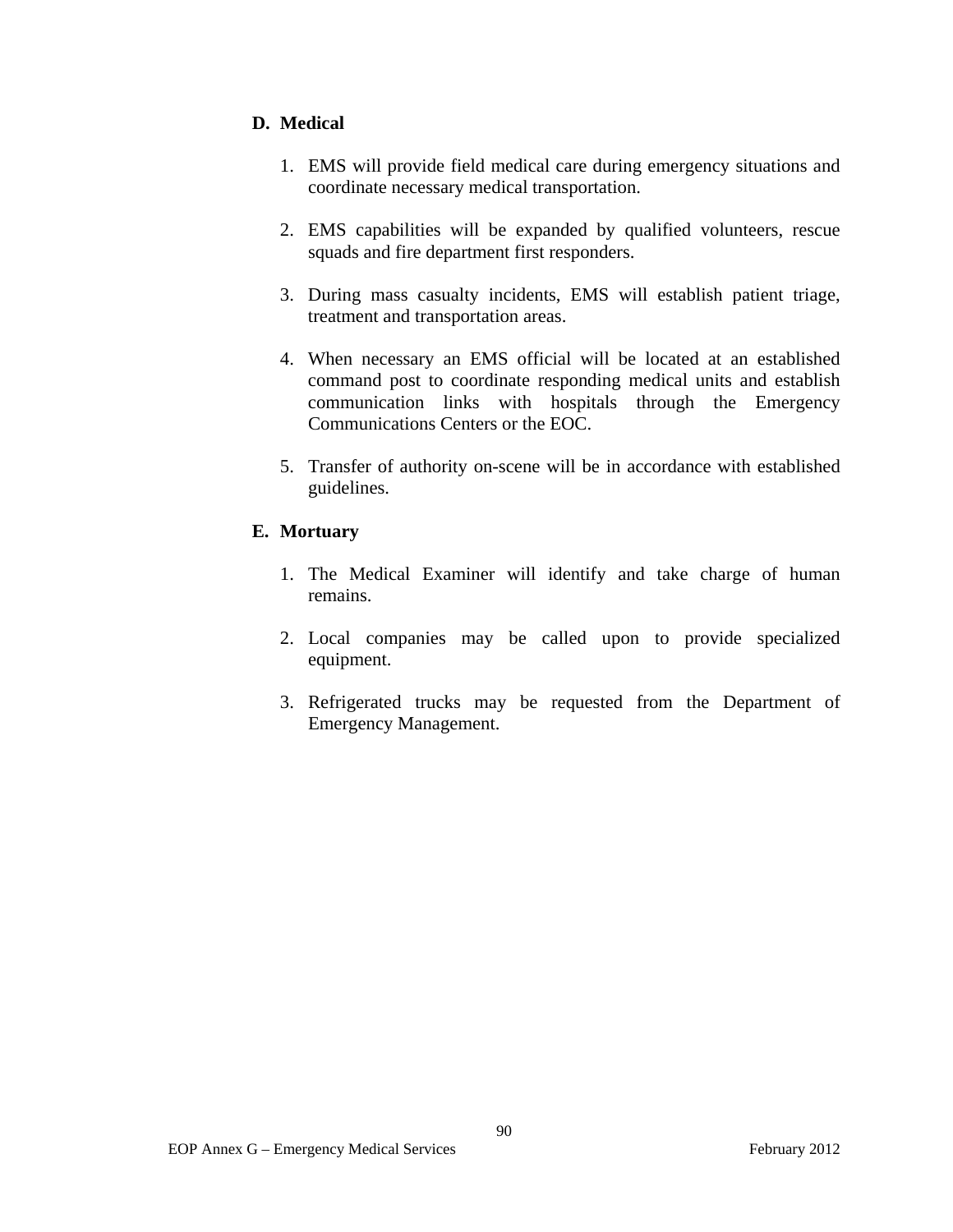# **ANNEX H PUBLIC WORKS**

# **I. PURPOSE**

The purpose of this annex is to provide essential public works services during an emergency to reduce the impact of the emergency.

### **II. SITUATION AND ASSUMPTIONS**

### **A. Situation**

In an emergency there is frequently a need for manpower and equipment to remove obstructions to an accident site and restore essential utilities.

#### **B. Assumptions**

Public work departments have a limited but immediate capability to provide emergency services for debris removal, restoring of essential utilities and shelter support.

### **III. CONCEPT OF OPERATION**

- A. In non-emergency periods, the role of public works is confined to trash collection, landfill operations, facilities, water and sewage utility service and transportation and equipment operations and maintenance.
- B. During emergencies, the Public Works function expands and coordination of Public Works emergency operations is essential. Public Works will provide support to the other agencies as directed by the EOC.

# **IV. ORGANIZATION**

The Lincoln County Public Works Department is managed by the Public Works Director. During emergency situations operational control remains the same as during day-to-day activities. Operations may then require twenty-four hour coverage.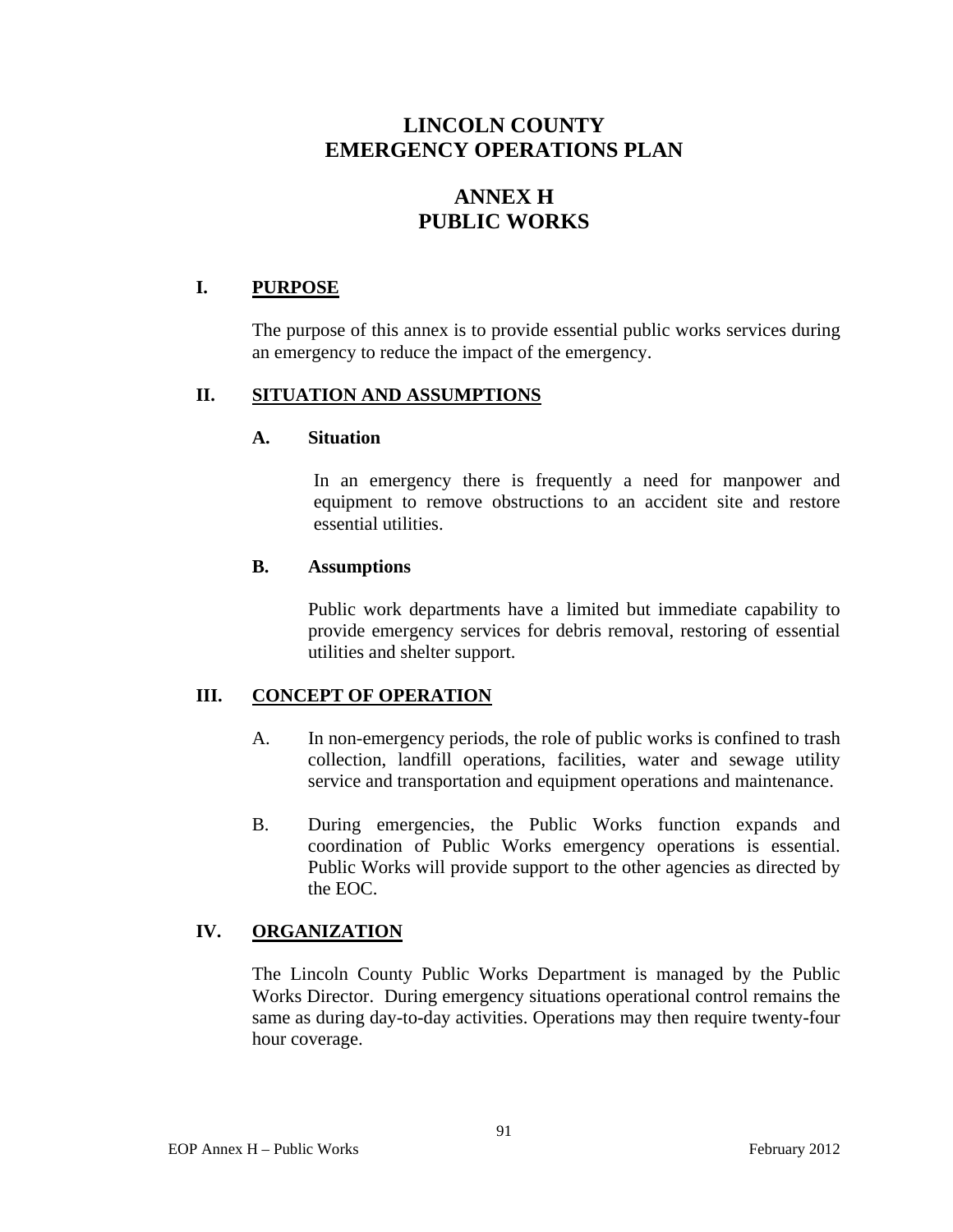# **V. CONTINUITY OF GOVERNMENT**

### **The line of succession is:**

- 1. Lincoln County Public Works Director
- 2. City of Lincolnton Public Works Director
- 3. Lincoln County Assistant Public Works Director

# **VI. ADMINISTRATION AND LOCISTICS**

### **A. Records and Reports**

- 1. Records of personnel and equipment will be maintained.
- 2. Informational data and maps pertaining to county facilities, streets and utility systems will be maintained in the Department of Public Works.
- 3. Records and reports regarding expenditures incurred during emergency response activities will be kept.

#### **B. Communications**

The communications system will make maximum use of available radio and telephone communication resources.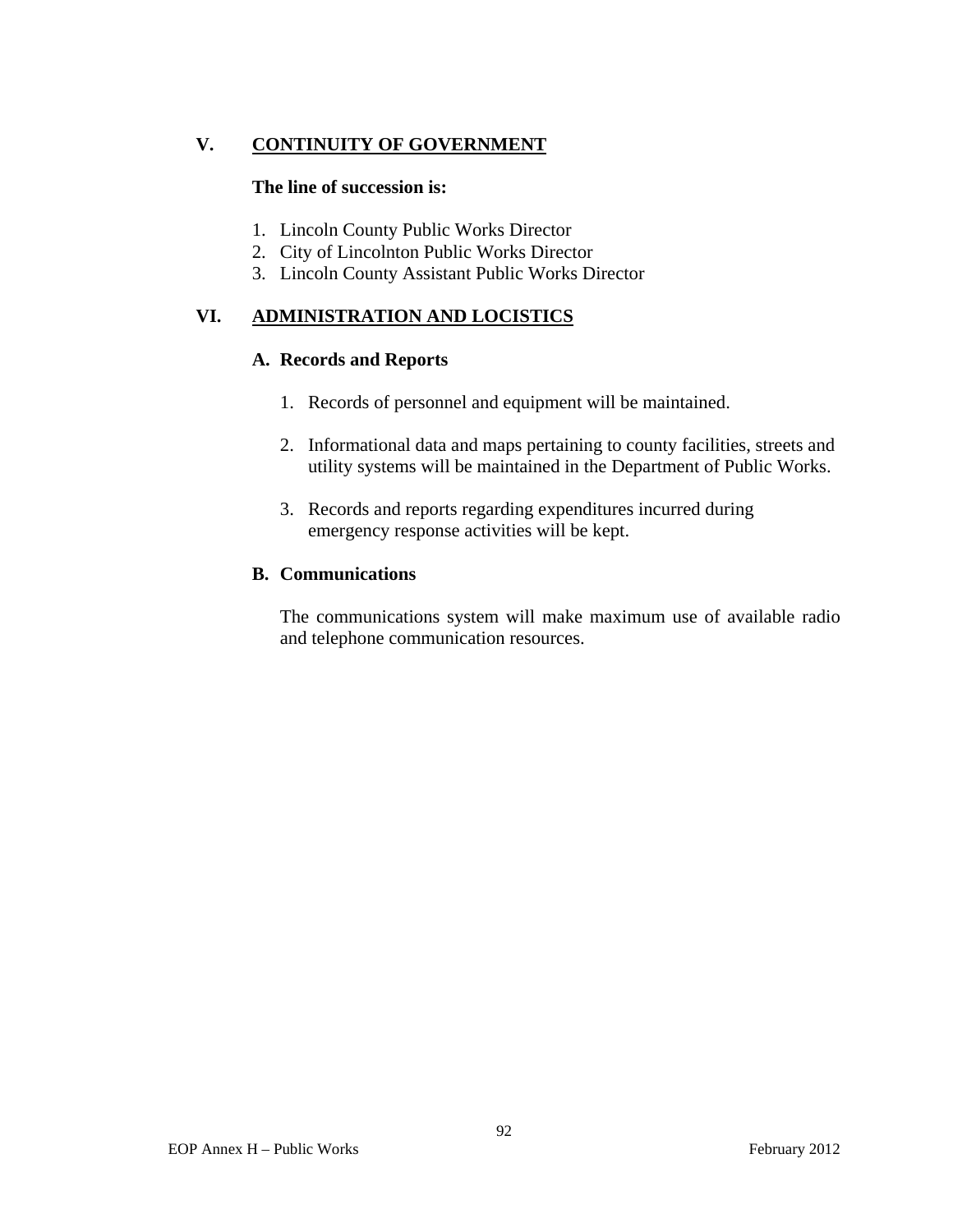# **ANNEX I HEALTH SERVICES**

# **I. PURPOSE**

This annex provides for protection of the public health and provisions for medical services during natural and man-made emergencies.

### **II. SITUATION AND ASSUMPTIONS**

#### **A. Situation**

- 1. Emergency situations can lead to public health and medical problems.
- 2. Depending on the nature of the incident, complications may include general health problems, traumatic injury, communicable disease, contamination of food and water and mental health ailments.
- 3. The release of toxic or hazardous materials may result in air, water or soil contamination.

### **B. Assumptions**

- 1. Resources available through local and regional health services will be provided.
- 2. When local resources can no longer meet the demand of the situation, state agencies will be contacted through the county Emergency Management Office to request additional resources.
- 3. Catastrophic disasters may affect large areas of the county and resources may be damaged, destroyed, or unavailable.

### **III.** CONCEPT OF OPERATION

# **A. General**

- 1. Emergency operations for public health will be an extension of normal agency and facility duties.
- 2. Coordination between health/medical providers is necessary to ensure emergency operational readiness.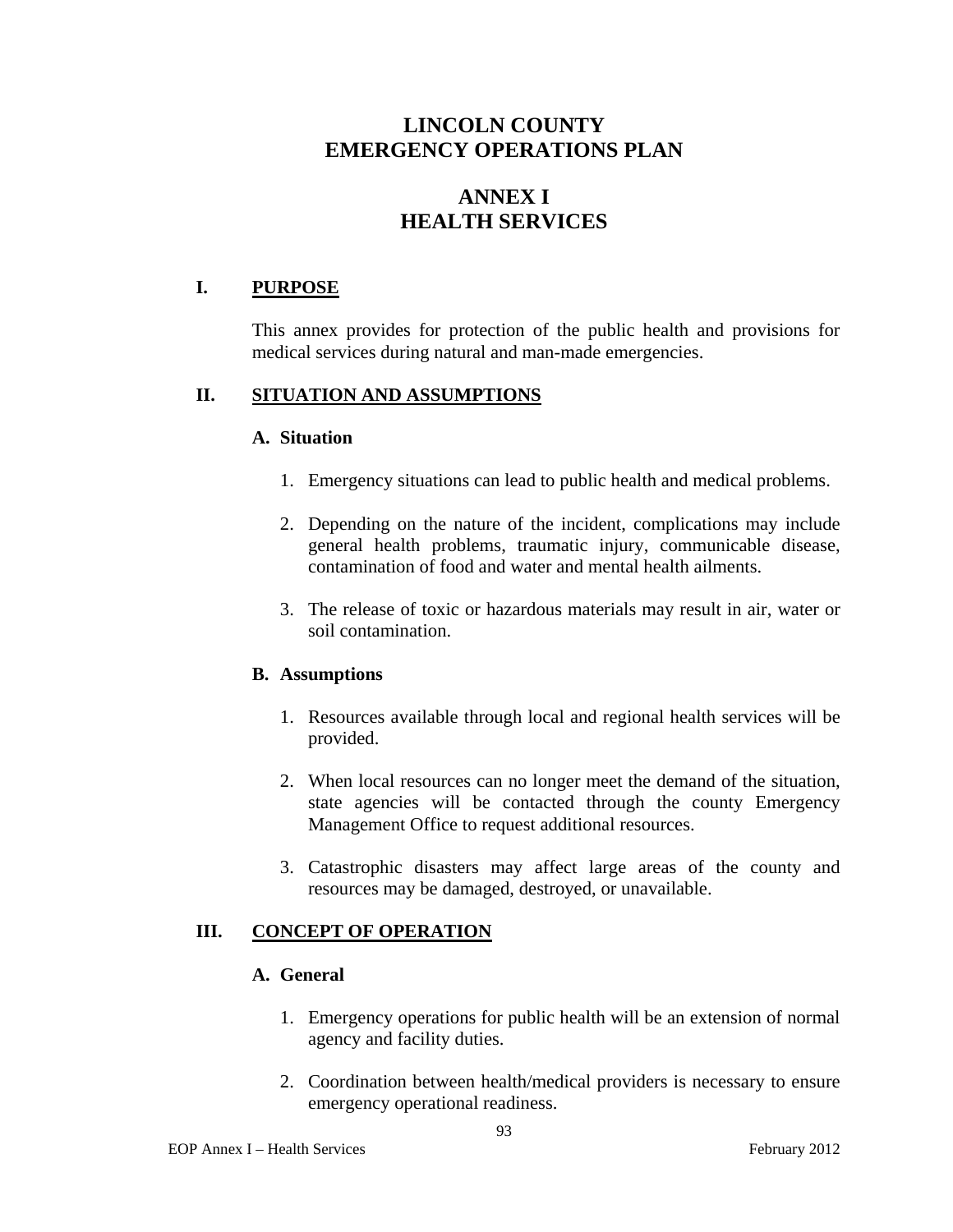### **B. Health**

- 1. The primary concern of public health is disease control. The County Department of Health will implement effective environmental health, nursing, and health education practices to minimize the incidence of disease.
- 2. Frequent inspections of damaged housing and emergency shelters will be necessary to determine the need for emergency repairs, pest control, sanitation, food safety or other protective measures.
- 3. During flooding situations the Health Department will make recommendations for inspection of private wells, housing and other properties as they relate to health and safety.

### **C. Mortuary**

- 1. The Medical Examiner will identify and take charge of human remains.
- 2. After assessment of a mass fatality situation the Medical Examiner will coordinate with the State Medical Examiner's Office for assistance through the County Emergency Management Office.
- 3. As needed the counties morgue capabilities will be expanded. Coordination of this activity will be by the Medical Examiner.

# **D. Mental Health**

- 1. County Mental Health Director will provide staff to assist in the disaster area and in shelter operations.
- 2. When disaster relief application centers are opened, Mental Health will provide personnel to assist disaster victims.
- 3. The Mental Health Director will assist in the coordination of Critical Incident Stress Debriefing for emergency workers as requested.

### **IV. ORGANIZATIONS**

- a. The County Health Director will coordinate, organize and supervise emergency public health operations.
- b. The Medical Examiner will coordinate activities relating to the identification of the dead and mortuary services.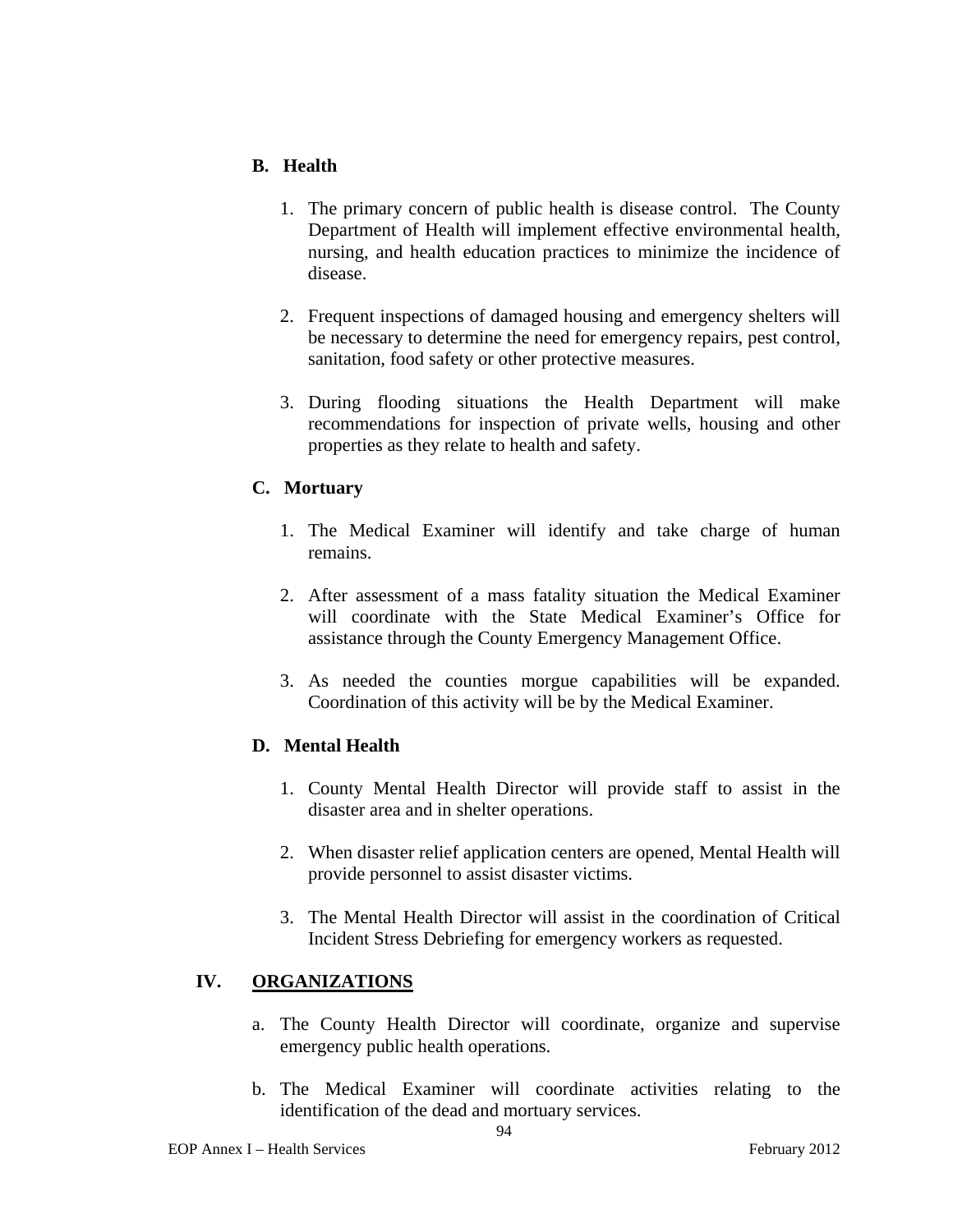# **V. CONTINUITY OF GOVERNMENT**

### **A. Health**

The line of succession is:

- 1. Health Director
- 2. Medical Director
- 3. Director of Nursing

### **VI. ADMINISTRATION AND LOGISTICS**

- **A.** The County Department of Health will arrange for the collection and processing of vital statistics and other documentation.
- **B.** Data related to disease outbreaks will be collected and forwarded to appropriate local, state and federal officials.
- **C.** Health inspections will be conducted with increased frequency.
- **D.** The Health Director and EMS Coordinator will determine what operating records will be essential for post disaster analysis and will require maintenance of these records.
- **E.** In the event of a shelter being opened the Health Department will be contacted by DSS for staffing needs.
- **F.** In the event of a nuclear disaster, the health director will report to the EOC. If the Health Director is not available, the Community Health Manager or Director of Nursing will serve as the representative at the EOC.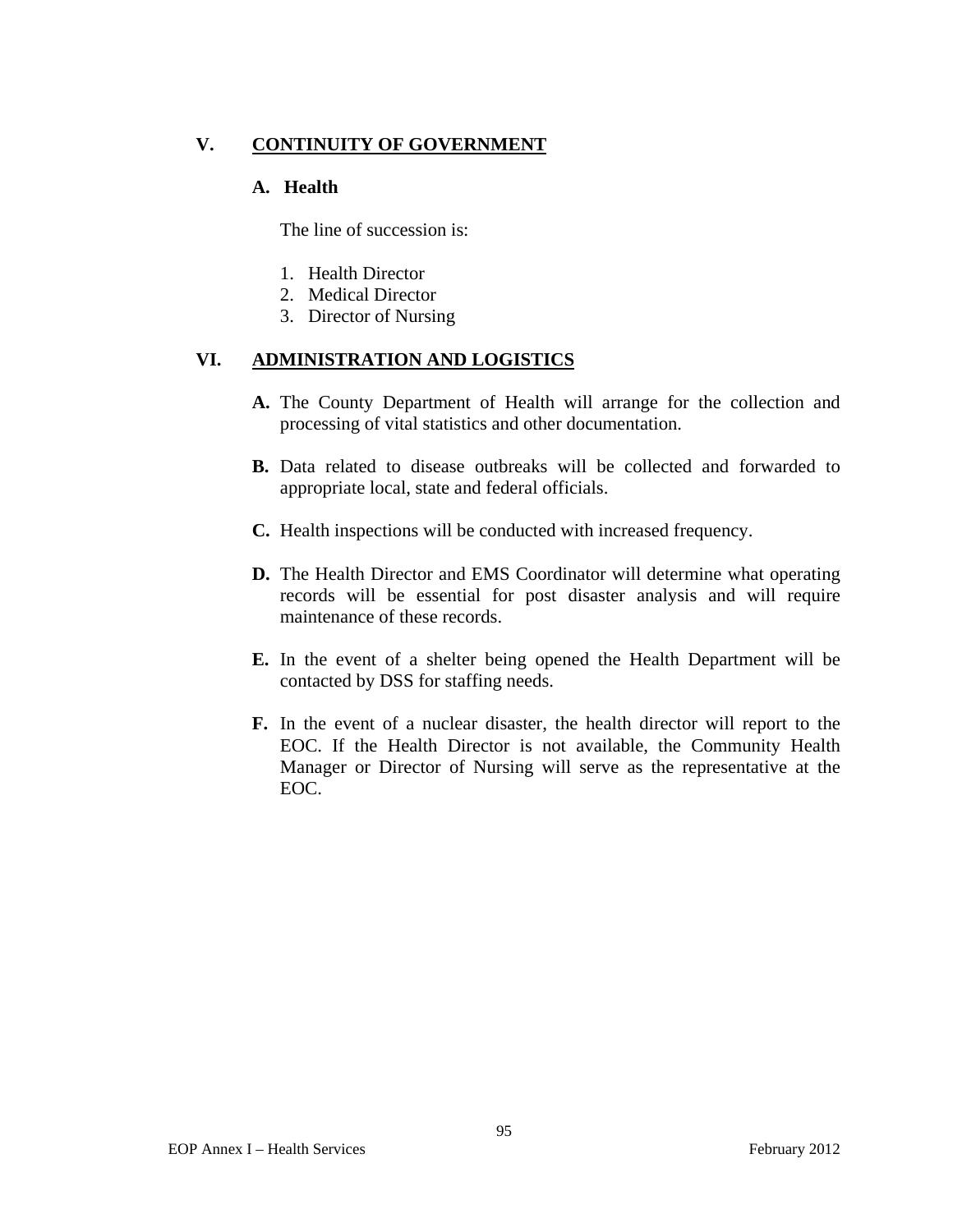# **ANNEX J EVACUATION AND TRANSPORATION**

# **I. PURPOSE**

This annex provides for an orderly, coordinated evacuation of the county population during emergencies while outlining the organization and direction of transportation resources.

# **II. SITUATION AND ASSUMPTIONS**

### **A. Situation**

- 1. Several emergency situations may require evacuation of all or part of the county.
- 2. Facilities and populations within the county that pose special evacuation problems have been identified.
- 3. An evacuation may require substantial physical resources for transportation, communication and traffic control.
- 4. Large-scale disasters may necessitate the rapid evacuation of hospitals, nursing homes and non-ambulatory populations.

# **B. Assumptions**

- 1. Sufficient warning time will be available to evacuate the threatened population.
- 2. The principal mode of transportation will be private vehicles.
- 3. Particular areas of the county or special populations within the county will need additional time to accomplish an evacuation.
- 4. The public will both receive and understand official information related to evacuation. The public will act in its own interest and will evacuate dangerous areas promptly when advised to do so.
- 5. If there is sufficient advanced warning, some residents may evacuate prior to being advised to do so by public officials.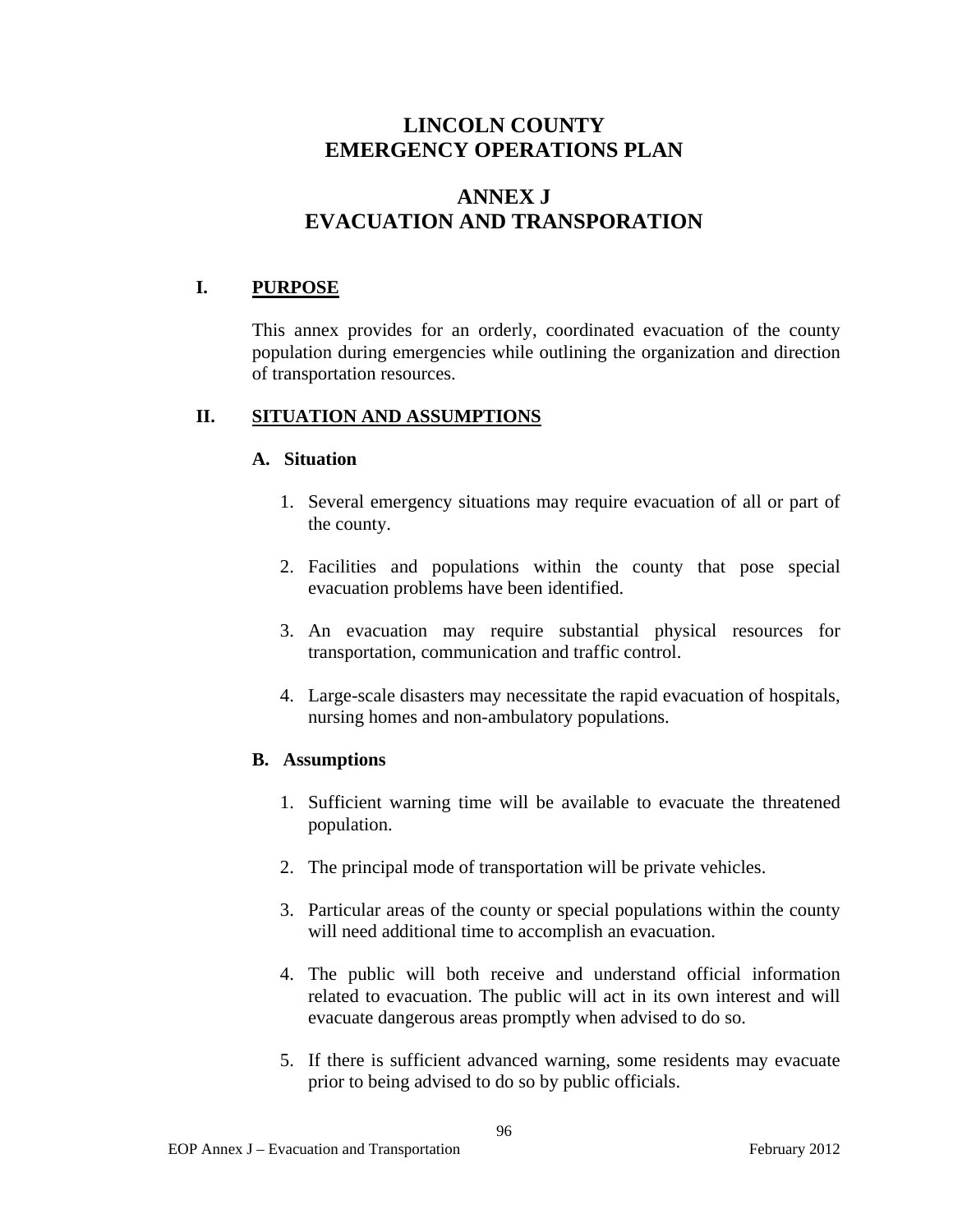- 6. Most evacuees will seek shelter with relatives or friends rather than seek public shelter.
- 7. Some residents may refuse to evacuate regardless of warnings.
- 8. Some people will lack transportation. Others who are ill or disabled may require vehicles with special transportation capabilities.

# **III. CONCEPT OF OPERATIONS**

# **A. General**

- 1. The ultimate responsibility for ordering an evacuation rests with local government. If a municipality is to be evacuated, the mayor will issue the order. If the evacuation involves more than one jurisdiction, or an area outside of a municipality, the order will be issued on a county level by the Chairman of the County Commissioners, or designated representative.
- 2. By monitoring the progress of the evacuation, any impediments to the evacuation can be recognized and contingency options can be implemented.

# **B. Specific**

- 1. Movement Control and Guidance
	- a. The size of the threatened area to be evacuated will be determined at the time of the emergency.
	- b. Traffic movement during evacuation will be controlled by use of designated routes and traffic control points. The evacuation area will identify at least two routes of egress. One lane of each route will be kept open to permit ingress of emergency vehicles.
	- c. Traffic movement is directed to pre-designated reception centers and shelters within the county and in adjacent counties as needed.
	- d. Vehicles experiencing mechanical problems during the evacuation will be moved off the roads. Stranded evacuees will be picked up by other evacuating vehicles or by emergency response personnel.
- 2. Staging Areas and Pick-up Points and Routes
	- a. The county will determine designated staging areas as mobilization points to organize the emergency response personnel and equipment entering from areas outside the county.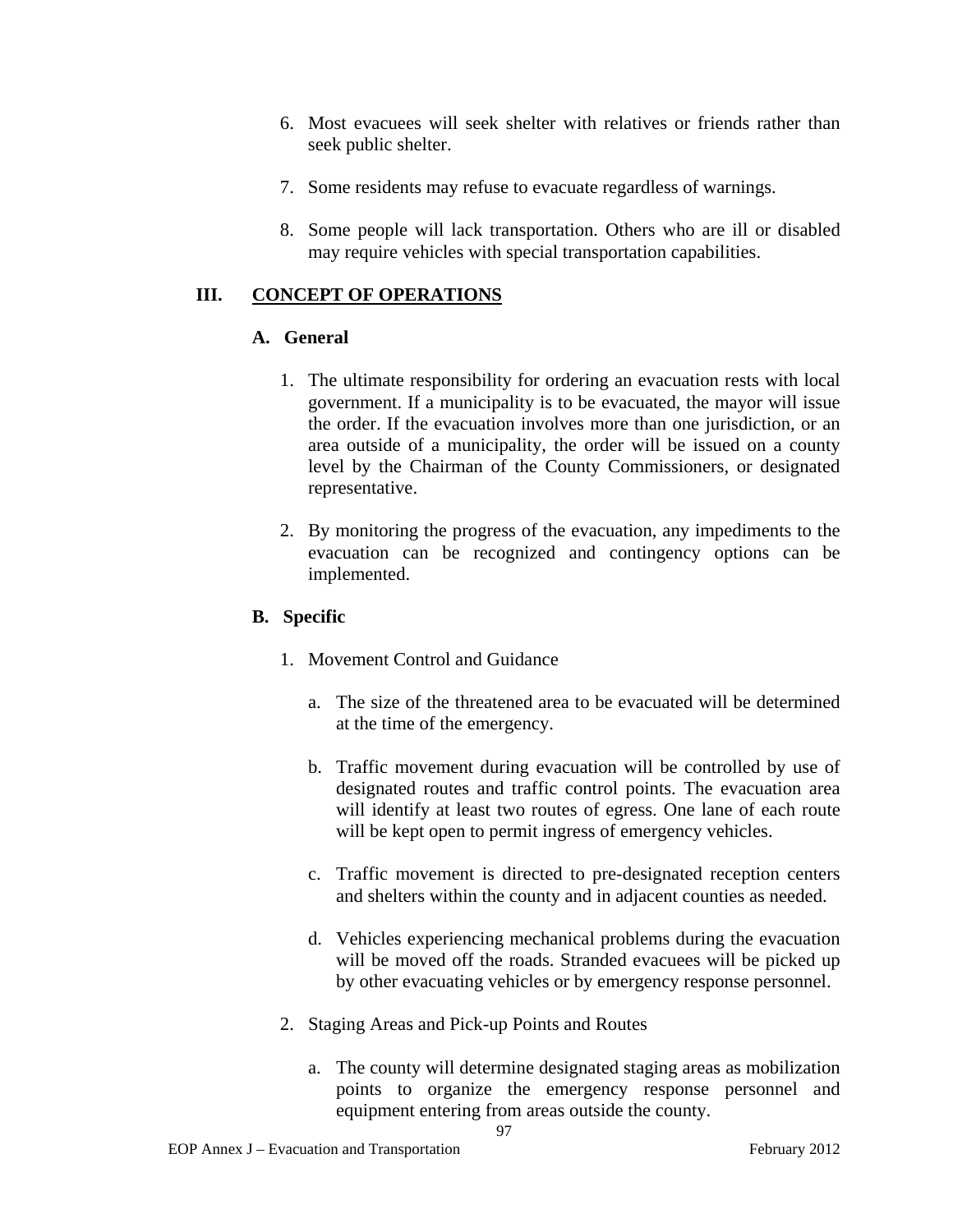- b. Pick-up points and/or routes will be established as needed. Evacuees without vehicles will be instructed to go to the nearest pick-up point. Pick-up routes will be designated for the rural areas. Emergency vehicles will travel these routes at least twice during the evacuation to assure all evacuees without vehicles are assisted.
- 3. Evacuation of Special Populations
	- a. Institutions within the county have developed guidelines for evacuation.
	- b. Most patients and staff of the county's medical facilities will be evacuated by buses. Ambulances and vans will be provided for evacuation of non-ambulatory individuals. Guidelines for rapid evacuation or sheltering in-place have been included for facilities in the danger zone for hazardous materials spills.
	- c. Schools have developed evacuation guidelines. Buses will be utilized for students without their own vehicles. Schools within the danger zone for hazardous materials spills will develop guidelines for in-place sheltering and "walk-away" evacuations. Parents will be advised of the location of reception centers.
	- d. The public will be given a telephone number(s) for handicapped or disabled persons without transportation. The EOC will arrange pick-up of these individuals by the county Rescue Squads, and Fire Departments. The County Department of Social Services (DSS) will advise the EOC of individuals known to need transportation assistance.
	- e. Each prison and detention center within the County will develop guidelines for the relocation of prisoners to jails outside of the threatened area.
	- f. Evacuation from city or county parks and recreation areas will be coordinated by the appropriate City or County Recreation Department. Evacuation of state parks and recreation areas in the county will be coordinated by the local field staff of the Parks and Recreation Division, Department of Environment, Health & Natural Resources (DEHNR). Facilities having a large number of employees within the county have guidelines for evacuation of their employees. These guidelines include the temporary shutdown of their facilities.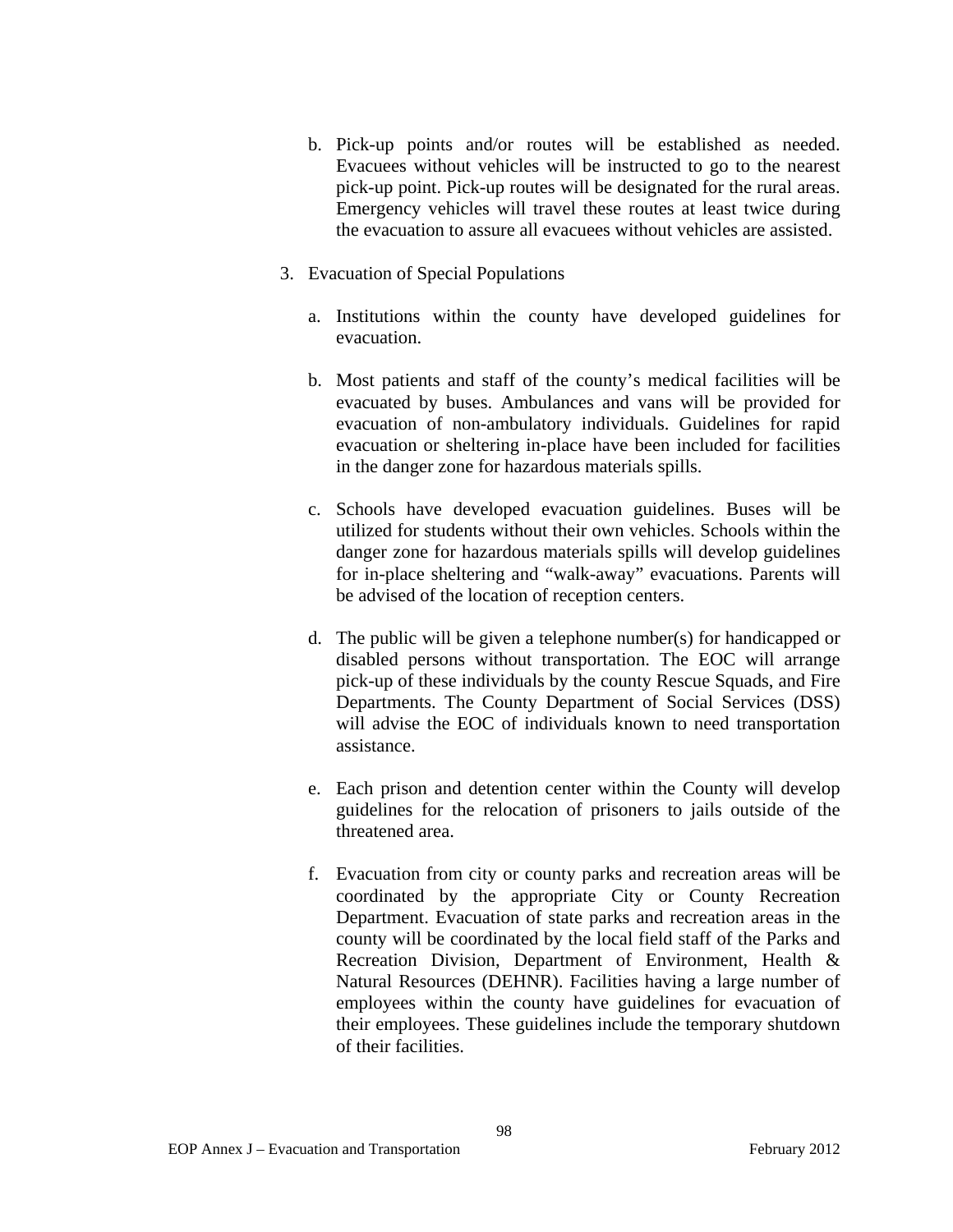- 4. Emergency Public Information Brochures
	- a. For fixed nuclear facility emergencies, emergency public information materials have been prepared. They identify staging areas for people requiring transportation to reception centers.
	- b. For other emergencies, warnings to the public and information concerning evacuation will be broadcast through the local WENS (LINCALERTS) emergency alerting system (via text, voice, email and pagers) and over the EAS network and/or by emergency vehicles equipped with sirens, warning lights, and/or loud-speakers moving through the threatened areas. For localized evacuations, warning and evacuation instructions may also be given door-todoor.

# **IV. ORGANIZATION**

- A. The County Emergency Management Coordinator is responsible for implementing the County Evacuation and Transportation Annex to facilitate the evacuation process during emergencies.
- B. During an evacuation, county emergency operations will be directed by the Chairman of the County Commission and coordinated by the County Office of Emergency Management. The EMS Director will provide coordination of all public transportation resources.

# **V. CONTINUITY OF GOVERNMENT**

### **A. Evacuation**

The line of succession is:

- 1. Chairman, Lincoln County Commissioners
- 2. County Manager, Lincoln County
- 3. Emergency Management Coordinator

# **B. Transportation**

The line of succession is:

- 1. Director, Lincoln County EMS
- 2. Transportation Manager
- 3. Transportation Supervisor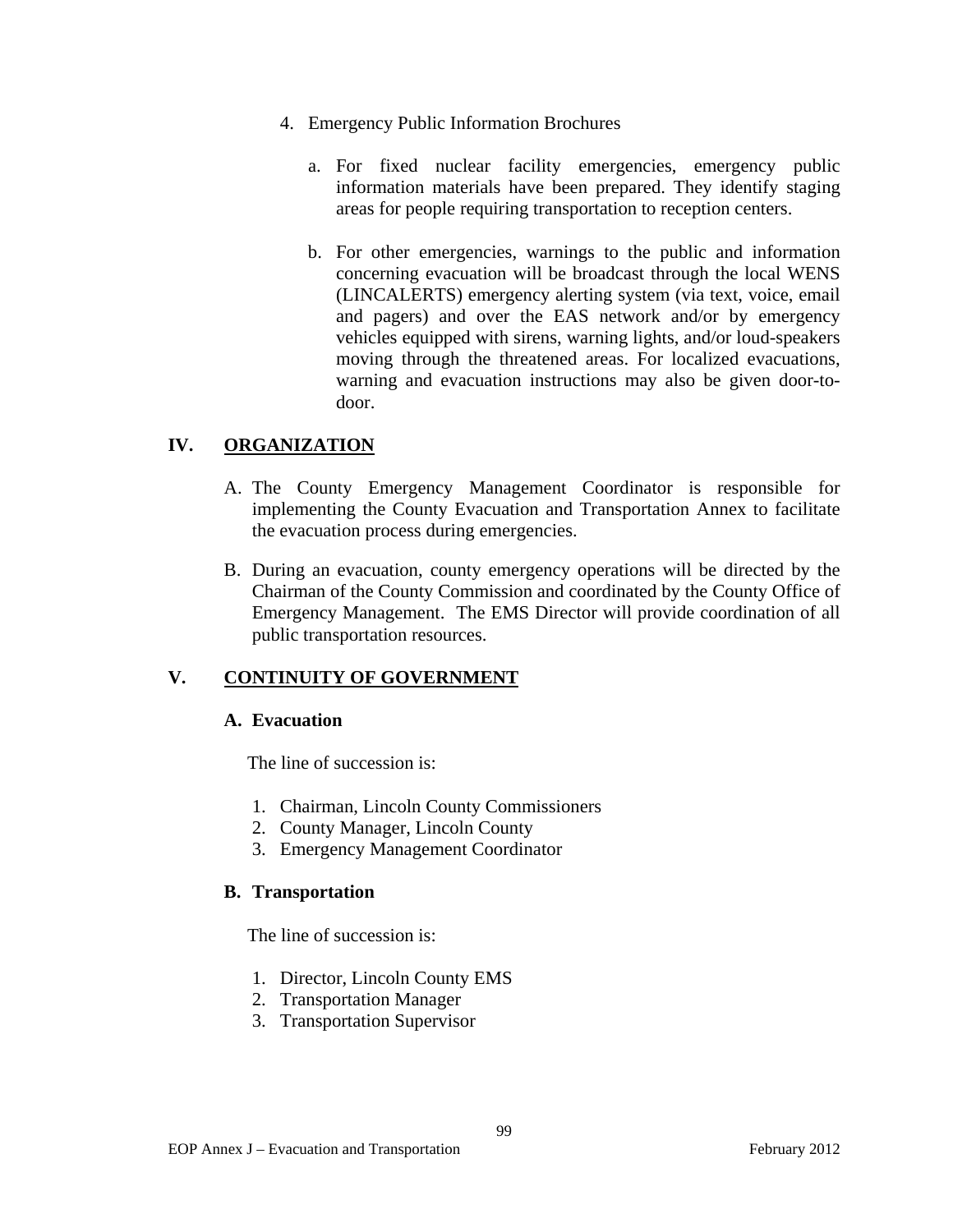- **C.** When evacuees are relocated outside the county, a representative will be appointed to act as liaison between the county and the reception center government. The evacuees will be subject to the laws of the reception center for the duration of their stay.
- **D.** Lines of succession to each agency that supports the evacuation/transportation operation are in accordance with the agency's established policy.

## **VI. ADMINISTRATION AND LOGISTICS**

- **A.** Instructional materials identifying evacuation zones, routes, parking facilities and shelters will be developed for evacuees.
- **B.** Emergency public information instructions for a nuclear attack/disaster will be prepared in advance and distributed as necessary.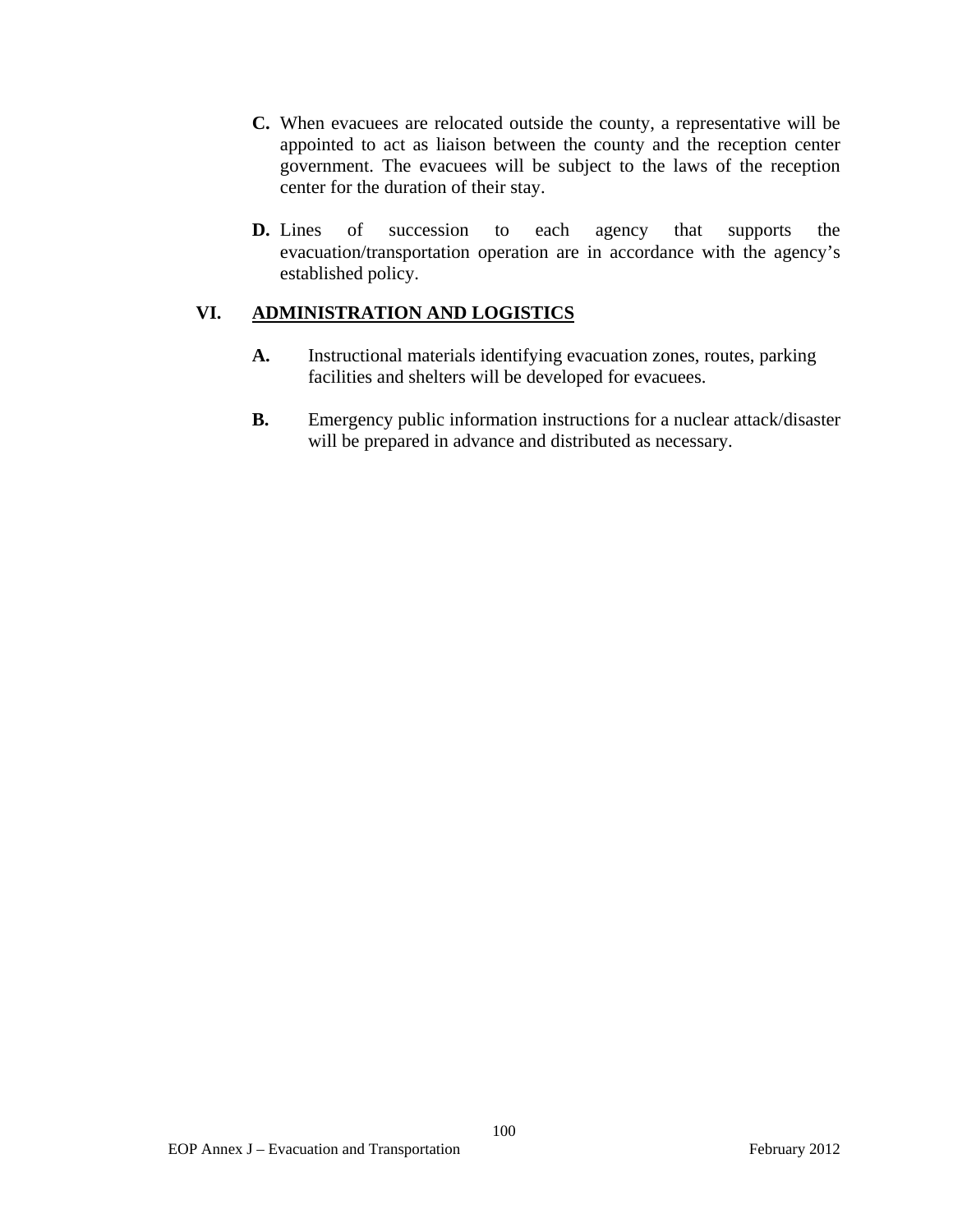# **ANNEX K SHELTER, MASS CARE AND SPECIAL NEEDS CARE**

## **I. PURPOSE**

This annex provides for the protection of the population from the effects of hazards through the identification of shelters and provision of mass care and special needs care.

## **II. SITUATION AND ASSUMPTIONS**

### **A. Situation**

- **1.** Based upon the county's hazard analysis, there are several emergencies for which shelters may be required including severe storms, tornadoes, floods, hazardous material accidents, loss of power and fires.
- 2. Lincoln County has within the general population, special needs individuals and special needs groups that will require special assistance in the event evacuation is required.
- 3. Some persons with special needs may be able to function in a mass care shelter, while those persons with special health needs requiring constant care and/or life support systems will require a special needs shelter or a medical facility.

## **B. Assumptions**

- 1. Sufficient in-county sheltering exists to meet the needs of an evacuation during emergencies or disasters.
- **2.** In the event of an out-of-county evacuation, sufficient shelter capacity exists in adjacent counties.
- **3.** A high percentage of evacuees will shelter at home or seek shelter with friends or relatives rather than go to public shelter.
- **4.** Any person with special needs for whom care can be provided by that person or by family members should be accepted in the shelter serving his family.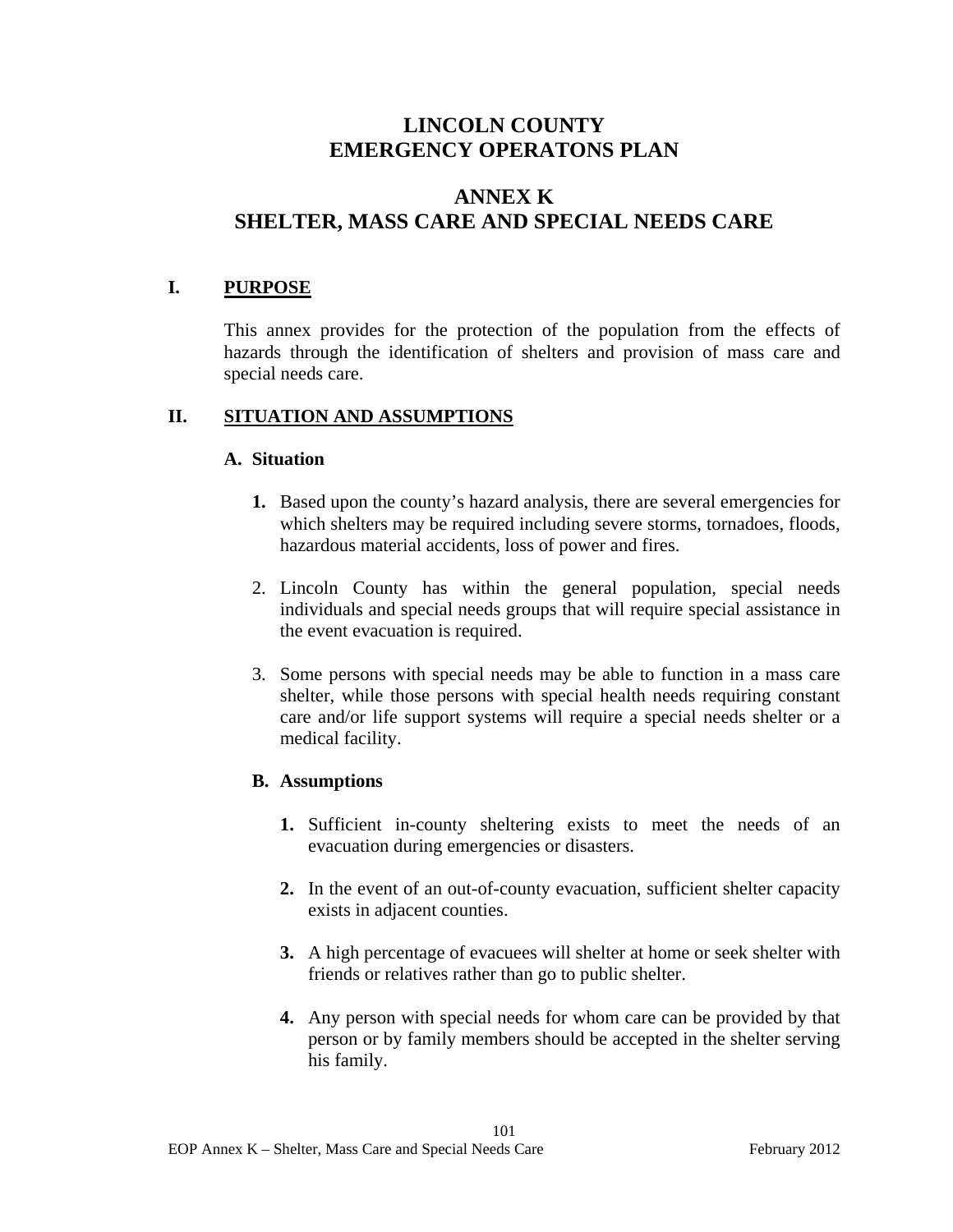- **5.** Sheltering for special needs is essential to the county and the special needs shelter may be in a separate designated area of a building housing a mass care shelter or in a separate facility depending on the resources available in the county.
- 6. Private and government operated residential facilities caring for special needs groups such as nursing homes, rest homes, group homes for the mentally ill or developmentally disabled, etc. are responsible for their clients continual care during and after the time an evacuation is authorized to include financial responsibility.
- 7. Private and government operated facilities caring for special needs groups for less than 24 hours, such as daycare, pre-school, day health, etc. are responsible for their clients continual care during and after an evacuation is authorized until the client is released to a parent or a responsible adult.

# **III. CONCEPT OF OPERATIONS**

- A. The NC Department of Health and Human Services through the NC Division of Social Services and the Lincoln County Department of Social Services is responsible for shelter and mass care matters. The American Red Cross (ARC) through written agreement with the State of North Carolina and by NC General Statute 166a-9 may provide shelter and mass care to the general population. In Lincoln County the American Red Cross will be the lead agency for Shelter Operations.
- B. Lincoln County Social Services will work in conjunction with the American Red Cross to provide care for disaster victims.
- C. The Lincoln County DSS and the ARC will coordinate shelter locations and operation, and will mutually support shelter operations with shared personnel and support services.
- D. Public and private providers of institutional care (medical and residential) remain responsible for having shelter plans which are approved by local DSS and the Fire Marshal's Office, and for continued care of their clientele when in a shelter.
- E. Sheltering for special needs populations will be accomplished through the coordinated efforts of private facilities, governmental agencies and mutual aid agreements.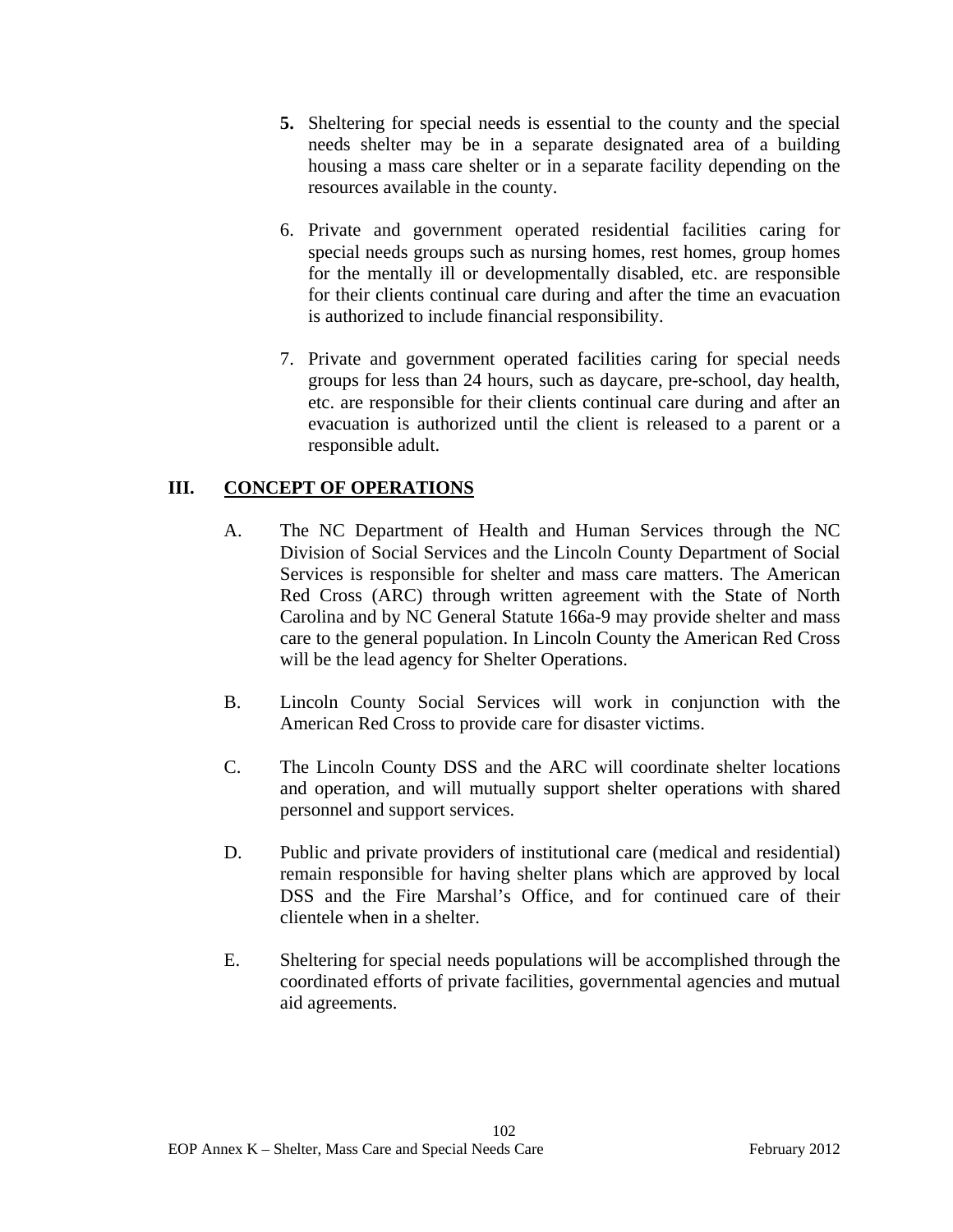- F. The NC Department of Health and Human Services has lead responsibility for sheltering and mass care in North Carolina. Within the Department of Health and Human Services (DHHS), the State Division of Social Services and locally the county DSS are designated as the lead agencies to insure that shelter care is provided for special needs groups. This will involve team planning for special needs shelters with public agencies, private facilities and the medical professions.
- G. The Local Emergency Management Coordinator will assist Lincoln County DSS and other local agencies with issues related to special needs when a publicly operated special needs shelter is necessary.
- H. Divisions under the Department of Health and Human Services that operate residential facilities are required to have current plans in place for the evacuation and sheltering of special needs populations.
- I. Private facilities will be responsible for the evacuation and sheltering of their patients, to include transport to and from shelters.
- J. Sheltering needs of special needs groups may be met in the county if an appropriate facility is available or in adjoining counties if out of county evacuation is needed with oversight provided by Lincoln County DSS.

# **IV. ORGANIZATION**

- A. The Emergency Management Coordinator is responsible for ensuring that the county has a comprehensive shelter program.
- B. When the local American Red Cross provides shelter care, the agreements will be contained in letters of understanding with the county department of social services and the school system.
- C. Lincoln County DSS remains responsible for answering the provision of shelter care for special needs groups within the general population.
- D. DHHS works with local Emergency Management to assure that all public and private special needs care providers plan for shelter and mass care needs of their populations and that personnel are provided when necessary for comprehensive shelter care.

## **V. CONTINUITY OF GOVERNMENT**

The line of succession for agencies which have been designated through agreements to support the shelter and mass care operations will be in accordance with their established policies.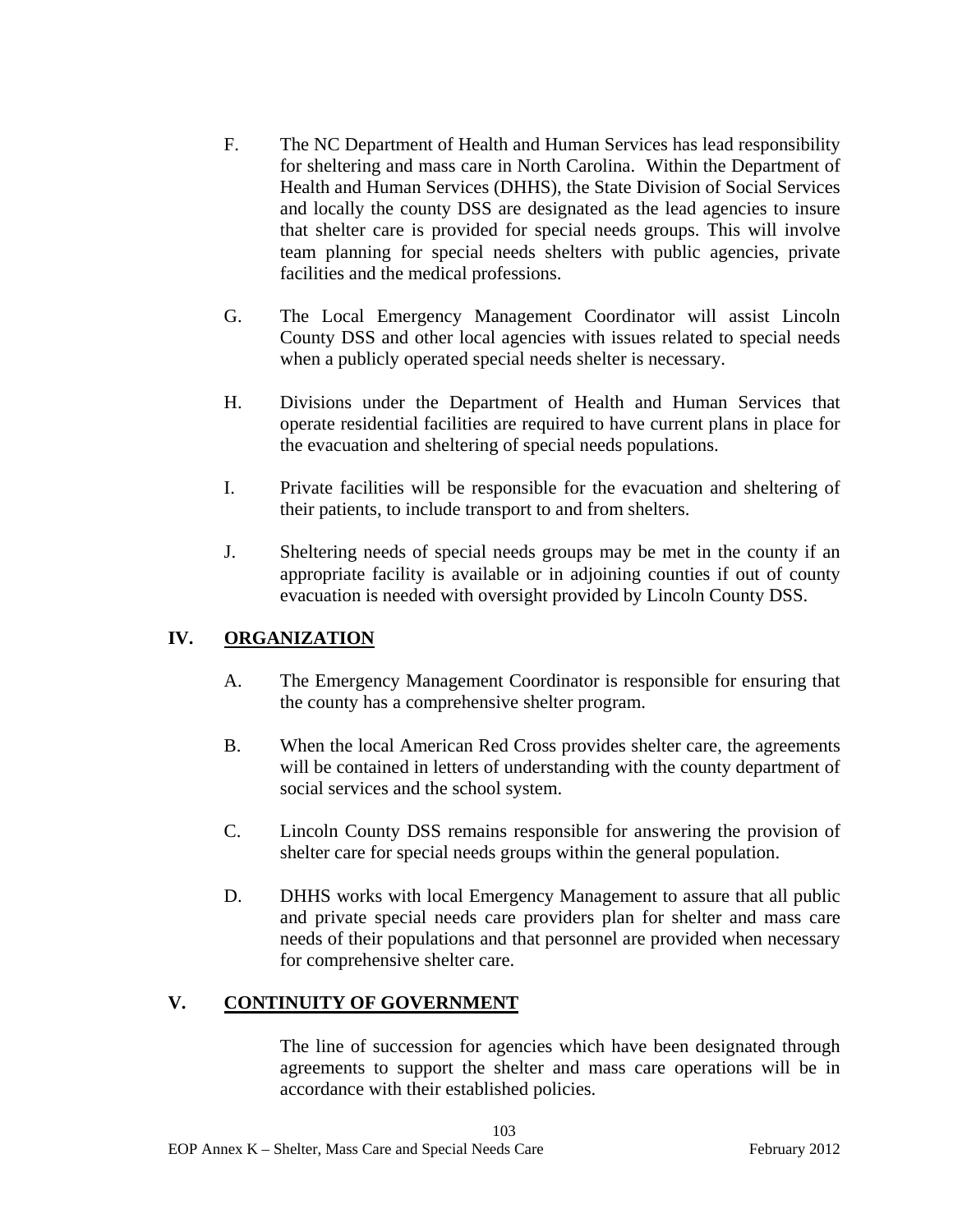# **VI. ADMINISTRATION AND LOGISTICS**

- A. Shelter supplies consisting of appropriate forms, handbooks and identification will be provided by ARC. The shelter supplies will include, but not be limited to shelter registration forms, shelter occupancy reports, inventory reports and event log forms.
- B. The primary communications link between shelters and the EOC will be telephone. Amateur radio operators and law enforcement personnel assigned to the shelters will provide additional radio support.
- C. Shelters will be stocked with appropriate supplies in accordance with agencies' Standard Operating Guidelines.
- D. Sheltering will follow a non-discrimination policy; however shelter assignments may be required for evacuees with special needs.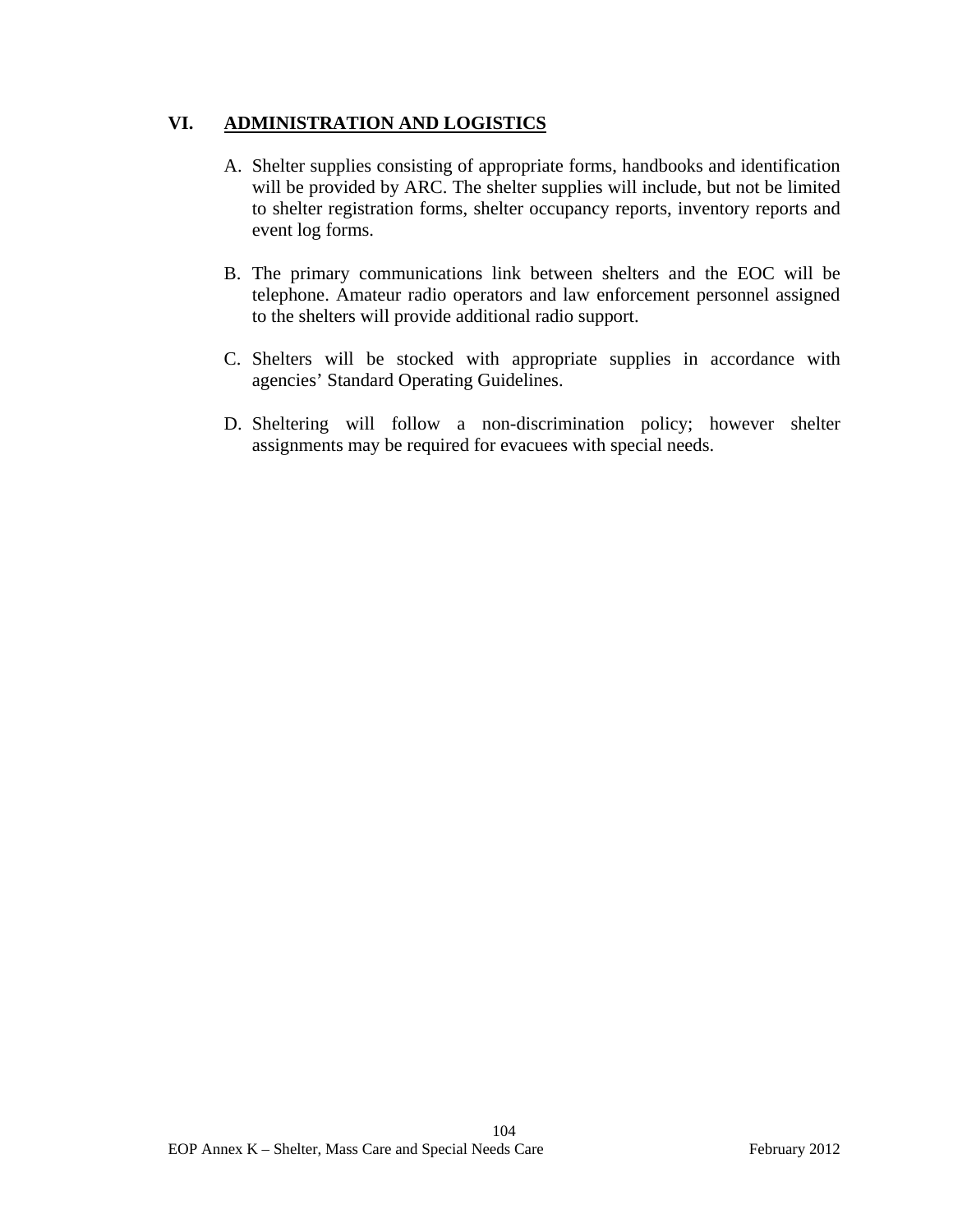# **ANNEX L DAMAGE ASSESSMENT/RECOVERY**

## **I. PURPOSE**

This annex presents a system to coordinate damage assessment and reporting functions, estimate the nature and extent of the damage, and provide disaster recovery assistance.

## **II. SITUATION AND ASSUMPTIONS**

#### **A. Situation**

- 1. Hazardous events which affect the county have the potential for causing damage. A planned damage assessment program is essential for effective response and recovery operations.
- 2. An initial damage assessment will determine the severity and magnitude of the disaster and identify what type of supplemental assistance is necessary to recover from its effects.
- 3. If a disaster occurs of such magnitude that it could result in a Presidential declaration of "major disaster" or "emergency", a countywide initial damage assessment of public and private property is required. This information will provide a basis for the determination of actions and resources needed, the establishment of priorities, the allocation of local government resources in the disaster area during the early stages of the recovery effort, and what outside assistance will be required to restore the affected area to pre-disaster condition.

#### **B. Assumptions**

- a. The county will continue to be exposed to various hazards resulting in damage to both public and private property.
- b. Implementing damage assessment guidelines will expedite relief and assistance for those adversely affected.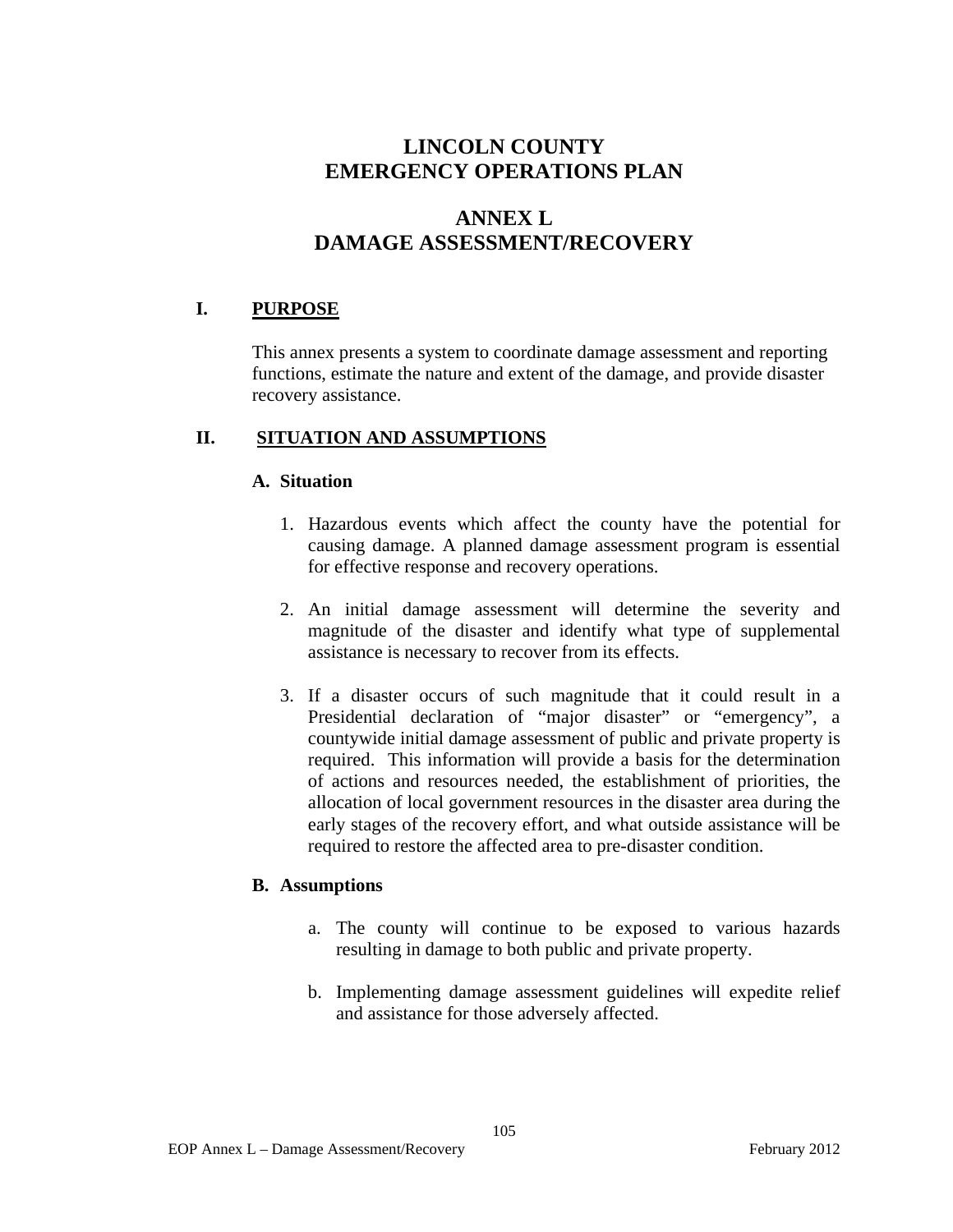# **III. CONCEPT OF OPERATIONS**

# **A. General**

Initial responsibility for damage assessment and recovery operations lies with local government.

# **B. Specific**

- 1. Emergency and recovery operations will initially be coordinated from the County Emergency Operations Center. Accurate emergency logs and expenditure records must be kept from the onset of the disaster by each response agency/organization.
- 2. Damage Assessment personnel will be assigned to the "Plans Section" of the EOC organization.
- 3. The Damage Assessment Officer (DAO) will coordinate notification of damage assessment personnel. These personnel will report to the affected area to conduct the initial damage assessment.
- 4. The DAO will organize, equip and assign teams to the affected areas to conduct the initial damage assessment.
- 5. The DAO will coordinate the compilation of damage survey data, prepare damage assessment reports for the Emergency Management Coordinator and plot damaged areas on local maps.
- 6. The Emergency Management Coordinator will review, with other appropriate local officials, the damage assessment reports to determine if any outside assistance will be necessary to recover from the disaster.
- 7. The Emergency Management Coordinator will forward damage assessment reports and any requests for assistance to the NC Division of Emergency Management, by the quickest means available. The Secretary of the NC Department of Crime Control and Public Safety is authorized to commit any state resources to assist with the emergency/recovery efforts.
- 8. Based upon the local damage assessment reports, the NCEM Director will determine what recovery capabilities are available to meet the anticipated requirements. If the capabilities of local/state/private resources appear to be insufficient, he may request a joint local/state/federal Preliminary Damage Assessment (PDA) be conducted.

106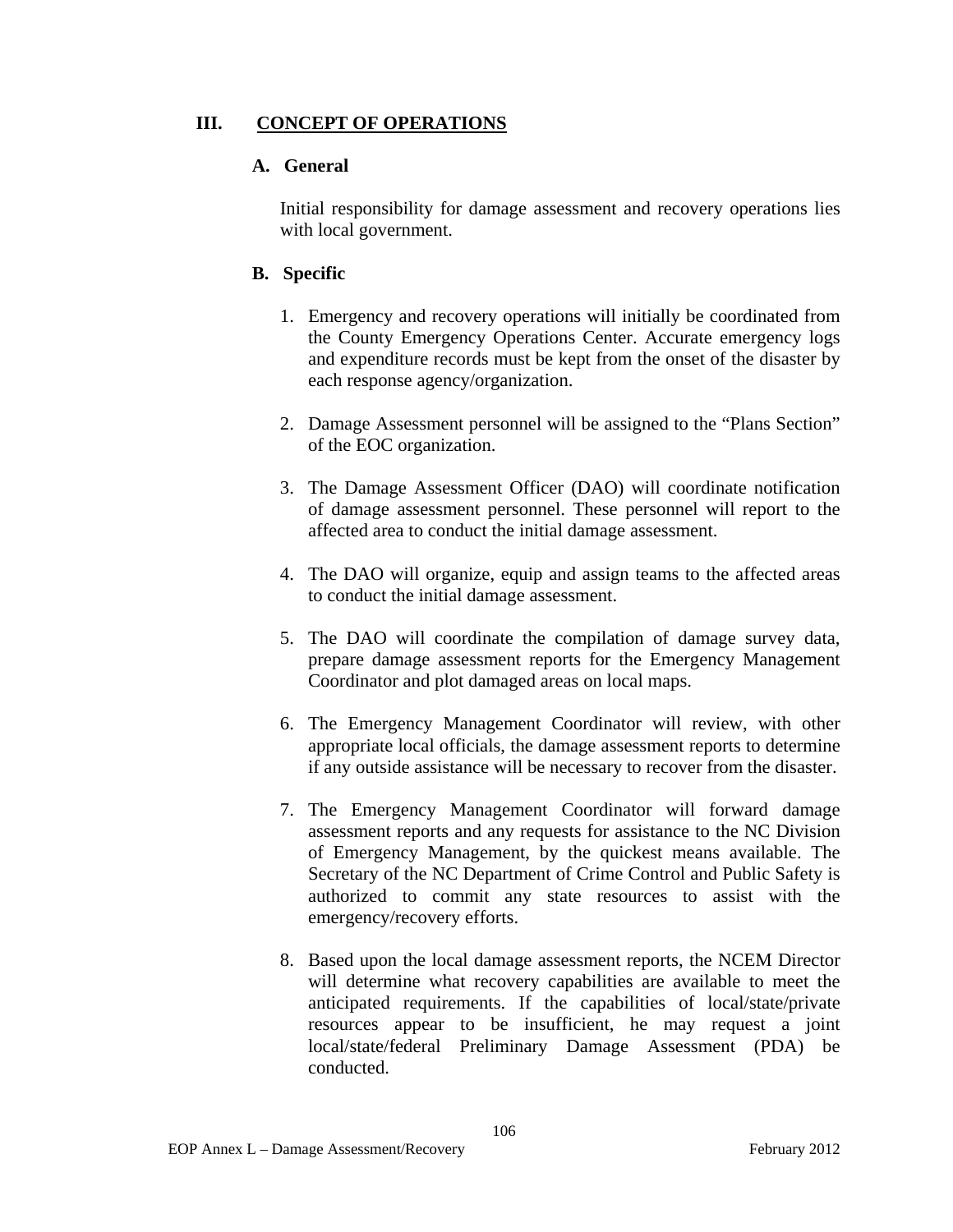- 9. The Governor may request a Presidential declaration of a major disaster, major emergency, or a specific federal agency disaster declaration (Small Business Administration, Department of Agriculture, Corps of Engineers, etc.) to augment local/state/private disaster relief efforts.
- 10. The President, under a "major emergency" declaration may authorize the utilization of any federal equipment, personnel, and other resources.
- 11. The President, under a "major disaster" declaration, may authorize two basic types of disaster relief assistance:
	- a. Individual Assistance (IA)
		- (1) temporary housing (100% federal dollars)
		- (2) Individual and Family Grants (IFG) [75% federal, 25% local/state funded
		- (3) disaster unemployment assistance
		- (4) disaster loans to individuals, businesses, and farmers
		- (5) agricultural assistance
		- (6) legal services to low-income families and individuals
		- (7) consumer counseling and assistance in obtaining insurance benefits
		- (8) social security assistance
		- (9) veteran's assistance
		- (10) casualty loss tax assistance
	- b. Public Assistance (PA) [75% federal, 25% state/applicant funds]
		- (1) debris removal
		- (2) emergency protective measures
		- (3) permanent work to repair, restore, or replace road systems, water control facilities, public buildings and equipment, public recreational facilities, etc.
- 12. In the event a major disaster or emergency is declared:
	- a. A Federal Coordinating Officer (FCO) will be appointed by the President to coordinate the federal efforts.
	- b. A State Coordinating Officer (SCO) and Governor's Authorized Representative (GAR) will be appointed by the Governor to coordinate the state efforts.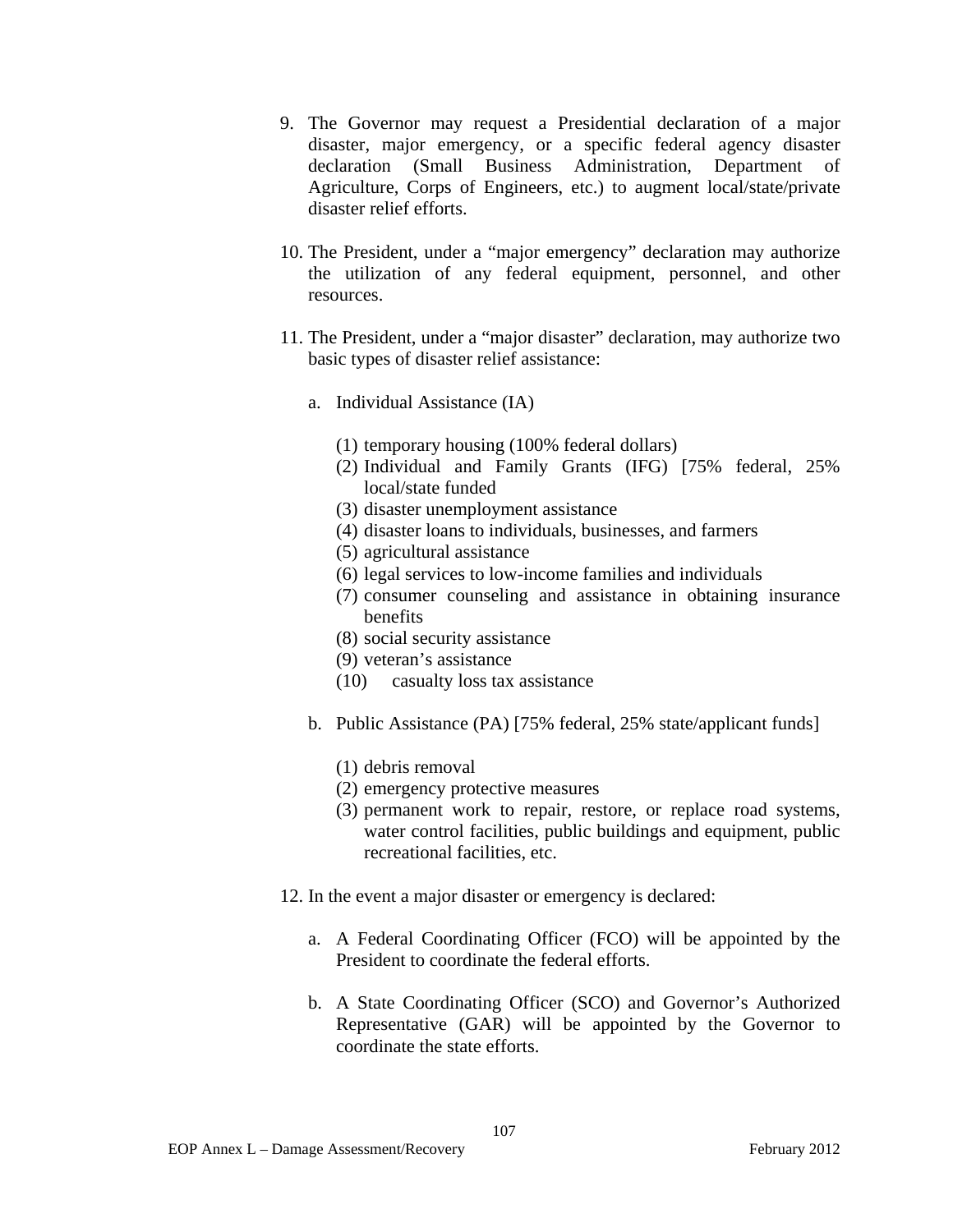- c. A Disaster Field Office (DFO) will be established within the state (central to the damaged areas) from which the disaster assistance programs will be administered.
- d. For IA only, Disaster Application Centers (DAC) will be established central to the affected areas where individuals may apply for assistance.
- e. If the area is declared eligible for Public Assistance Programs, an applicant's briefing will be conducted for officials of counties, cities, Indian tribes, and private nonprofit (PNP) organizations to explain eligibility criteria. The EMC will be requested to assist with identifying and notifying eligible applicants.
- f. At the applicant's briefing, each eligible entity will submit a Notice of Interest (NOI).
- g. Each PA applicant (including local government entities) will be appointed an "Applicant's Agent" to coordinate the collection of documentation and submission of information to the DFO.

# **IV. ORGANIZATION**

- 1. The County Board of Commissioners, through the Emergency Management Coordinator, is responsible for the overall management of damage assessment and recovery activities for the county (including municipalities).
- 2. A Damage Assessment Officer will be appointed by the Emergency Management Coordinator to coordinate damage assessment operations.
- 3. Damage Assessment Teams will be selected and trained for damage survey.

# **V. CONTINUITY OF GOVERNMENT**

- **A.** The line of succession is:
	- 1. Tax Administrator
	- 2. Assistant Tax Administrator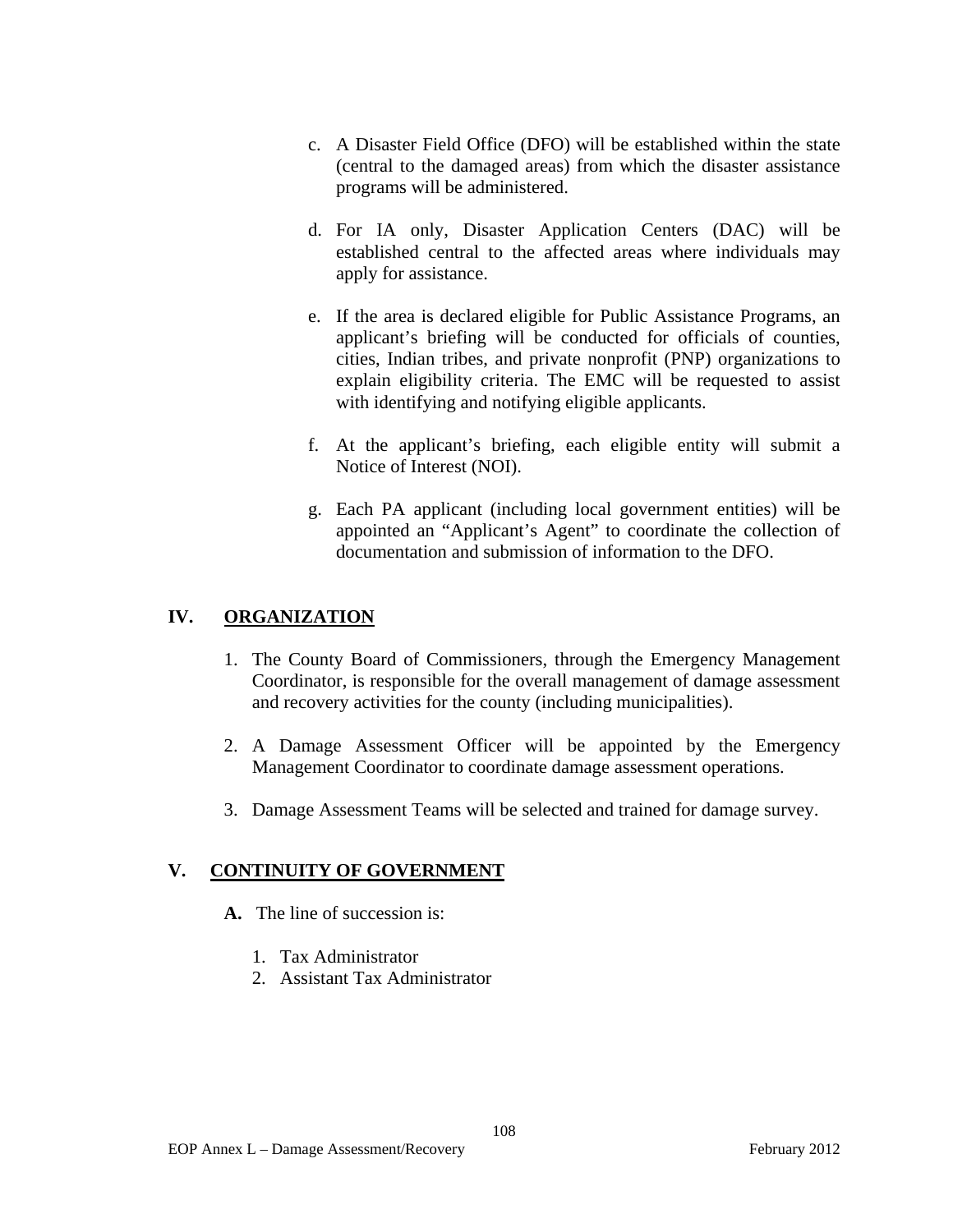# **VI. ADMINISTRATION AND LOGISTICS**

- **A.** Damage reporting forms and guidance will be made available for distribution. Copies of all documentation are retained for record purposes.
- **B.** Damage Assessment Teams will consist primarily of local government employees.When necessary, nonprofit organizations and nongovernmental personnel (United Way, RACES, etc.) will be called upon to supplement the teams. Radiological and hazardous materials specialists will be added to teams as appropriate.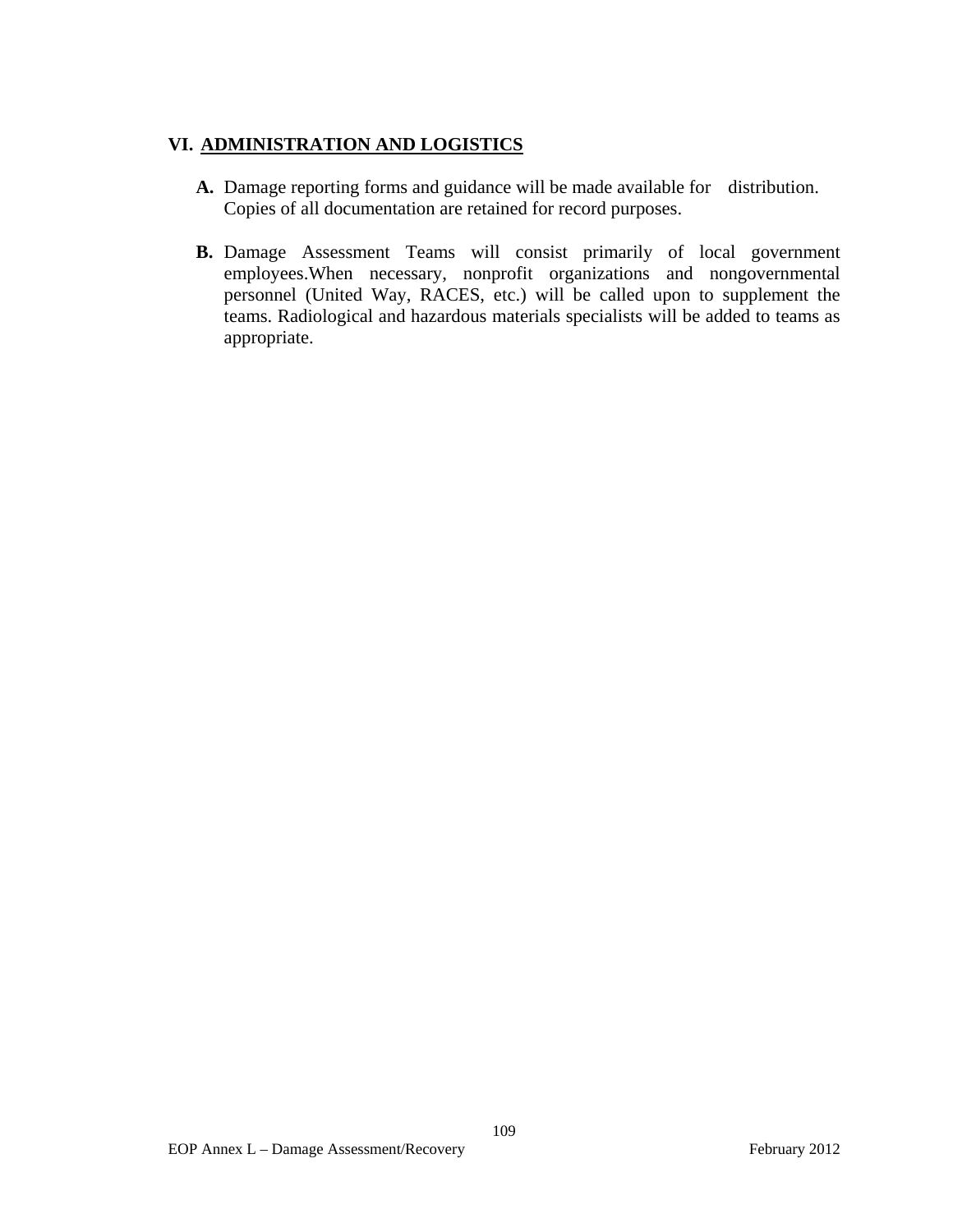# **ANNEX M RESOURCE MANAGEMENT**

# **I. PURPOSE**

This annex provides a system of identifying and locating resources within the county and a method of activating those resources during an emergency. The preservation, conservation, and replenishment of these resources are also included.

## **II. SITUATION AND ASSUMPTIONS**

### **A. Situation**

- 1. The primary Receiving and Distribution Point (RDP) for Lincoln County resources is located at 115 West Main Street, Lincolnton, NC. The parking lot is located near the Citizens Center. Operation of the Receiving and Distribution Point will be in accordance with the current Standard Operating Guidelines (SOGs). All resources received from the state or other jurisdictions will be shipped directly to the Receiving and Distribution Point unless otherwise directed.
- 2. Many of these resources will be critical to the immediate emergency response following a major emergency event and others may be critical for long-term recovery operations.
- 3. Several categories of resources have been identified in Lincoln County and its municipalities to include:
	- Personnel
	- Equipment
	- Facilities
	- Information
	- Commodities
- 4. Lincoln County maintains a list of identified resources needed for various events. This list is reviewed and updated on an annual basis.
- 5. Lincoln County Emergency Management maintains a partial list of public and private sector resources that could be utilized during a disaster response.
- 6. Lincoln County's resource inventory is updated on a regular basis.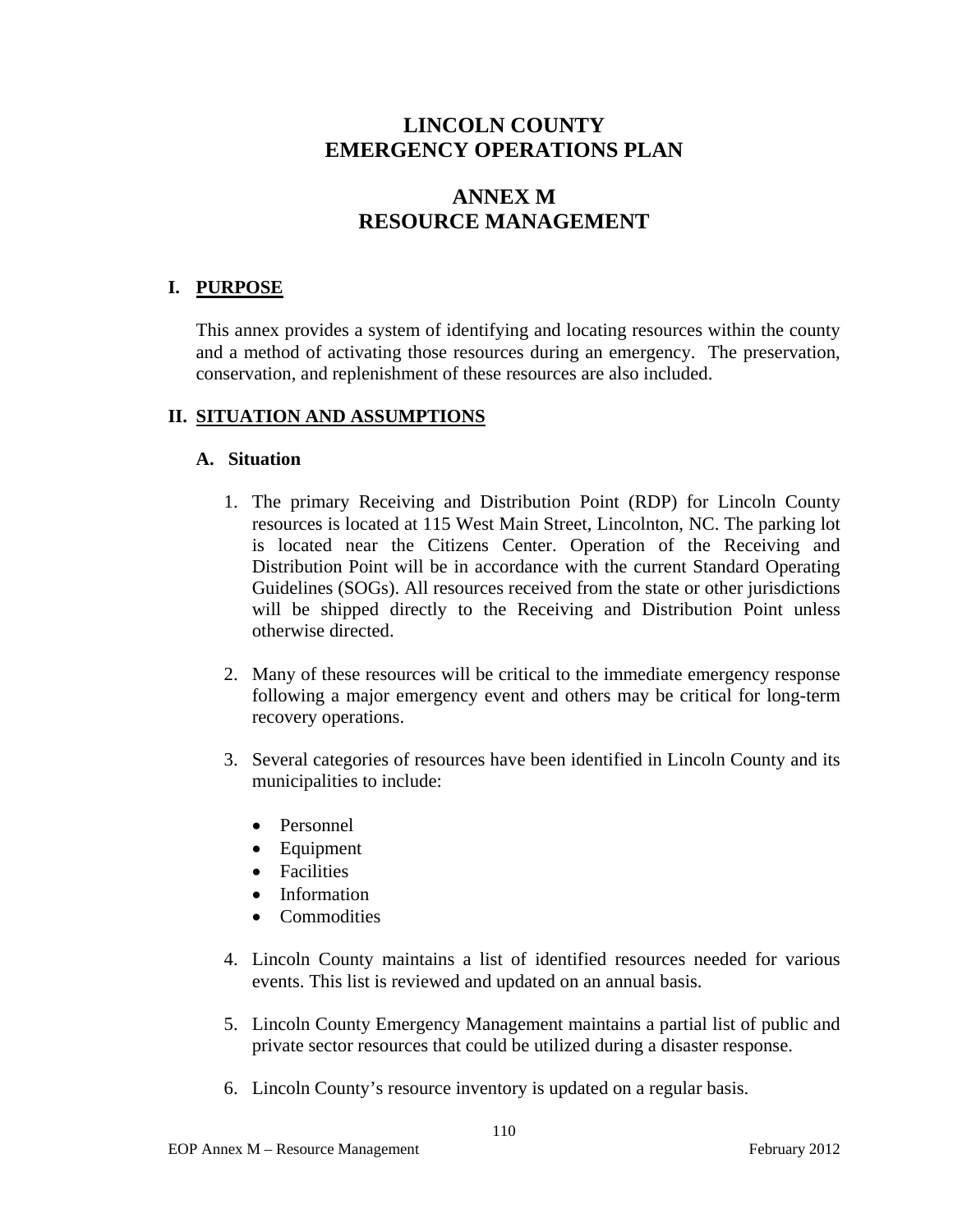### **B. Assumptions**

- 1. During or following an emergency situation, the initial emergency response will be dependent upon local resources.
- 2. Adequate local resources do not exist to cope with a catastrophic emergency response.
- 3. The county will exhaust local resources before requesting resources from the state.

# **III. CONCEPT OF OPERATION**

- **A.** County departments and agencies will use their own resources and equipment during emergencies and will have control over the management of these.
- **B.** The Purchasing/Finance Officer will prepare routine procurement guidelines for the acquisition or replacement of resources during day-to-day operation and also develop a procurement system to acquire expendable supplies during emergencies.
- **C.** A resource manual identifying the resource, the control agency and the method needed to activate the resource at any time will be kept in the Office of Emergency Management.
- **D.** The Emergency Management Coordinator will also identify those resources and capabilities that are available in local businesses and industry and other contributing organizations, and develop the mutual aid agreements required to acquire those resources to support the county under emergency conditions.
- **E.** Resource management shall serve as the single source of supply and support for all emergency services operating during the response and recovery period.

## **IV. ORGANIZATION**

- **A.** The Emergency Management Coordinator will have overall responsibility for coordination of resources.
- **B.** That department or agency having primary control on a day-to-day basis of a resource needed during emergency operations will continue to control that resource during emergencies.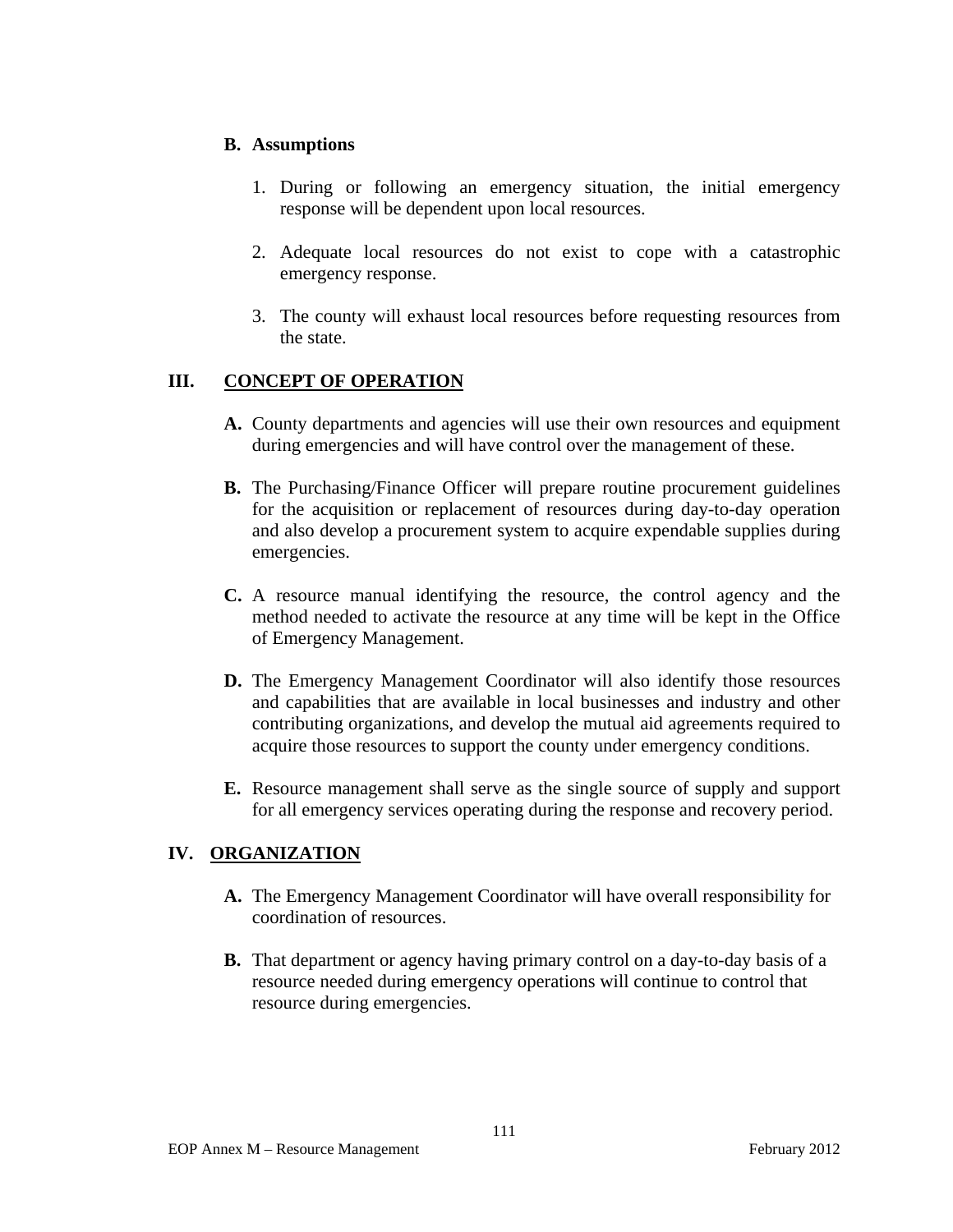**C.** The acquisition of a resource will follow routine procurement guidelines exercised by the Purchasing/Finance Officer. In emergency situations he will develop the means and the authority for the immediate procurement of expenditure supplies.

# **V. CONTINUITY OF GOVERNMENT**

- A. Resource management does not fall under a centralized control element, but is coordinated from the EOC during emergency operations.
- B. The Purchasing/Finance Officer will compile a record of equipment usage and supply consumption from feeder reports.
- C. The Purchasing/Finance Officer will develop guidelines to expedite the acquisition of supplies in emergencies and account for all monies expended during emergency response and recovery operations.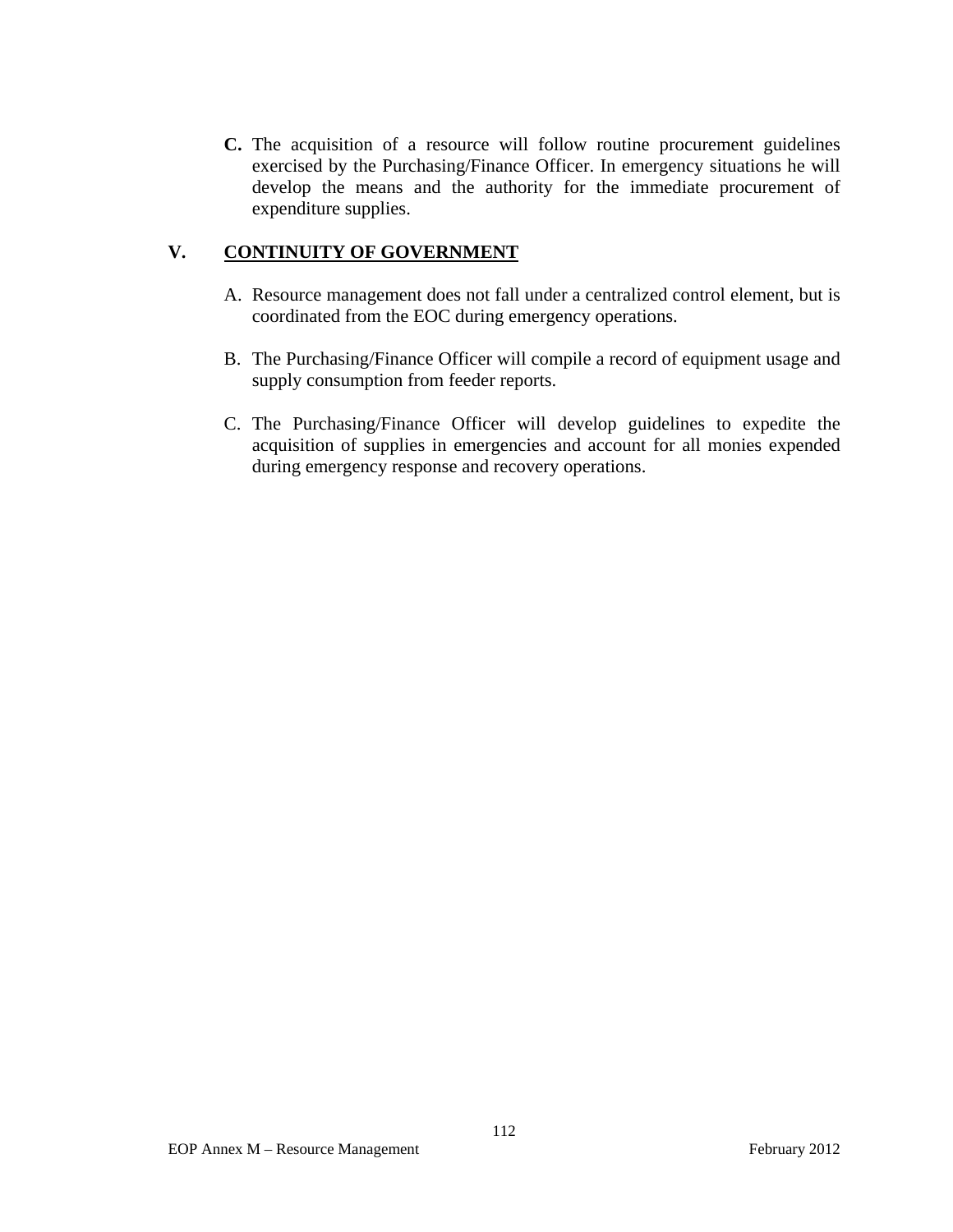# **ANNEX N DONATED GOODS MANAGEMENT FUNCTION**

# **I. PURPOSE**

This annex describes the function of managing goods and services that are donated for relief of residents of Lincoln County or for the collection of goods donated by the residents of Lincoln County to be shipped to victims in other disaster areas.

## **II. SITUATION AND ASSUMPTIONS**

### **A. Situation**

- 1. Historically, persons not directly affected by a disaster are eager to render aid to disaster victims through donation of money, goods, and services.
- 2. Lack of an organized system of management for the identification, receipt, organization, and distribution of donated goods and services will result in confusion and loss of control of donated resources.
- 3. The timely release of information to the public regarding needs of victims and points of contact is essential to management of donated goods and services.
- 4. At the national level several organizations have established telephone numbers for disaster relief inquiries; these organizations include FEMA, the American Red Cross, and the Salvation Army. The State of North Carolina will also establish a telephone line when the situation dictates.
- 5. Suitable facilities, equipment, and personnel are needed for the management of donated goods.
- 6. The coordination of the collection, packaging, and shipment of goods to a disaster area is best accomplished at the county level.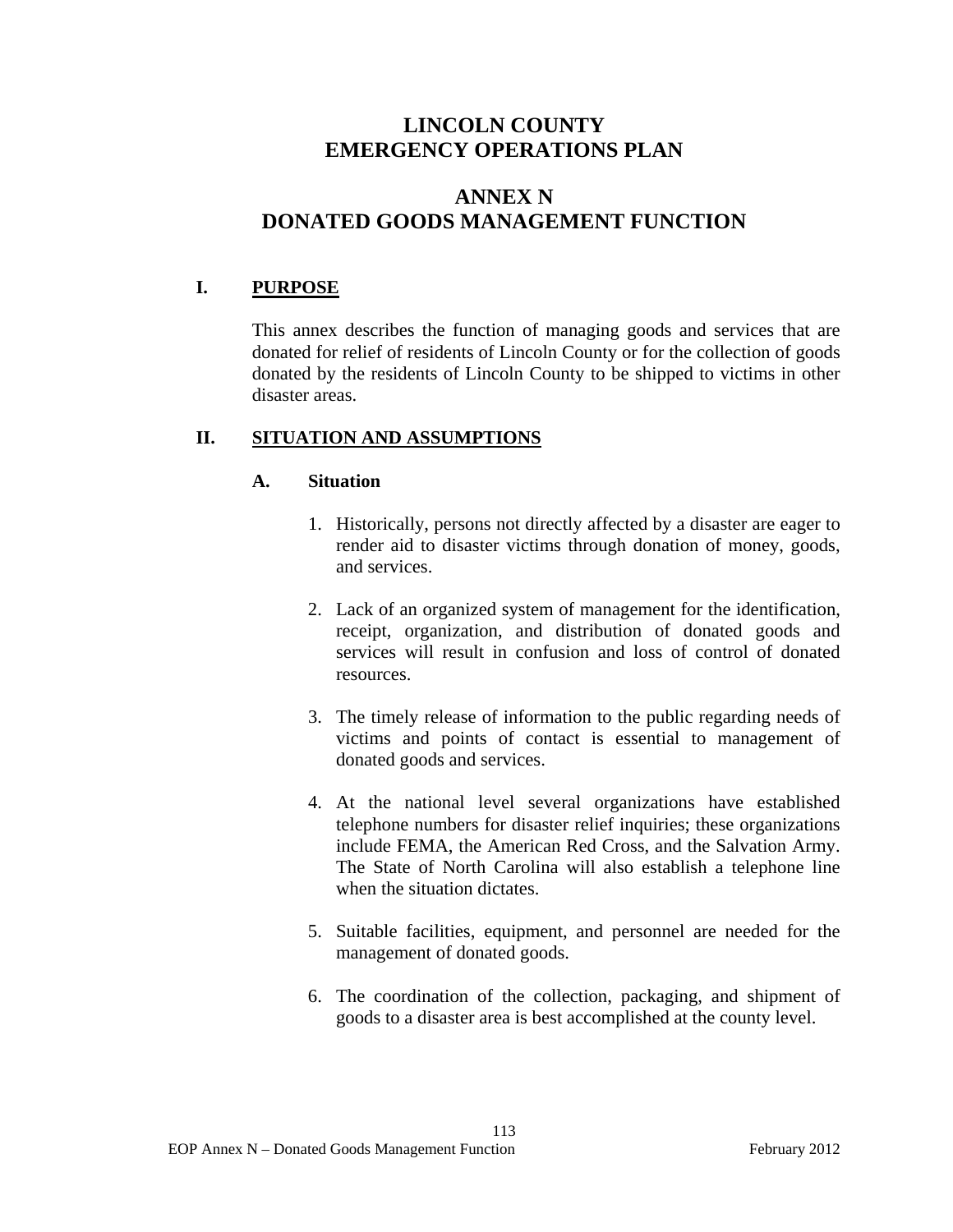### **B. Assumptions**

- 1. Suitable space and equipment will be available to receive, sort, and store incoming donated goods and volunteer resources.
- 2. Adequate personnel for donated goods operations will be available.
- 3. Multiple local distribution sites will be able to be made convenient to the affected populations.
- 4. A central reception and distribution site will be established by the state away from the disaster area.
- 5. An aggressive public information effort will expedite the distribution of goods to disaster victims as well as limit an influx of unwanted goods.
- 6. Local transportation will be available to ship the donated goods to other disaster locations.
- 7. That there will be a surplus of some donated goods that will require disposal.
- 8. Citizens and businesses in the county will elect to donate money and goods to disaster victims elsewhere and will seek guidance on methods of participation.
- 9. Some donors will seek to bypass the distribution system established by the county.
- 10. Charitable and religious organizations will offer their assistance in managing and operating distribution centers.

## **III. CONCEPT OF OPERATIONS**

#### **A. General**

1. The goal in donations management is to establish an approach whereby goods and services will be directed to a central reception center away from the disaster area where they can be sorted and organized for distribution.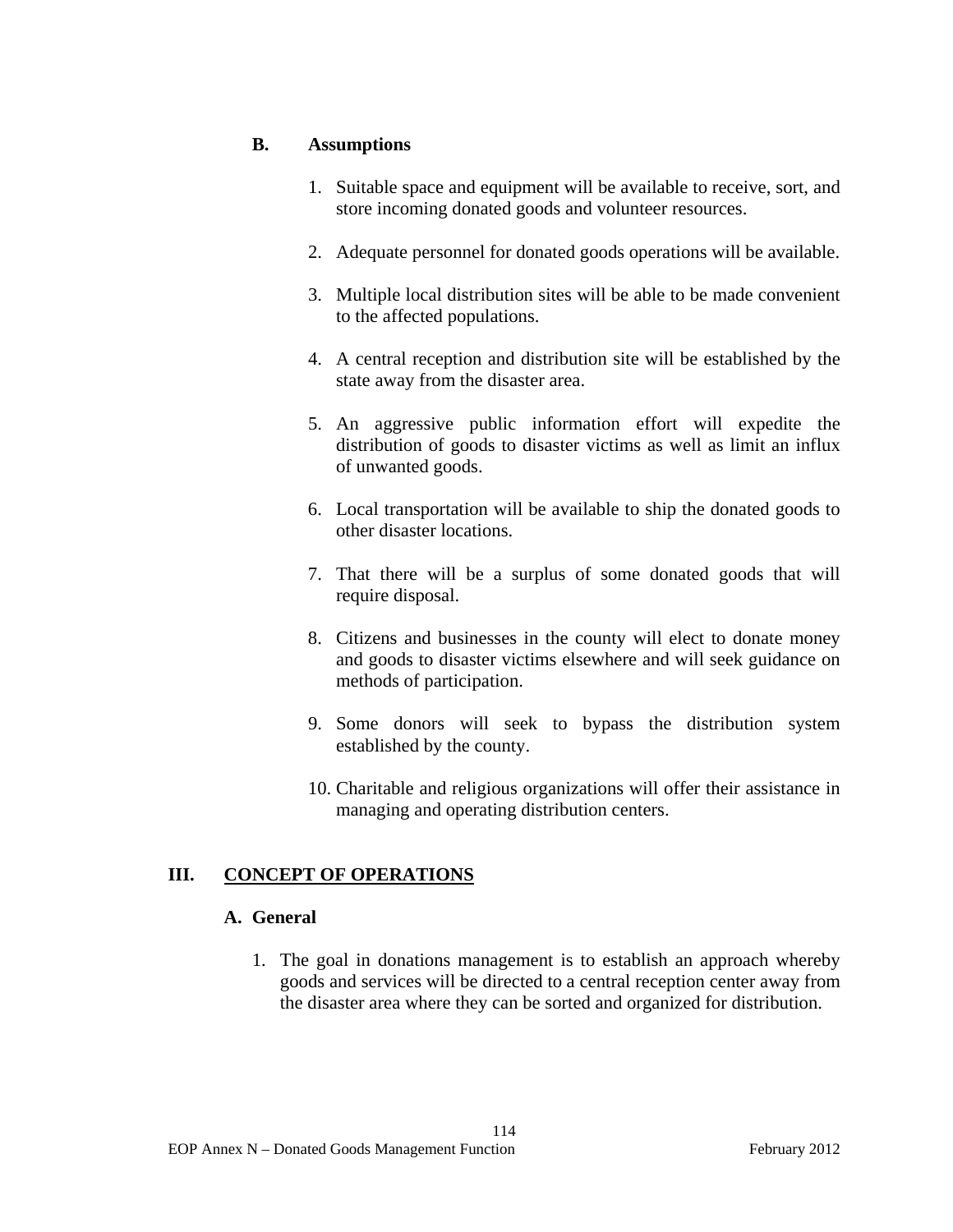2. Prior agreements have been made with volunteer organizations to handle the receipt and distribution of donated goods. After a disaster, emergency management along with local officials and private voluntary organizations must assess as quickly as possible the needs of the impacted area, begin requests for the needed resources and notify the State Emergency Operations Center / Donation Management.

### **B. Receipt of Donated Goods**

- 1. A lead agency will be designated for the reception and distribution of donated goods and services.
- 2. The magnitude and severity of the disaster will dictate the amount of space and personnel required for the reception and distribution process.
- 3. The lead agency will coordinate with other relief agencies working on the disaster to ensure needs are met without duplication of efforts.
- 4. A central reception and sorting center for donated goods will be established by the county as needed and separate locations convenient to the affected area(s) of the county can be used as distribution centers.
- 5. Operational personnel will be solicited from the Volunteer Coordinator's list of available personnel resources.
- 6. The release of information regarding distribution and reception sites, needed goods, volunteers, and other pertinent matters will be coordinated by the county Public Information Officer.
- 7. Request for needed goods will be channeled through the State EOC Common Function Donations Management and the State Distribution Center when it has been established.
- 8. Upon receipt of donated goods they should be sorted and packaged in a manner suitable for distribution.
- 9. Surplus donated goods will be disposed of in a manner consistent with the donor's apparent intent.
- 10. Designated donations:
	- a. A designated donation is an offer of a donation made to and accepted by an organization or a specific donation requested by an organization.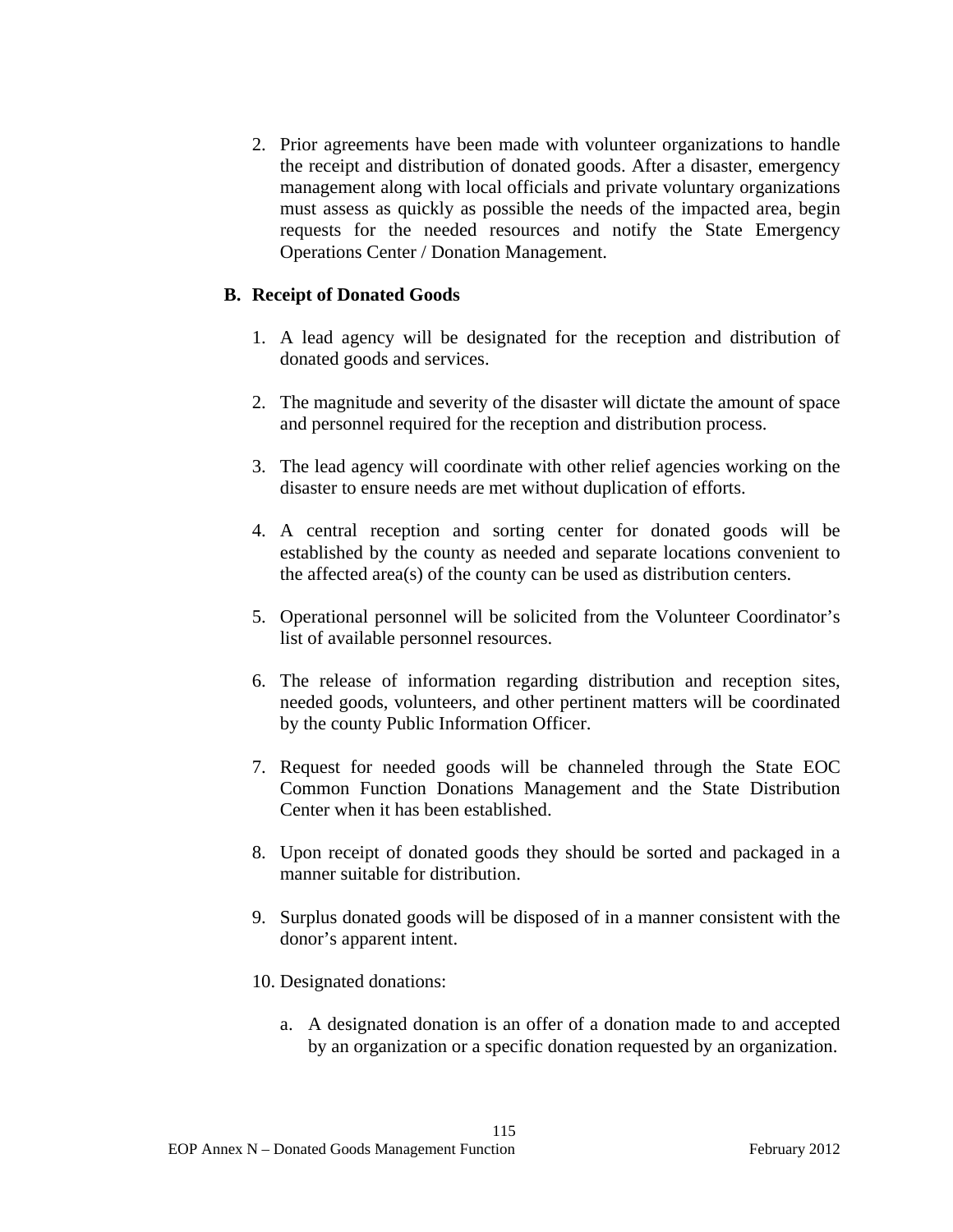- b. Inquiries concerning donations for a specified organization will be referred to that organization. The organization accepting the donation will follow its own policies and guidelines for handling the logistics involved.
- c. Once an offered donation has been accepted, it is a designated donation and belongs to that agency.
- d. Distribution of a designated donation will be accomplished by the receiving organization's guidelines and under various other plans, such as mass feeding or sheltering.
- 11. Unsolicited goods:
	- a. Unsolicited goods are those donations which have arrived but have not been requested by an agency.
	- b. Every effort will be made to designate every shipment to a specific agency.
	- c. As a last resort, shipments which are unsolicited and undesignated will be directed to the reception center.
	- d. Unsolicited donations that cannot be directly sent intact to a using organization from the reception center will be unloaded, sorted and classified for as needed distribution.
- 12. Transportation
	- a. The transportation of goods from the donor to the receiving organization will be on a case-by-case basis and only the most desperately needed items.
	- b. Transportation of donated goods from the reception center to the distribution points will be accomplished using local, state, or federal resources.
- 13. Voluntary Services
	- a. Persons calling may wish to volunteer their personal time and services.
	- b. The phone bank operators, or others taking inquiries from volunteers, will encourage individuals interested in volunteering services to affiliate with a recognized private voluntary organization.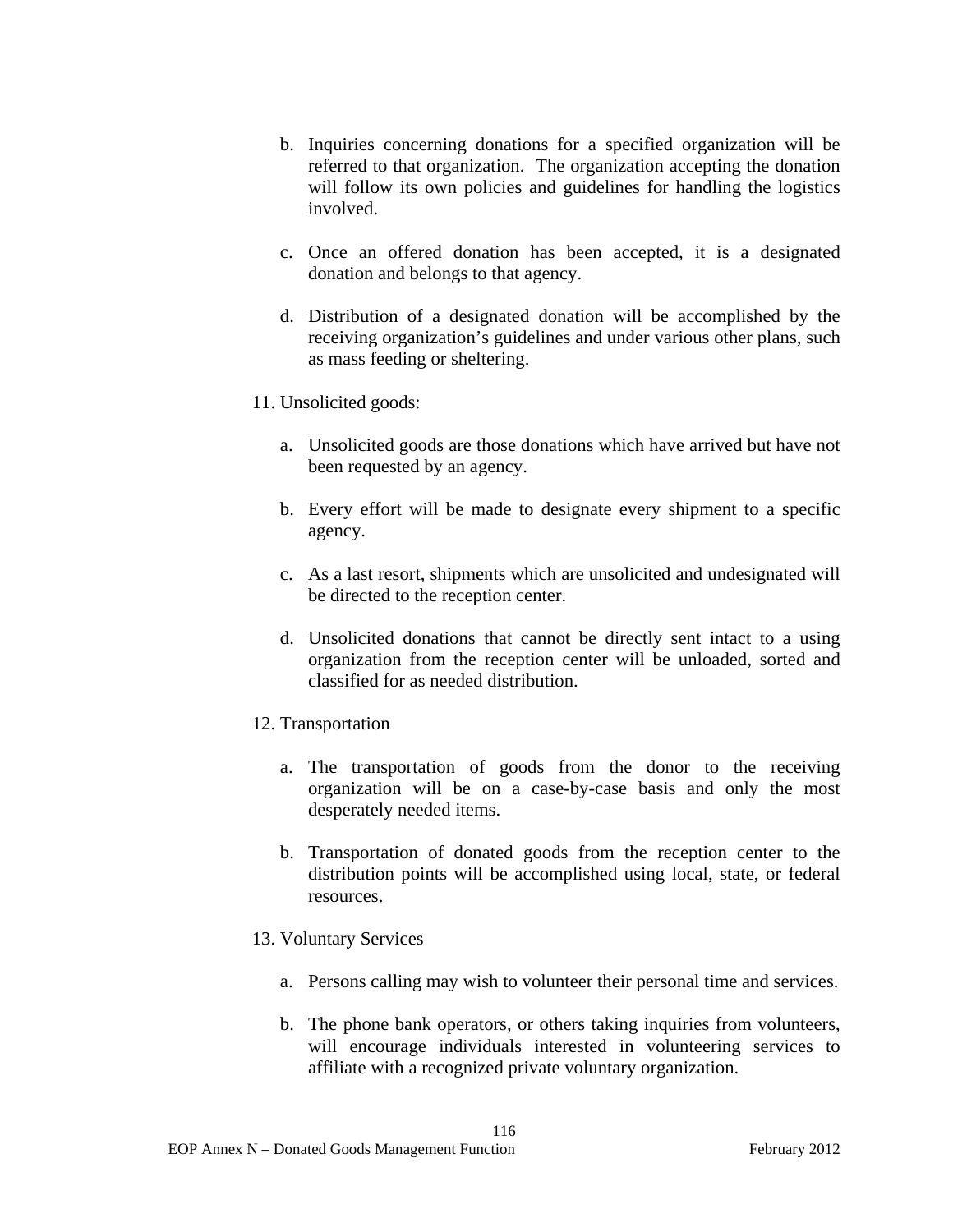- c. Public-Sector volunteers will be registered through the donations management lead agency and will be called upon by agencies seeking particular skills.
- d. The American Red Cross will coordinate the housing and feeding of public volunteers.

# **IV. CONTINUITY OF GOVERNMENT**

Line of succession is:

- 1. Department of Social Services Director
- 2. Department of Social Services Supervisor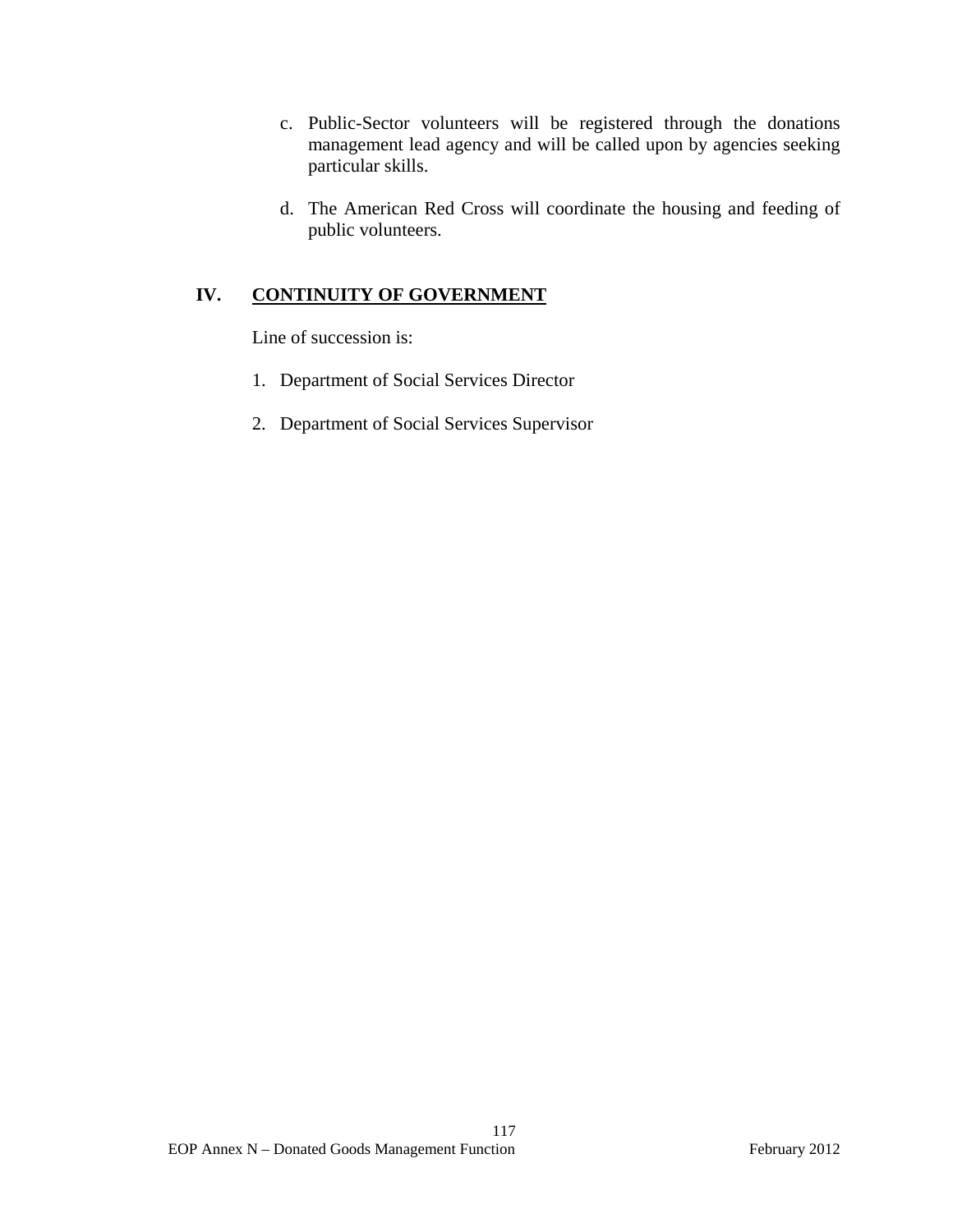# **ANNEX O ANIMAL CONTROL AND PROTECTION**

## **I. PURPOSE**

To control, protect, and to ensure the humane care and treatment of animals (domesticated and wild) during an emergency situation that could cause animal suffering.

## **II. SITUATION AND ASSUMPTIONS**

### **A. Situation**

- 1. Any disaster that threatens humans, threatens animals as well and it will be necessary to provide water, shelter, food and first aid.
- 2. Relocation, shelter or relief efforts for livestock, wildlife or domesticated animals may be required.
- 3. Shelter locations may be required to provide domesticated animal control due to sheltered persons bringing their pets with them.
- 4. Livestock left in evacuated areas will need to be cared for.

## **B. Assumptions**

- 1. Lincoln County will be able to expect outside assistance from the state and private sector.
- 2. Animal protection planning will ensure the proper care and recovery of animals impacted during an emergency.
- 3. Personnel with proper training and protective equipment will be available to re-enter evacuated areas for the purpose of rescue or care of livestock or domestic animals.

## **III. CONCEPT OF OPERATONS**

**A.** The sheltering and protection of companion animals and livestock is the responsibility of their owners. Animal owners should plan for animal care during a disaster as they prepare their family preparedness plan.

118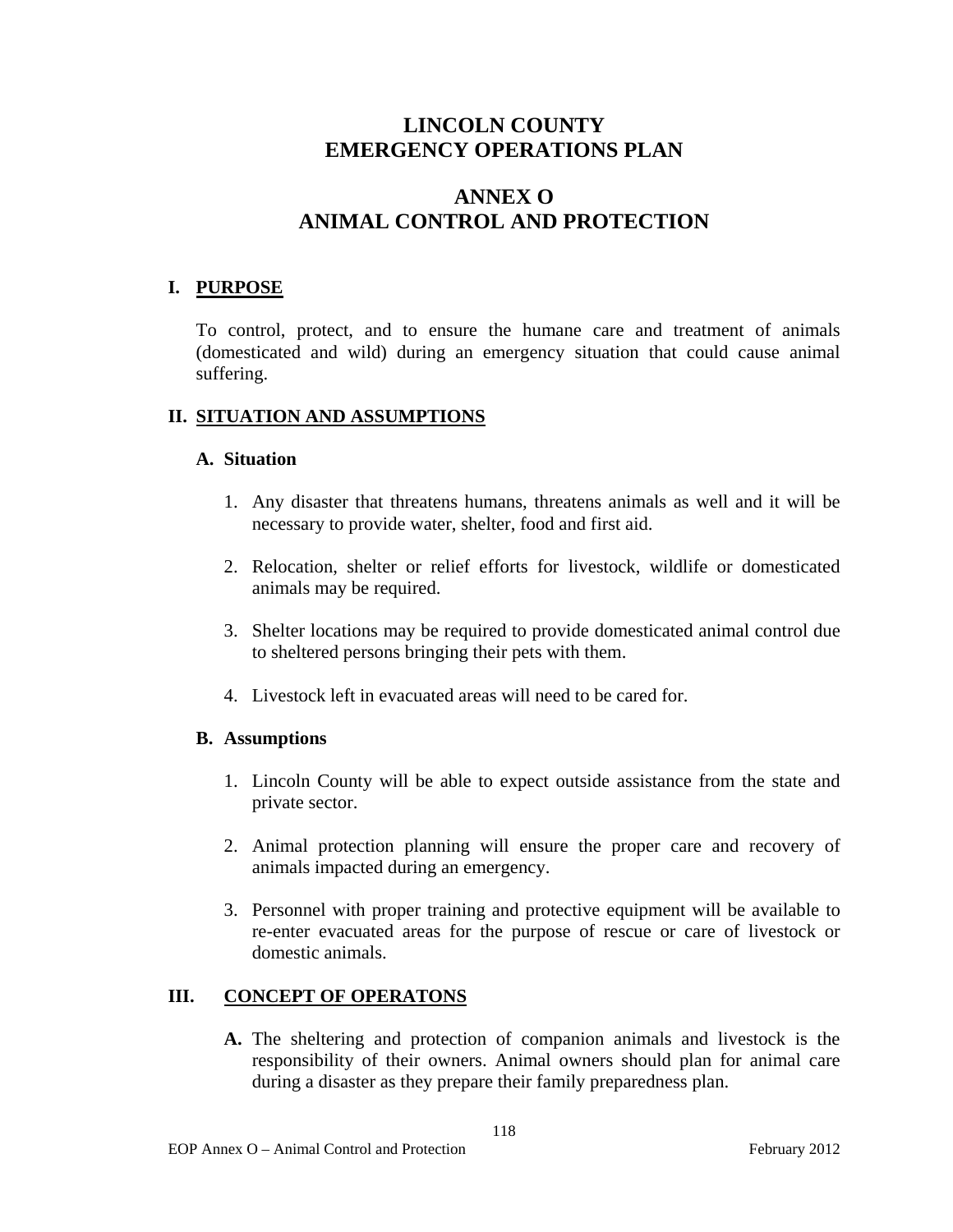- **B.** The Lincoln County Animal Services will be the lead agency for situation assessment and determination of resource needs. As needed the county will protect animals affected by any disaster to include rescue, shelter, control, feeding, and preventive immunization of animals left homeless, lost, or strayed as a result of the disaster. Local SPCA or similar organizations will be asked to assist in this effort.
- **C.** Requests for animal protection assistance and resources such as food, medicine, shelter, specialized personnel, and additional veterinary medical professionals will be routed through the Lincoln County Emergency Operations Center.
- **D.** Wild animals out of their natural habitats that are in danger either to themselves or humans will be handled by the Lincoln County Animal Services or the North Carolina Wildlife Resources Commission personnel.
- **E.** Pet friendly shelters that have been established for disaster victims will only accept domestic animals in the animal shelter area. If an evacuee comes to the shelter with their pet(s), all efforts will be made to direct them to the animal shelter area. Animal owner shall be responsible for the care of their animals.

## **IV. CONTINUITY OF GOVERNMENT**

The line of succession is:

- 1. Emergency Medical Services Director
- 2. Animal Services Manager
- 3. Animal Services Assistant Supervisor
- 4. Animal Services Officer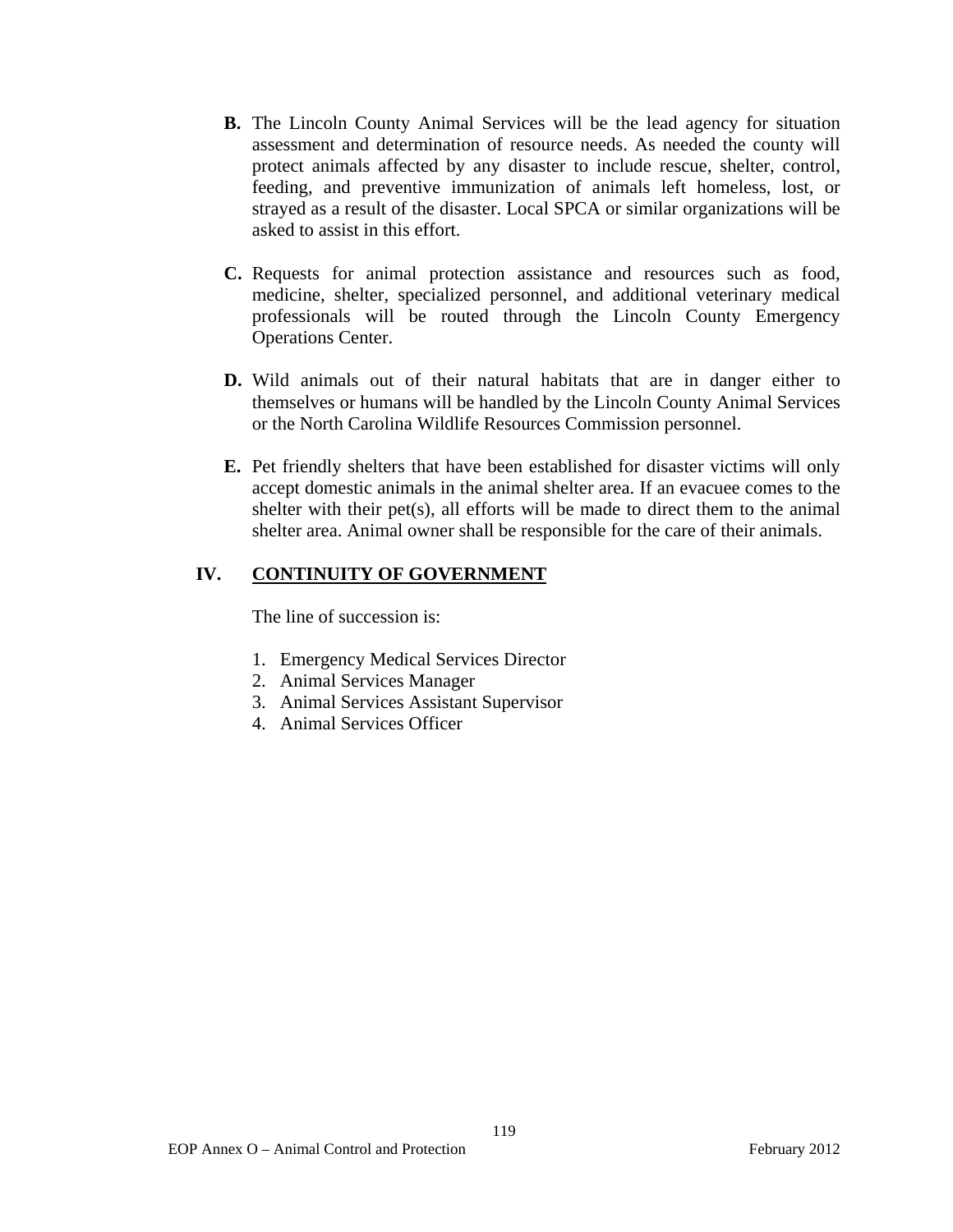# **ANNEX P DEBRIS MANAGEMENT**

## **I. PURPOSE**

To provide organizational structure and standardized guidelines for the clearance, removal and disposal of debris caused by a major event.

To establish the most efficient and cost effective methods to resolve disaster debris removal and disposal issues.

To expedite debris removal and disposal efforts that provide signs of recovery designed to mitigate the threat to the health, safety and welfare of Lincoln County residents.

To coordinate partnering relationships through communications and pre-planning with local, state and federal agencies involved with debris management responsibilities.

To implement and coordinate private sector debris removal and disposal contracts to maximize cleanup efficiencies.

## **II. SITUATION AND ASSUMPTIONS**

#### **A. Situation**

- 1. Natural disasters such as hurricanes, tornadoes and flooding precipitate a variety of debris that include, but are not limited to, such things as trees and other vegetative organic matter, building/construction material, appliances, personal property, mud and sediment.
- 2. The quantity and type of debris generated from any particular disaster will be a function of the location and kind of event experienced, as well as its magnitude, duration and intensity. This plan is based on the debris generating capacity of a Category 3 Hurricane with wind speeds in excess of 131 miles per hour and heavy rainfall.
- 3. A Category 3 Hurricane will cause extensive damage to large trees and shrubs in addition to substantial structural damage to homes and commercial property. Mobile homes will be destroyed.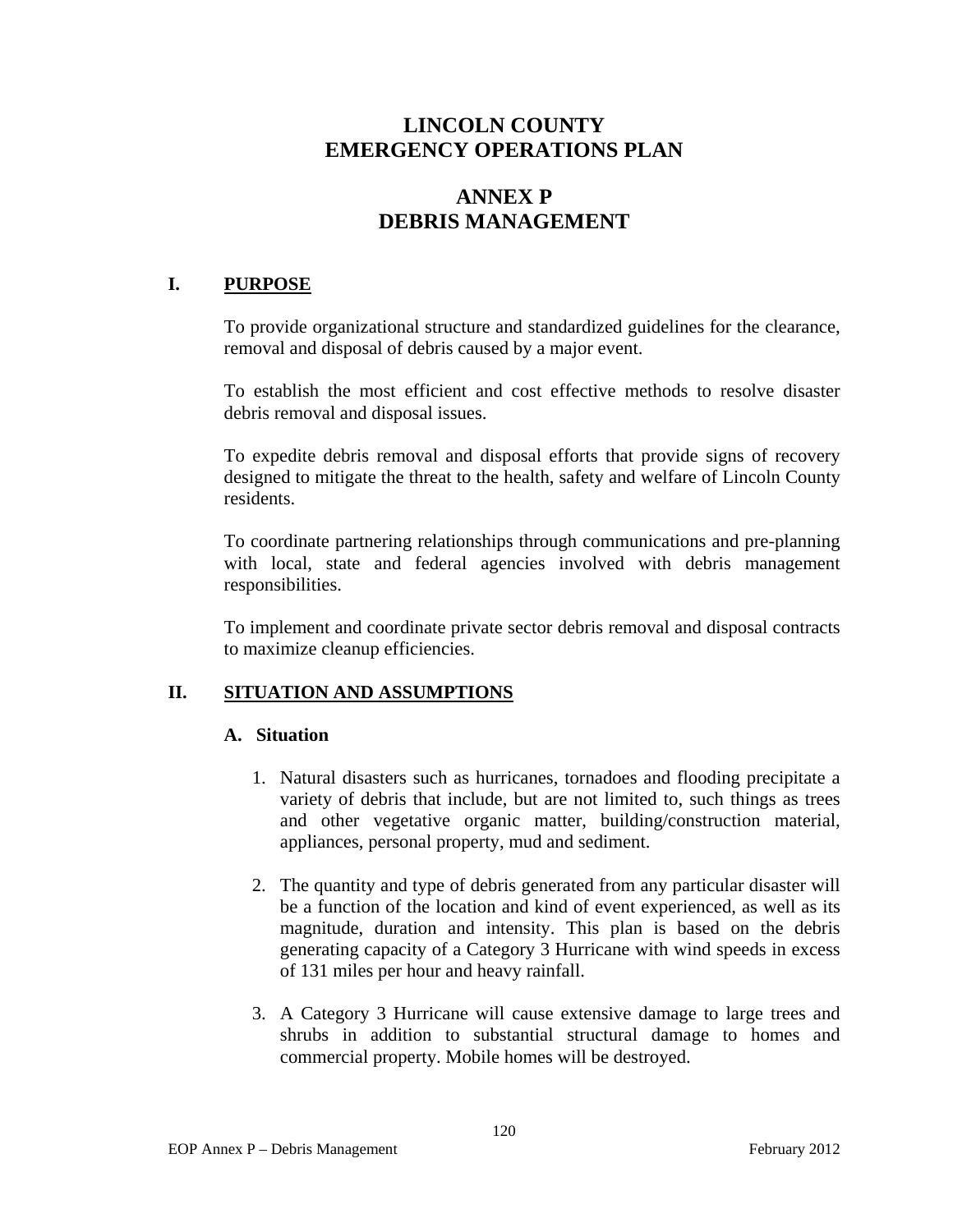4. The quantity and type of debris generated, its location, and the size of the area over which it is dispersed will have a direct impact on the type of removal and disposal methods utilized, associated costs incurred and how quickly the problem can be addressed.

# **B. Assumptions**

- 1. A major natural disaster that requires the removal of debris from public or private lands and waters could occur at any time.
- 2. The amount of debris resulting from a major natural disaster probably will exceed Lincoln County removal and disposal capabilities.
- 3. Lincoln County will contract for additional resources to assist in the debris removal, reduction and disposal process.
- 4. The NC Department of Transportation will remove debris from state Right of Ways.
- 5. The Governor will declare a State of Emergency that will authorize state resources to assist in removal and disposal of debris.
- 6. The Governor will request a Presidential Disaster Declaration, if the disaster exceeds both local and state resources.

# **III. CONCEPT OF OPERATIONS**

## **A. General**

- 1. The county will be divided into Debris Management Sites.
- 2. The Solid Waste Manager will have the primary responsibility for identifying these sites, obtaining agreements to use these sites and ensuring their continued availability.
- 3. The Lincoln County Solid Waste Manager is designated as the County Debris Manager and will assume this role in the event of an emergency.

## **B. Specific**

1. Disaster responsibilities for municipalities will be determined according to their capabilities. However, all clean up and restitution efforts should be coordinated with adjoining jurisdictions, including Lincoln County. All Lincoln County municipalities are encouraged to participate in the existing agreement for sharing resources among themselves as a first priority.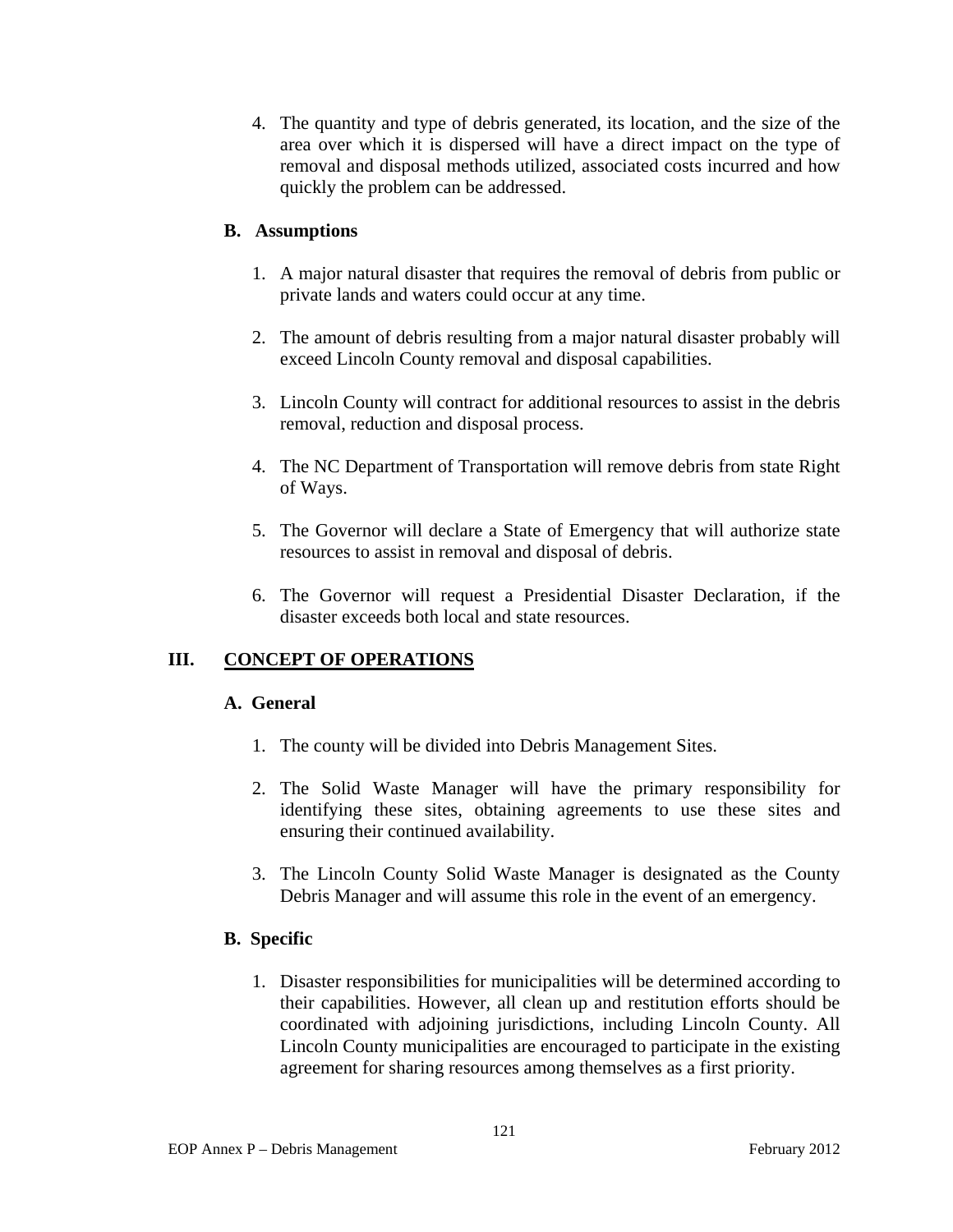- 2. The Emergency Management Coordinator is responsible for daily operational control and overall management of the Emergency Operations Center and its staff. The Emergency Management Director will receive current information on the severity of the disaster from many sources. All requests for debris removal or disposal will be directed to the Debris Manager. Requests for debris clearing from public facilities and roadways will be coordinated with the EOC.
- 3. The County Debris Manager will be responsible for the following with respect to any and all debris management issues:
	- Keep the Lincoln County Administration and Emergency Management Coordinator briefed on the status of the debris clearing and disposal operations.
	- Assure that Lincoln County is represented at all meetings with other government and private agencies involved with the debris cleanup operation.
	- Coordinate with affected municipalities within Lincoln County on all debris clearance and disposal issues through conference calls.
	- Convene emergency debris coordinating meetings at the EOC or other location.
	- Ensure the debris management effort is provided with all available administrative staff and field support personnel.
	- During EOC activation the Debris Manager will coordinate debris management issues from the EOC. The Debris Manager will be responsible for coordinating all debris clearance and cleanup actions with the EOC. Actions will focus on keeping track of field site assignments and progress of the initial debris clearance from public roadways and critical facilities.
	- The Debris Manager will coordinate debris issues with municipalities, other government and private agencies involved with the debris cleanup operation. The Debris Manager may appoint a field operations coordinator who will be responsible for daily operational control of the debris sites.
	- The Debris Manager will supervise the monitoring of debris contractors, load inspections at debris sites and other off site areas and the preparation of load sheets at debris sites or other impacted areas.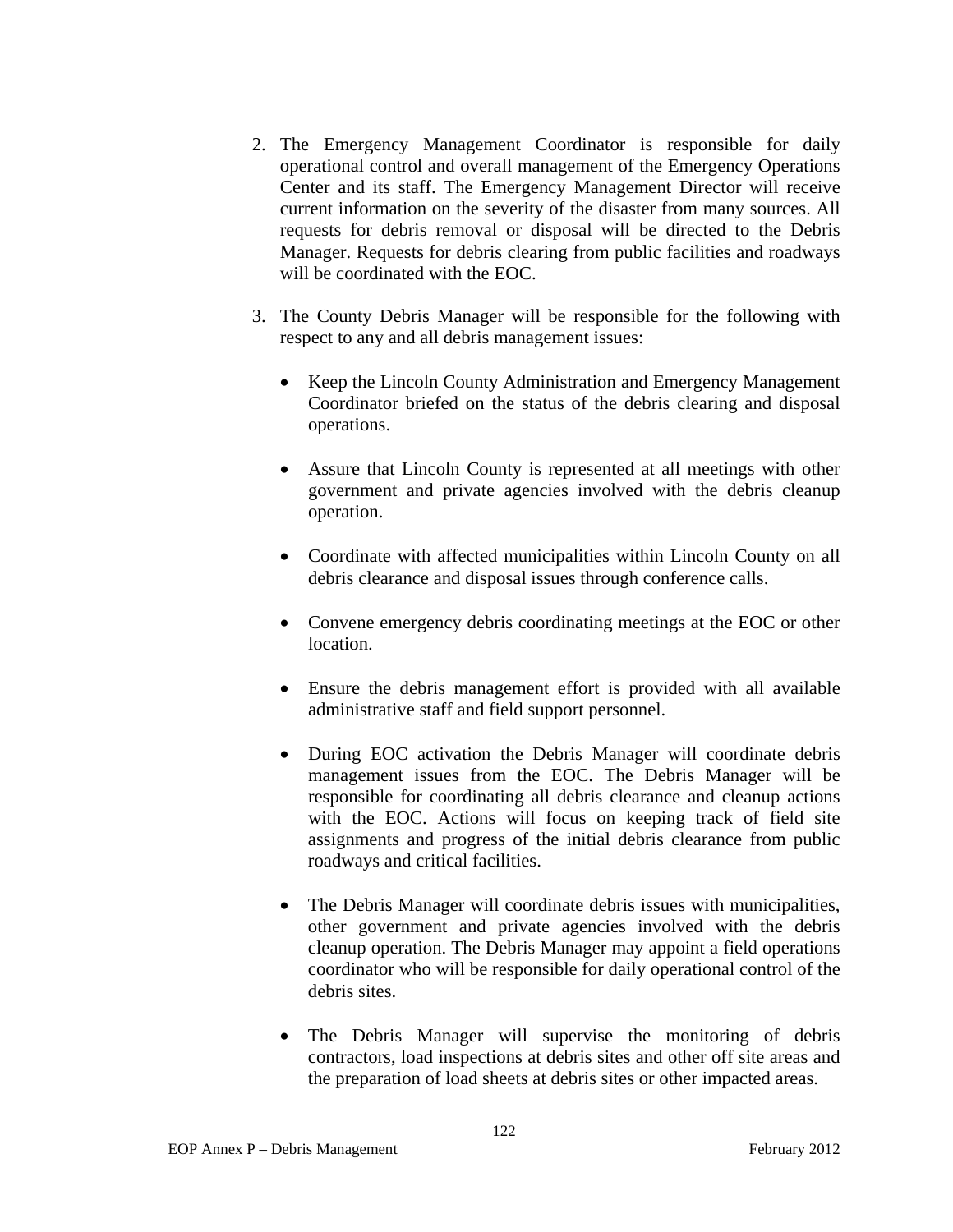- The Debris Manager will coordinate the dissemination of public information with the EOC Public Information Officer (PIO).
- 4. Lincoln County Public Information Officer (PIO)

The Debris Manager will coordinate with the PIO to develop a proactive information management plan. Emphasis will be placed on actions that the public can perform to expedite the cleanup process. Flyers, newspapers, radio and TV public service announcements should be used to obtain the public's cooperation by separating burnable and non-burnable debris, segregating household hazardous waste, placing disaster debris at the curbside, keeping debris piles away from fire hydrants and valves, reporting locations of illegal dump sites or incidents of illegal dumping and segregating recyclable materials. Pickup schedules will be disseminated in the local news media and the county emergency information hotline.

5. County Finance Officer

The Lincoln County Finance Officer, or designee, shall serve as reimbursement coordinator and will provide for the collection and compilation of all labor, equipment hours, supplies and expenditures related to disaster response and recovery. The reimbursement coordinator will also manage the receipt and submission of all debris contractor payables through consultation with the Debris Management Consultant(s) and Debris Manager. Under the direction of the County Finance Officer, the County Debris Manager will assure that debris management contractors establish and maintain insurance coverage as required by the contract. In addition, the County Finance Officer, in cooperation with the Debris Management Consultant, will ensure that the identified contractors meet the contract requirements.

6. County Damage Assessment Officer

The County Damage Assessment Officer will be responsible for compiling all damage reports for county facilities using FEMA's project worksheet forms and coordinate the submission of these forms with the reimbursement coordinator and Debris Manager.

7. Environmental Programs

The Debris Manager shall work with the appropriate state and federal environmental regulatory agencies to ensure debris sites comply with established guidelines. Site monitoring will include environmental sampling and lab services.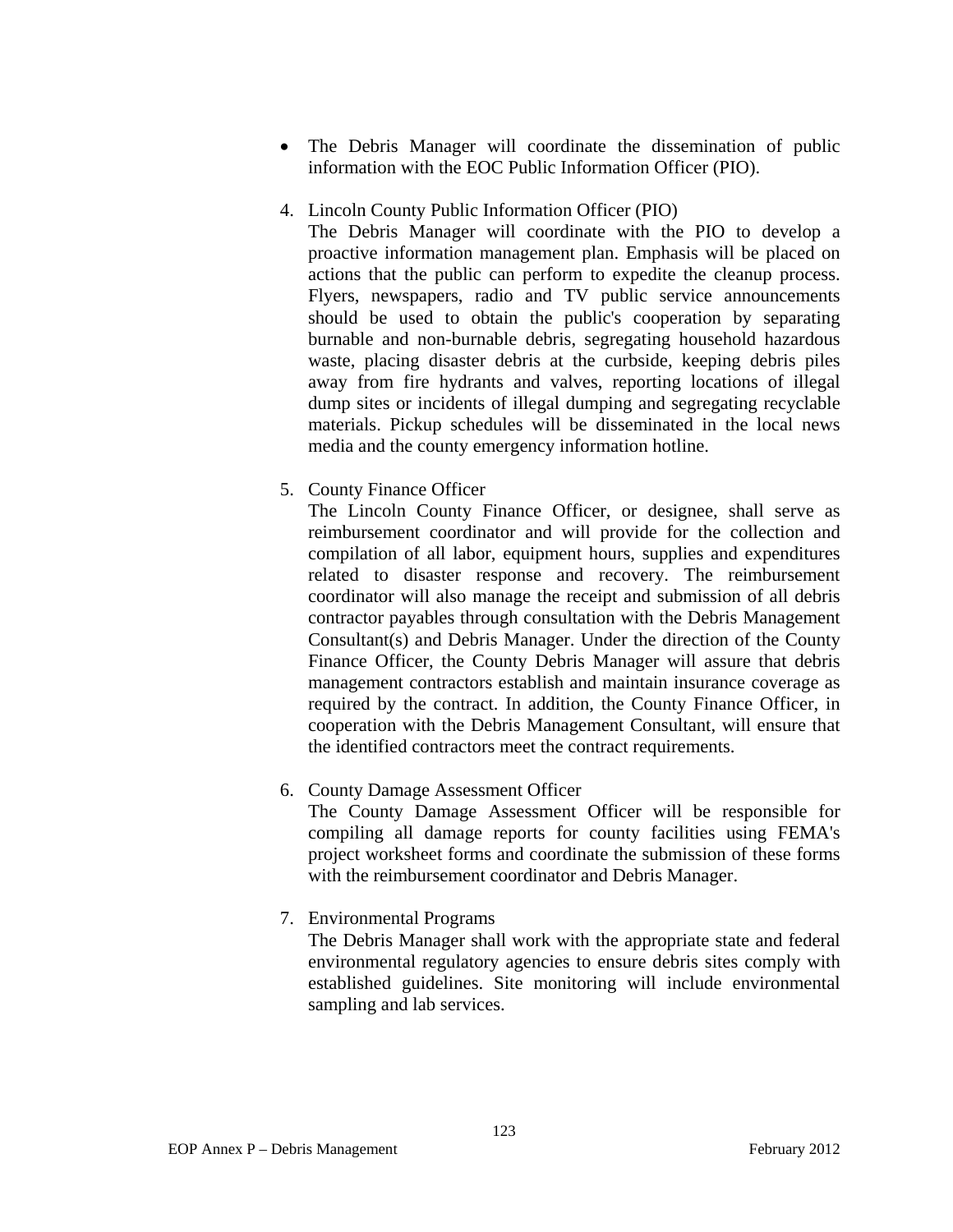### 8. Debris Management Consultant(s)

Lincoln County may hire a contractor to coordinate debris removal and provide oversight of debris haulers. The contract will be handled as other service contracts are handled within the scope of county government. The Finance Officer, in cooperation with the Debris Manager, will make recommendations regarding selection of the vendor, scope of work, costs and other related issues. The identified contractor will hire and supervise sub contractors within the scope of the contract.

## 9. Hazardous Waste Services

The Debris Manager or Debris Management Consultant(s) shall separate household hazardous waste (HHW). The Debris Manager or Consultant(s) shall ensure the coordination of inspections, notifications, and if necessary, cleanup or mitigation of any hazardous waste releases at identified facilities.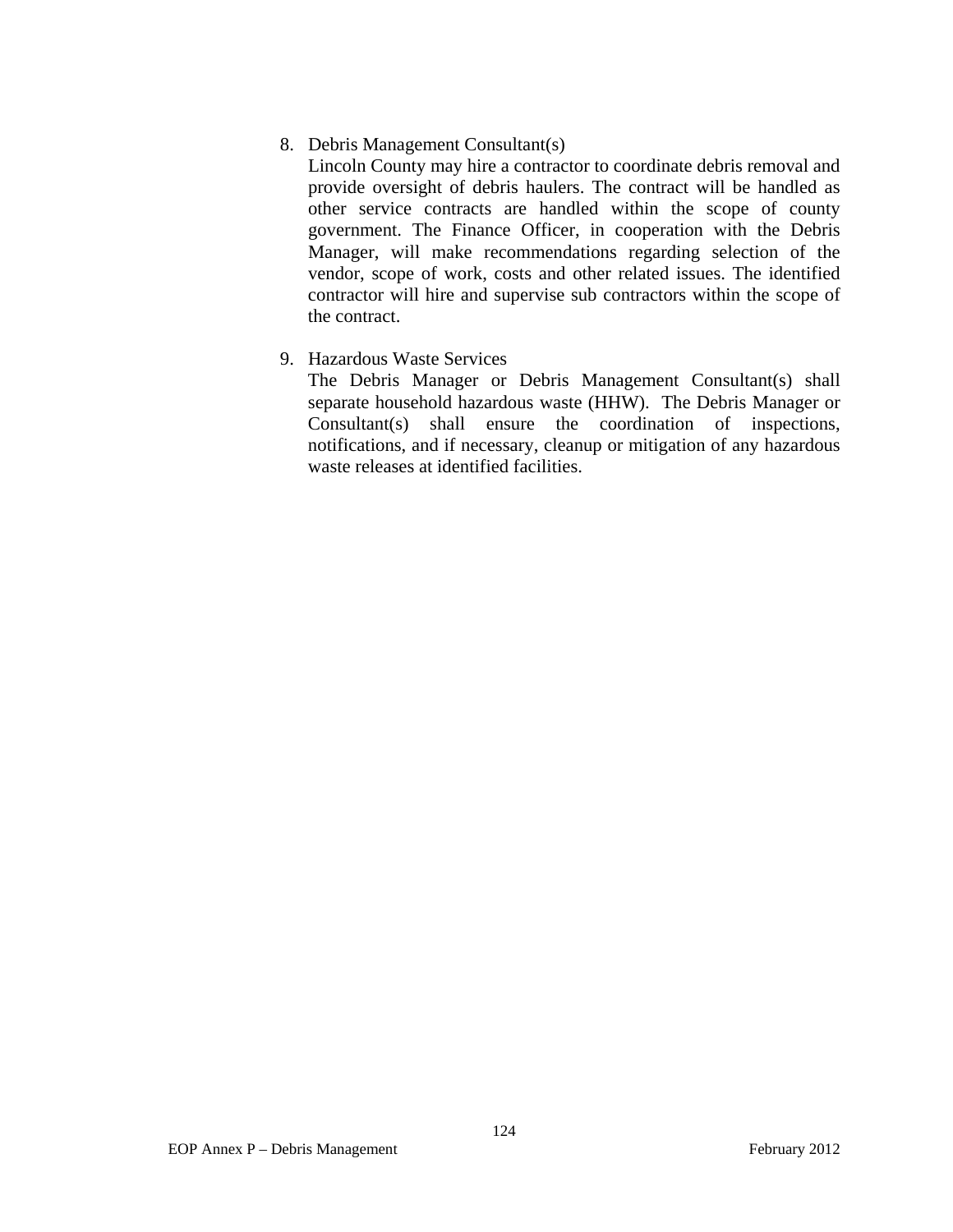# **ANNEX Q MASS FATALITIES**

## **I. PURPOSE**

This section outlines the guidelines to be followed when a disaster results in mass fatalities to the extent that the number of dead exceeds the resources of the local Medical Examiner's Office.

### **II. SITUATIONS AND ASSUMPTIONS**

Any major disaster may result in a large number of deaths.

### **III. CONCEPT OF OPERATIONS**

- A. The mass fatalities team focus is to establish the means and methods for the sensitive, respectful care and handling of human remains in disaster situations. The team will be available to aid in the necessary acts of evacuation, identification, sanitation and preservation such as preparation or embalming as authorized, notification of the next of kin, counseling and facilitating the release of remains to the next of kin or their representative under the direction of authorized persons.
- B. When an estimate can be made of the dead, temporary morgue sites will be selected and activated. Remains will be recovered and evacuated to the temporary morgue for identification purposes.
- C. Necessary information about each victim will be compiled and processed for the Medical Examiner/Coroner.
- D. As an assist group to the Medical Examiner, the local funeral directors will provide needed supplies, equipment, vehicles and personnel as available. The NC Funeral Directors Association may assist in supplying resources.
- E. Only as a last resort, should interment be in burial areas selected by local or state officials.

## **IV. DIRECTION AND CONTROL**

A. By law (NCGS 130A, Article 16), the Medical Examiner is responsible for the dead. The mass fatality team and other local funeral service personnel will be available to assist under the direction of the County Medical Examiner.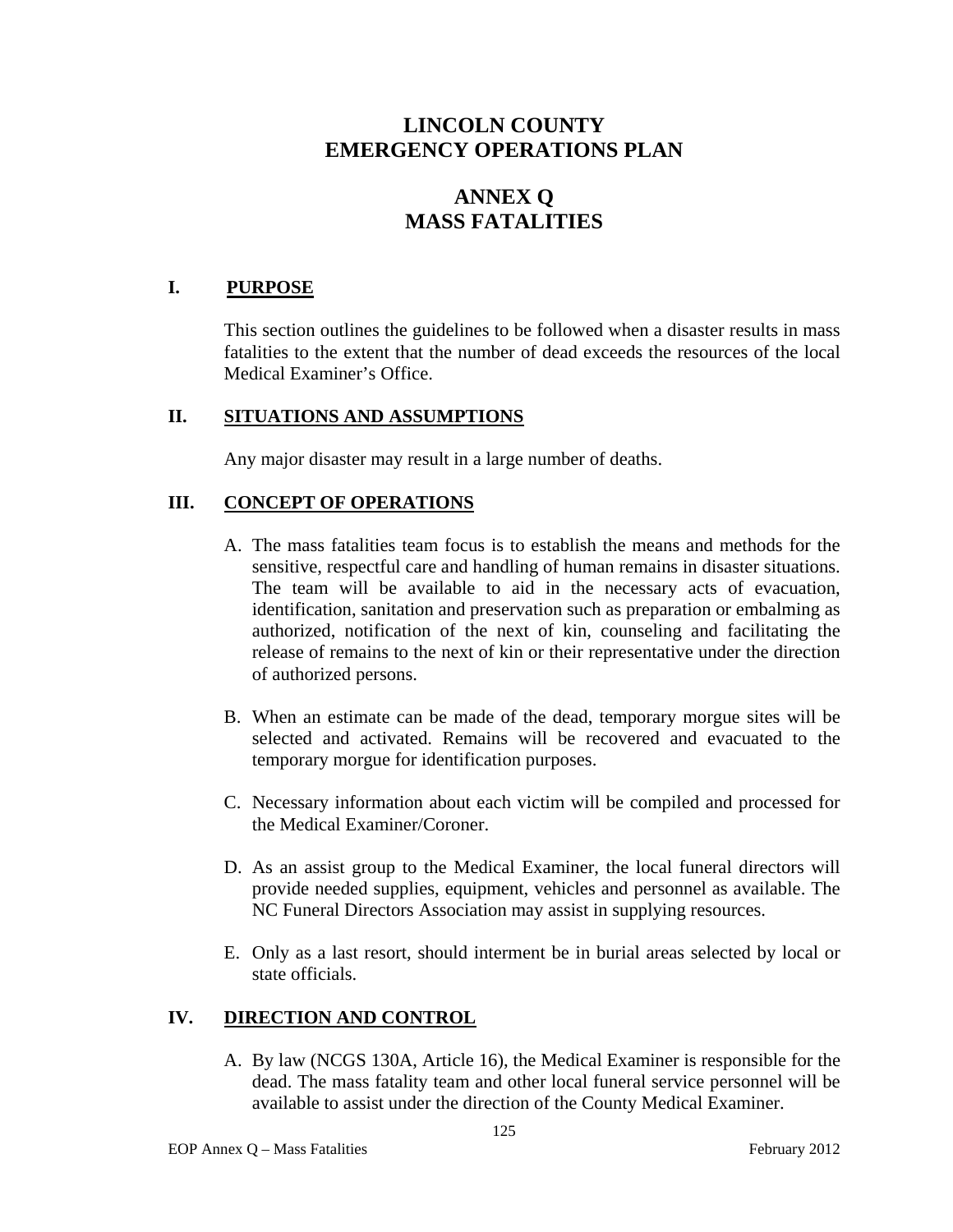- B. Operations will be coordinated by the Medical Examiner working with the EOC, and where designated, the Mortuary Response Teams Coordinator.
- C. When a disaster occurs, the County Medical Examiner should immediately contact the NC Funeral Directors Association. They will notify the appropriate members of the Mortuary Response Team.

# **V. TEMPORARY MORGUE SITE**

- A. A morgue site is to be selected, organized and put into operation if the number of dead exceeds the resources of the Medical Examiner' office. Once a morgue site has been selected, the Medical Examiner or the designated Mortuary Response Team Coordinator will organize its operations and assign personnel to the following jobs: uniformed guards, information clerks, counselors, interviewers, telephone communicators, admissions clerk, general supervisor, identification personnel, orderlies, personal effects custodian, embalming supervisor, embalmers, secretaries, inventory clerk, distribution clerk, etc.
- B. The temporary morgue should be located as near as possible to areas with heavy death toll and should have: showers, hot and cold water, heat or air conditioning, electricity, drainage, ventilation, restrooms, parking areas, communication capabilities and rest areas.
- C. It should be fenced or locked for security of remains and personal property, should be removed from public view and have sufficient space for body identification procedures. It should also be subject to partitioning for separation of functions such as body handling, x-ray, autopsy, record maintenance, interviewing, etc.

## **VI. MASS BURIAL GUIDELINES**

- A. Mass burial may become necessary when the number of remains cannot be managed and become a public health concern.
- B. Any decision to begin mass burial must be made at the highest levels of state government. Their direction will be essential before such an effort can be initiated.
- C. The location of any mass burial site must also be agreed upon by the above agencies, taking into consideration the number of remains to be buried. Plans should include the probability of exhumation at a later time.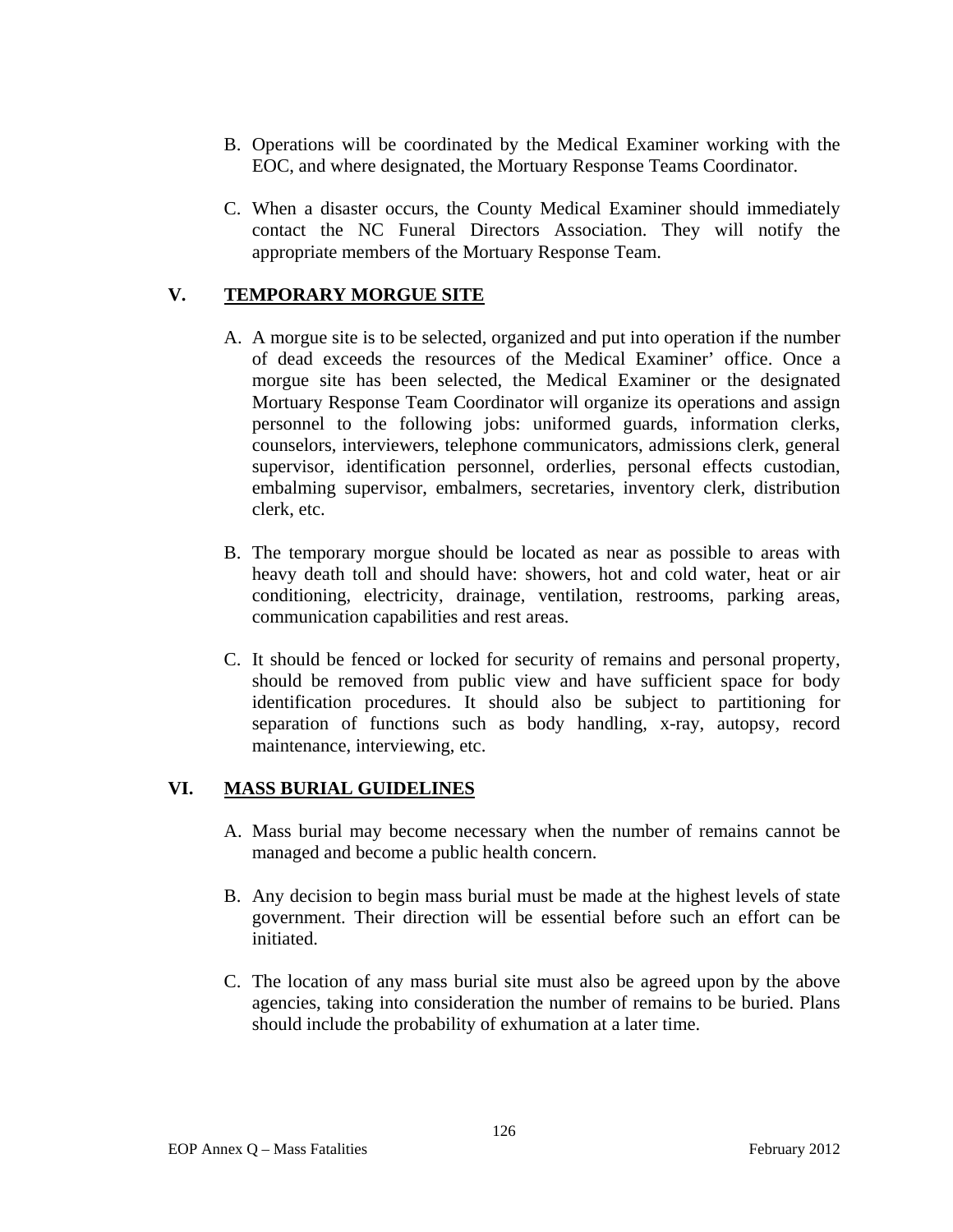# **VII. CREMATIONS**

A. Cremations should not take place for a minimum of seven (7) days after the last body has been processed.

## **VIII. REMAINS NOT RECOVERED**

A. Conditions and circumstances sometimes preclude the recovery of remains. Once the determination has been made remains are unrecoverable, nondenominational memorial services should be arranged. All efforts should be made to notify and include the surviving family members in this service.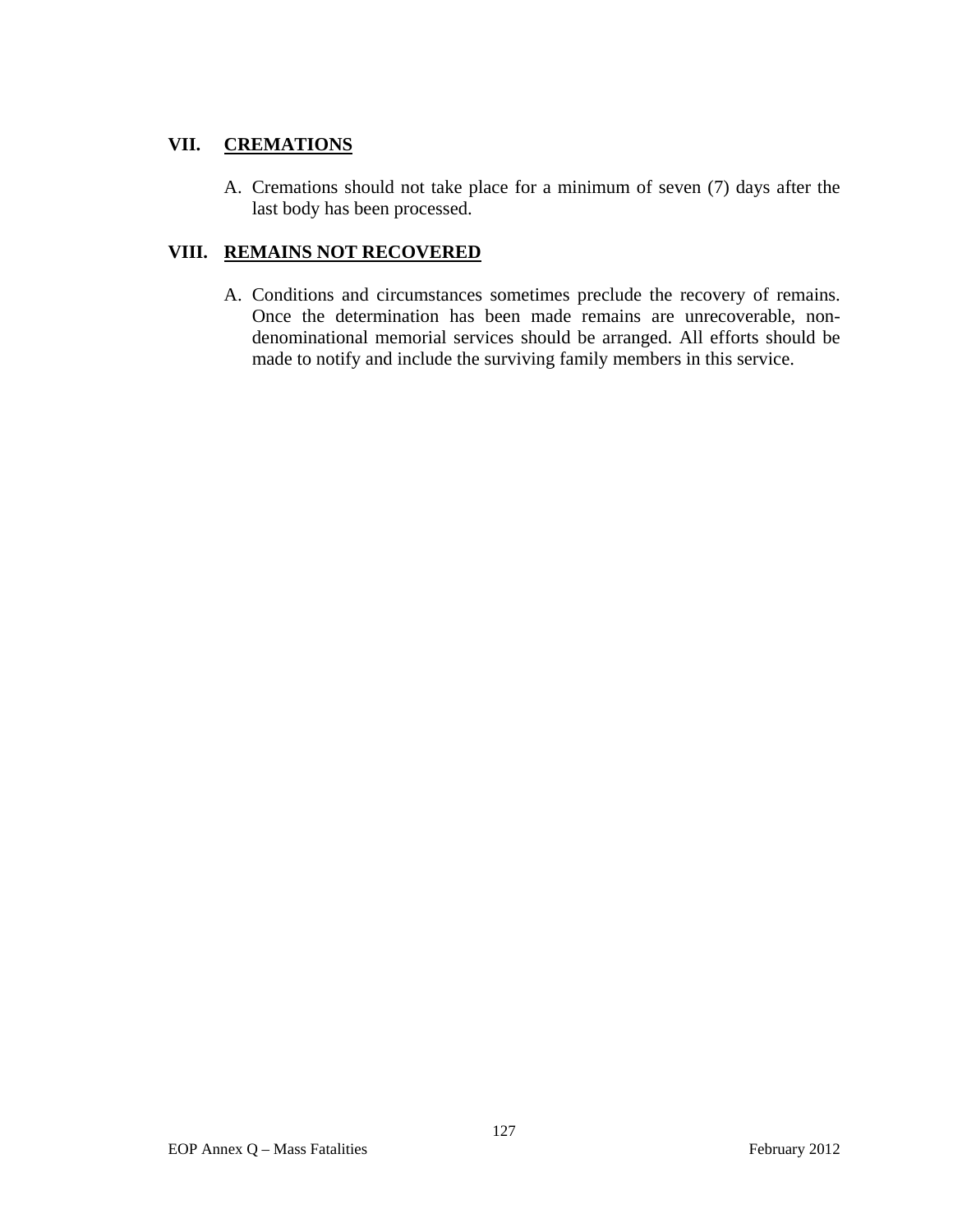# **ANNEX R TERRORISM RESPONSE**

## **I. PURPOSE**

This section provides information and guidance to response of local government to an incident involving terrorist activity.

### **II. SITUATION AND ASSUMPTIONS**

#### **1. Situation**

- A. The successful response to a terrorist incident requires a well-planned, integrated and coordinated response from local government, neighboring jurisdictions, the private sector, state and federal agencies.
- B. The 9-1-1 telecommunicators are usually the first interface between the terrorist incident and the first responders. The information obtained from callers can have a crucial impact on the safety and welfare of emergency responders. The value of these telecommunicators to first responders is heavily influenced by their knowledge of terrorism.
- C. Some of the major issues that will require attention during management and control of a chemical or biological terrorist incident include:
	- safety and welfare of emergency responders
	- agent detection
	- identification and isolation
	- downwind evacuation or shelter-in-place
	- traffic rerouting and congestion control
	- disposition of the deceased
	- hospital casualty overload
	- public fear
	- public information dissemination
	- spread of contamination and disease
	- evidence identification and preservation
	- suspect(s) identification, arrest and criminal prosecution
- D. Mass casualty triage and medical management, as well as mass decontamination guidelines, must be practiced with sufficient frequency to build competence in emergency responders.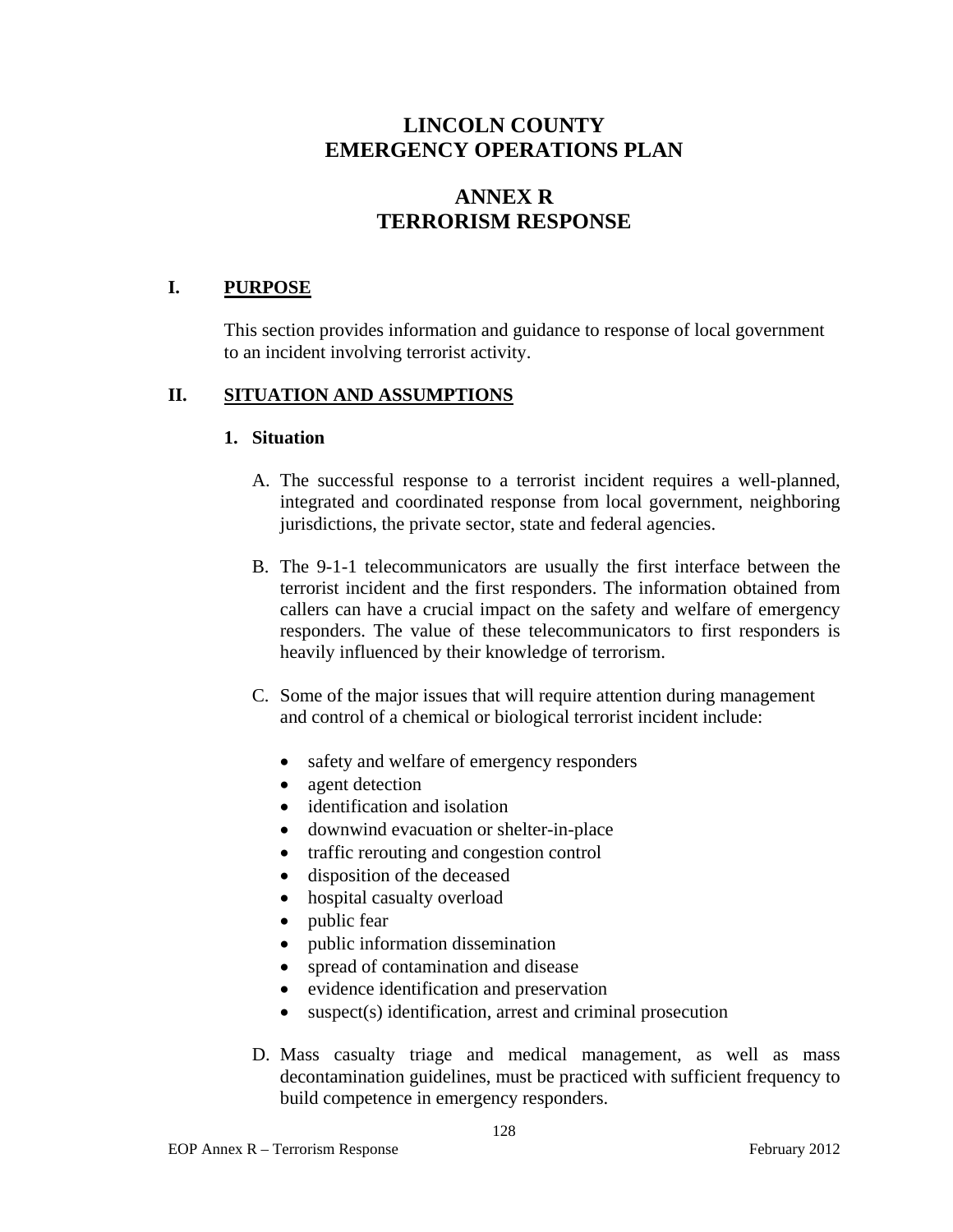- E. A terrorist incident is a federal crime scene, and in accordance with Presidential Decision Directive 39, the FBI has overall responsibility for crime scene management.
- F. Because of the likelihood of mass casualties and large numbers of emergency responders, it is imperative that a comprehensive accountability system be implemented and maintained throughout the incident.
- G. A terrorist incident involving a chemical or biological agent is still a hazardous materials incident, but with the potential for much greater consequences and challenges for emergency responders. It is also likely to be a mass casualty incident. A bio-terrorist release may take hours or days to present, and the infected people may be infecting others.
- H. Communication is an extremely critical element in the management of terrorism incidents. It is important that timely and accurate information be shared with the various agencies involved in the incident. The community must also be kept informed of matters potentially impacting their safety and welfare.

### **2. Assumptions**

- A. Planning and training prior to an incident will significantly reduce the risk to personnel.
- B. Emergency response personnel are knowledgeable in the use of available resources.
- C. Response time for resources requested from outside the county will require a minimum of two hours.
- D. Crisis Management addresses the cause of a terrorist incident, the identity, motivation, and capability of the terrorists and the weapons they employ. Crisis Management is a law enforcement function and includes measures to identify, acquire and plan the use of resources needed to anticipate, prevent and/or resolve the threat or act of terrorism. In a terrorist incident, a crisis management response may include traditional law enforcement missions such as intelligence, surveillance, tactical operations, behavioral assessment, negotiations, forensics and investigations, as well as technical support missions such as agent identification, search, render safe procedures, transfer and disposal and limited decontamination.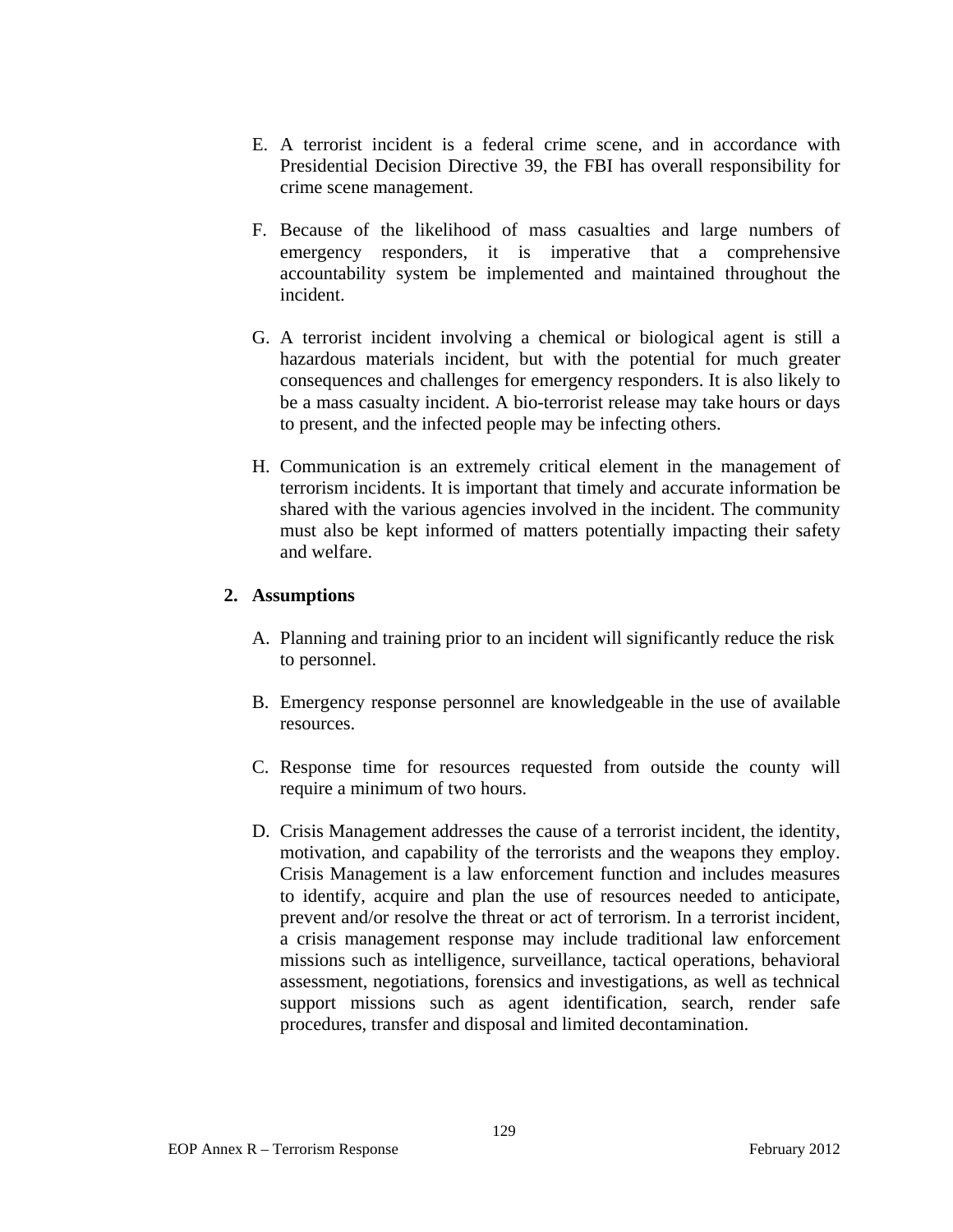E. Consequence Management addresses how the incident affects public health, safety and the environment. Consequence management includes measures to protect public health, safety and the environment, to restore essential government services and to provide relief to governments, businesses and individuals affected by the consequences of terrorism. In an actual terrorist incident, command and control of local government resources may transition between the Lincoln County Sheriff's Office, City of Lincolnton Police Department, Lincoln County EMS, the Fire Department having jurisdiction and the Lincoln County Emergency Management Office. The Unified Command team approach shall be utilized to transition incident command and control among these agencies. These efforts will include the roles, responsibilities and functional duties as described in Section VI, New Entry Protocols.

### **III. CONCEPT OF OPERATIONS**

The first responders must first insure their own safety and the safety of all responding departments. A new way of thinking, a new assessment process and new response protocols will be required of first response departments.

- A. Listed below are the primary components of the concept of operations. The primary first responders can address some of these components; the Incident Command System (ICS) and the EOC will address other components.
	- 1. Threat assessment levels
	- 2. Notification process
	- 3. Command and control function
	- 4. New entry protocols
	- 5. Crisis Management
	- 6. Consequence Management
	- 7. Roles, responsibilities and checklist
	- 8. Chain of evidence and evidence preservation
	- 9. Other primary considerations as identified by response organizations

**Note:** The above is not an all-inclusive list. It is intended to emphasize the need for a deliberate response process that will enhance responder and public safety. Each of the above items will be covered as part of response overview.

B. Threat assessment will be the responsibility of law enforcement agencies that consist of the Lincoln County Sheriff's Department, City of Lincolnton Police Department, State Bureau of Investigation (SBI), Federal Bureau of Investigation (FBI), Bureau of Alcohol and Firearms and other law enforcement agencies that provide information on terrorist groups, individuals and threat situations based on collected intelligence. The FBI will have primary responsibility for coordinating intelligence and threat assessment information. The Lincoln County Sheriff's Department will coordinate distribution of information to the primary response departments.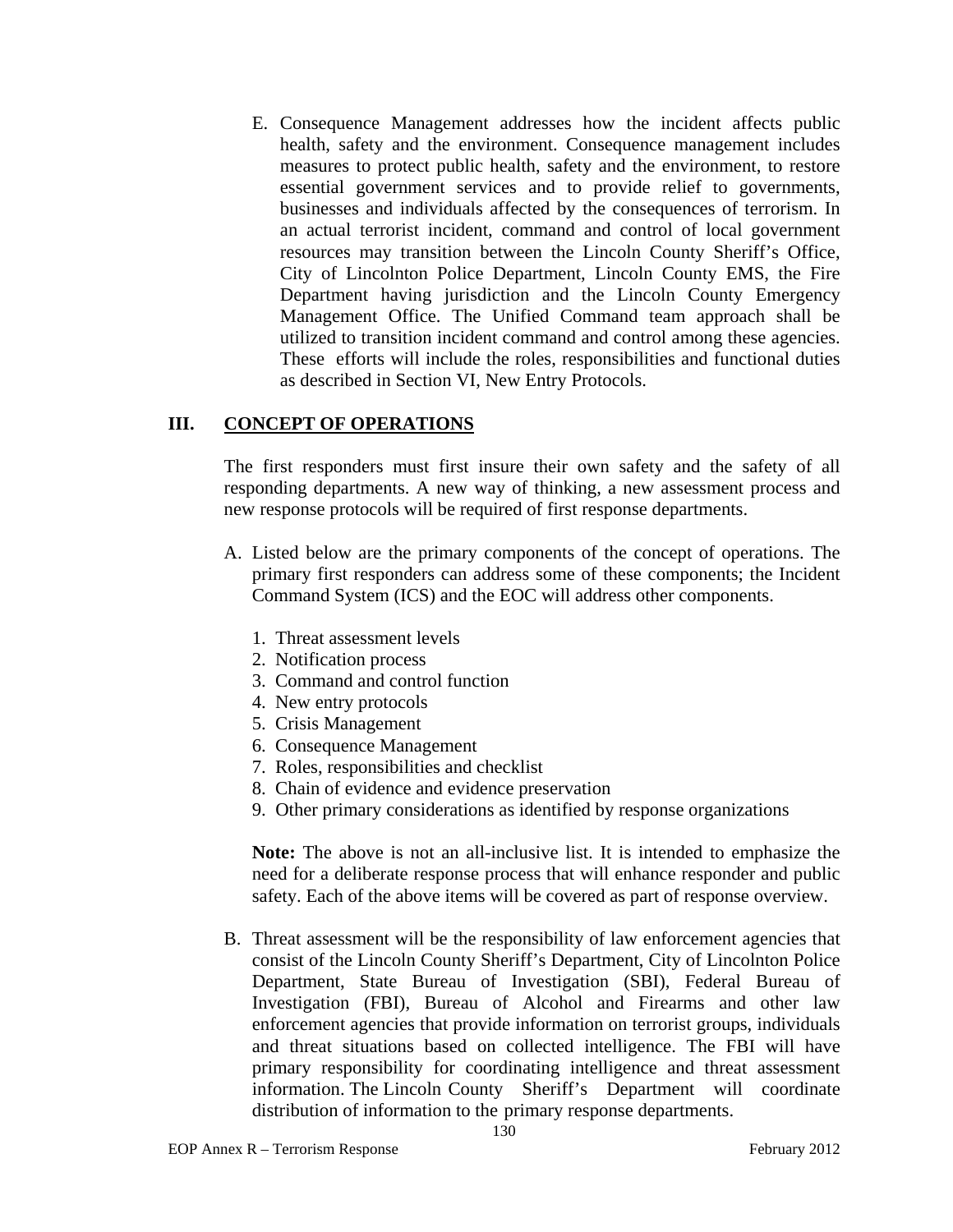## C. **Primary Response Departments**

- All Law Enforcement Agencies (local, state and federal)
- Fire Service
- Emergency Medical Service

# **Primary Support Departments**

- Hospital
- Public Health Department
- Lincoln County Emergency Management
- NC Division of Emergency Management
- Department of Social Services
- Mental Health
- Debris removal organizations
- Corporate Communication/Public Information City & County
- American Red Cross Lincoln Chapter
- Poison Control Center

This list can be expanded as the scope of operations expands. The IC can demobilize departments if the situation changes. Each agency should develop its own internal notification guidelines.

D. Command and control is critical for ensuring a successful operation. It is absolutely imperative that a team approach for command and control be used for response. In all incidents within Lincoln County, the Fire Department will assume command of the consequence management phase of the incident. Because of the nature of these incidents, the responsibility of stabilizing the immediate area of operations lies solely with the fire department.

Within the definition of crisis management, the affected Law Enforcement Agency will assume responsibility for the situation and take appropriate action. There may be situations where consequence and crisis management must be addressed simultaneously where law enforcement and the fire department share command and control. As soon as possible, the core group will establish a Unified Command structure for tactical and investigative operations.

The core group will consist of:

- Lincoln County Sheriff's Department
- City of Lincolnton Police Department
- $\bullet$  SBI
- FBI
- Fire departments based on jurisdiction boundaries
- Lincoln County EMS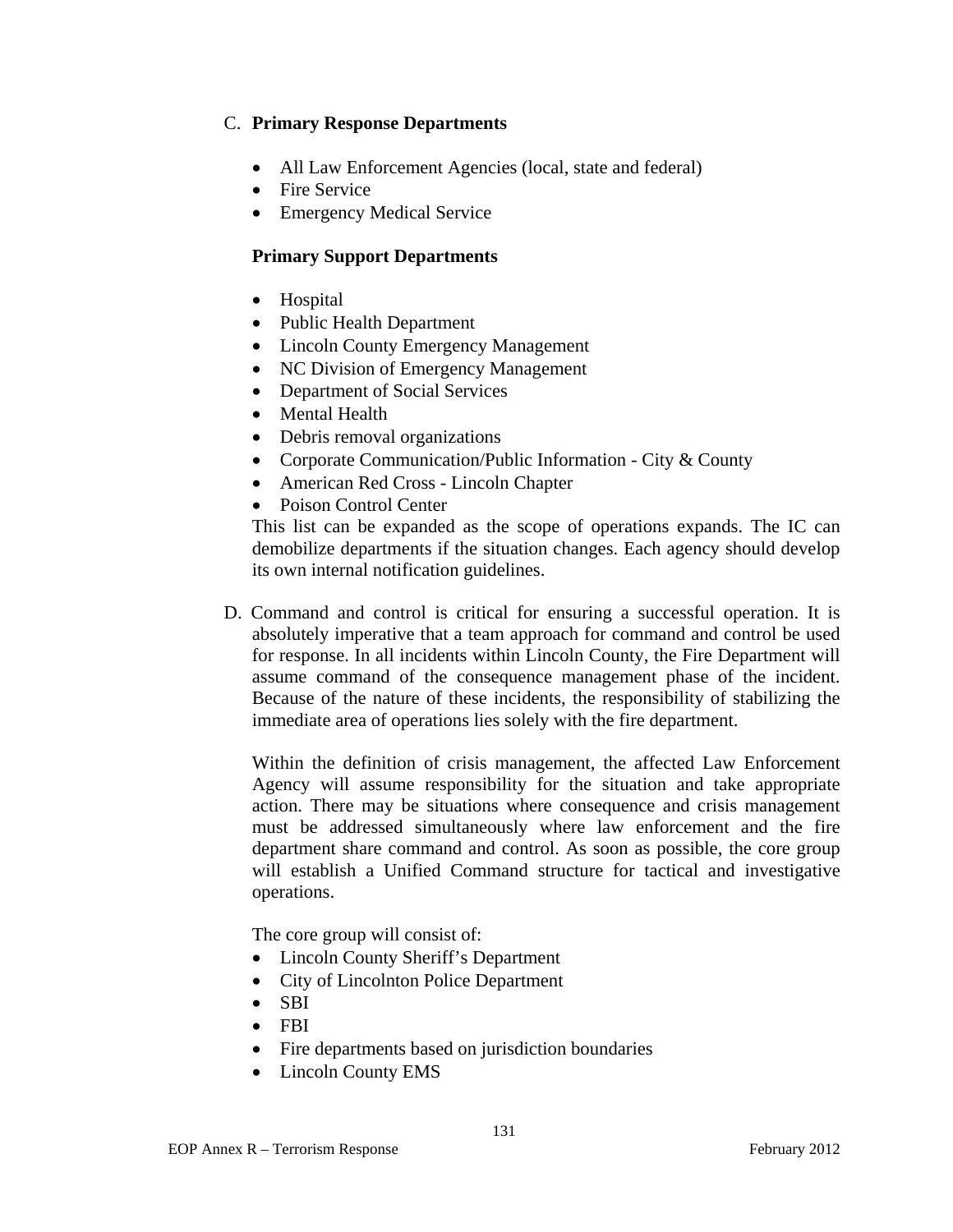Once established, the unified command will agree upon criminal, tactical and investigative issues.

The Unified Command will prevail in instances where the consequence and crisis functions cross to insure the health and safety of responders, the general public and evidence, in that order.

It is possible that command of the scene may be transferred back and forth between consequence and crisis several times before the incident is brought to a resolution. The various agencies that comprise both consequence and crisis management may be brought to the forefront depending on the immediate circumstances.

It's imperative that immediate command and control be established to insure control measures are implemented for life, safety and evidence preservation. All responding departments of local government must be prepared to interface with their state and federal counterparts at both the incident site and the EOC.

The EOC will be the command and control center. Operational command will be maintained at the incident site.

#### Unified Command:

This type of command and control is represented by multiple levels of government and is seen in the EOC environment. This command structure is found in large-scale incidents.

E. New Entry Protocols

A terrorist incident will require new entry protocols to insure responder safety. Guidelines are to be established based on threat level at the time of the incident. Entry into an area or building that may be contaminated or may have been destroyed by an explosion can range from normal site access with no protective measures, to Level A entry suits with hot zones set to protect responders.

Threat levels as defined in Section V will set new protocols.

F. Crisis Management and Consequence Management

These sections are combined because they operate in parallel and continuous fashion from initial response to final recovery. They deal with all phases of incident operation to include response, recovery, clean up and site restoration.

## G. Roles, Responsibilities and Checklist

This part of the planning document is detailed in Section VI, Item B and in each of the core groups internal SOGs. The listing represents the primary factors associated with response to terrorist incidents.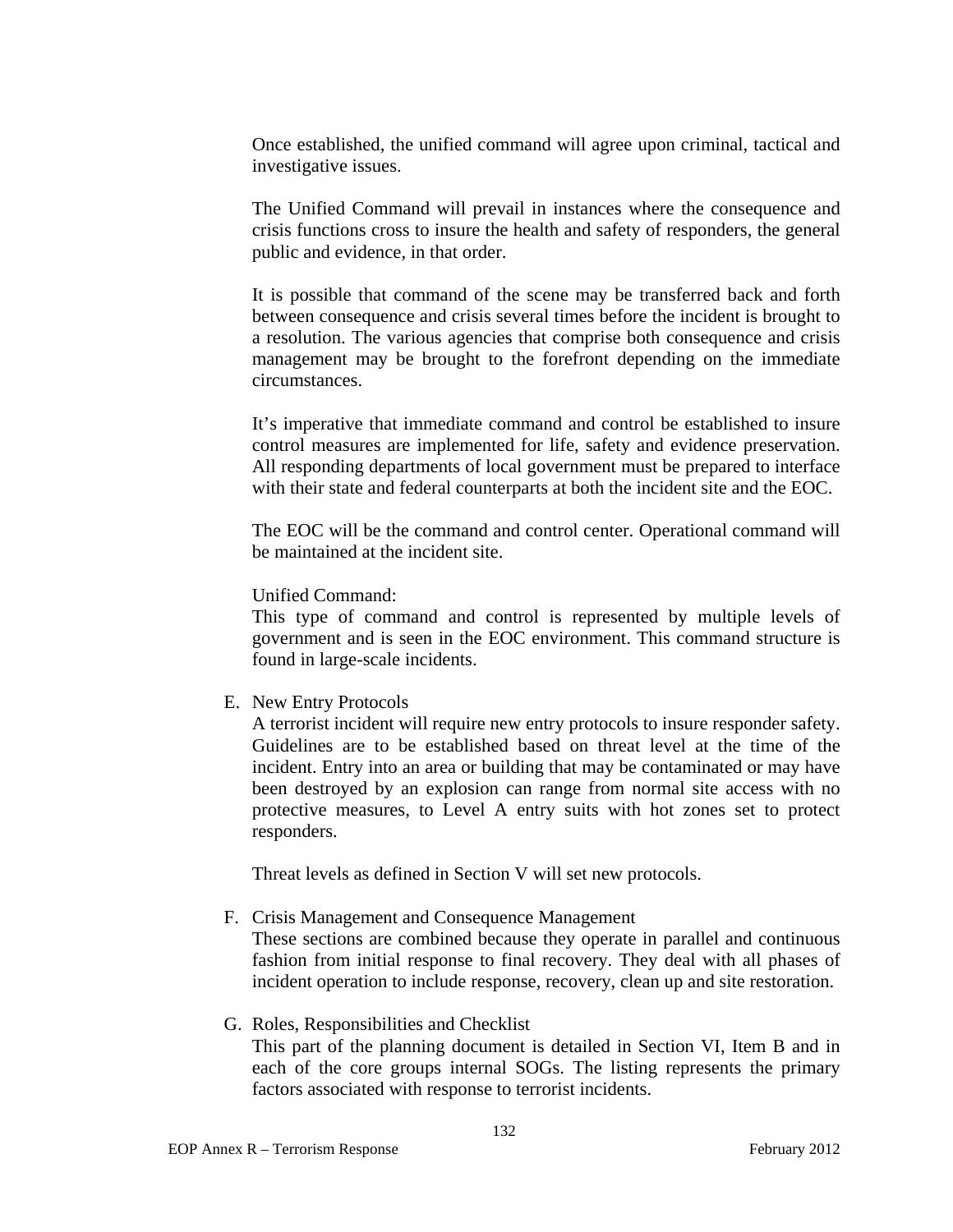### H. Preserving and Collecting Evidence

This operational area is addressed in more detail in Section VII, and by each agency's SOG. This function may be part of new site entry protocols. Life safety issues will take precedence over this area of operation. The preserving and maintaining of evidence should be considered and exercised at every opportunity.

# **IV. IMPLEMENTING GUIDELINES**

The information below is meant as basic response guidelines for terrorist incidents. The IC must use discretionary judgment to insure a timely, professional response. The only way to insure the IC's decisions are in the best interest of responders and the public is to use all possible sources of information in the decision-making process.

### **Threat Assessment Levels**

This level is constantly being monitored by all law enforcement. The primary law enforcement agency is the Federal Bureau of Investigation. The primary state law enforcement agency is the North Carolina State Bureau of Investigation. The primary law enforcement agency for Lincoln County is the Sheriff's Department. Other local law enforcement agencies may also have information available. One of the FBI's primary missions is to monitor terrorist groups, corroborate information received, identify terrorist members and prepare a law enforcement interdiction plan.

As part of this ongoing initiative, information discovered or obtained will be shared with other law enforcement agencies for law enforcement action and later with appropriate local and state officials. In the event of danger to the general public, the FBI will share all information necessary to safeguard the safety, health and welfare of the general public.

Because a threat may be received by or relayed to the Emergency 9-1-1 Telecommunicators, it is incumbent that the 9-1-1 staff and supervisors receive awareness training to assist them in recognizing a terrorist threat/act and respond accordingly. Emergency 9-1-1 communication center supervisors/managers will be provided information so that they may better fulfill their role and responsibilities.

# **V. THREAT LEVELS**

 Lincoln County has chosen to establish threat levels to assist in a response to a terrorist incident. They are as follows: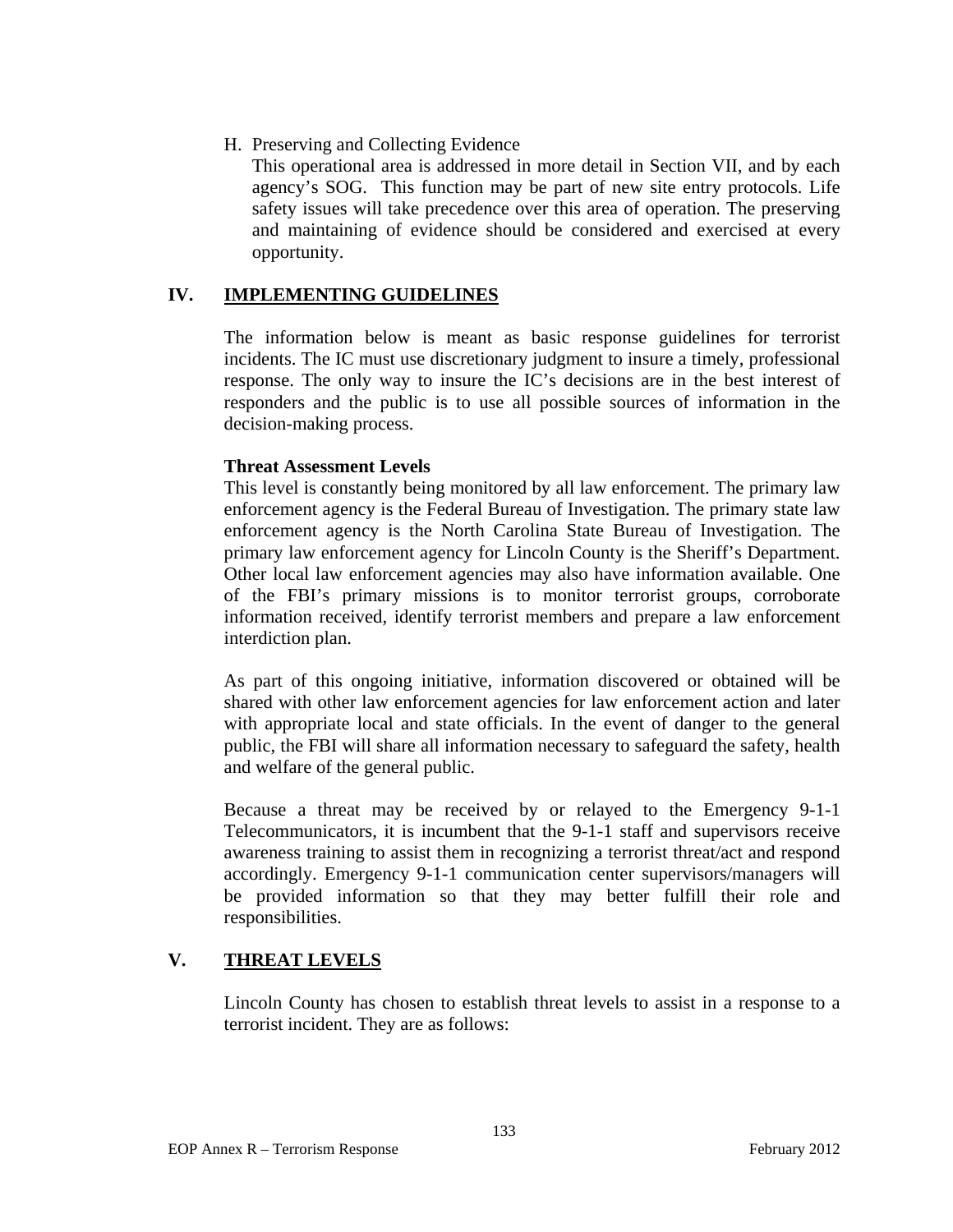# **Threat Level 5 – Low Condition (Green): Low Risk of Terrorist Attacks**

The following protective measures may be applied:

- Refining and exercising preplanned protective measures
- Ensuring personnel receive training on departmental or agency-specific protective measures
- Regularly assessing facilities for vulnerabilities and taking measures to reduce them

# **Threat Level 4 - Guarded Condition (Blue): General Risk of Terrorist Attacks**

In addition to the previously outlined protective measures, the following may be applied:

- Checking communications with designated emergency response or command locations
- Reviewing and updating emergency response guidelines
- Providing the public with necessary information

# **Threat Level 3 - Elevated Condition (Yellow): Significant Risk of Terrorist Attacks**

In addition to the previously outlined protective measures, the following may be applied:

- Credibility assessment process is initiated
- Increasing surveillance of critical locations
- Notification of primary response departments is required. Primary response departments are law enforcement, fire department, rescue, EMS and Emergency Management
- Coordinating emergency plans with nearby jurisdictions
- Assessing further refinement of protective measures within the context of the current threat information
- Implementing contingency and emergency response plans
- Request and deployment plans for resources should be made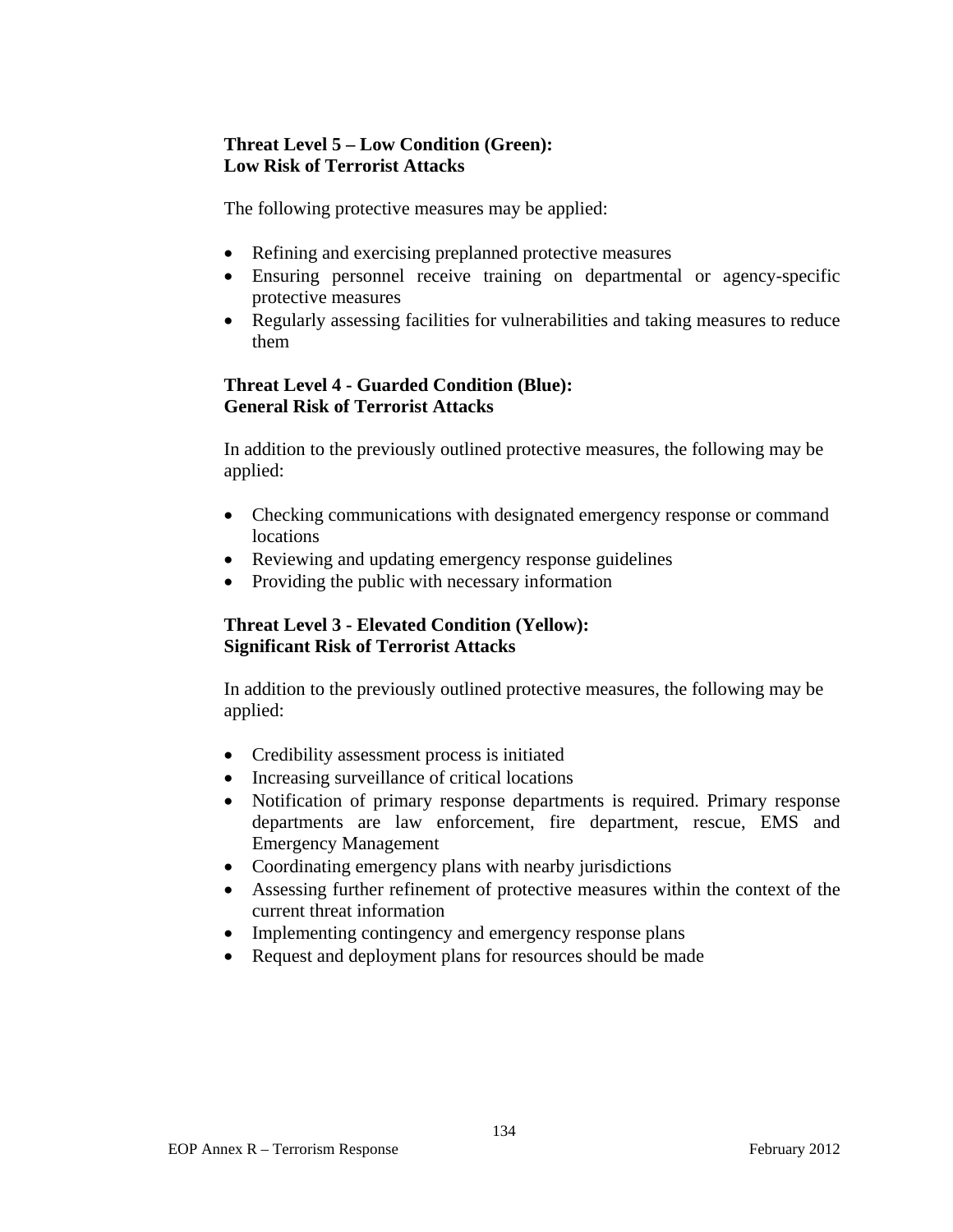# **Threat Level 2 - High Condition (Orange): High Risk of Terrorist Attacks**

In addition to the previously outlined protective measures, the following may be applied:

- Threat Level 2 requires the tailoring of response actions needed to anticipate, prevent and resolve the crisis
- Development of Unified Command structure should be implemented
- Activation of the Joint Operations Center (JOC) and the Joint Information Center (JIC) should be considered
- Coordinating necessary security efforts with law enforcement agencies
- Taking additional precautions at public events
- Preparing to work at an alternate site or with a dispersed workforce
- Restricting access to essential personnel only

## **Threat Level 1 - Severe Condition (Red): Severe Risk of Terrorist Attacks**

In addition to the previously outlined protective measures, the following may be applied:

- A terrorism incident has occurred which requires the immediate use of local resources in response to consequences of the event
- Activation of the Emergency Operations Center is required
- Incident Command will be transferred to the EOC. Operational Command(s) will be maintained at the incident site
- Assigning emergency response personnel and pre-positioning specially trained teams
- Monitoring, redirecting or constraining transportation systems
- Closing public and government facilities
- Increasing or redirecting personnel to address critical emergency needs

# **VI. NEW ENTRY PROTOCOLS**

- A. This operational area will be headed by the Regional Hazardous Material Response Team and shall be incorporated into the SOGs for all responding organizations. This must be included in the training program for all responders in the county. Implementing of entry protocols shall be based on intelligence provided by law enforcement. Coordination between fire services, Regional HazMat team and law enforcement is vital for the safety of the responders and investigative personnel and to minimize their exposure in a dangerous situation. The primary components of the new entry protocols are as follows:
	- The possibility of secondary explosive devises or secondary hazards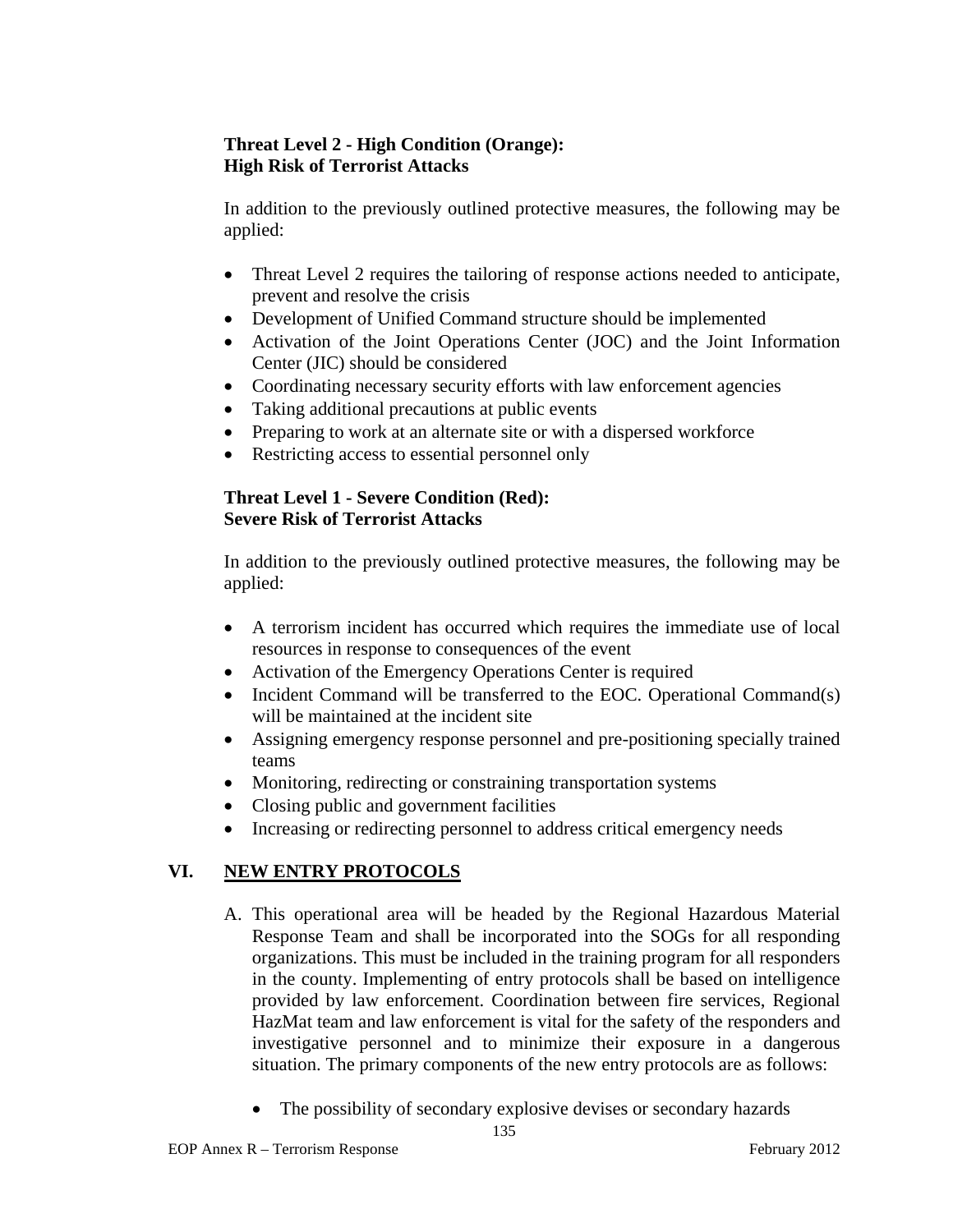- Personal protective equipment when and what to wear as minimum requirement for entry into an incident site
- Who should enter the facility?
- Maintaining the chain of evidence process
- Training standards all training in the same format to insure uniformity
- Clearly defined hot zones, warm zones and safe zones
- Signs and symptoms Critical for early identification of agent or chemical
- SOG development team
- Other

## B. Areas of Concern - Threat Level Conditions

 All responding organizations will implement or alert their people to the following areas of concern in accordance with the threat level conditions:

- Develop internal notification guidelines for responding departmental personnel
- Insure internal distribution of response plan
- Follow directions of Unified Command through IC and EOC
- Adhere to site entry protocols
- Insure implementation of adequate departmental training programs
- Develop control measures for chain-of-evidence process
- Provide department representatives to incident site and EOC
- Document all response activities from time of notification until termination
- Participate in direction and coordination team as directed by IC or EOC
- Anticipate the committing of all available departmental resources to response and recovery effort
- Provide department needs assessment for operation to IC or EOC
- Develop a need-to-know list for internal operations
- Other as directed by IC or EOC

# C. Roles, Responsibilities and Checklists

This section outlines the primary areas of responsibility for the responding organizations. The checklist identifies critical items of concern for all organizations. All additional checklists or areas of responsibilities will be covered in SOGs.

- 1. Law Enforcement Agencies Local
	- Develop or enhance intelligence gathering capability for acts of terrorism
	- Establish distribution of notification process for sharing of information
	- Determine Threat Level (TL) based on information assessment
	- Initiate notification process to all organizations listed in Section III, Item C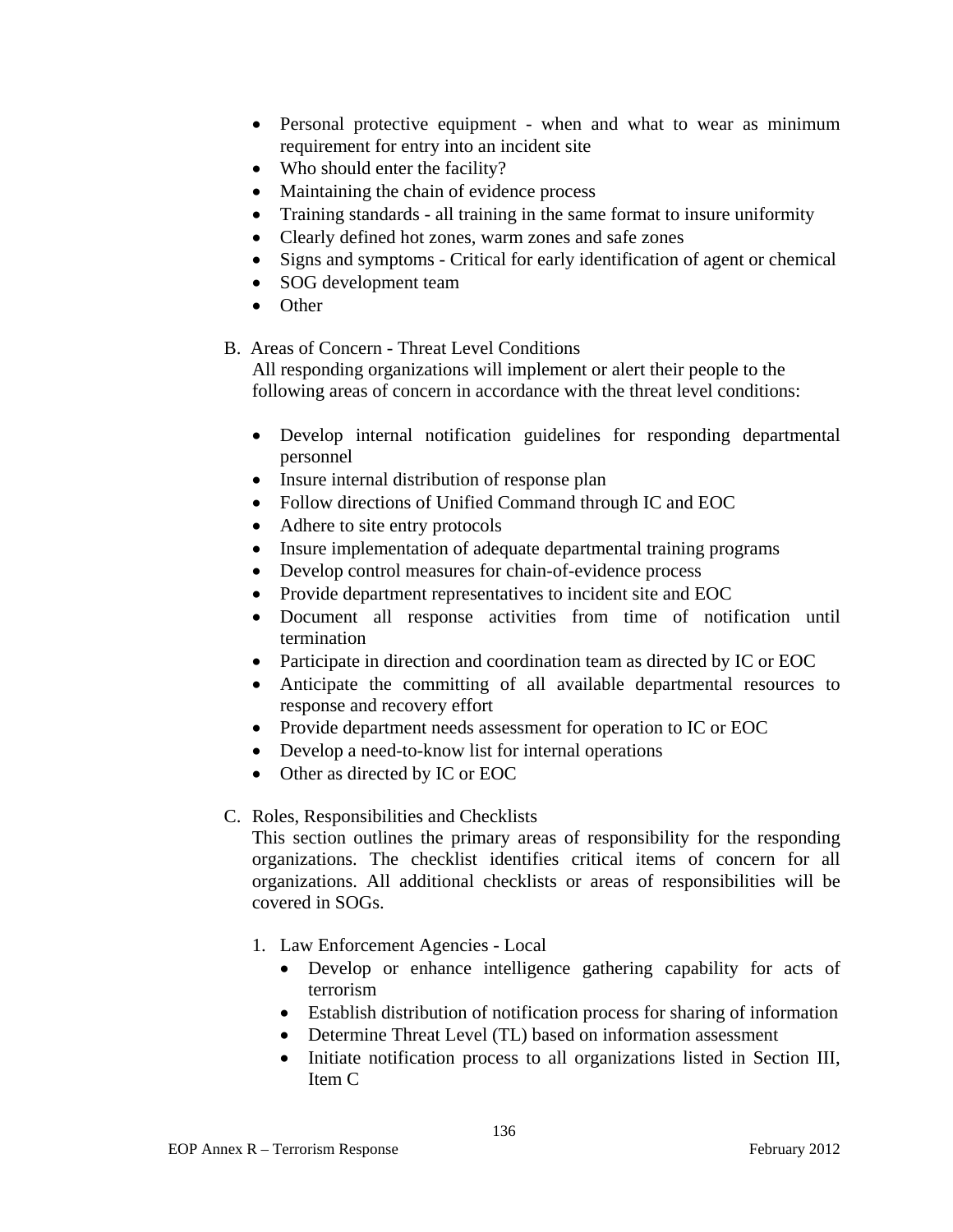- Maintain open lines of communications on intelligence with state and federal agencies
- Review personal protective equipment (PPE) requirements and site entry protocols
- Initiate a meeting of organizations based on assessment of conditions
- Assign representative to development team for SOGs
- Establish site security based on hot zone, warm zone and safe zone
- Assist in site evacuation of personnel
- Provide security for shelters resulting from incident
- Provide guidance or training for maintaining Chain-of-Evidence process
- Provide awareness level training to all employees
- Provide IC level training to all supervisors
- Provide stand-by capabilities for security at hospitals and medical facilities
- Establish ICS if first on scene
- Develop Bomb Tech/HazMat Tech SOGs
- Other as identified by local law enforcement
- 2. Fire Service Local
	- Assign representative to SOG development team
	- Provide fire suppression at site and surrounding location
	- Determine hot zone, warm zone and safe zone
	- Assist in evacuation of personnel from site
	- Determine area to be evacuated for public safety
	- Work with law enforcement for preservation of site evidence
	- Develop new site entry protocols as part of SOG team development
	- Identify injured personnel
	- Assist medical examiner with remains recovery
	- Establish ICS if first on scene
	- Provide operations level training to all employees/members
	- Provide IC level training to all supervisors
	- Provide HazMat level training to all HazMat Technicians
	- Train personnel in signs and symptoms of chemical and biological agents
	- Provide IC and EOC with needs assessment for incident resolution
	- Observe site entry protocols
	- Provide mass decontamination of personnel
	- Provide mass decontamination at local hospitals as needed
	- Develop Mutual Aid plans, which allow for the immediate utilization of resources
	- Other as identified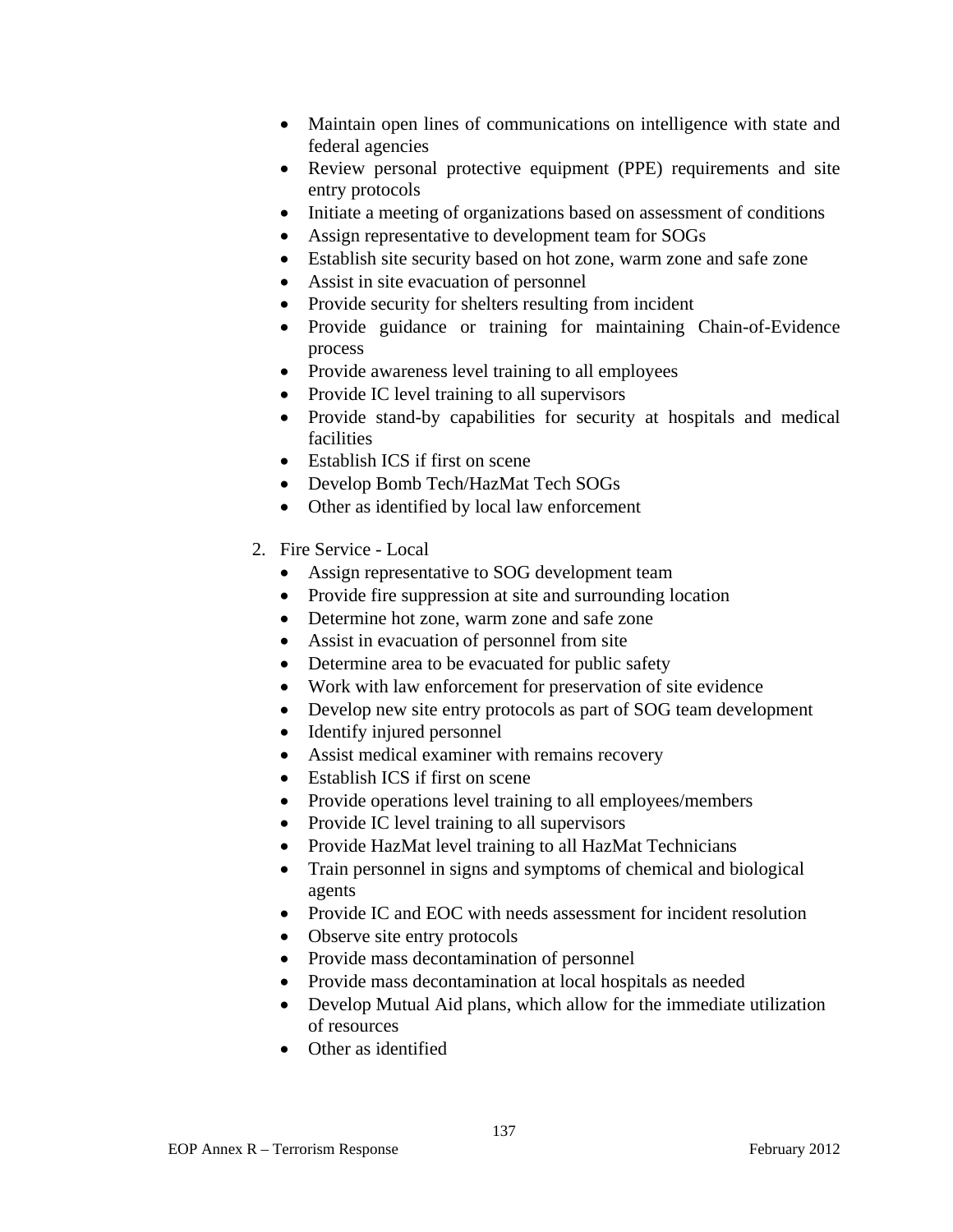- 3. Search and Rescue Provider Local
	- Assist with mass decontamination of personnel
	- Assign representative to SOG development team
	- Determine hot zone, warm zone and safe zone
	- Provide rescue and search resources
	- Provide Emergency Medical Technician (EMT) level personnel for medical assistance
	- Assist in evacuation of personnel from sites
	- Interface with EMS paramedics on medical assistance issues
	- Develop new site entry protocols as part of SOG team development
	- Assist medical examiner with remains recovery
	- Establish ICS if first on scene
	- Provide Operations level training to all employees
	- Provide IC level training to all supervisors
	- Provide assistance with medical coverage at shelter site
	- Provide medical monitoring of response personnel
	- Train personnel in signs and symptoms of chemical and biological agents
	- Provide IC and EOC with needs assessment for incident resolution
	- Observe site entry protocols
	- Develop Mutual Aid Plans, which allow for the immediate utilization of resources
	- Other as identified
- 4. Emergency Medical Service Provider
	- Assume lead role for medical assistance
	- Develop interface with medical doctors for on-site triage of patients
	- Develop guidelines for notification of medical service providers
	- Assign representative to SOG development team
	- Identify injured personnel
	- Assist medical examiner with remains recovery
	- Provide awareness level training to all employees
	- Provide IC level training to all supervisors
	- Provide medical coverage at shelter sites
	- Provide medical monitoring of response personnel
	- Train personnel in signs and symptoms of chemical and biological agents
	- Provide IC or EOC with needs assessment for incident resolution
	- Observe site entry protocols
	- Assist with mass decontamination of on-site personnel
	- Other as identified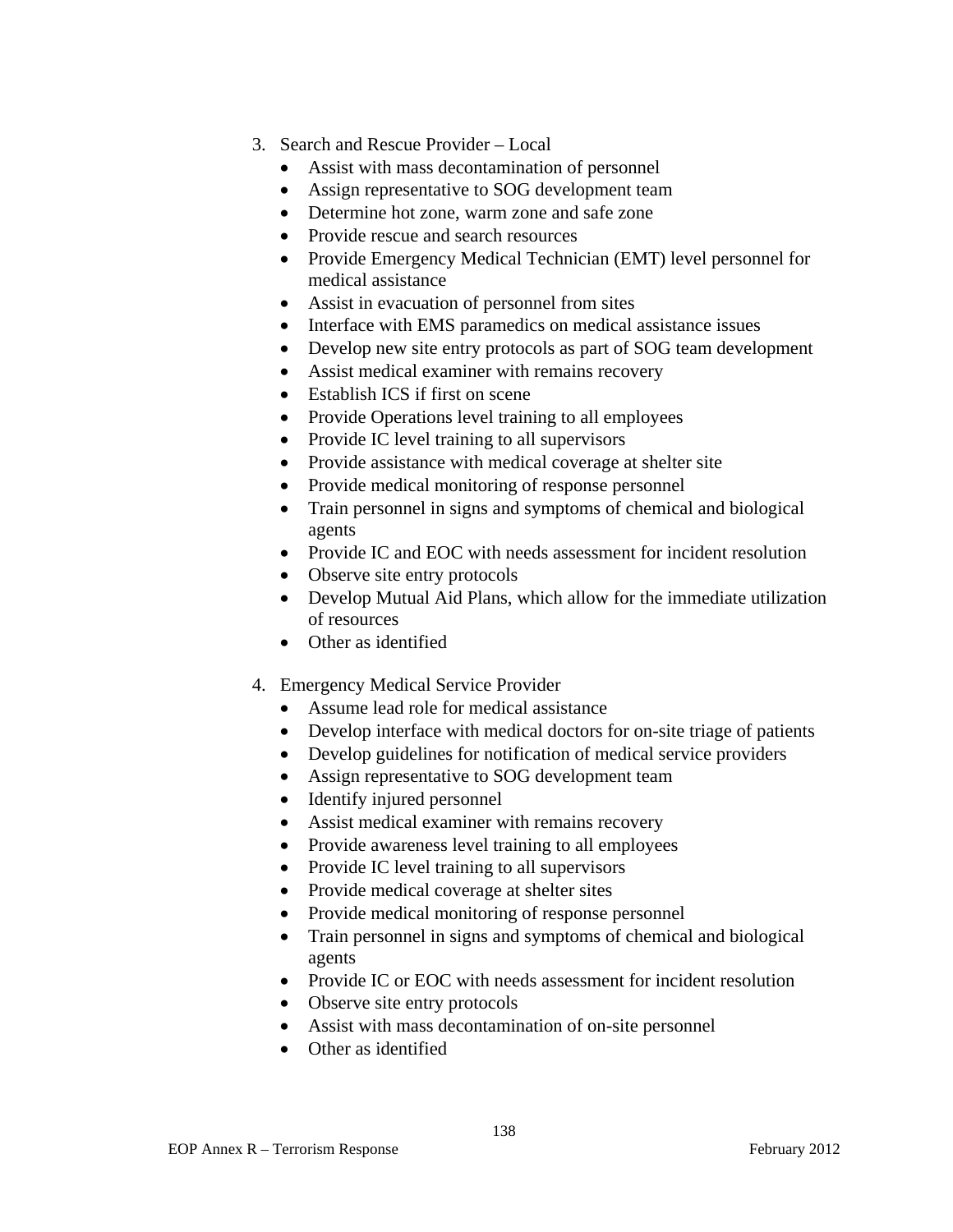5. All other agencies listed in Section III, Item C, will review general guidelines for roles, responsibilities and checklists and will develop more detailed protocols of response efforts.

# **VII. CHAIN OF EVIDENCE**

A. New Site Entry Protocols

This process is part of the new site entry protocols and is critical for ensuring preservation of any evidence. Although this phase of the operation is very critical to incident resolution, it should never take precedence over life safety operations. The law enforcement agencies at local, state and federal levels will provide guidance on this part of the incident operation. All agencies, both primary and support, must be aware of the importance of this issue.

- B. Considerations
	- Do not throw away any debris or trash from the scene
	- Debris removal will be directed and controlled by law enforcement agency at local, state or federal level
	- Rescue personnel and medical personnel at the site and at the hospital should be familiar with this operation and will do all within their power to insure preservation of evidence without endangerment of personnel
	- Private contractors for debris removal must follow directions of law enforcement agencies
	- Debris disposal will also be directed by law enforcement agencies
	- Other

# **VIII. MASS DECONTAMINATION**

- A. This segment of response to terrorist incidents is a critical part. The ability to conduct mass decontamination of people in a short period is imperative to limit exposure, possible burden to hospitals and spread of contamination. The role of decontamination falls under the Fire Department. The primary departments assigned this program element are:
	- 1. County Fire Departments
	- 2. Mutual aid Fire Departments for:
		- a. Dependable source of clean water
		- b. Adequate resources to conduct operation
		- c. Adequate workforce to perform mission
		- d. Ability to conduct operation at multiple locations
		- e. What other resources are needed?
	- 3. Lincoln County EMS units for trained manpower
	- 4. State resources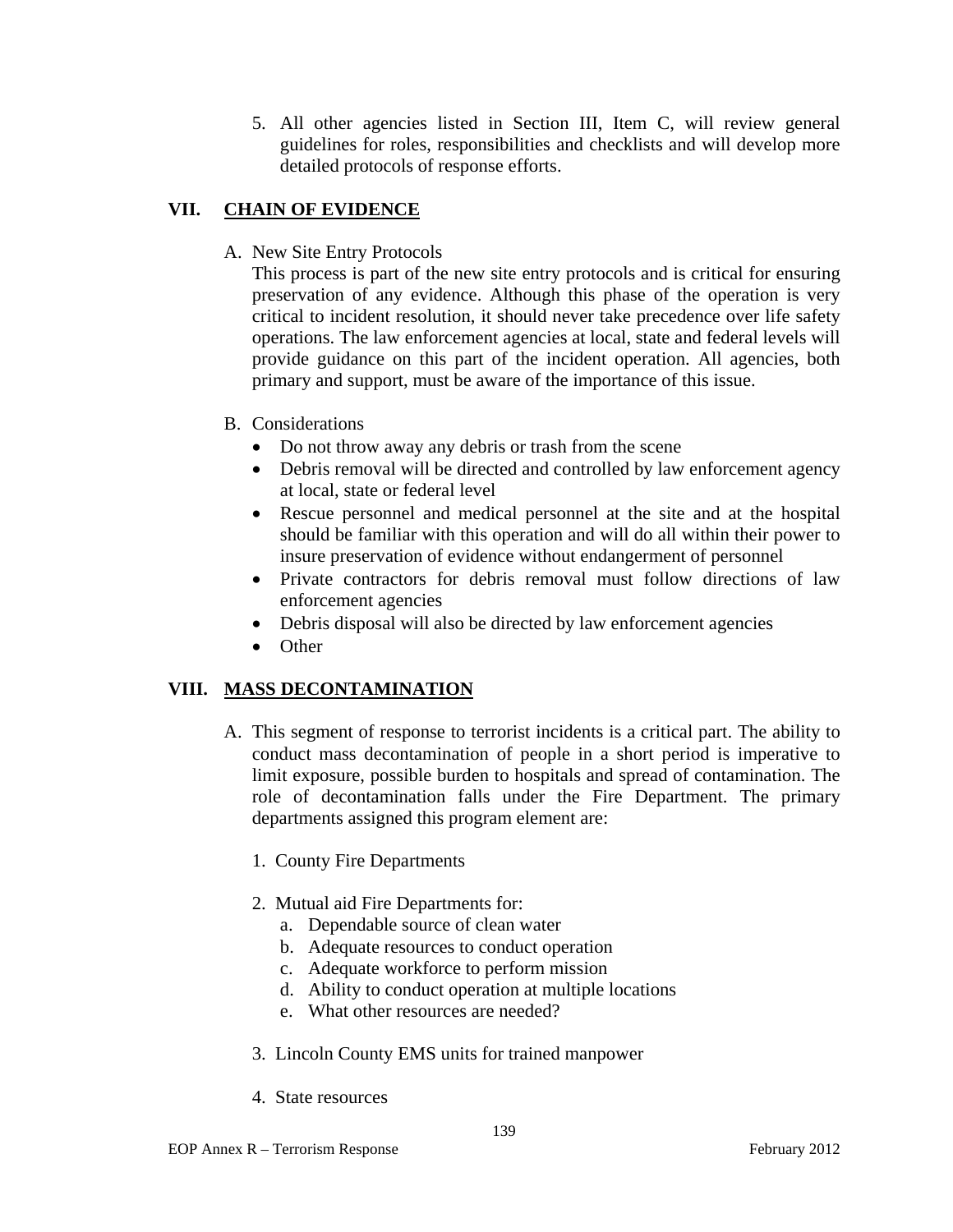B. Local resources will be the primary source for this program element. The state will also provide assistance and mutual aid requests can provide additional resources and personnel. In addition, elements of the military and other rapid response agencies can assist in this phase of the operation.

## **IX. PUBLIC INFORMATION**

This area of response for incidents of terrorism or suspected acts of terrorism or WMD events is critical to insure public confidence, eliminate rumors and provide accurate, timely information to concerned responders and citizens. This activity must be a joint effort by all levels of government and must be centrally located, preferably near the EOC. The establishment by local government of a Joint Information Center (JIC) with all levels of responding government organizations present will be the basis for disseminating information to the media and the public. The Lincoln County Public Information Officers guidelines will be followed in this process.

## **X. DEMOBILIZATION/DEACTIVATION**

This part of response to and recovery from terrorist incidents or WMD events will be determined by the EOC based on feedback and information from law enforcement agencies and on the threat level as defined by the lead agency. In addition, the Emergency Management Office will establish a time for critique by responding agencies.

## **XI. DOCUMENTATION**

Each agency will be responsible for documentation of their actions. The use of written statements, chronological sequence writing, videotaping and still photography will be beneficial in many issues. Evidence preservation and chain of custody issues are just a few which will benefit. In addition, during the process of applying for reimbursement for damaged, lost or destroyed equipment, these records will be needed. As soon as possible during the incident, a scribe or documentation officer should be assigned to the Command Post to document overall actions on the scene. This information can be passed on to the next Incident Commander. This documented information shall be passed on to the lead agency conducting the investigation.

## **XII. CRITICAL INCIDENT STRESS DEBRIEFING**

The Incident Commander shall take into account the need for on-scene debriefing of personnel. Each agency shall establish internal SOGs for debriefing within their respected agency. Combined or common debriefing sessions should be made available to first responders as soon as the crisis phase is over.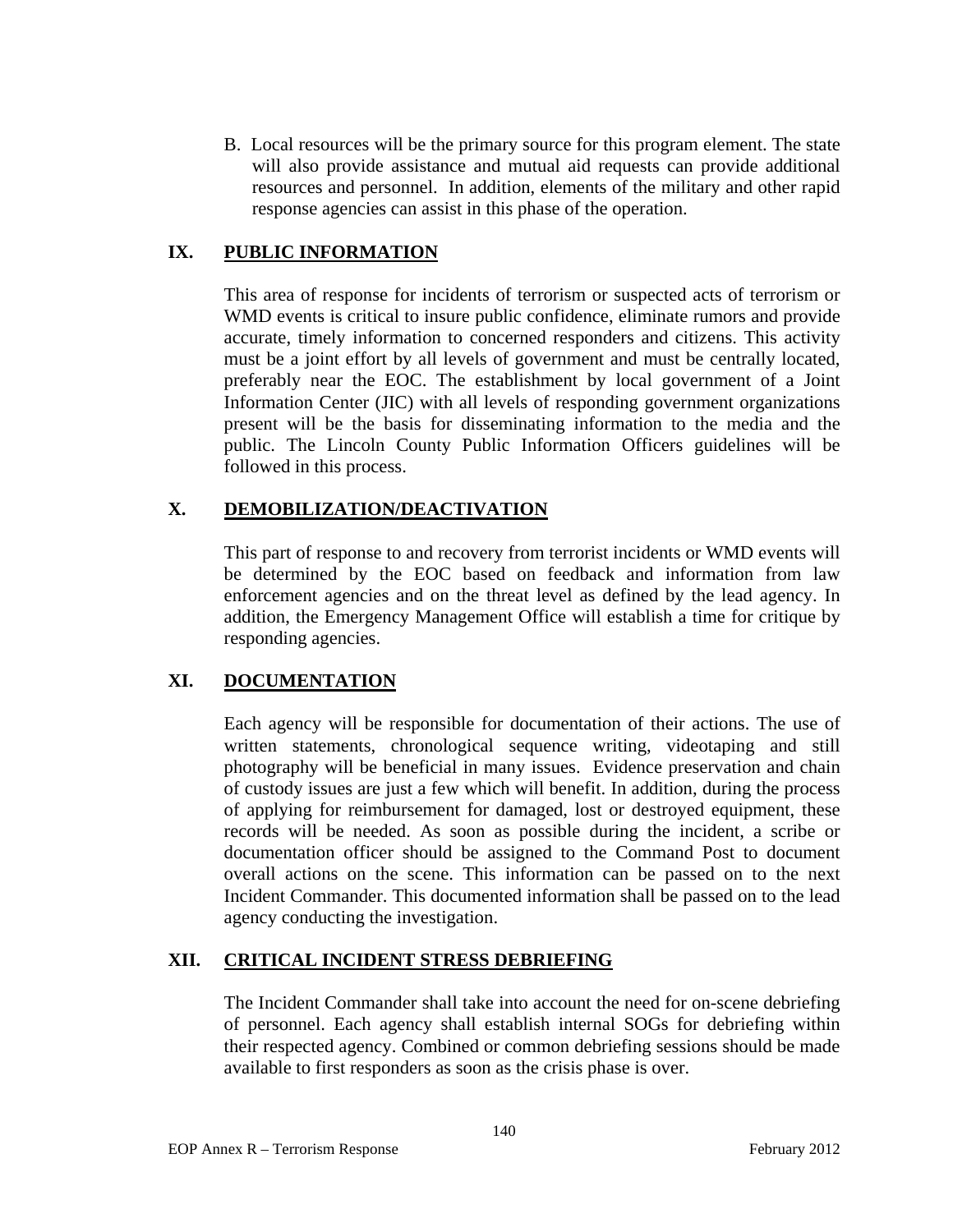# **LINCOLN COUNTY EMERGENCY OPERATIONS PLAN**

# **ANNEX S MISSING PERSONS**

# **I. PURPOSE**

To provide a comprehensive plan of action for use during search operations for missing persons. The plan is to outline the framework of responsibilities and operations for a successful search mission.

All resources will be directed to focus on locating the missing person.

This plan is designed for use by the Lincoln County Land Search Team, Lincoln County Emergency Services, Law Enforcement, assisting organizations, private citizens and state and federal agencies in performing search missions originating in Lincoln County.

## **II. SITUATION AND ASSUMPTIONS**

#### **A. Situation**

- 1. Responsibilities
	- a. Lincoln County Sheriff's Department and/or City of Lincolnton Police Department
		- Responsible for overall coordination of search mission within the county.
		- To identify trained search resources.
		- Shall be responsible for all investigation aspects and entering the missing persons report with the NC Center for Missing Persons for any search mission within the county.
	- b. Office of Emergency Management
		- Assist in overall coordination of search mission within the county.
		- To identify trained resources.
		- To insure resources necessary to maintain effective on-going operations are readily available.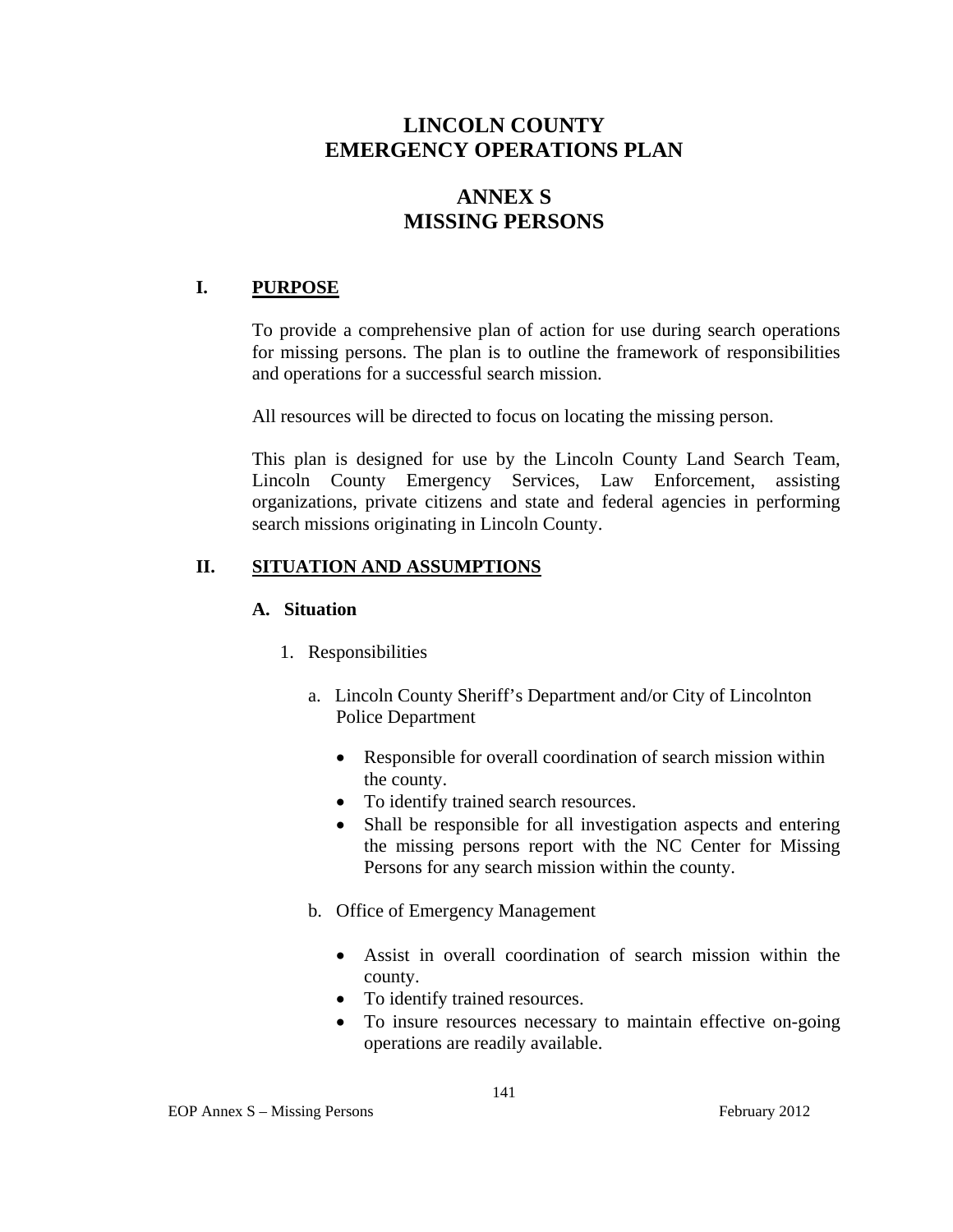- c. Rescue Squads within Lincoln County
	- To provide trained resources to maintain effective on-going operations.
- d. Fire Departments within Lincoln County
	- To provide trained resources to maintain effective on-going operations.
- e. Lincoln County Land Search Team
	- Responsible for maintaining trained, properly equipped personnel for search operations.
- 2. Search
	- A. First notice

Although some "missing person's reports" require a different response, in general, the following guidelines are to be used.

- 1. The first response to a missing person's report by any agency will be the notification of the Lincoln County Communications Center.
- 2. The Communications Center will alert and notify the Initial Response Team (IRT).
- 3. The IRT will respond to the scene and conduct an initial interview and investigation.
- 4. The IRT shall consist of a representative of the Lincoln County Sheriff's Department and/or the City of Lincolnton Police Department, a representative of the rescue squad who has jurisdiction in the potential search area and a representative of the Lincoln County Office of Emergency Management.
- 5. The IRT will have the authority to initiate a search mission and callout procedures.
- 6. The IRT may request an alert or a callout for a search mission before they arrive on the scene.
- B. IRT Responsibilities
	- 1. Lincoln County Sheriff's Department and/or the City of Lincolnton Police Department
		- a. Respond with a trained search detective to the scene.
		- b. Conduct the interview and investigation.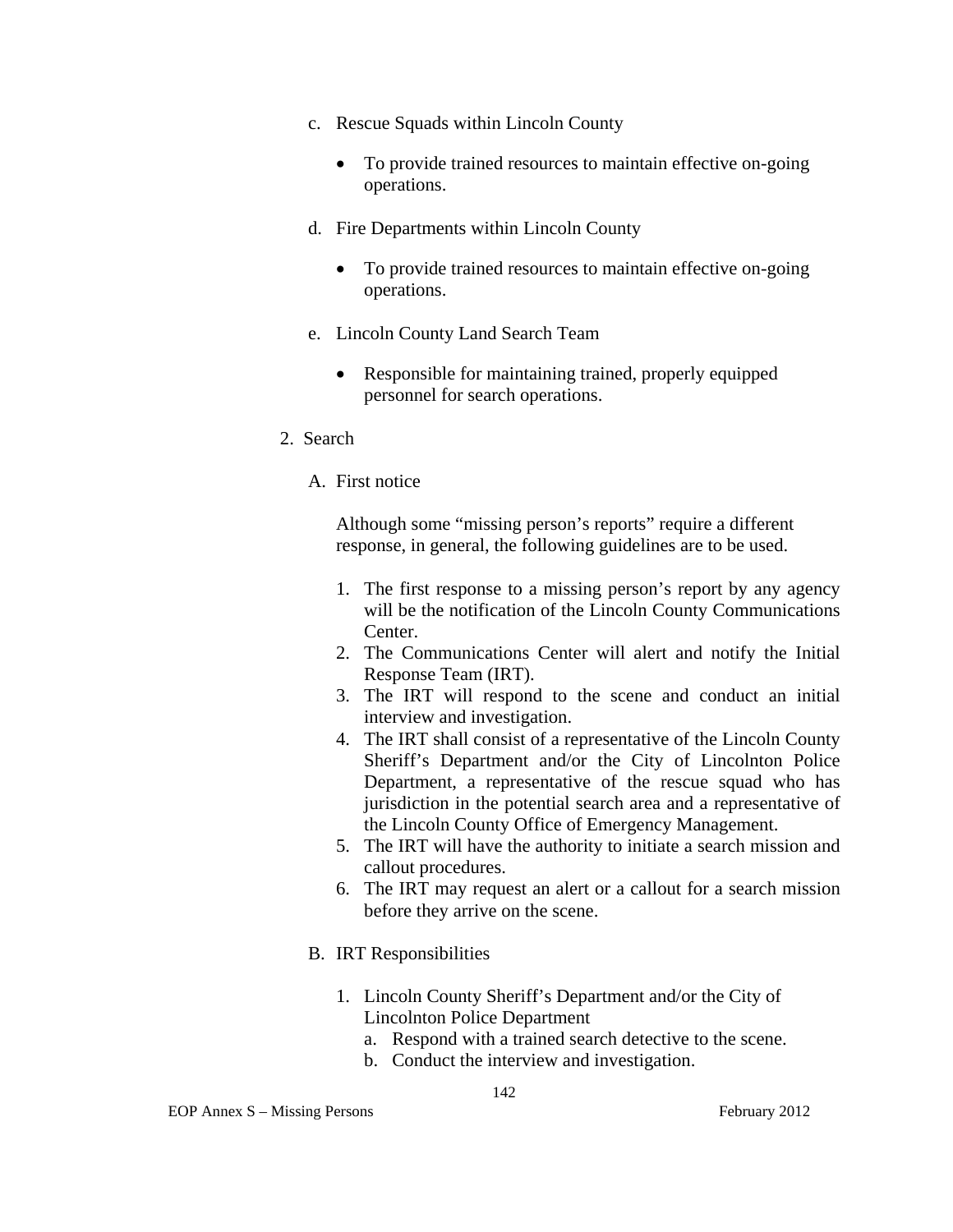- c. Complete the "Missing Person's Questionnaire".
- d. Assist in gathering search and planning data, determining the subject's behavior, the urgency of the mission and determining the initiation of the callout.
- e. Coordinate the team's functions.
- 2. Rescue Squad Representative
	- a. Gather search and planning data.
	- b. Provide resources.
	- c. Assist in determining the initial search strategy and tactics.
	- d. Assist in the interviewing and investigation, determining the subject's behavior, the urgency of the mission and determining the initiation of the callout.
- 3. Fire Department Representative
	- a. Gathering search and planning data.
	- b. Provide resources.
	- c. Assist in determining the initial search strategy and tactics.
- 4. Emergency Management Representative
	- a. Assist in the coordination of the team's functions.
	- b. Obtain the incident number.
	- c. Assign a mission name and assist in keeping proper documentation of the mission events.
	- d. Assist in interviewing and investigation, determining the subject's behavior, gathering search and planning data, determining the urgency, the initial search strategy and tactics and determining the initiation of the callout.
	- e. Provide necessary resources for the mission as needed and coordination with other support agencies such as Red Cross, state agencies, etc.
- C. Callout Guidelines

The initial callout shall be authorized by the Sheriff's Office and/or the City of Lincolnton Police Department through the Lincoln County Communications Center.

- D. Search Mission Organization
	- 1. All search missions will operate under the Incident Command System (ICS).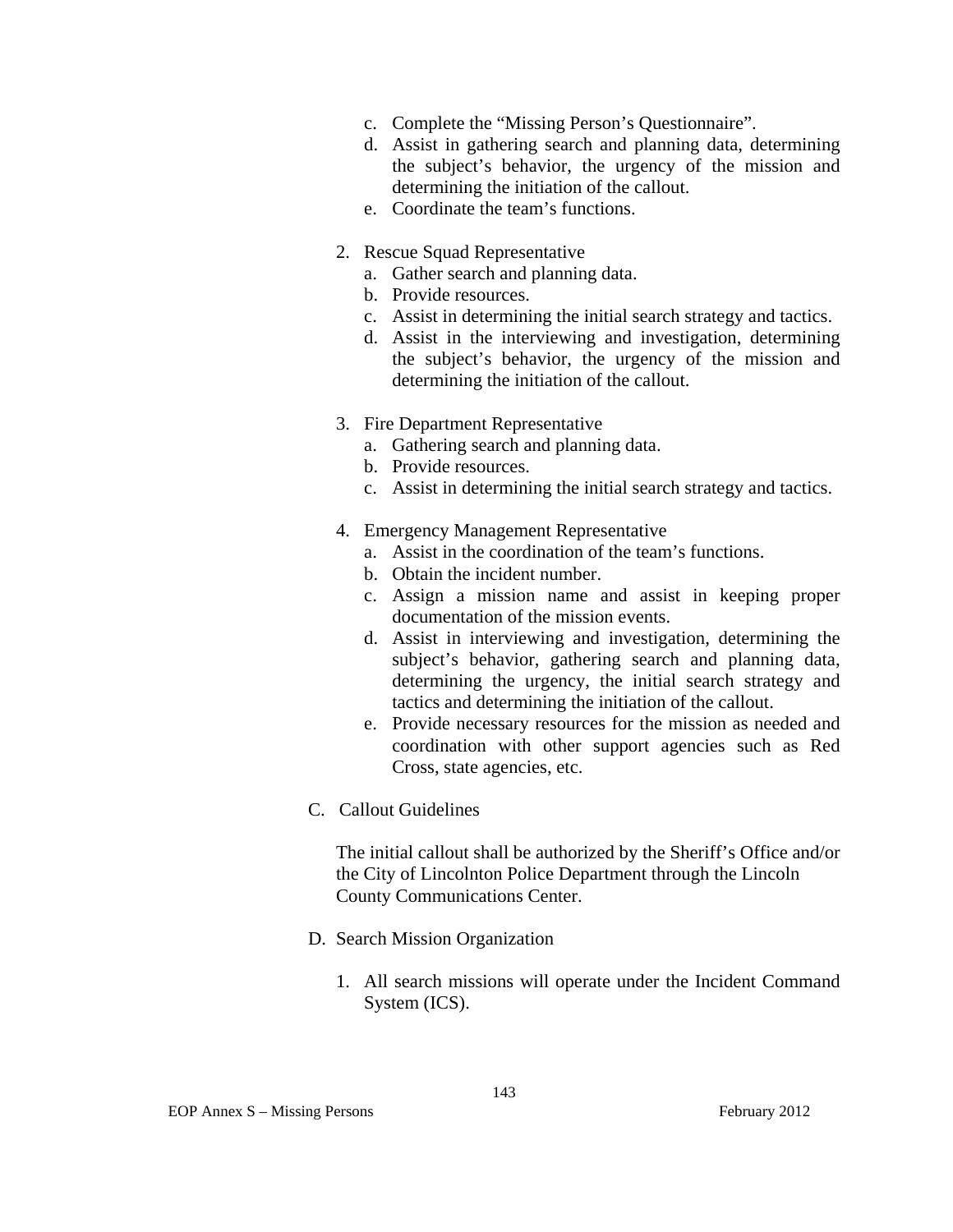- 2. Lincoln County Sheriff's Department and/or the City of Lincolnton Police Department will provide an Incident Commander with the rescue squad, emergency management, fire department and other responding organizations functioning under the Unified Incident Command System.
- 3. The I/C will assign responsibilities for assuring the success of the mission and the proper functioning of sections or units. These assignments will be appointed according to the capabilities within the areas of their expertise.
- 4. The Command and General Staff will only be expanded as needed.
- 5. The major functions that will be assured on all search missions are as follows:
	- a. **Incident Commanders**  The I/C and the Deputy I/Cs have overall responsibilities for the mission from start to finish and have the authority to facilitate all functions of the mission to assure effectiveness and efficiency. They are responsible for media relations, public relations, and family relations. Other responsibilities include assuring agency cooperation and coordination and the safety of all personnel connected with the mission. They have the authority to suspend the mission and the responsibility of keeping the County Manager aware of the operational and financial situation at all times.
	- b. **Command Staff**  Appointed as needed by the I/C. Consists of the Information Officer, Safety Officer, and the Liaison Officer. They will be delegated the authority from the I/C to perform the functions in their areas.
	- c. **Operations Section** The I/C and Deputy I/Cs may appoint an Operations Chief to assure proper search operations, to include land, water and air operations. Appoints team leaders, maintains security of all clues found, and assures proper briefing of all teams. Assists in operational planning, team assignments and debriefing.
	- d. **Planning Section** The I/C and Deputy I/Cs may appoint a Planning Chief to assure proper planning for the mission. This section is responsible for supplying up-to-date situation reports, coordination and allocation of resources, maintaining all proper documentation and obtaining any needed specialists.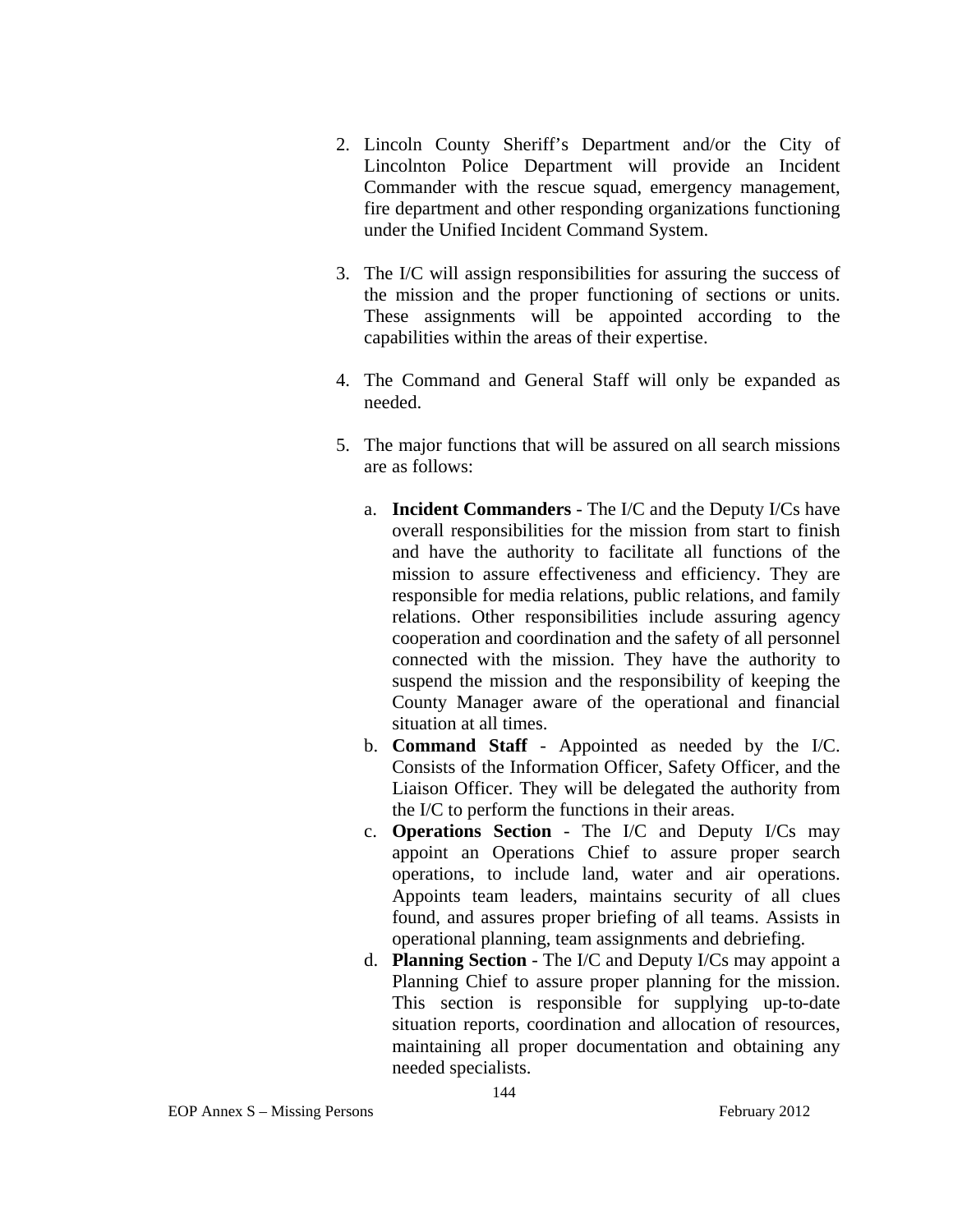- e. **Logistics Section** The I/C and the Deputy I/Cs may appoint a Logistics Chief to assure proper communication and logistical support for the mission.
- f. **Finance Section** The I/C may appoint a Finance Chief to assure the proper financial support for the mission. This section is directly responsible for obtaining all finances, signing lease agreements, wage and hour requirements, insurance claims, investigating all accidents and loss of equipment. A total financial report is required for all missions.
- g. The I/C and Deputy I/Cs must pay special attention to the following mission aspects because research has found these to be constant problems on search missions.
	- 1. Uncertain authority (command and control).
	- 2. Poor use of specialized resources.
	- 3. Absence of adequate and proper communications.
	- 4. Poor planning and resource coordination.
	- 5. Inadequate logistical support.
	- 6. Unplanned media relations.
	- 7. Poor management practices.
- 6. All personnel are encouraged to carry the "Search is An Emergency Field Coordinator's Handbook" and/or the "Incident Commander Field Handbook: SAR". These manuals will provide you functional check-off sheets that will assure you better perform your duties.
- E. Resources

Persons responding from any organization, or as an individual, will not be accepted as part of the search mission team unless they are:

- 1. Physically capable
- 2. Mentally capable
- 3. Properly prepared with the proper clothing, supplies and equipment indicated by the terrain and environment.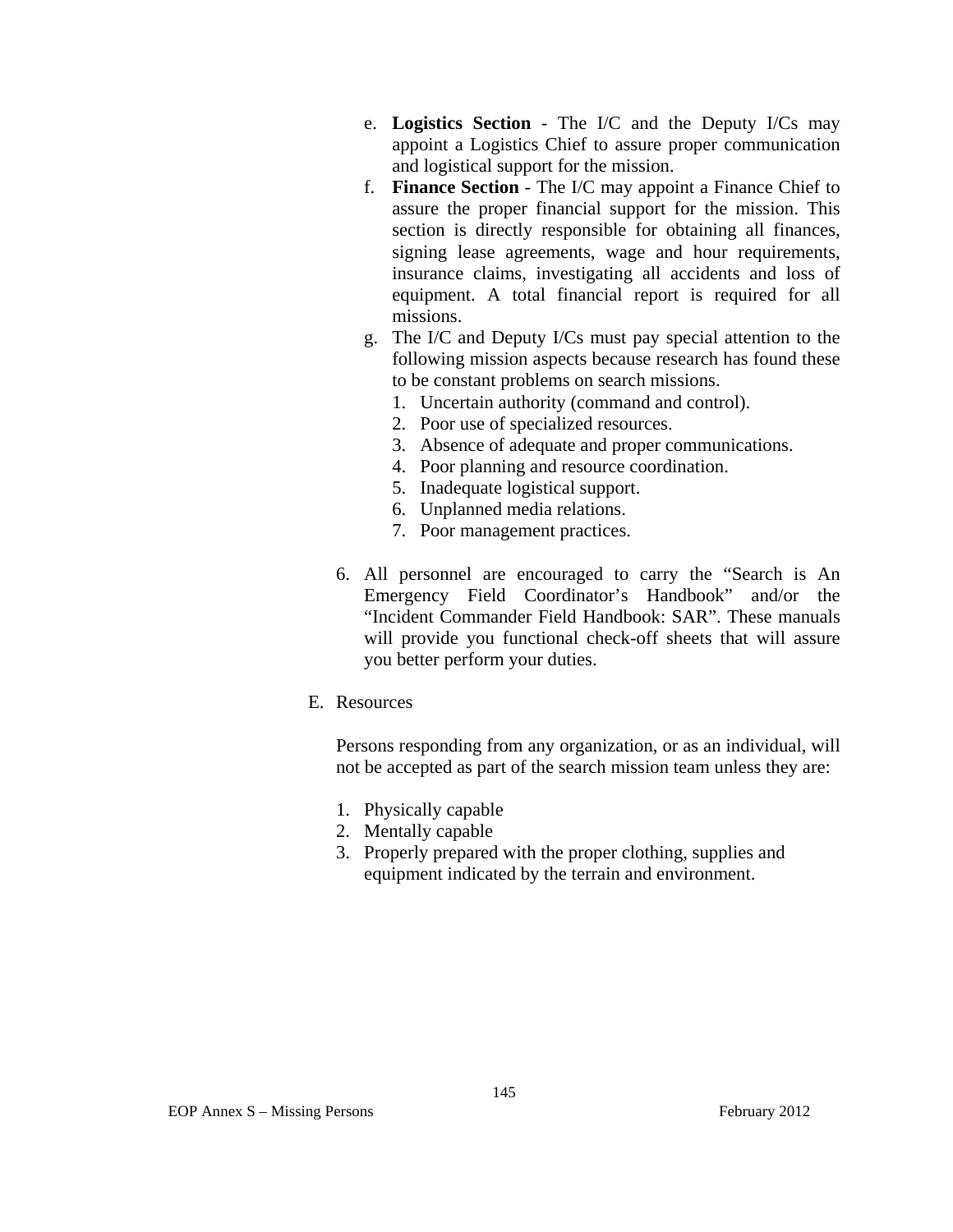- 4. It is our duty and responsibility to accept any resources, which will offer additional manpower, equipment or search expertise for the search mission. However, any organization, team, unit or individual, which becomes involved in the search mission, will receive duty stations and duty assignments from unit, section and command staff through the authority of the I/Cs. No one will be allowed to conduct any part of the search mission that is not planned in the Incident Action Plan or approved by the I/Cs.
- F. Suspending the Search Mission

Missions may be suspended due to weather, safety of searchers, missing person located or unresolved clues. If the missing person has not been found, the search may be suspended to a Limited Continuous Search*.*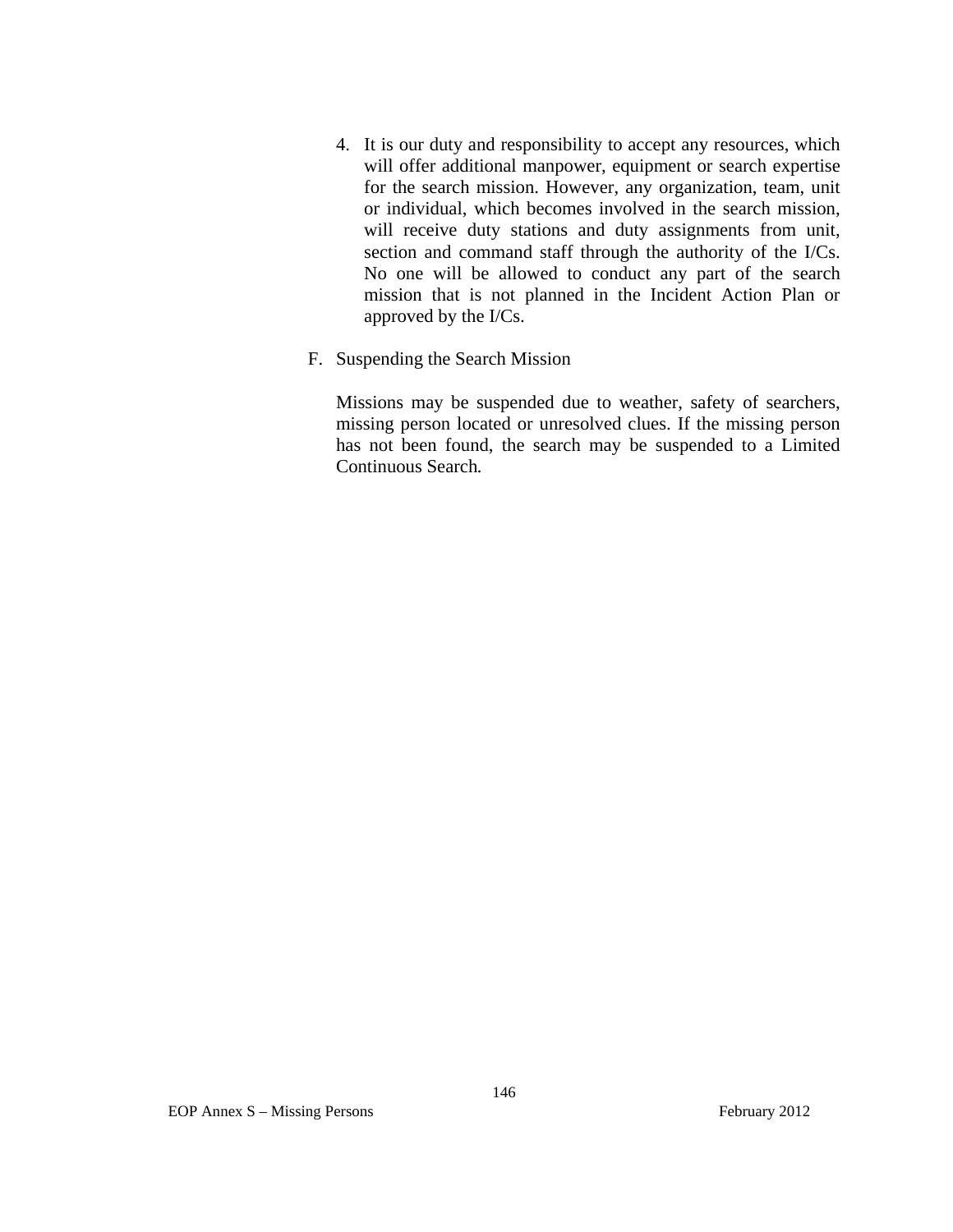# **LINCOLN COUNTY EMERGENCY OPERATIONS PLAN**

# **ANNEX T RECOVERY OPERATIONS**

## **I. PURPOSE**

This section presents a system for the provision of disaster recovery operations.

#### **II. SITUATION AND ASSUMPTIONS**

#### **A. Situation**

- 1. Recovery refers to those measures undertaken by a community following a disaster to return all systems to normal levels. Effective recovery consists of a complex array of inter-dependent and coordinated actions. These actions are undertaken at several levels (individual, organizational, community, national) and over a long period of time.
- 2. A properly managed recovery program will allow the prompt restoration of essential services, the reconstruction of damaged property and the resumption of traditional lifestyles.
- 3. Recovery from a significant disaster will be managed in two phases:
	- a. Short Term Recovery Phase

This is the emergency reaction phase which begins with the implementation of emergency plans. Actions under this phase will include:

- initial emergency response (i.e., fire/rescue, law enforcement, EMS operations, mass care)
- initial impact assessment
- emergency debris removal
- restoration of vital services
- security of evacuated areas
- management of donated goods
- preliminary damage assessment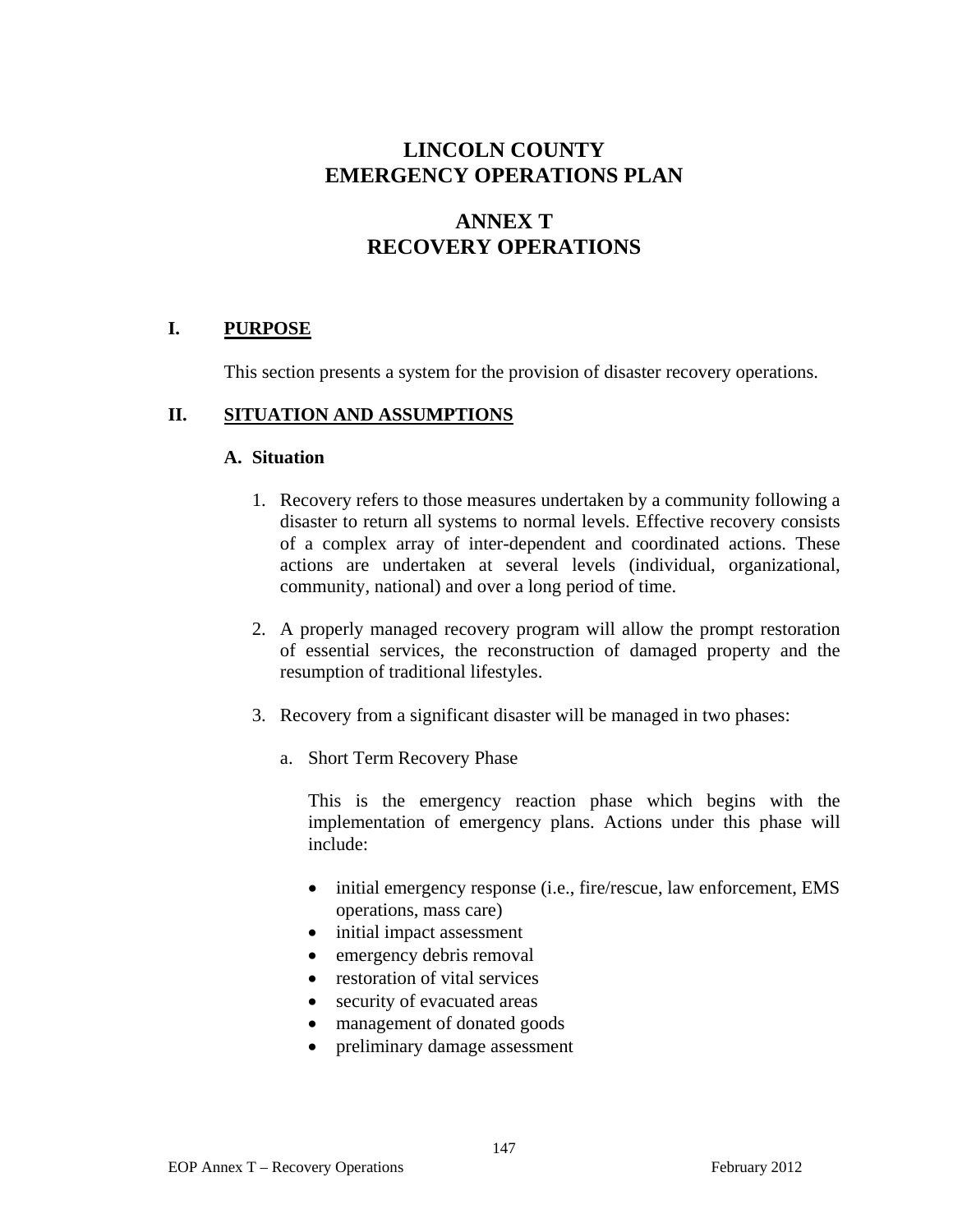- b. Long Term Recovery Phase Actions under this phase will include:
	- completion of damage assessment
	- completion of debris removal
	- request for Disaster Declaration
	- restoration of essential facilities
	- repair/rebuilding of damaged public and private buildings  $\&$ facilities
	- repair/rebuilding of private homes and businesses
	- identification of possible hazard mitigation projects
- 4. A request from the Governor to the President of the United States for a Presidential Declaration will be based on the magnitude and severity of the situation and the inability of the county to recover without assistance.
- 5. The President's Disaster Relief Program is designed to supplement the efforts and available resources of state and local governments, voluntary organizations, and other forms of assistance such as insurance. The President's declaration of a major disaster or an emergency authorizes federal assistance under the Stafford Act and triggers other federal disaster relief programs as well.
- 6. A full Presidential Declaration of Disaster includes all of the following emergency assistance programs:
	- Public Assistance Programs (PA)
	- Individual Assistance Programs (IA)
	- Small Business Administration Assistance
	- Hazard Mitigation Programs
- 7. In lieu of a full Presidential Declaration, federal assistance can also be delivered through a partial declaration, and any combination of the following:
	- Search and Rescue Assistance
	- Fire Suppression Assistance
	- Health and Welfare Measures
	- Emergency Conservation Program
	- Emergency Loans for Agriculture
	- Disaster loans for homeowners and businesses
	- Repairs to Federal Aid System Roads
	- Tax refunds/IRS assistance to victims
	- Voluntary agency assistance by the American Red Cross
	- Department of Defense pre-declaration
	- Emergency assistance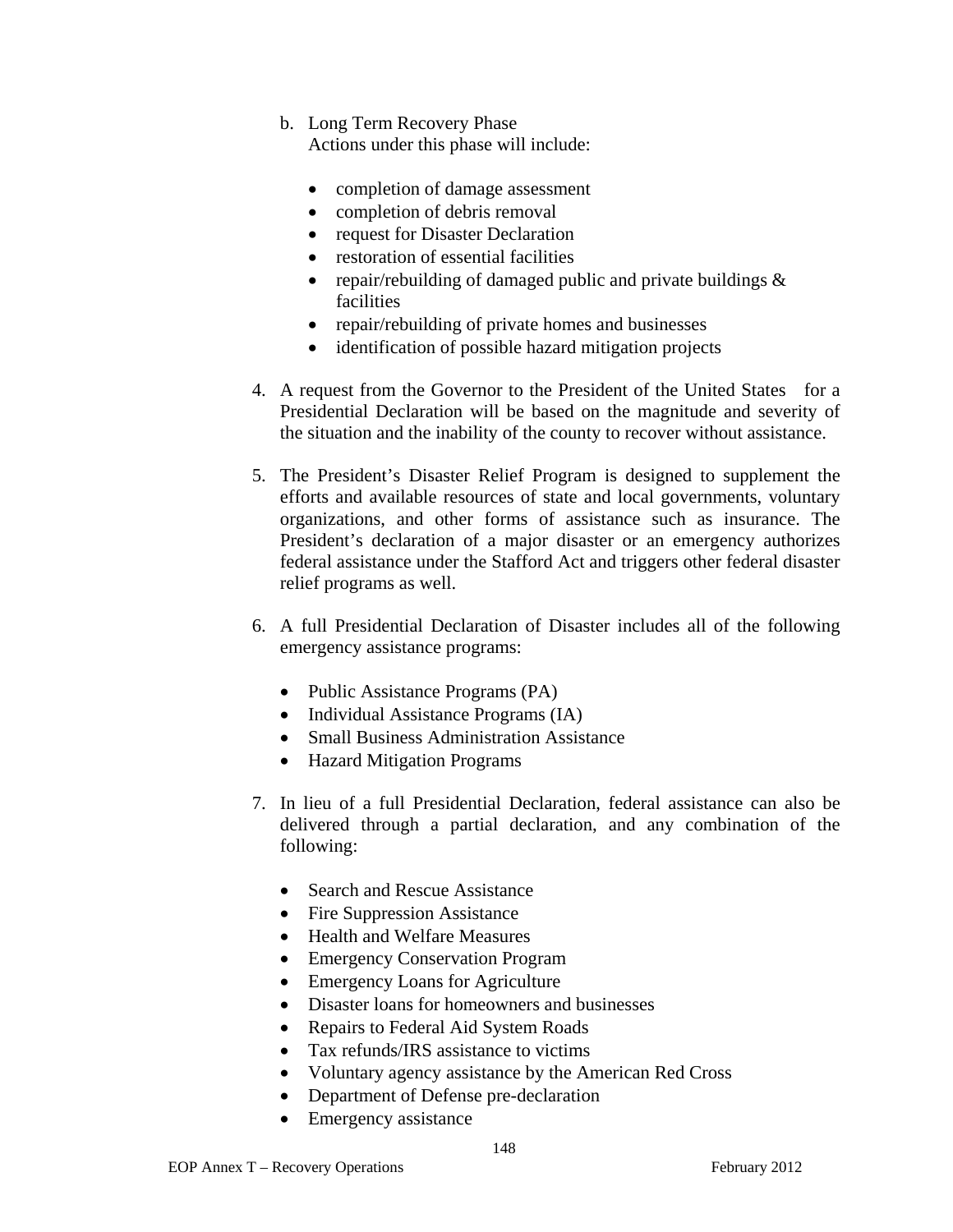- 8. The Farm Agency has an office located in Gaston County that coordinates the activities of the United States Department of Agriculture Emergency Board responsible for providing leadership and the local USDA State Emergency Board provides coordination for all USDA emergency programs at the county level.
- 9. The President may declare an emergency in the absence of a Governor's request when the emergency involves a subject area for which the federal government exercises exclusive responsibility or authority.
- 10. Close cooperation among the agents of local, state and federal government will be essential in expediting assistance to the county after any Presidential Declaration.
- 11. Hazard Mitigation Grants will be available through FEMA after a Presidential Declaration; the grant total will be based on the amount of Public Assistance funds provided to Lincoln County PA applicants.
- 12. As potential applicants for Public Assistance, local governments and private non-profit agencies must thoroughly document disaster-related expenses from the onset.
- 13. Businesses, which intend to apply for Small Business Administration Disaster Loans, etc., will need thorough documentation of the history of the business and the effect of the disaster on the business.

## **B. Assumptions**

- 1. A major disaster will have a significant long-term economic impact on the county.
- 2. Unsolicited resources and donated goods can be expected from outside the impacted area. The county must be prepared to manage this influx of resources and goods as part of the recovery effort.
- 3. Space will be available for the operation of one or more Disaster Application Centers in the county following a Presidential Declaration of Disaster.
- 4. A Disaster Field Office (DFO) will be set up in North Carolina by the Federal Emergency Management Agency. The DFO will be near the disaster area.
- 5. The damage assessment process will identify most local individuals with unmet needs.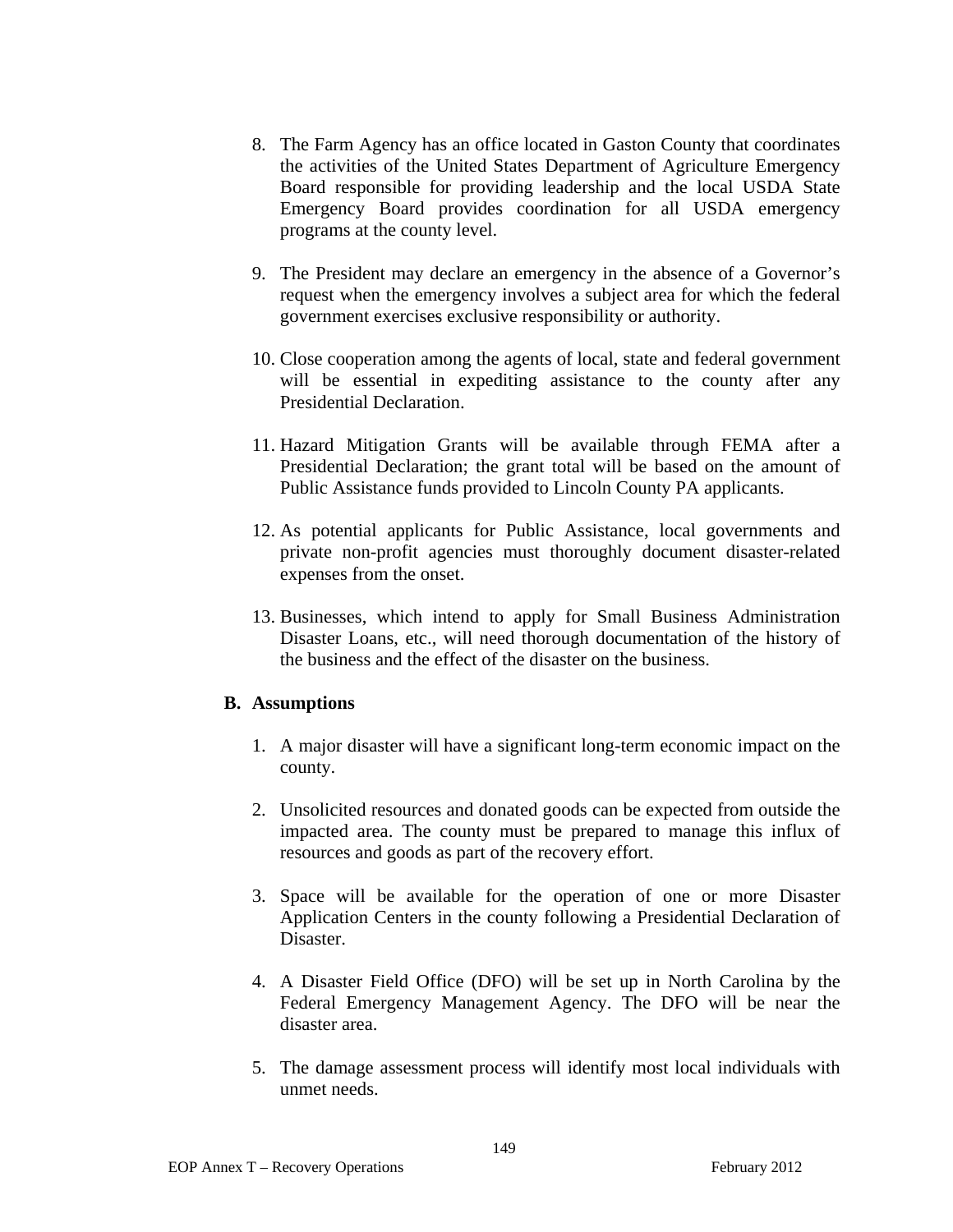- 6. A minimum loss of 30% of one of the county's major crops will qualify the county's agri-business community for USDA Disaster Assistance; however, the loss must be incurred as a result of natural disaster.
- 7. The state's share of public assistance funds provided for public assistance will be 25%, supplementing the mandated federal share of 75%.

# **III. CONCEPT OF OPERATIONS**

## **A. General**

- 1. Responsibility for coordination and support of the recovery effort lies with local government.
- 2. Recovery operations will initially be coordinated from the Emergency Operations Center.
- 3. Accurate emergency logs and expenditure records will be kept from the onset of the disaster by each local government agency/organization. Standardized forms have been developed for local government; these forms will be available through the County Finance Office.
- 4. The President may authorize the utilization of federal equipment, personnel and other resources.
- 5. The Governor may request a Presidential Declaration or specific Federal Agency declarations, i.e., Small Business Administration, Department of Agriculture, Corps of Engineers, etc., to augment state/local/private disaster relief efforts.
- 6. The Farm Service Agency will be the lead agency for agricultural disasters under an agency declaration. For natural disasters where loss is confined to agriculture, the following actions will occur:
	- Damage Assessment
	- USDA County Emergency Board Meeting
	- Submission of a USDA Flash Situation Report to the Farm Service **Office**
	- USDA State Emergency Board Meeting
	- Exchange of information on available programs plus other counties affected
	- State Review of Damage Assessment Reports
	- Decision made by State Board on concurring or not concurring with information in the damage assessment reports
	- Forwarding of reports to FSA national headquarters to support a request for designation of a county/counties for FSA Emergency Loans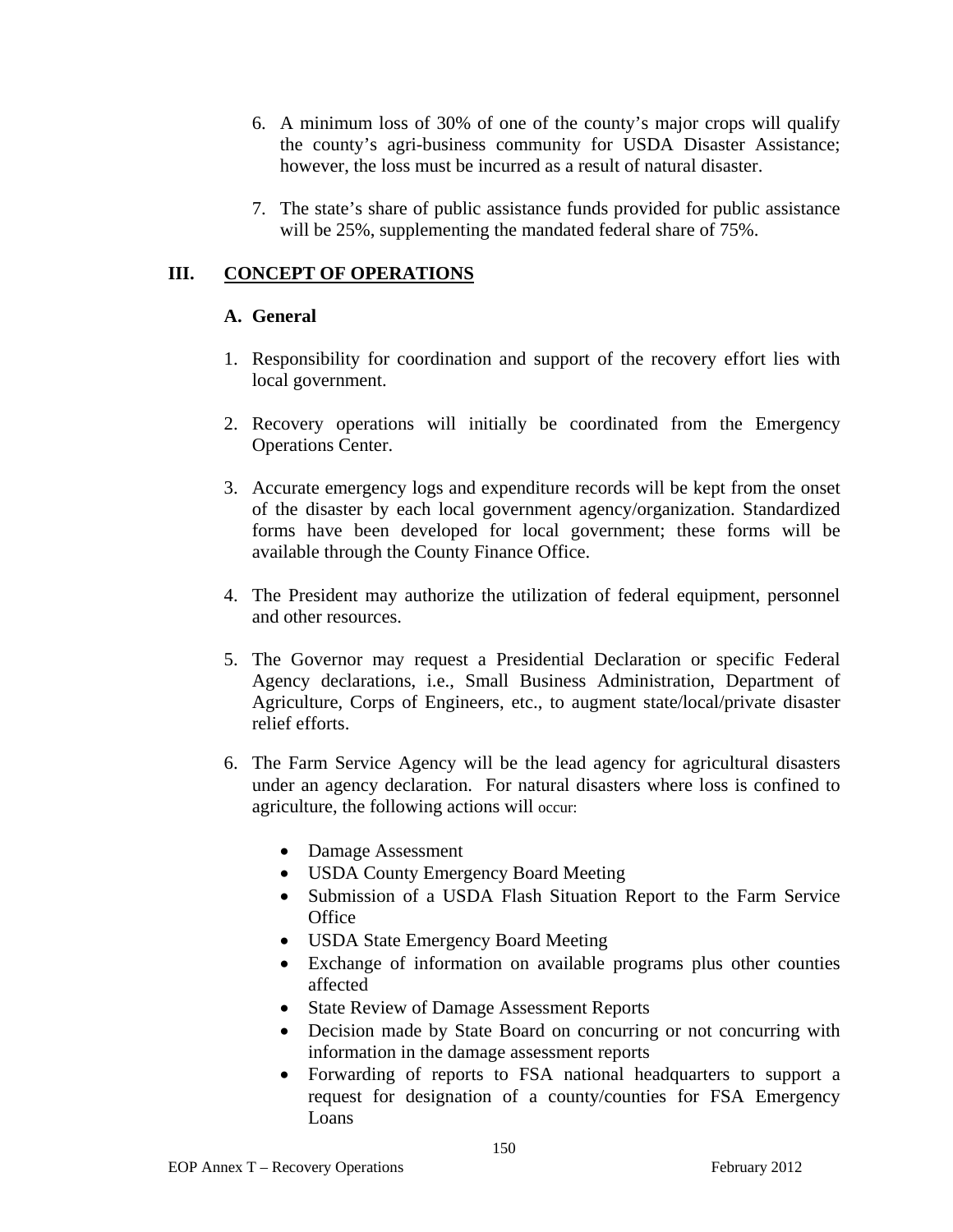- 7. A Presidential Declaration of Disaster, will initiate the following series of events:
	- a. A Federal Coordinating Officer (FCO) will be appointed by the President to coordinate the federal efforts.
	- b. A State Coordinating Officer (SCO) and Governor's Authorized Representative (GAR) will be appointed by the Governor to coordinate the state efforts.
	- c. A Disaster Field Office (DFO) will be established within the state (central to the damaged areas) from which the disaster assistance programs will be administered.
	- d. Disaster Application Centers (DACs) will be established in the affected areas to accommodate persons needing Individual Assistance.
	- e. An Applicant's Briefing will be held to explain public assistance eligibility criteria for officials of the county, cities and private nonprofit organizations. The Emergency Management Coordinator will assist with identification and notification of potential applicants.
	- f. Each eligible entity will submit a Notice of Interest (NOI) within thirty days of the Declaration.
- 8. A Presidential Declaration of Disaster may authorize two basic types of disaster relief assistance:
	- a. Individual Assistance (IA) supplementary federal assistance provided under the Stafford Act to individuals and families adversely affected by a major disaster or an emergency. Such assistance may be provided directly by the federal government or through state or local governments or disaster relief organizations.

Individual Assistance can consist of any or all of the following:

- Temporary housing (100% federal \$s)
- Individual and family grants (75% federal, 25% state/local funds)
- Disaster unemployment assistance
- Disaster loans to individuals, businesses, and farmers
- Agricultural assistance
- Legal services to low-income families and individuals
- Consumer counseling and assistance in obtaining insurance benefits
- The Cora Brown Fund
- Veterans' assistance
- Casualty loss tax assistance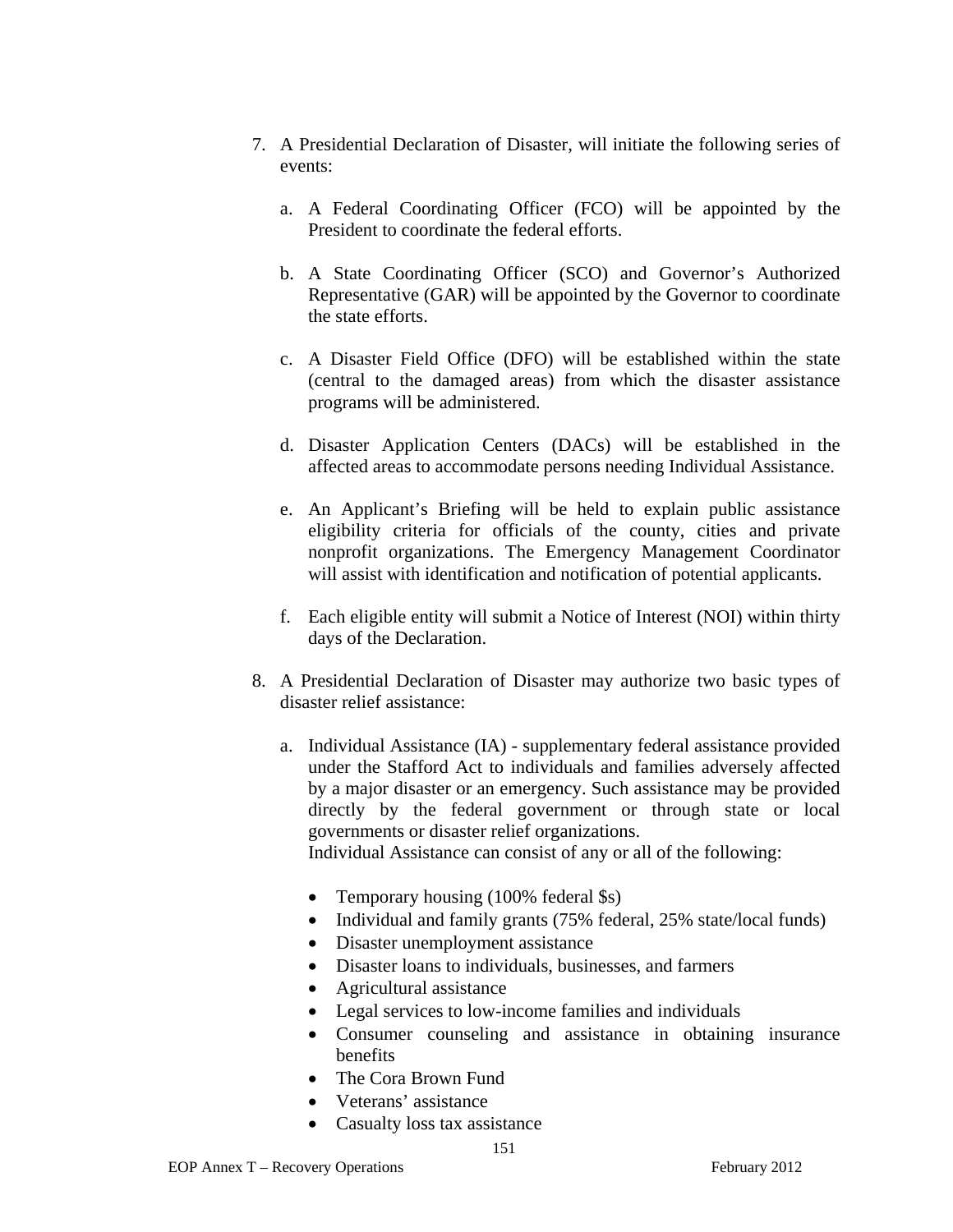b. Public Assistance (PA) - supplementary federal assistance provided under the Stafford Act to state and local governments or certain private, nonprofit organizations other than assistance for the direct benefit of individuals and families.

Categories of public assistance available include:

- Debris removal
- Emergency protective measures
- Permanent work to repair, restore or replace road systems, water control facilities, public buildings and equipment, public utilities, public recreational facilities, etc.
- 9. Following the public assistance applicant's briefings, damage survey teams will be dispatched from the Disaster Field Office (DFO) to inspect every damaged site and prepare Damage Survey Reports (DSR) for each applicant. The DSR will provide a recommended scope of work and give estimated costs in accordance with FEMA eligibility criteria. The criteria allow repairs or restoration of facilities to their pre-disaster condition in accordance with applicable codes, specifications and standards.
- 10. A Public Assistance Damage Survey team will be comprised of the following:
	- a. A federal representative who will serve as the team leader
	- b. A state representative
	- c. Local applicant's representative
- 11. The Emergency Management Coordinator will take the lead in determining mitigation projects needed following a disaster and make applications for available mitigation grants.
- 12. Following any major emergency or disaster event, a critique will be held to evaluate the jurisdiction's response to the event. A critique will include the following issues related specifically to recovery:
	- a. Mitigation of potential problems through use of Hazard Mitigation **Grants**
	- b. Plan revision based on lessons learned
	- c. Unmet needs status
	- d. Management of donated goods
	- e. Interagency cooperation
	- f. Damage survey report process/documentation
	- g. Recovery training needed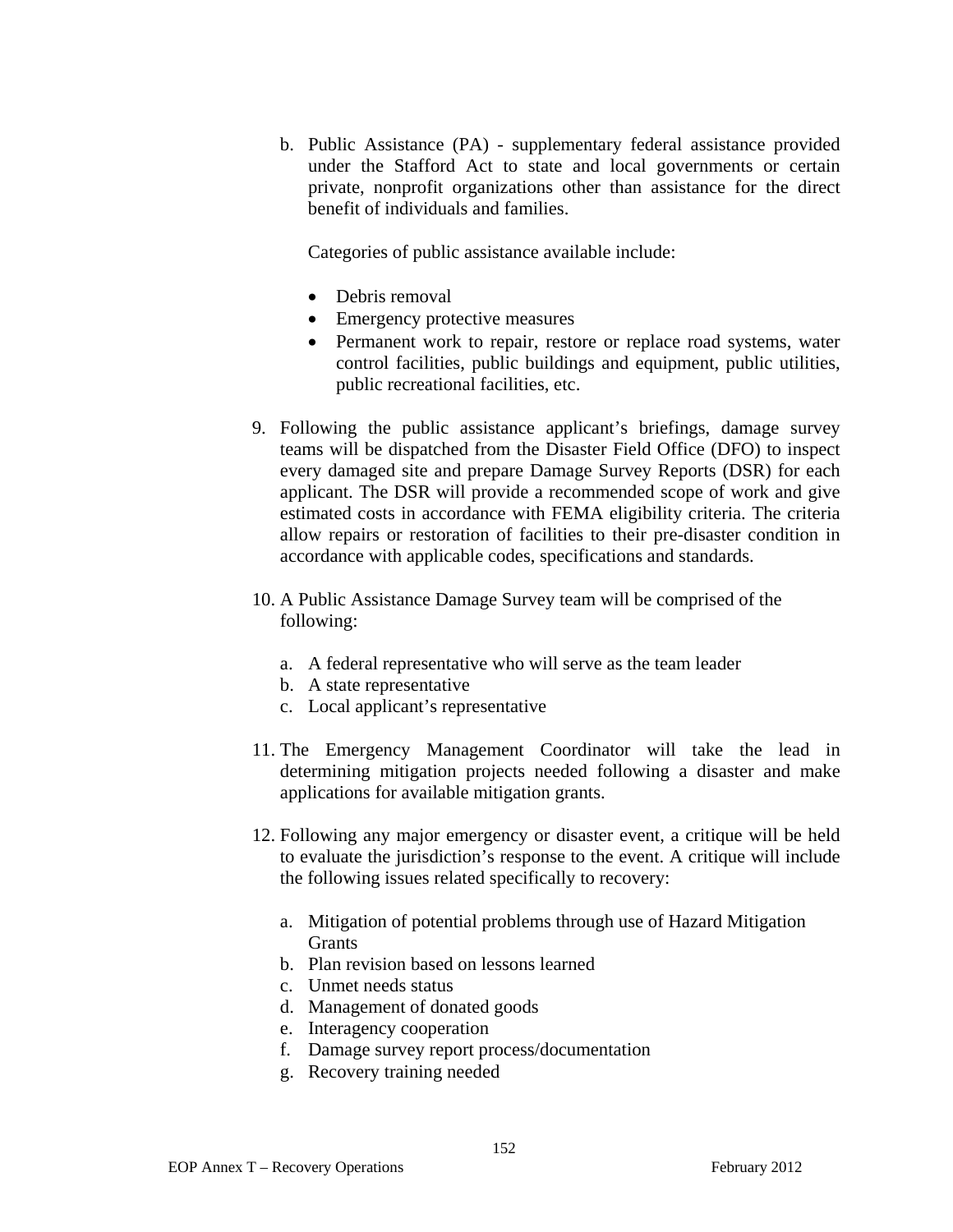# **LINCOLN COUNTY EMERGENCY OPERATIONS PLAN**

# **ANNEX U VITAL FACILITIES**

#### **I. PURPOSE**

This section provides for the identification and management of critical/vital facilities.

#### **II. SITUATION AND ASSUMPTIONS**

#### **A. Situation**

- 1. Many of these identified facilities would be vital to emergency response during a major emergency or disaster event. Other facilities would be critical for immediate and long-term recovery operations.
- 2. Several categories of vital facilities and resources have been identified in Lincoln County including:

#### Vital Facilities:

- a. Shelter facilities
- b. Health/Medical facilities
- c. Government facilities
- d. Communications facilities
- e. Public buildings
- f. Emergency service facilities

#### Vital Utilities:

- a. Communications network components
- b. Electric distribution system components
- c. Transportation networks
- d. Energy facilities
- e. Water distribution/waste water facilities

#### Vital Resource and service sites:

- a. Private Shelter/Reception Centers
- b. Landfill and debris collection sites
- c. Public/private supply centers
- d. Helicopter landing sites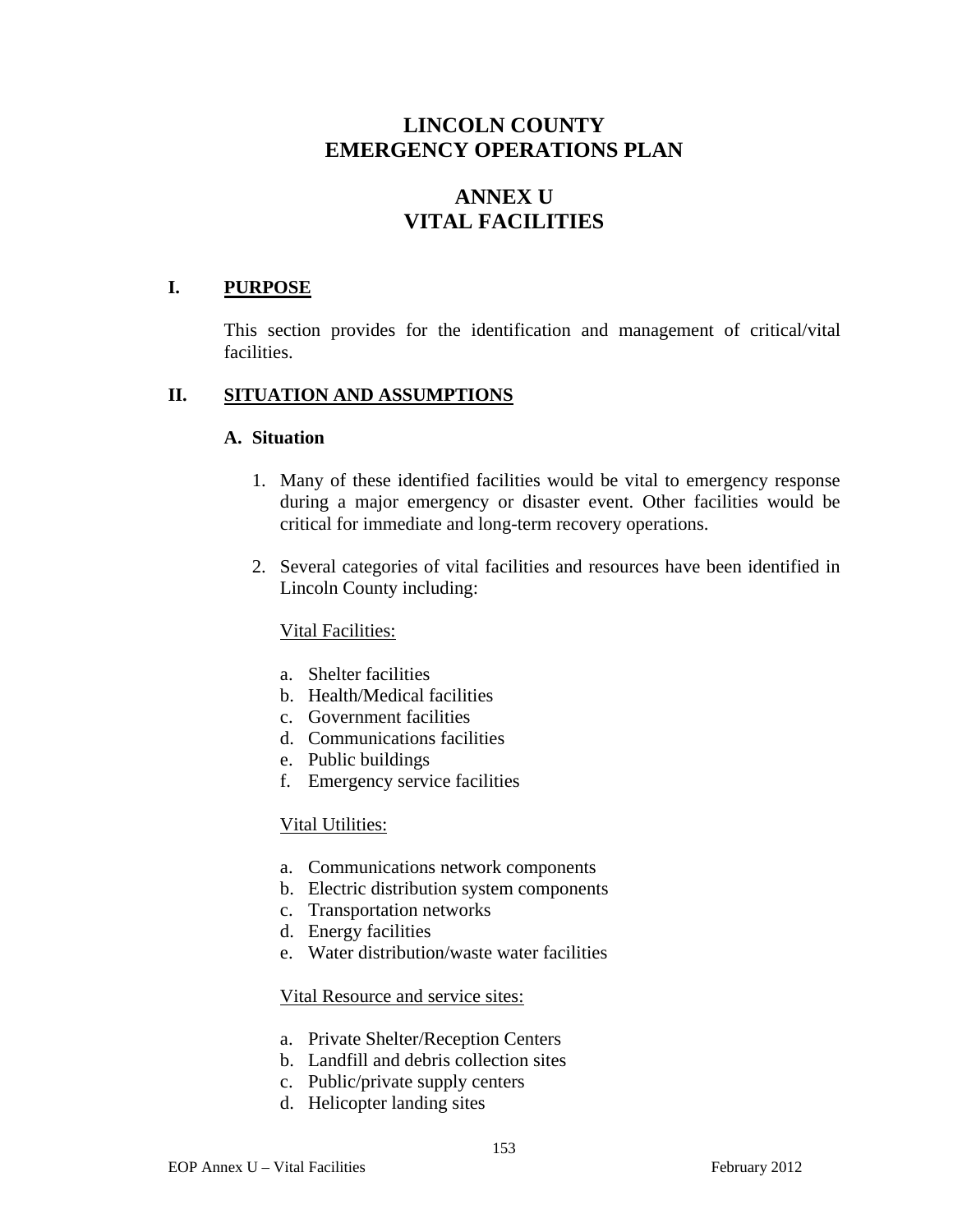## Special Needs Facilities:

- a. Correctional Facilities
- b. Congregate Care Facilities
- c. Day Care Facilities
- d. Hospitals
- 3. Lincoln County Emergency Management maintains a list of public and private sector resources that could be utilized during an emergency/ disaster response.
- 4. Lincoln County vital facility information is updated on a regular basis.

#### **B. Assumptions**

- 1. Identification of vital facilities will make it possible to predict the consequences of disaster and to expedite the response of necessary resources from outside the area of impact.
- 2. Knowledge of the location and function of vital facilities will reduce the dependence on unwritten and assumed information.
- 3. Knowledge of vital facilities will expedite damage assessment and loss estimation.
- 4. The identification of vital facilities allows for the prioritization of post disaster restoration.

## **III. CONCEPT OF OPERATIONS**

- A. Information pertaining to vital facilities and resources will be maintained in the Lincoln County computer systems and accessible to the Lincoln County and Municipal Emergency Operation Center.
- B. Annual update of the vital facilities inventory will be maintained through the Office of Emergency Management.
- C. Vital facilities may serve as the basis for establishing mutual aid and statements of understanding with other governmental and non-governmental agencies.
- D. Knowledge of the location and function of vital facilities allows for the implementation of planned mitigation approaches/projects in an attempt to reduce vulnerabilities.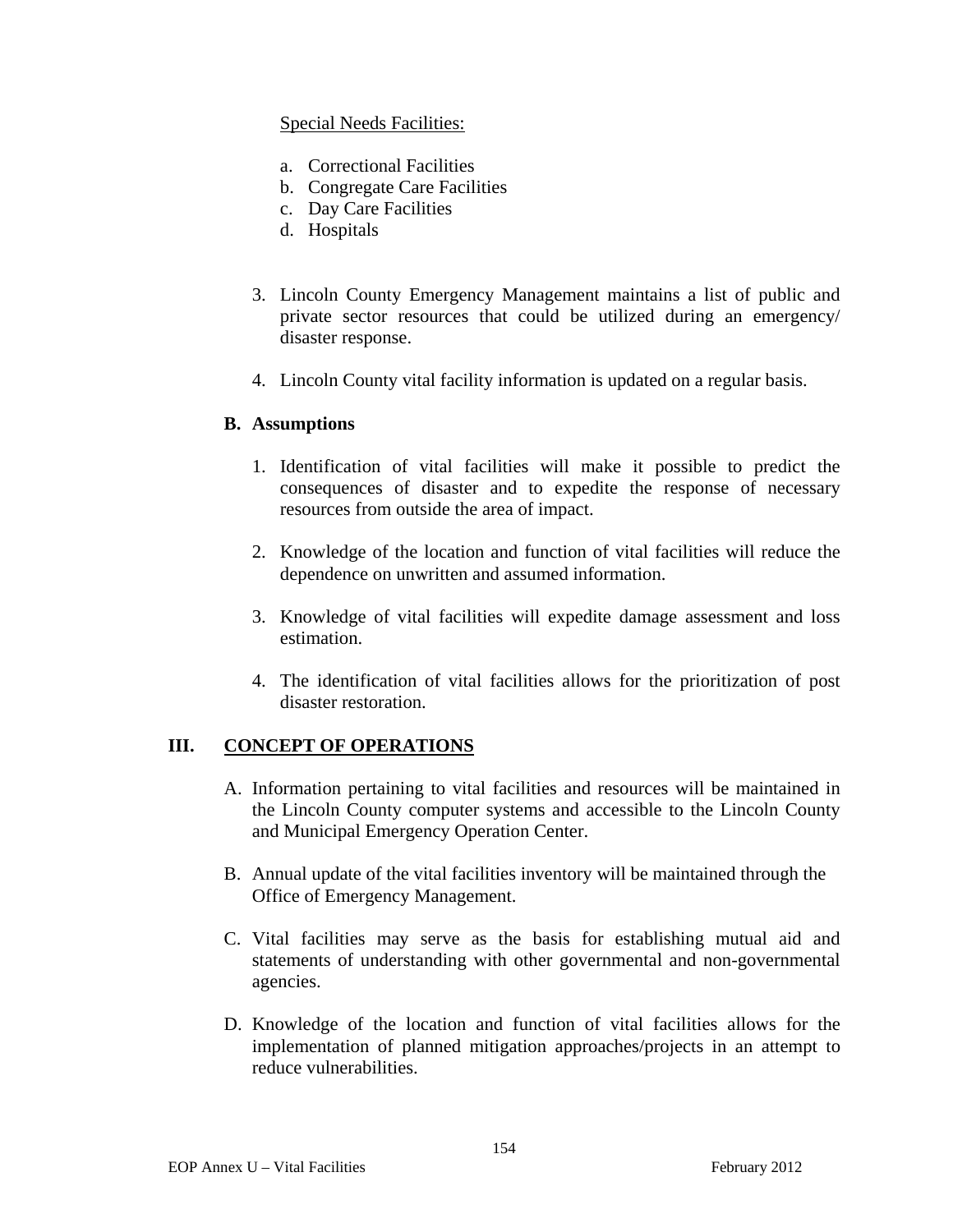# **LINCOLN COUNTY EMERGENCY OPERATIONS PLAN**

# **ANNEX V PUBLIC INFORMATION OFFICER**

# **I. PURPOSE**

This plan establishes policies and guidelines and assigns responsibilities to ensure accurate and timely information on potential and actual emergency incidents to the people of Lincoln County.

#### **II. SITUATION AND ASSUMPTIONS**

#### **A. Situation**

 Lincoln County provides needed and desired information about local government activities and services to the general public.

 During periods of emergency, the public needs detailed information regarding protective action to be taken for minimizing loss of life and property. Because timely warnings are not always possible, it is important that prior to the occurrence of an emergency the public be made aware of potential hazards and the protective measures that can be employed.

 In major emergency or disaster situations, there may be large numbers of media representatives seeking information about the situation and about response actions. It is the policy of Lincoln County to cooperate fully with the media in all phases of emergency management. Lincoln County officials have developed guidelines in cooperation with local media to disseminate emergency information to the public. Officials also recognize that a really large emergency or disaster will attract regional and national media representatives.

#### **B. Assumptions**

 During emergency situations and disasters, the general public will demand information about the emergency situation and instruction on proper response actions.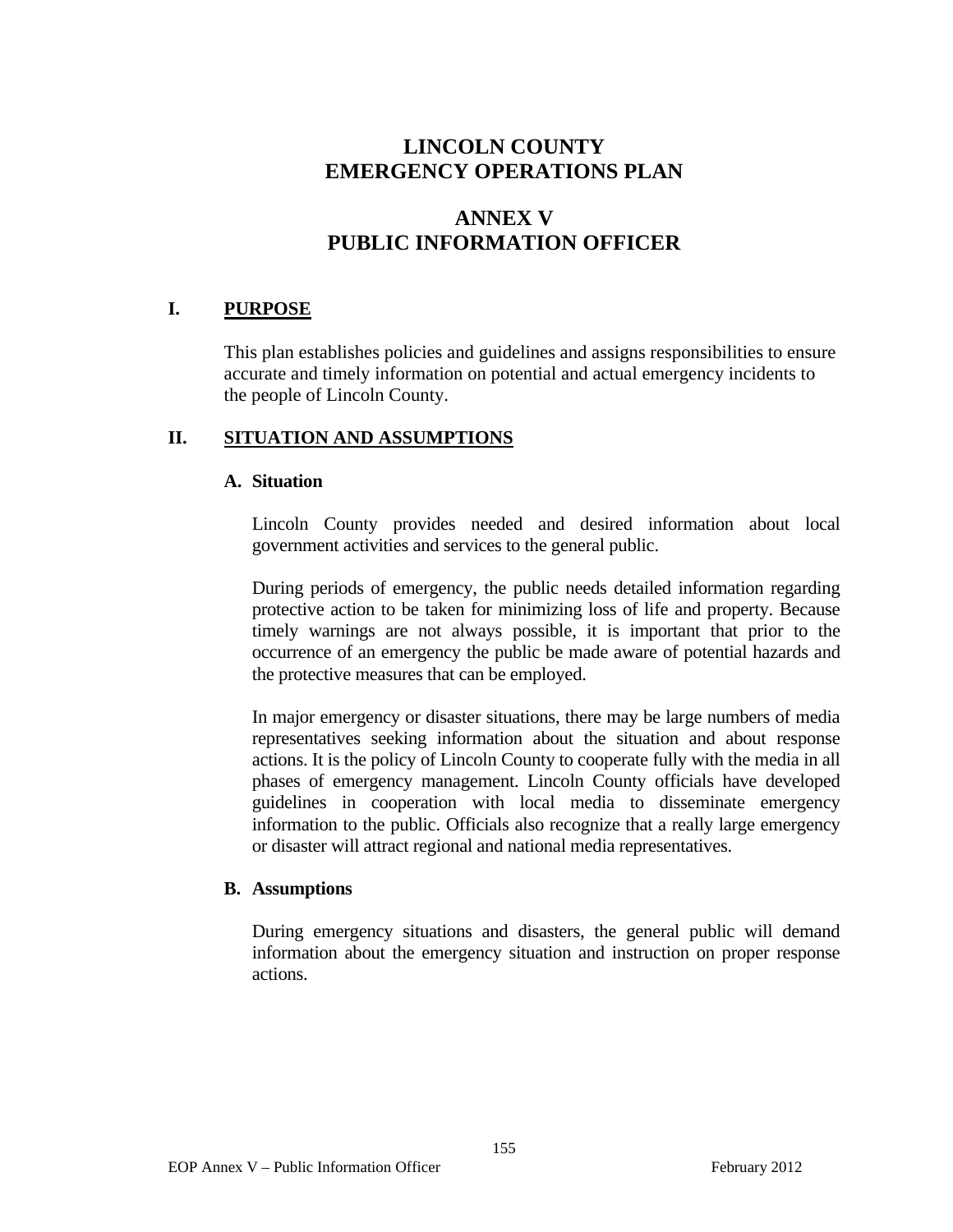The media will demand information about emergency situations and disasters. The local media, particularly television and radio, will perform an essential role in providing emergency instructions and up-to-date information to the public. Depending on the severity of the emergency, regional and national media will also cover the story and demand information and comment from local officials.

 Depending on the severity of the emergency or disaster, telephone communication may be sporadic or impossible. Local and regional radio and television stations without emergency power may also be off the air.

 Demand for information will be overwhelming if sufficient staff is not provided and if staff is not trained and operating from a pre-established set of guidelines.

# **III. CONCEPT OF OPERATIONS**

#### **A. Phases of Emergency Management**

- **1. Mitigation:** Public information relating to hazard mitigation is not regarded as "emergency public information." It can and should be approached as a topic of major importance to be covered in the regular public information programs using the best available tools and techniques.
- **2. Preparedness:** Emergency preparedness includes the development and maintenance of plans, guidelines, checklists, contact lists and public information materials. Staff must be trained to fill public information positions as needed.
- **3. Response:** In the event of major emergencies or disasters, Lincoln County's emergency organizations will fully mobilize and disseminate emergency instructions and information to the public in the following order of priority:
	- a. Lifesaving/health preservation instructions
	- b. Emergency status information
	- c. Other useful information, originated by the government or in response to media inquiries
- **4. Recovery:** During this phase, attention will be focused on restoring channels of communication with the public. Appropriate information will continue to be released, particularly on the restoration of essential services, travel restrictions and assistance programs available. When time allows, actions taken during the emergency/disaster will be addressed and plans and guidelines will be revised as necessary.

 In both the response and recovery phases, emergency information response may include on-scene information officers, a media-briefing center and a Joint Information Center (JIC).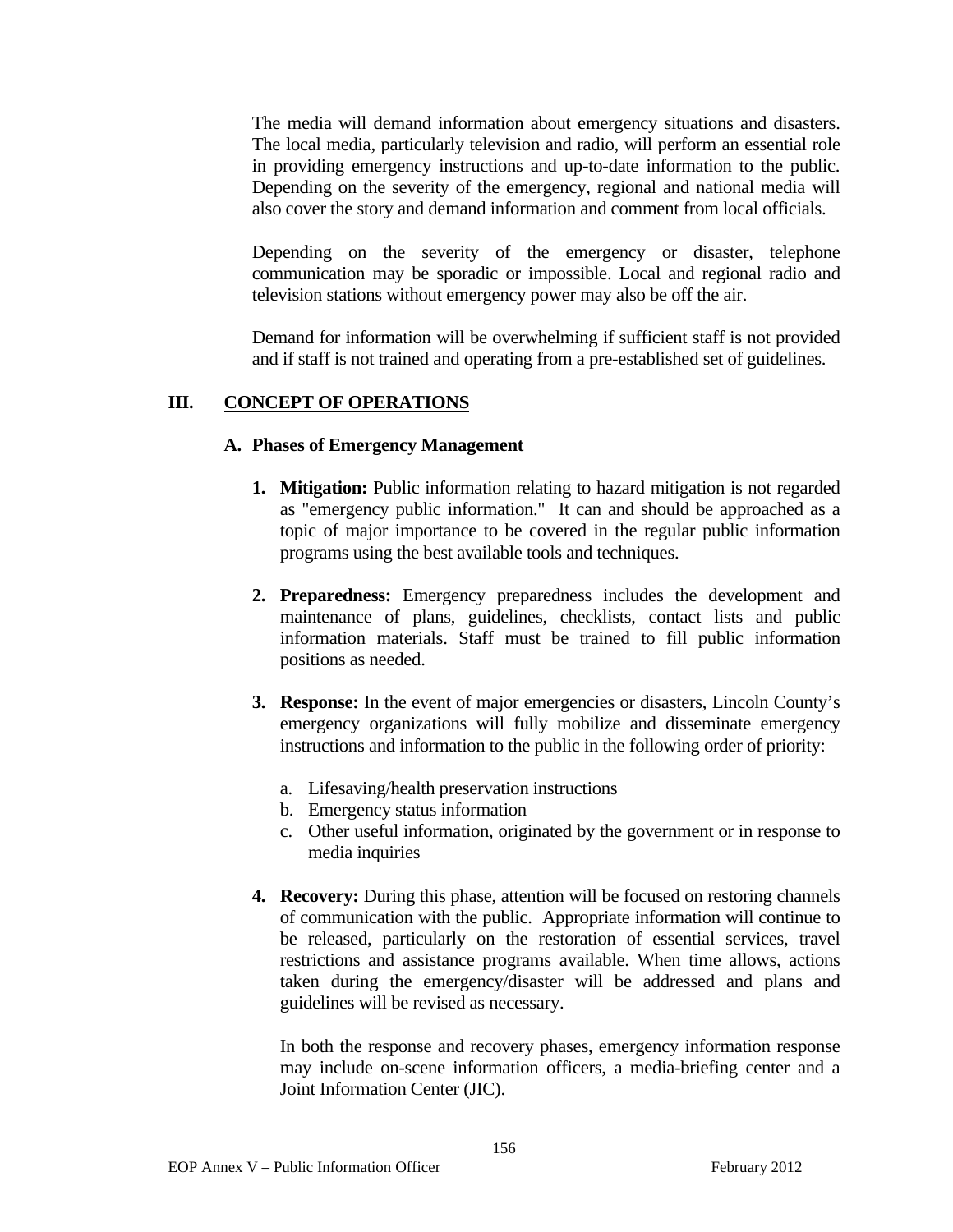## **B. Direction and Coordination**

 When localized emergency incidents arise which call for the establishment of a Public Information Officer at the scene of an emergency, the Incident Commander on-scene is responsible for establishing this function. Once the Public Information Officer function has been established it is the responsibility of the on-scene Public Information Officer to contact other PIO's when deemed necessary and appropriate. During major emergencies and disasters the lead PIO will report directly to the EOC if activated. Other PIO's will report to their respective manager or municipality.

 The PIO's will be available to advise their managers, department heads and chief elected and appointed officials on communication with the media and the public. All information releases should be coordinated with the EOC before dissemination. When deemed necessary and appropriate, the Lincoln County Emergency Management Coordinator, after consultation with the Lincoln County Manager/designee, will activate the JIC to coordinate information with all county departments and private organizations as well as the state and federal government.

## **C. Coordination of Public Information**

 For proper coordination in a major emergency or disaster, it is essential that emergency information be released from a single point to assure consistency and authenticity. Just as the establishment of the Incident Command System (ICS) avoids multiple command posts, the establishment of a JIC will avoid multiple releasing points. The following approach is a typical one for emergency incidents and major emergencies/disasters.

- 1. At emergency incidents, on-scene Public Information Officers will release information at a single location. It is desirable that the public information representatives from other involved agencies join the Public Information Officer in releasing information through a single coordination point onscene. The Public Information Officer will coordinate all information releases with final approval given by the Incident Commander.
- 2. If the EOC is activated, the coordination of information falls to the county PIO. The county PIO will coordinate information releases for the emergency from the EOC and stay in touch with on-scene PIO's and other PIO's for details about the incident.
- 3. If the JIC is activated, the coordination of information falls to the designated Lead PIO in the JIC. Appropriate local, state, federal and private PIO's will work together at the JIC in disseminating information. The Lead PIO in the JIC will be designated at the time of the major emergency or disaster. All information gathering, verification, and dissemination will be coordinated at the JIC by participating public information personnel.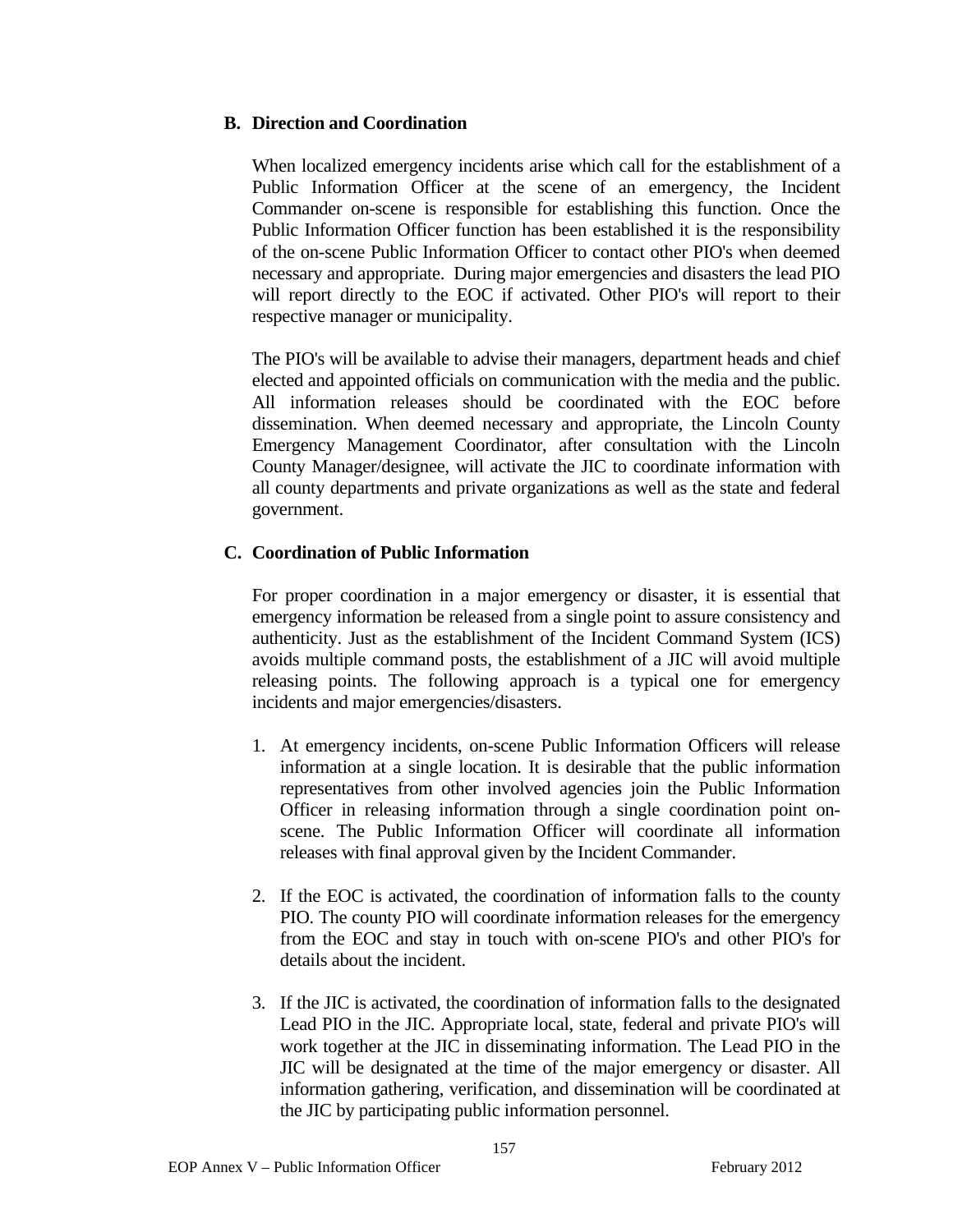## **IV. ORGANIZATION AND ASSIGNMENT OF RESPONSIBILITIES**

## **A. Organization**

 For most situations, emergency response information will be handled by a single PIO. For major emergencies or disasters, emergency response information will be released by the county PIO and/or staff from the Emergency Operations Center (EOC).

#### **B. Assignment of Responsibilities**

- 1. Lincoln County Emergency Management
	- a. When the Lincoln County EOC is activated, the official in charge will provide information concerning emergency response operations to the PIO, who will prepare and release all approved emergency information to the news media and the public.
	- b. Develop and maintain hazard-specific emergency public information materials, as requested by the county PIO.
- 2. Public Information Staff
	- a. Develop a capability to rapidly release emergency instructions and information to the public through all available means.
	- b. Receive all calls from the media and the public concerning an emergency situation and respond with official information or relay calls to other PIO's, EOC staff or the Emergency Management PIO.
	- c. Obtain reports or situation summaries from EOC representatives of all emergency organization elements to maintain current estimates of the situation.
	- d. Prepare news releases.
	- e. Conduct situation briefings for visitors, media, etc.
	- f. Conduct tours of the area affected by the disaster.
	- g. Serve as an on-scene Information Officer.
	- h. Establish a field information center at a location near the command post. Be prepared to work with the EOC and JIC if activated.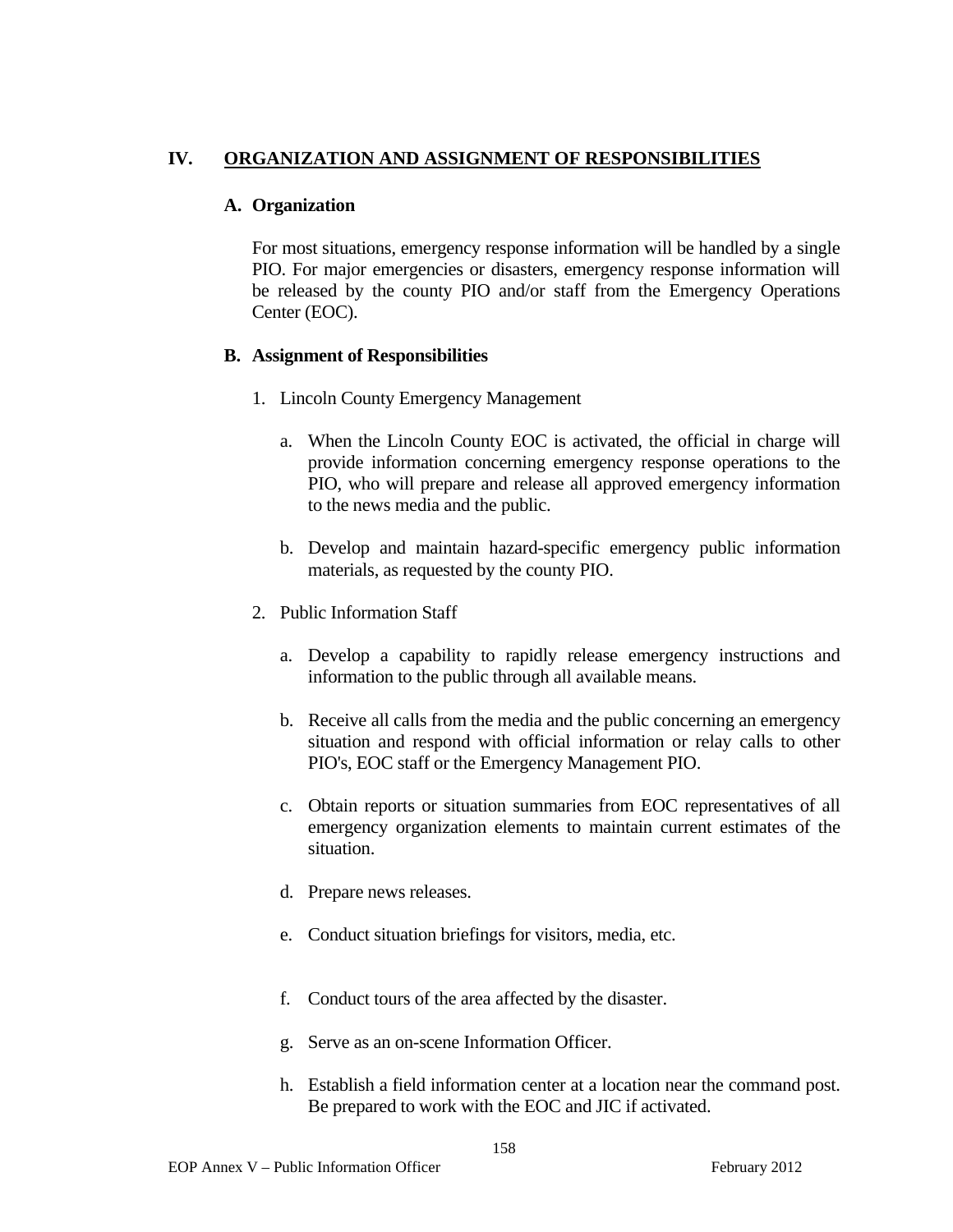i. Arrange interviews with key personnel, when requested by the media, Emergency Management PIO, or Lead PIO.

# **V. ADMINISTRATION AND LOGISTICS**

- A. As an integral part of Direction and Control, the County PIO is assigned space in the Lincoln County EOC, which is located in the basement of the Lincoln County Courthouse.
- B. The EOC has a designated area for press.
- C. A listing of media resources is included in the EOC Supplemental Manual Annex V.
- D. The county PIO and the Emergency Management Coordinator will develop and coordinate emergency response materials and information.

# **VI. EMERGENCY ALERT SYSTEM PLAN**

The primary dissemination of emergency information will be through the media, which serves the area or areas adjacent to the emergency/disaster. The Emergency Alert System (EAS) provides for an effective, prompt and reliable way to disseminate information to the public during emergencies/disasters. The county will also use the WENS – LINCALERTS system for alerting.

## **A. CONCEPT OF OPERATIONS**

- 1. When an emergency incident, major emergency, disaster, or threat of any of the previously mentioned items occurs, the EAS system may be used by authorities in Lincoln County to inform the public. The county will also utilize its WENS – LINCALERTS system for alerting the public
- 2. Upon notification, the designated official (Emergency Management Coordinator or designee) will contact the Local Primary Stations (LP1 - Radio Station WLNK- 107.9 FM and LP2 – Radio Station WSOC 103.9 FM) or the N.C. Emergency Management Operations Center, Raleigh and make a request for an Emergency Alert notification due to the emergency situation. In the meantime, additional information should be prepared for transmission via other media avenues.
- 3. The designated official will at that time further identify themself and officially request the activation of the Lincoln County EAS and broadcast the emergency message.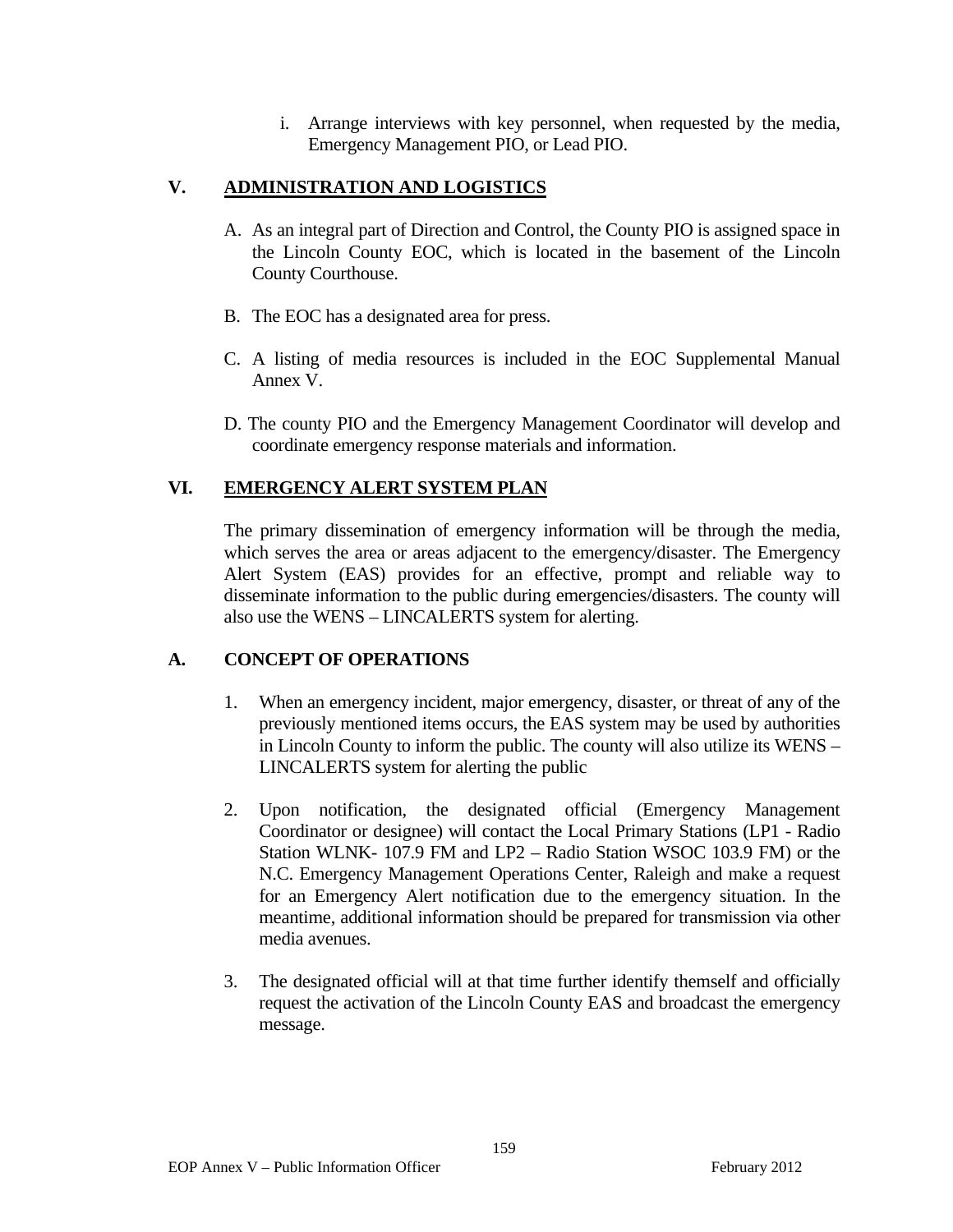The North Carolina Emergency Management Agency and the Lincoln County Emergency Management Office have developed the authentication guidelines and have distributed them accordingly to those authorized to request activation of the EAS in Lincoln County. Authentication information is included in the Supplemental Information Manual.

- 4. When the above authorization is complete the designated official will read the prepared announcement to state EOC at which time it will be tape recorded and broadcast to the public.
- 5. It is recommended that the designated official use the format below when recording the emergency announcement.

"This is of the We have requested the activation of the Emergency Alert System for Lincoln County to inform the public of an emergency incident at the

\_\_\_\_\_\_\_\_\_\_\_\_\_\_\_\_\_\_\_\_\_\_\_\_\_\_\_\_\_\_\_\_\_\_\_\_\_\_\_\_\_\_\_\_\_\_\_\_\_\_\_\_\_\_\_\_\_\_."

**Note***:* Announcements should describe conditions, the area and people affected, and what actions the public should follow. The announcement should be very specific and should be repeated at least twice. It should include information as to when further details and announcements will be available to the public.

- 6. Upon completion of the above transmission, the LP-1 and LP-2 Stations will broadcast the fact that they will continue to broadcast information as it is received, and resume normal programming. When further information is needed to instruct the public, the designated official will contact the LP-1 and LP-2 Stations and record additional messages as necessary. Member stations in the Lincoln County Area will monitor LP-1 and LP-2, record any announcements and rebroadcast them as they become available. LP-1 and LP-2 will give advance notice that another message is coming up and will provide a count-down in event other stations desire to broadcast live.
- 7. Upon receipt of the termination notice from the activating official, the official should record an announcement through LP-1 and LP-2 giving a re-cap of the incident and stating that the emergency is now over and any other information the public should be aware of. This recording will be immediately broadcast by LP-1 and LP-2 and either broadcast live by other area stations or recorded for immediate broadcast at their station.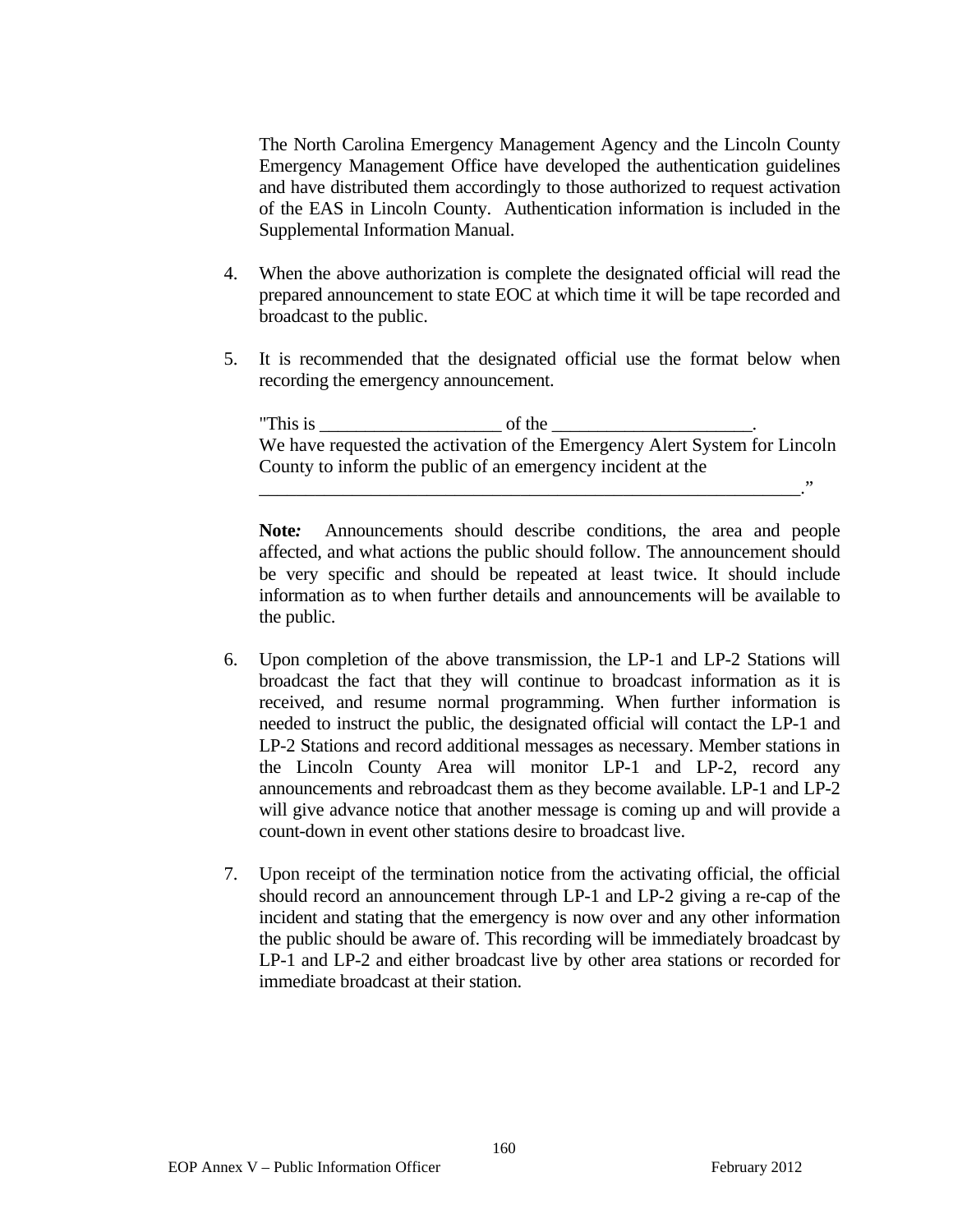#### **B. ORGANIZATION AND ASSIGNMENT OF RESPONSIBILITIES**

The "designated official" for EAS broadcasts in Lincoln County is the Emergency Management Coordinator or designee. Other officials in Lincoln County are also authorized to broadcast EAS messages. These include the following public officials:

- 1. County Manager
- 2. Chairman of the Lincoln County Board of Commissioners or designee
- 3. Lincoln County Sheriff or Acting Sheriff
- 4. Communications Director Lincoln County 9-1-1

**Note:**Resource information and a number of incident-specific checklists are included in the Supplemental Information Manual for use by emergency response information staff.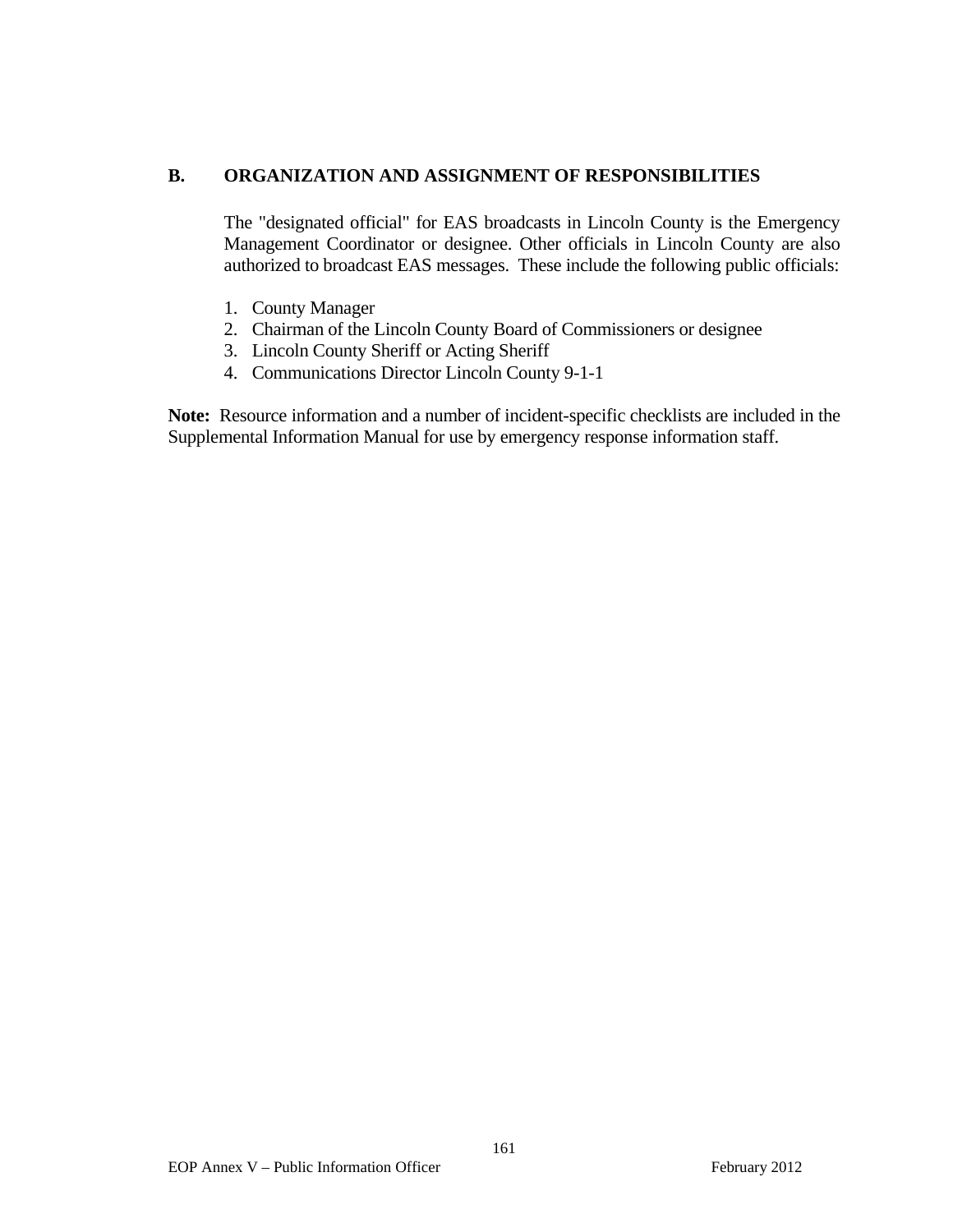# Appendix D

City of Lincolnton's Codified Ordinance: Chapter 50 Solid Waste Collection and Disposal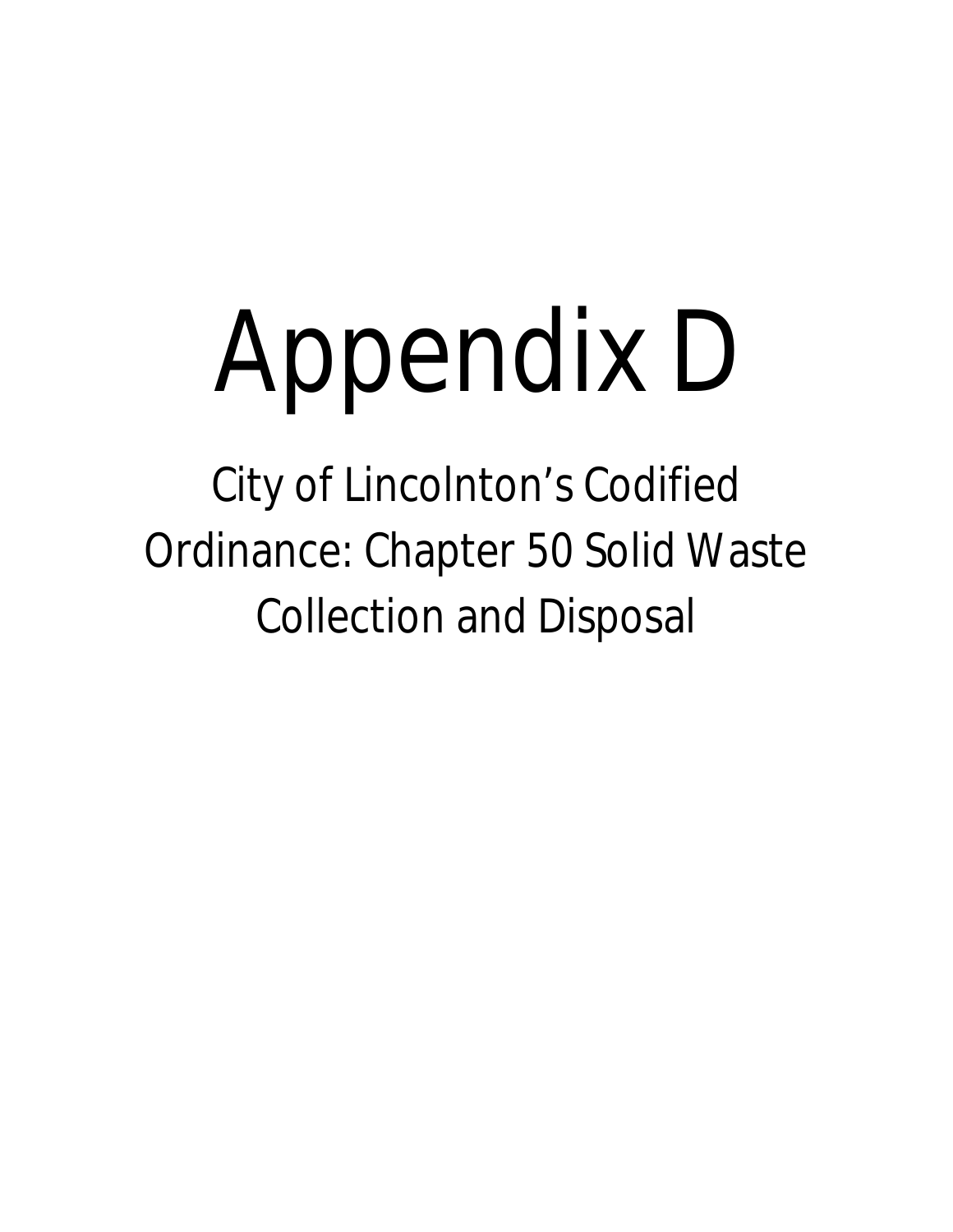#### **CHAPTER 50: SOLID WASTE COLLECTION AND DISPOSAL**

#### Section

- 50.02 Waste required to be deposited in approved containers
- 50.03 Burning or burying garbage and refuse regulated
- 50.04 Accumulation of garbage and refuse to be in containers
- 50.05 Containers required; specifications; cleanliness
- 50.06 Precollection practices
- 50.07 Location of containers; collection times
- 50.08 Unlawful to damage containers
- 50.09 Placement of tree trimmings
- Construction and demolition debris; hazardous waste; animal waste 50.10

#### § 50.01 DEFINITIONS.

For the purpose of this chapter, the following definitions shall apply unless the context clearly indicates or requires a different meaning.

**BUILDING MATERIAL SCRAPS.** Scrap building material from the construction, reconstruction, remodeling or repair of a building, walkway, driveway, sign and other structure, including but not limited to, excavated earth, tree stumps, rocks, gravel, bricks, plaster, concrete, lumber or any other similar material used in construction or the containers or wrappings therefor.

**CONSTRUCTION AND DEMOLITION DEBRIS.** Building material from the construction, reconstruction, remodeling or repair of a building, house, walkway, driveway, sign and other structure, including but not limited to, excavated earth, tree stumps, rocks, gravel, bricks, plaster, concrete, shingles, metal, carpet, lumber or any other similar material used in construction or the containers or wrappings thereof.

**GARBAGE.** All putrescible wastes, including animal and vegetable matter, animal offal and carcasses and recognizable industrial by-products, but excluding sewage and human wastes.

**REFUSE.** All nonputrescible wastes.

**SOLID WASTE.** Garbage, refuse, rubbish, trash and other discarded solid materials, including solid waste materials resulting from homes, businesses, industrial, commercial and agricultural operations and from community activities, but does not include solids or dissolved materials in domestic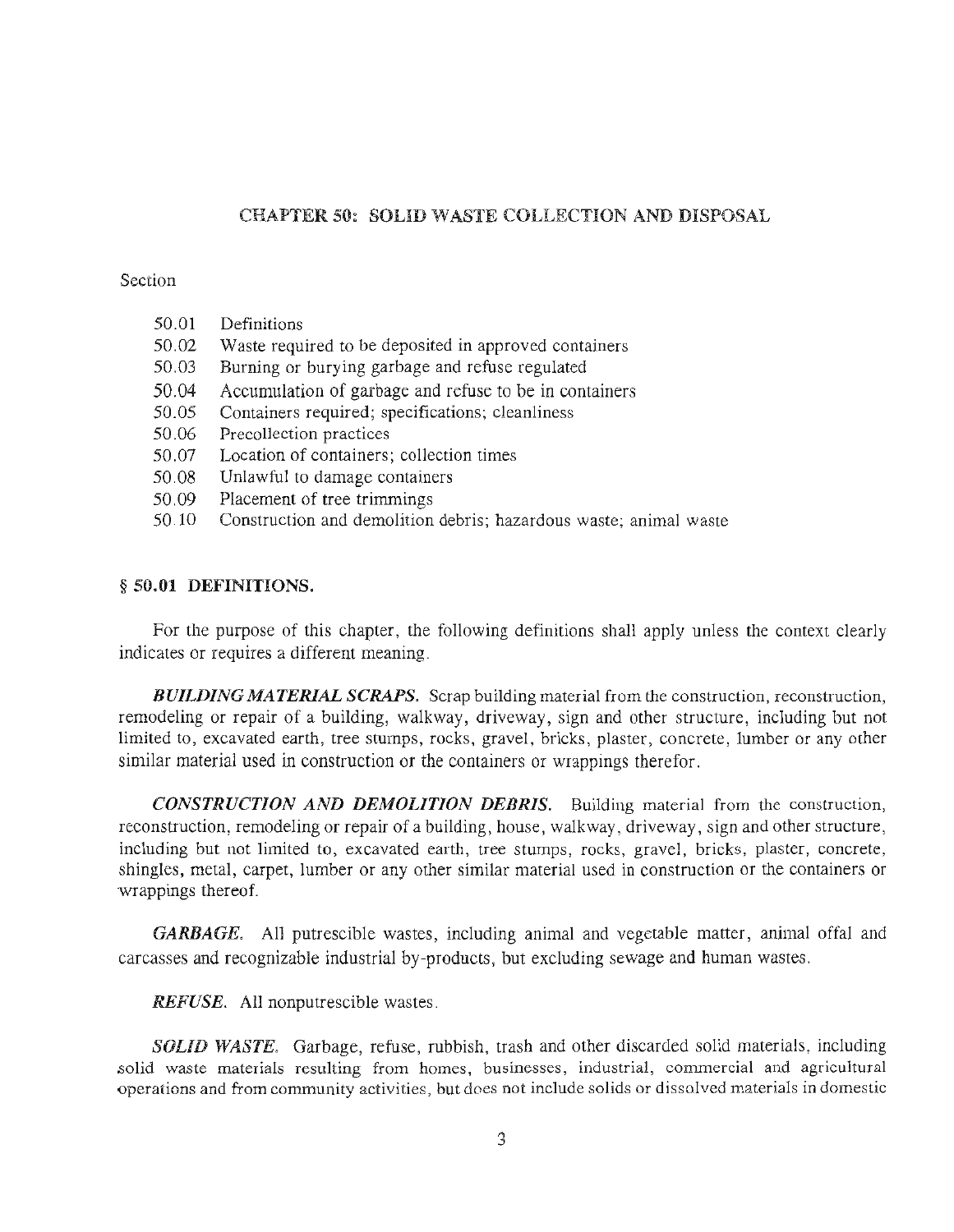#### Lincolnton - Public Works

sewage or other significant pollutants in water resources, such as silt, dissolved or suspended solids in industrial wastewater effluents, dissolved materials in irrigation return flows or other common water pollutants.

**TREE TRIMMINGS.** Tree limbs, leaves, shrubbery trimmings and cuttings and all other trimmings from the natural growth of trees, shrubbery, weeds, plants or grass. (Prior Code, § 8-150) (Ord. O-02-05, passed 6-2-2005)

#### § 50.02 WASTE REQUIRED TO BE DEPOSITED IN APPROVED CONTAINERS.

It shall be unlawful for any person to throw, place or deposit any garbage or refuse of any kind on any public or private property except in approved containers or as otherwise provided in this code. (Prior Code, § 8-151) Penalty, see § 10.99

Cross-reference:

Garbage in cemeteries, see § 91.02 Unlawful accumulations, littering and the like, see §§ 93.045 through 93.051

#### § 50.03 BURNING OR BURYING GARBAGE AND REFUSE REGULATED.

It shall be unlawful to burn or set fire to or bury any garbage for the purpose of disposal. In addition, it shall be unlawful to bury any refuse for the purpose of disposal unless a permit therefor has been granted by the State Environmental Management Commission. (Prior Code,  $\S$  8-152) Penalty, see  $\S$  10.99

#### § 50.04 ACCUMULATION OF GARBAGE AND REFUSE TO BE IN CONTAINERS.

All garbage and refuse shall be collected and placed in containers as required by this chapter and it shall be unlawful for any person to permit garbage or refuse to accumulate or remain on any premises longer than is reasonably necessary to remove and deposit same in approved containers as required herein.

(Prior Code,  $\S$  8-153) Penalty, see  $\S$  10.99

#### § 50.05 CONTAINERS REQUIRED; SPECIFICATIONS; CLEANLINESS.

The occupant of every building or premises where garbage and refuse does or may exist shall provide containers made of substantial galvanized iron, plastic, rubber or other non-rusting material in which shall be deposited garbage and refuse existing at the building or premises. Garbage and refuse must be placed in a plastic bag prior to being placed in the container, or the container shall be lined with a plastic bag. Excess garbage and refuse may be placed in a plastic bag and located by the container.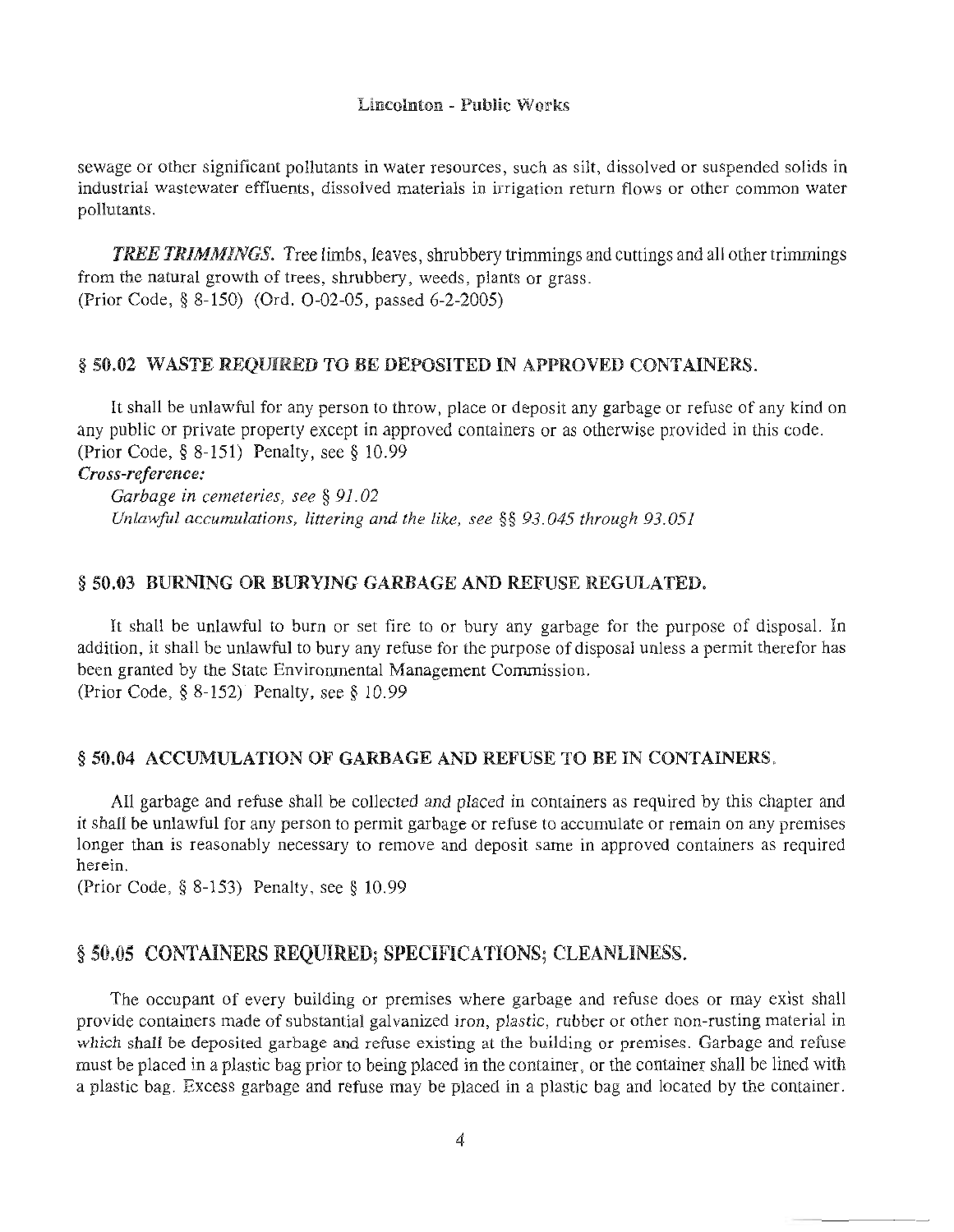#### Solid Waste Collection and Disposal

Containers must include handles. All containers shall be water tight and they shall be of a size that can be conveniently handled by the collectors. Containers shall not exceed a capacity of 45 gallons, with the exception of those equipped with the appropriate tipper connection mechanism, that must be approved by the city. All containers shall be kept in a reasonably clean manner.

(Prior Code, § 8-154) (Ord. O-02-05, passed 6-2-2005) Penalty, see § 10.99

#### § 50.06 PRECOLLECTION PRACTICES.

All garbage and refuse shall have the liquid drained therefrom and shall be wrapped in paper or other like material before it is placed in the container for collection. Ashes and cinders shall be placed in a separate container provided for that purpose and no ashes shall be deposited in any container until they are cold. Containers which fail to have a top as required in this chapter or which become rusted or broken and therefore are unable to contain garbage and refuse in a satisfactory manner will not be used. (Prior Code, § 8-155) Penalty, see § 10.99

#### § 50.07 LOCATION OF CONTAINERS; COLLECTION TIMES.

Containers shall not be placed adjacent to the street or sidewalk except on the days on which garbage is to be collected. A schedule of collection shall be kept on file at the office of the Director of Public Works and Utilities. When collection schedules are altered from time to time, notice of the change shall be given by publishing the new schedule in a newspaper having general circulation in the city. Garbage containers shall be removed from its positions adjacent to the street or sidewalk after the contents have been emptied on that same day: provided, that at places of business or manufacturing, empty containers shall not be left on the street for more than 12 hours. (Prior Code, § 8-156) Penalty, see § 10.99

#### § 50.08 UNLAWFUL TO DAMAGE CONTAINERS.

It shall be unlawful for any person to damage, displace or otherwise interfere with garbage containers or its contents except the owner or upon permission or at the request of the owner. (Prior Code,  $\S$  8-157) Penalty, see  $\S$  10.99

#### § 50.09 PLACEMENT OF TREE TRIMMINGS.

It shall be unlawful for any person to place or allow to be placed any tree or shrubbery trimmings on any street or sidewalk in the city so as to obstruct free passage of persons and vehicles thereon. Tree trimmings shall not exceed six feet in length or eight inches in diameter. The city will only collect bundles of tree trimmings that do not exceed six feet in length or six feet in depth or five feet in height.